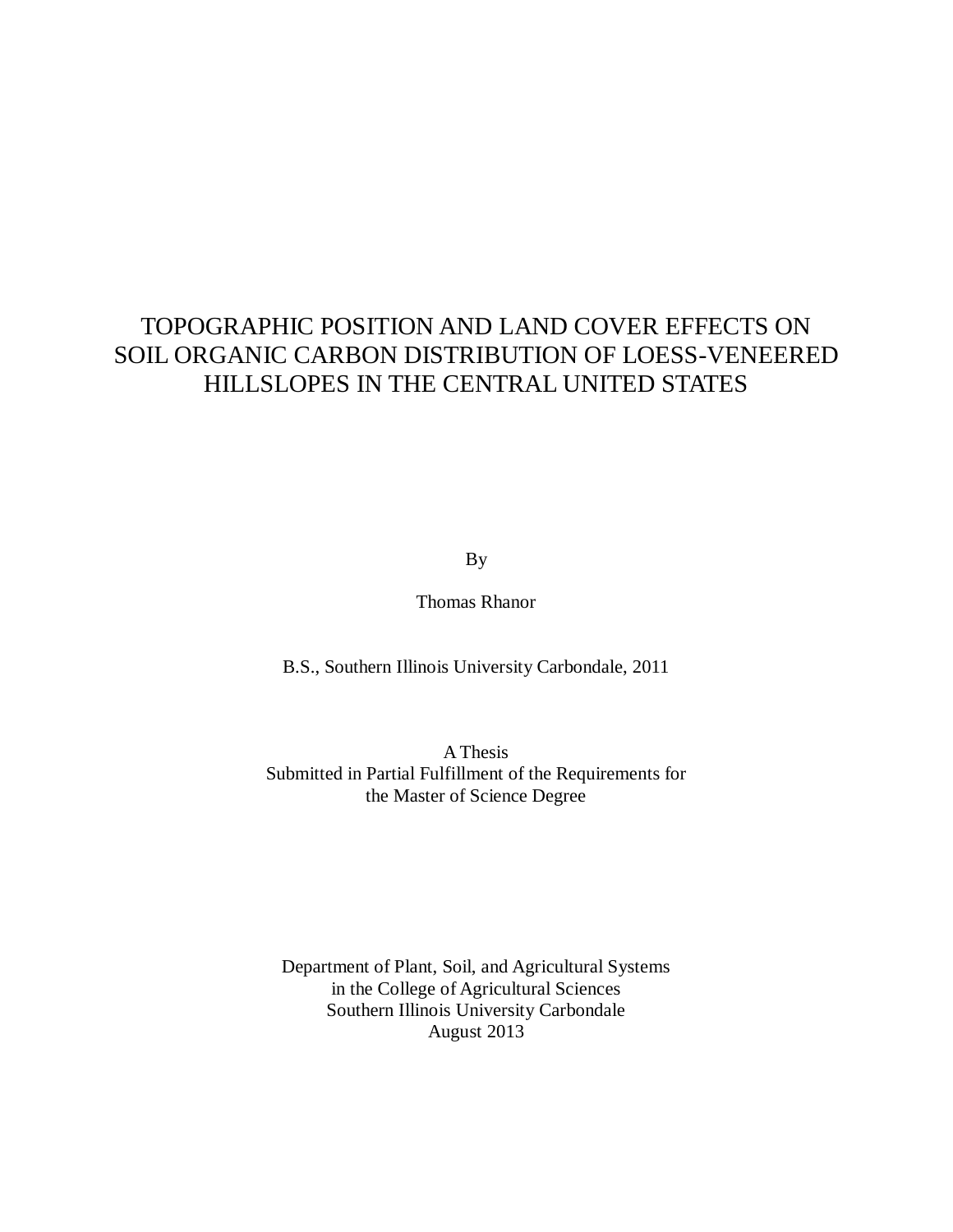### **THESIS APPROVAL**

# TOPOGRAPHIC POSITION AND LAND COVER EFFECTS ON SOIL ORGANIC CARBON DISTRIBUTION OF LOESS-VENEERED HILLSLOPES IN THE CENTRAL UNITED STATES

by

Thomas Rhanor

A Thesis Submitted in Partial

Fulfillment of the Requirements

for the Degree of

Master of Science

in the field of Plant, Soil, and Agricultural Science

Approved by:

Dr. Brian Klubek, Chair

Dr. Samuel Indorante, Chair

Dr. Jon Schoonover

Dr. Brad Lee

Dr. Phillip Owens

Graduate School Southern Illinois University Carbondale June 14, 2013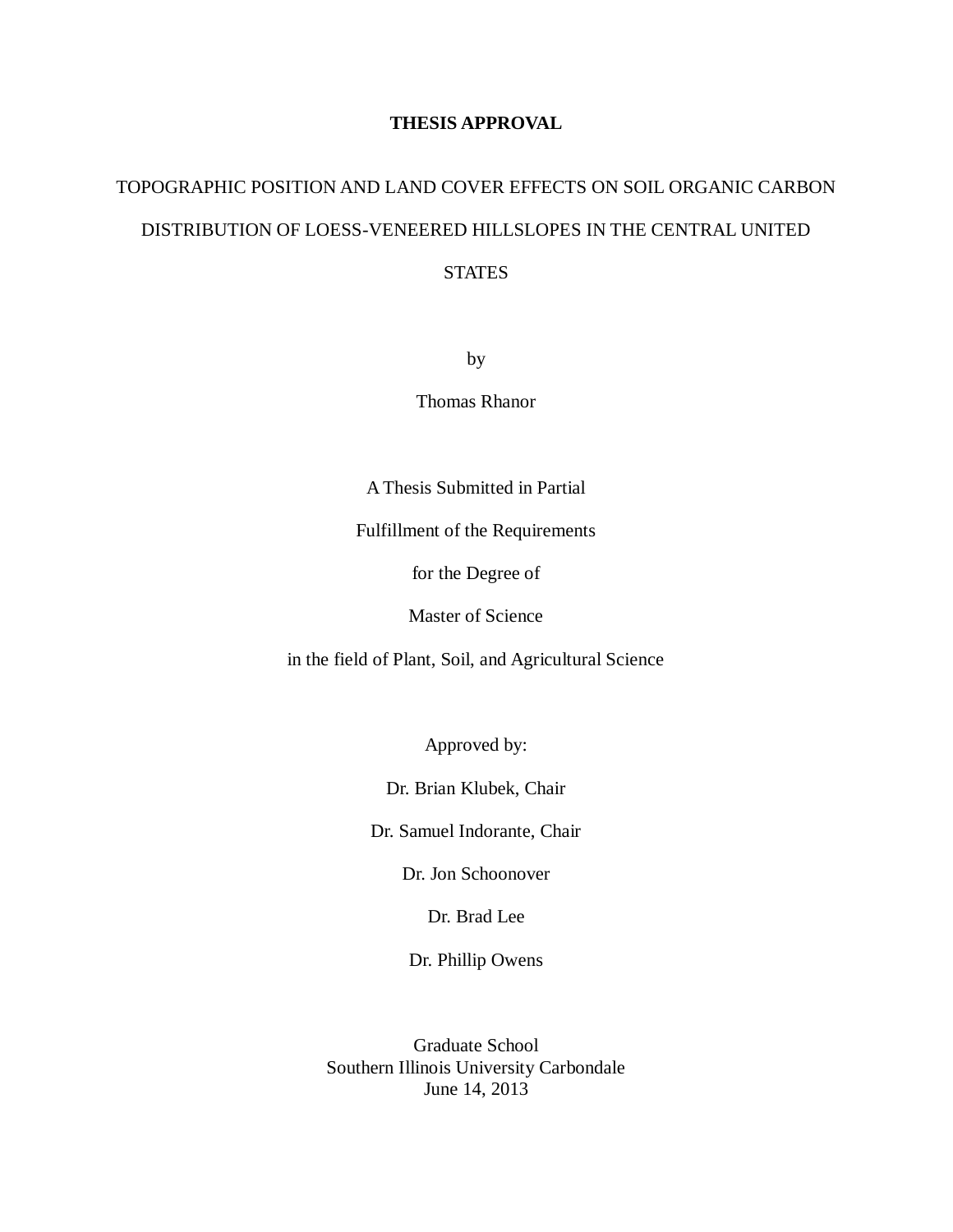### AN ABSTRACT OF THE THESIS OF

THOMAS RHANOR, for the Master of Science degree in PEDOLOGY, presented at Southern Illinois University Carbondale.

### TITLE: TOPOGRAPHIC POSITION AND LAND COVER EFFECTS ON SOIL ORGANIC CARBON DISTRIBUTION OF LOESS-VENEERED HILLSLOPES IN THE CENTRAL UNITED STATES

MAJOR PROFESSOR: Dr. Brian Klubek

Soil organic carbon (SOC) is important both for its influence on agricultural productivity and for its role in the carbon cycle. The distribution of SOC is highly variable at the field scale both horizontally and vertically; a portion of SOC's variability can be attributed to differences in vegetative cover and to slope position. This study characterized and compared SOC concentration to a depth of 2 meters across 6 loess-veneered watersheds in the central United States. Data were collected as part of the Shawnee Hills Loess Catenas project, a collaboration between the U.S. Department of Agriculture (USDA) Natural Resources Conservation Service, USDA Forest Service, Purdue University, University of Kentucky, Southern Illinois University at Carbondale, and Illinois State Geological Survey, among others. The study consists of pairs of sites, one under forest cover and one grass cover, located in southern Illinois, southern Indiana, and western Kentucky. Bulk density and SOC data were calculated from genetic horizon samples taken from soil pits laid out as transects along slopes at each site. SOC concentrations were significantly higher under forest cover. Footslopes and toeslopes had significantly higher SOC densities than summits, shoulders, and backslopes. A three-part exponential decay model was the best fit for the relationship between SOC density and depth from the surface. The comparisons and models may be used to more accurately predict SOC concentration and carbon pool size on similar loess-veneered landscapes in the central United States.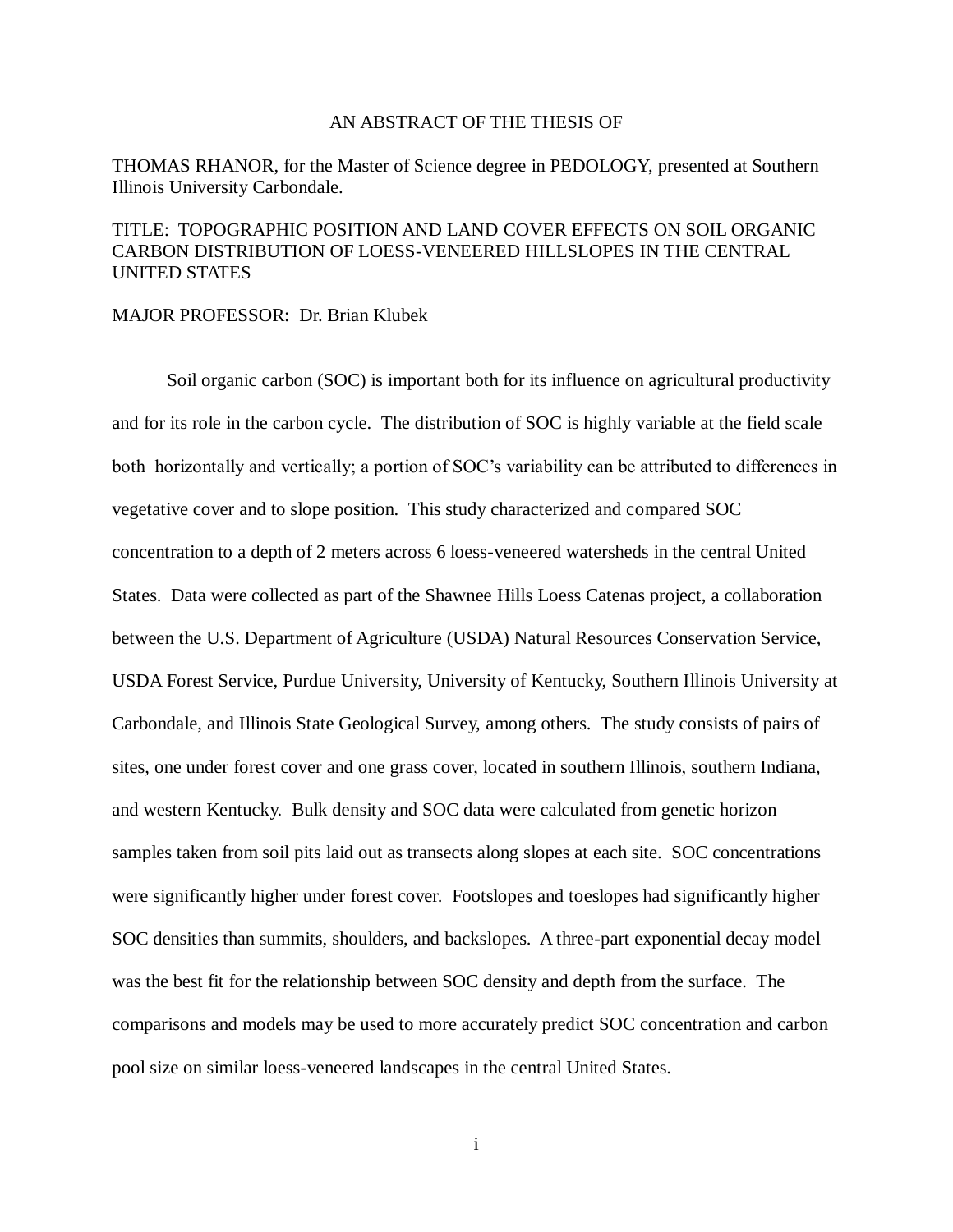| <b>CHAPTER</b><br><b>PAGE</b> |
|-------------------------------|
|                               |
|                               |
|                               |
| <b>CHAPTERS</b>               |
|                               |
|                               |
|                               |
|                               |
|                               |
|                               |
|                               |
|                               |
|                               |
|                               |

### **TABLE OF CONTENTS**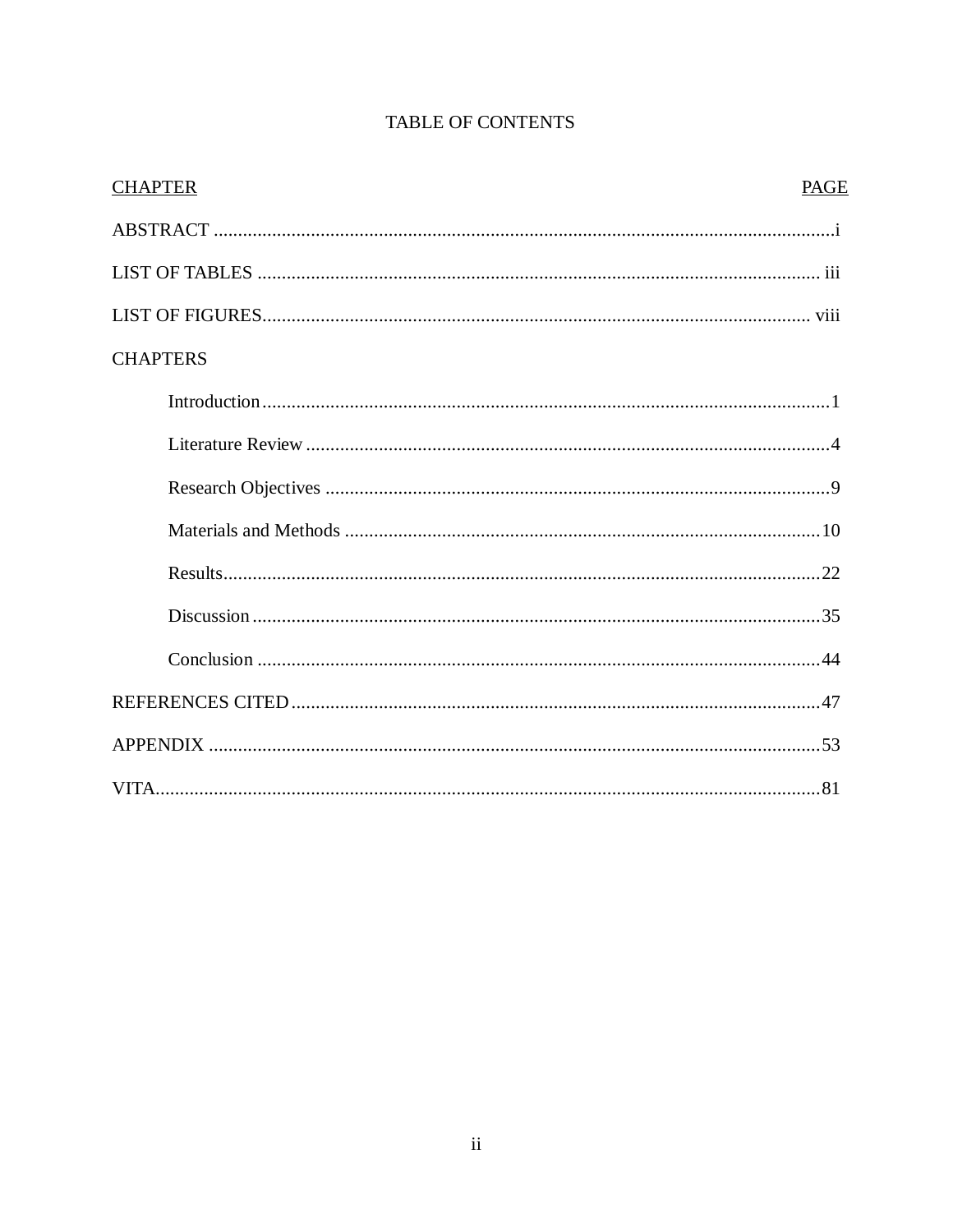### LIST OF TABLES

| <b>TABLE</b>    | <b>PAGE</b>                                                                          |  |  |  |  |
|-----------------|--------------------------------------------------------------------------------------|--|--|--|--|
| Table 1.        | Land covers, Major Land Resource Areas, and climate of study sites  13               |  |  |  |  |
| Table 2.        |                                                                                      |  |  |  |  |
| Table 3.        | Taxonomic classification of soils found in first-order survey of research sites  17  |  |  |  |  |
| Table 4.        |                                                                                      |  |  |  |  |
| Table 5.        |                                                                                      |  |  |  |  |
| Table 6.        |                                                                                      |  |  |  |  |
| Table 7.        | SOC density statistics at standard depth intervals of grass sites and forest sites25 |  |  |  |  |
| Table 8.        |                                                                                      |  |  |  |  |
| Table 9.        | Comparisons of SOC density between hillslope profile positions 27                    |  |  |  |  |
| Table 10.       | Median SOC densities between hillslope profile positions at standard depth           |  |  |  |  |
|                 |                                                                                      |  |  |  |  |
| Table 11.       |                                                                                      |  |  |  |  |
| Table 12.       |                                                                                      |  |  |  |  |
| Table 13.       |                                                                                      |  |  |  |  |
| Table 14.       | Parameter estimates for SOC density vs. depth by slope position and land cover 32    |  |  |  |  |
| Table 15.       |                                                                                      |  |  |  |  |
| Table 16.       |                                                                                      |  |  |  |  |
| <b>APPENDIX</b> |                                                                                      |  |  |  |  |

| Table 1A. Selected physical and chemical properties of Soil Pit #1, Illinois grass cover site, |  |
|------------------------------------------------------------------------------------------------|--|
|                                                                                                |  |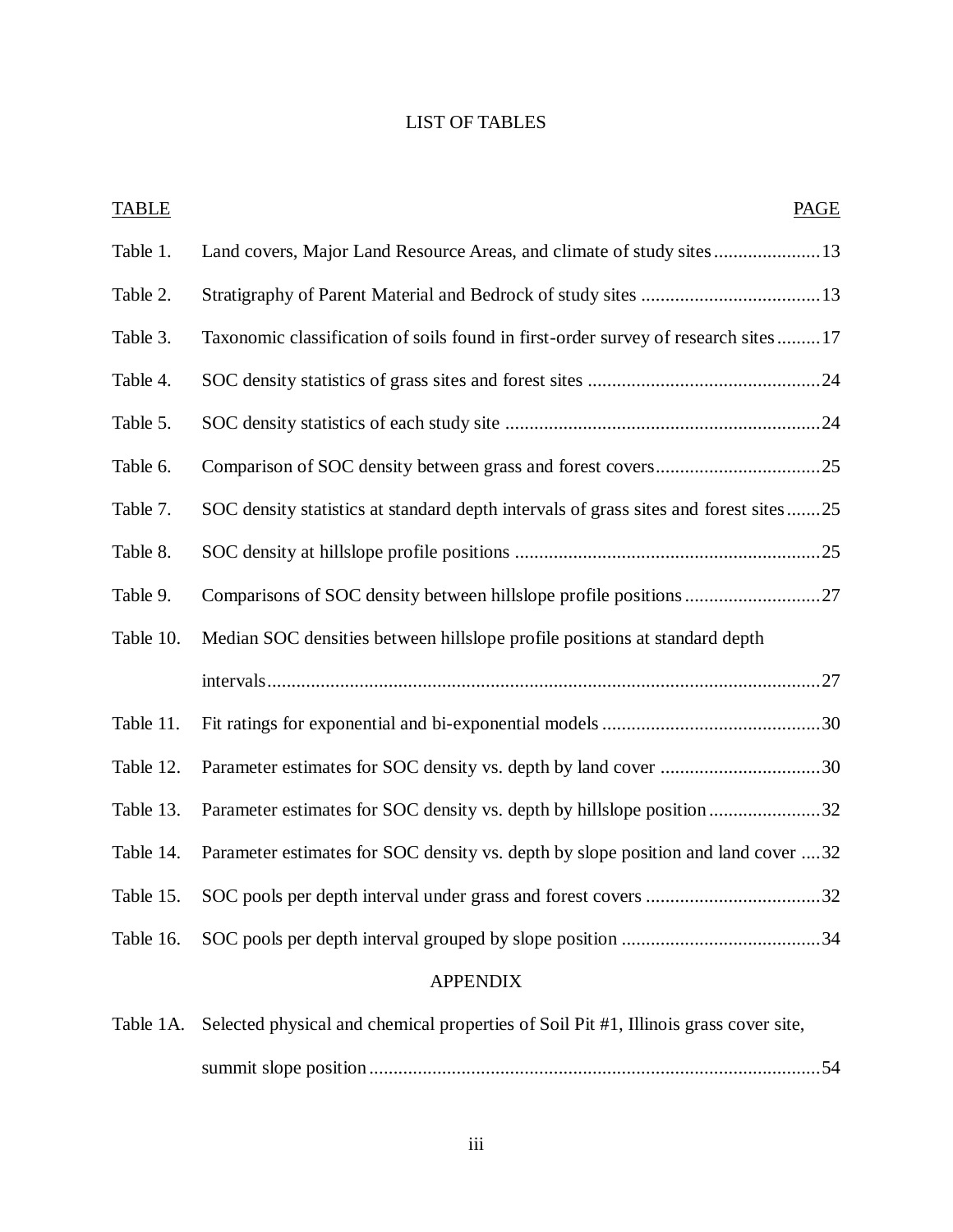|           | Table 2A. Selected physical and chemical properties of Soil Pit #2, Illinois grass cover site,    |  |
|-----------|---------------------------------------------------------------------------------------------------|--|
|           |                                                                                                   |  |
| Table 3A. | Selected physical and chemical properties of Soil Pit #3, Illinois grass cover site,              |  |
|           |                                                                                                   |  |
| Table 4A. | Selected physical and chemical properties of Soil Pit #4, Illinois grass cover site,              |  |
|           |                                                                                                   |  |
| Table 5A. | Selected physical and chemical properties of Soil Pit #5, Illinois grass cover site,              |  |
|           |                                                                                                   |  |
| Table 6A. | Selected physical and chemical properties of Soil Pit #6, Illinois grass cover site,              |  |
|           |                                                                                                   |  |
| Table 7A. | Selected physical and chemical properties of Soil Pit #7, Illinois grass cover site,              |  |
|           |                                                                                                   |  |
| Table 8A. | Selected physical and chemical properties of Soil Pit #8, Illinois grass cover site,              |  |
|           |                                                                                                   |  |
| Table 9A. | Selected physical and chemical properties of Soil Pit #9, Illinois grass cover site,              |  |
|           |                                                                                                   |  |
|           | Table 10A. Selected physical and chemical properties of Soil Pit #10, Illinois forest cover site, |  |
|           |                                                                                                   |  |
|           | Table 11A. Selected physical and chemical properties of Soil Pit #11, Illinois forest cover site, |  |
|           |                                                                                                   |  |
|           | Table 12A. Selected physical and chemical properties of Soil Pit #12, Illinois forest cover site, |  |
|           |                                                                                                   |  |
|           | Table 13A. Selected physical and chemical properties of Soil Pit #13, Illinois forest cover site, |  |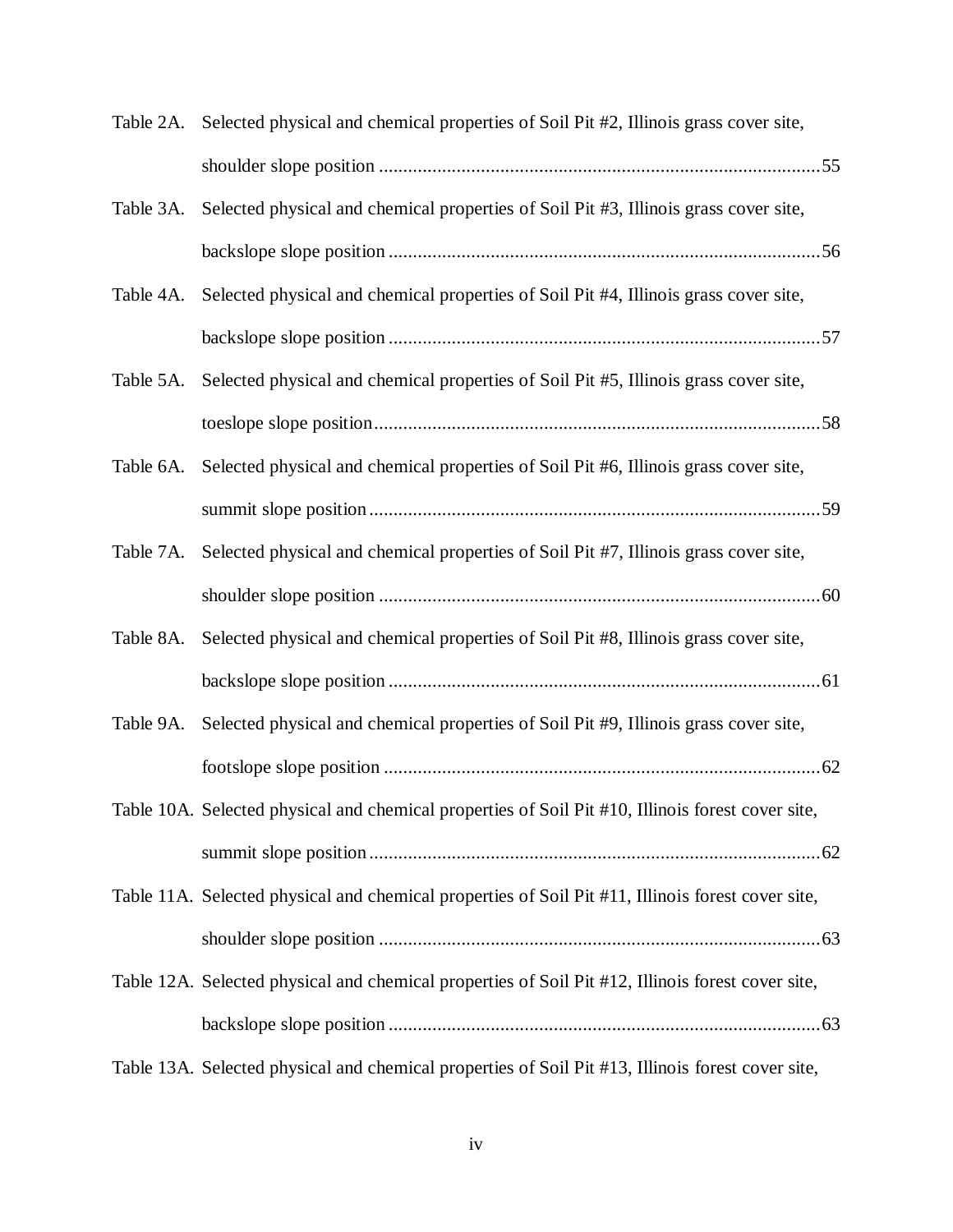| Table 14A. Selected physical and chemical properties of Soil Pit #14, Illinois forest cover site, |
|---------------------------------------------------------------------------------------------------|
|                                                                                                   |
| Table 15A. Selected physical and chemical properties of Soil Pit #15, Illinois forest cover site, |
|                                                                                                   |
| Table 16A. Selected physical and chemical properties of Soil Pit #16, Illinois forest cover site, |
|                                                                                                   |
| Table 17A. Selected physical and chemical properties of Soil Pit #17, Illinois forest cover site, |
|                                                                                                   |
| Table 18A. Selected physical and chemical properties of Soil Pit #18, Kentucky grass cover site,  |
|                                                                                                   |
| Table 19A. Selected physical and chemical properties of Soil Pit #19, Kentucky grass cover site,  |
|                                                                                                   |
| Table 20A. Selected physical and chemical properties of Soil Pit #20, Kentucky grass cover site,  |
|                                                                                                   |
| Table 21A. Selected physical and chemical properties of Soil Pit #21, Kentucky grass cover site,  |
|                                                                                                   |
| Table 22A. Selected physical and chemical properties of Soil Pit #22, Kentucky grass cover site,  |
|                                                                                                   |
| Table 23A. Selected physical and chemical properties of Soil Pit #23, Kentucky forest cover       |
|                                                                                                   |
| Table 24A. Selected physical and chemical properties of Soil Pit #24, Kentucky forest cover       |
|                                                                                                   |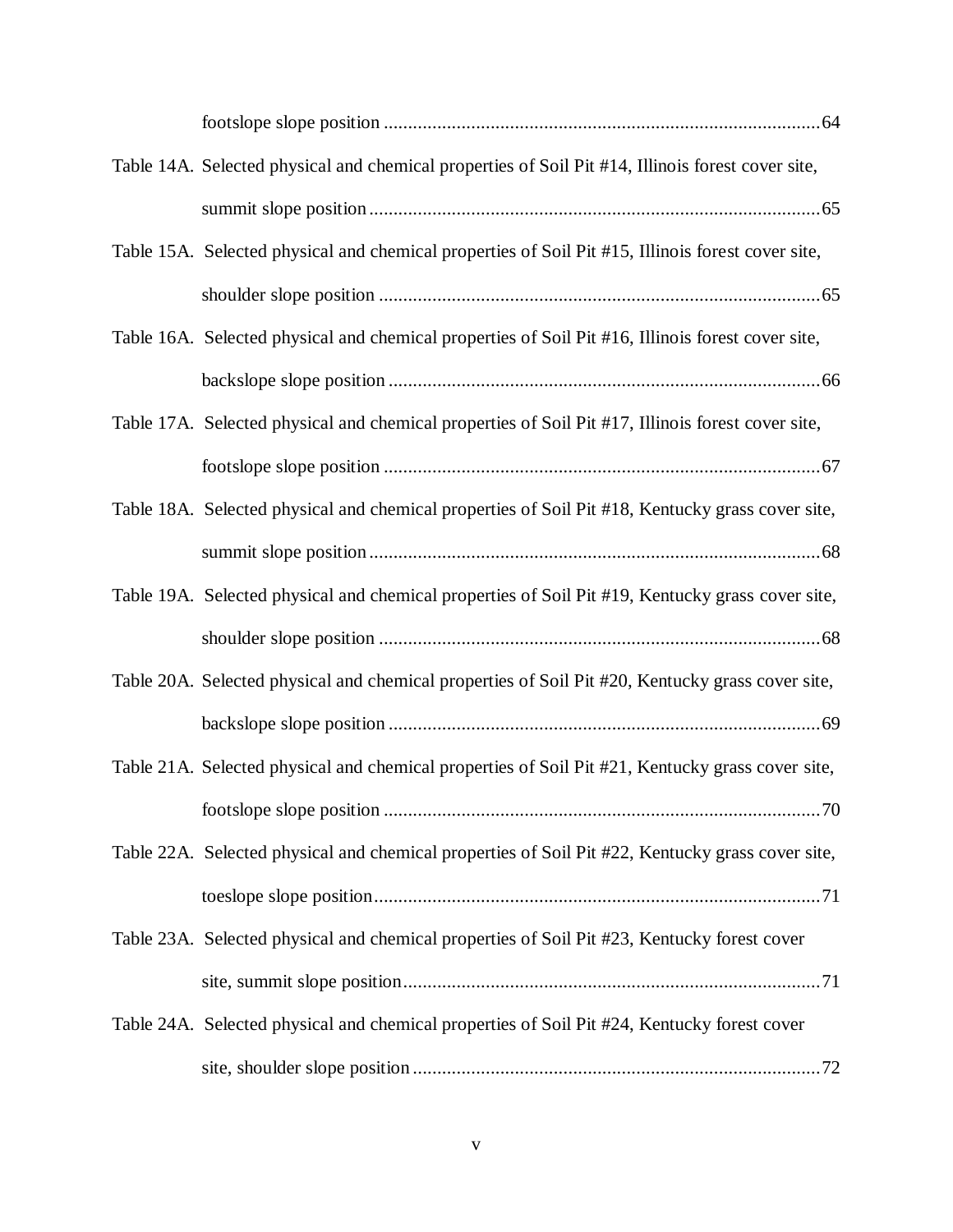| Table 25A. Selected physical and chemical properties of Soil Pit #25, Kentucky forest cover      |
|--------------------------------------------------------------------------------------------------|
|                                                                                                  |
| Table 26A. Selected physical and chemical properties of Soil Pit #26, Kentucky forest cover      |
|                                                                                                  |
| Table 27A. Selected physical and chemical properties of Soil Pit #27, Kentucky forest cover      |
|                                                                                                  |
| Table 28A. Selected physical and chemical properties of Soil Pit #28, Indiana grass cover site,  |
|                                                                                                  |
| Table 29A. Selected physical and chemical properties of Soil Pit #29, Indiana grass cover site,  |
|                                                                                                  |
| Table 30A. Selected physical and chemical properties of Soil Pit #30, Indiana grass cover site,  |
|                                                                                                  |
| Table 31A. Selected physical and chemical properties of Soil Pit #31, Indiana grass cover site,  |
|                                                                                                  |
| Table 32A. Selected physical and chemical properties of Soil Pit #32, Indiana grass cover site,  |
|                                                                                                  |
| Table 33A. Selected physical and chemical properties of Soil Pit #33, Indiana grass cover site,  |
|                                                                                                  |
| Table 34A. Selected physical and chemical properties of Soil Pit #34, Indiana grass cover site,  |
|                                                                                                  |
| Table 35A. Selected physical and chemical properties of Soil Pit #35, Indiana grass cover site,  |
|                                                                                                  |
| Table 36A. Selected physical and chemical properties of Soil Pit #36, Indiana forest cover site, |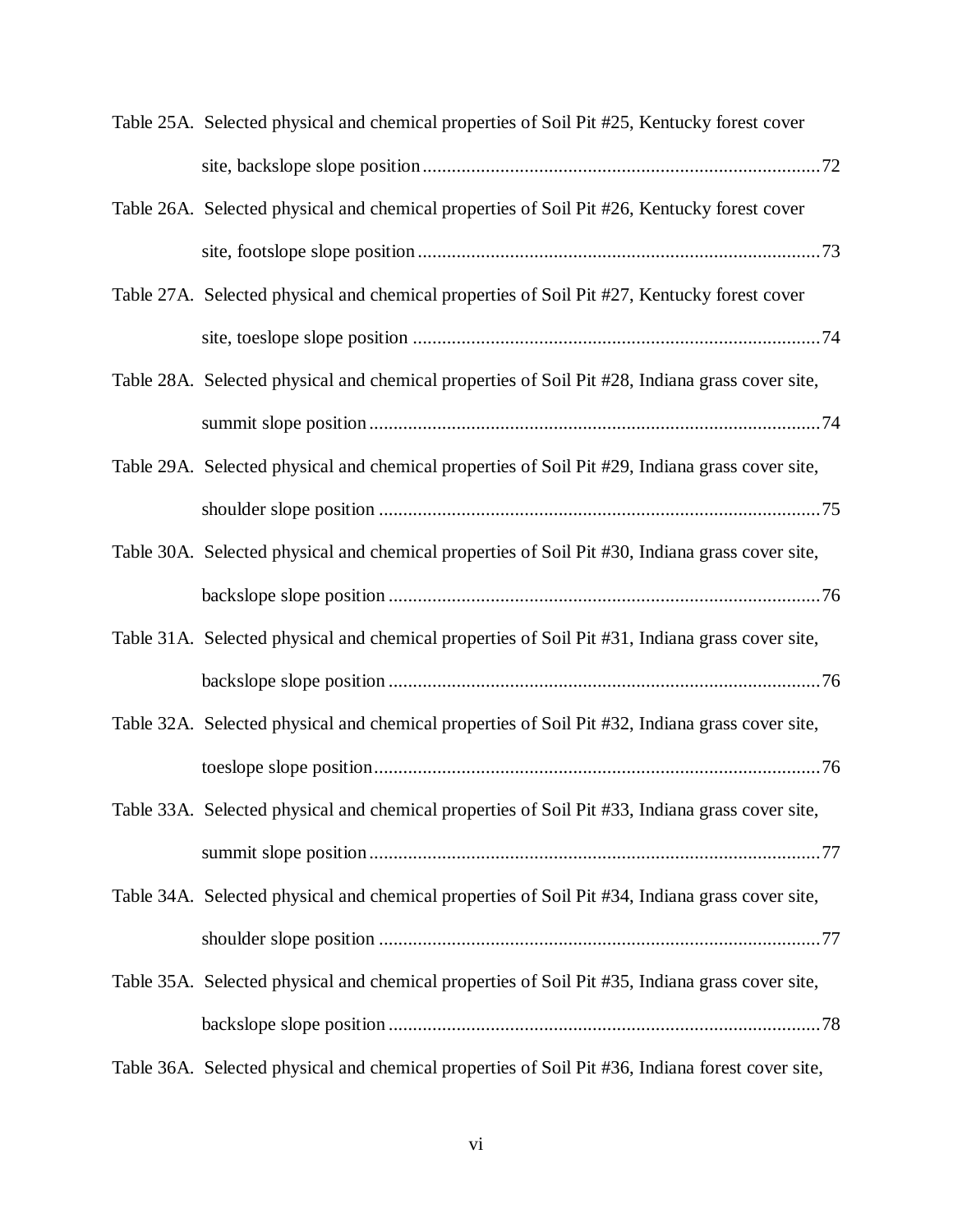| Table 37A. Selected physical and chemical properties of Soil Pit #37, Indiana forest cover site, |
|--------------------------------------------------------------------------------------------------|
|                                                                                                  |
| Table 38A. Selected physical and chemical properties of Soil Pit #38, Indiana forest cover site, |
|                                                                                                  |
| Table 39A. Selected physical and chemical properties of Soil Pit #39, Indiana forest cover site, |
|                                                                                                  |
| Table 40A. Selected physical and chemical properties of Soil Pit #40, Indiana forest cover site, |
|                                                                                                  |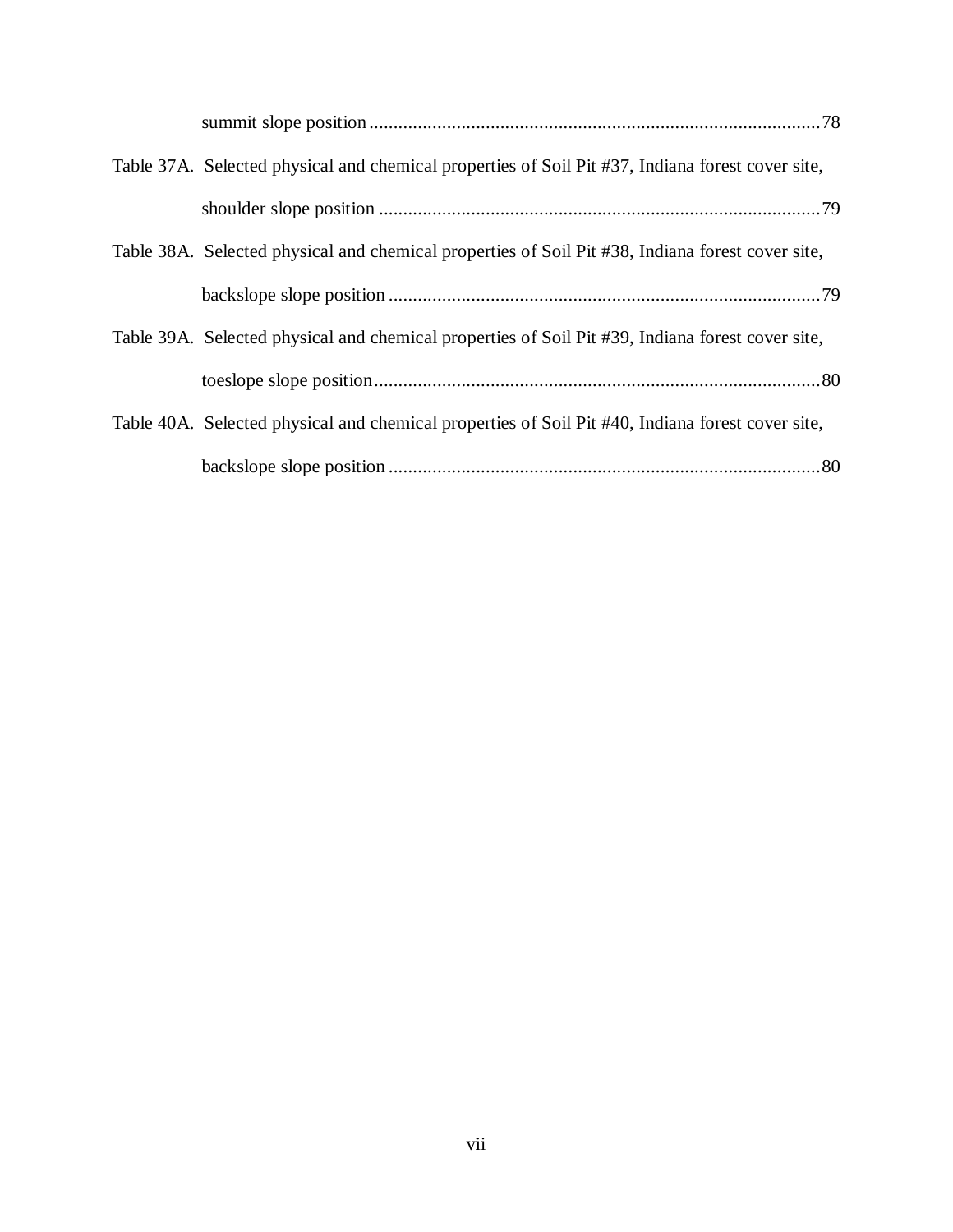### LIST OF FIGURES

| <b>FIGURE</b> |                                                                                       | PAGE |
|---------------|---------------------------------------------------------------------------------------|------|
|               |                                                                                       |      |
|               |                                                                                       |      |
|               |                                                                                       |      |
|               |                                                                                       |      |
|               |                                                                                       |      |
|               | Figure 6. Proportional chart of SOC density by depth interval per hillslope position, |      |
|               |                                                                                       |      |
|               | Figure 7. Proportional chart of SOC density by depth interval per hillslope position, |      |
|               |                                                                                       |      |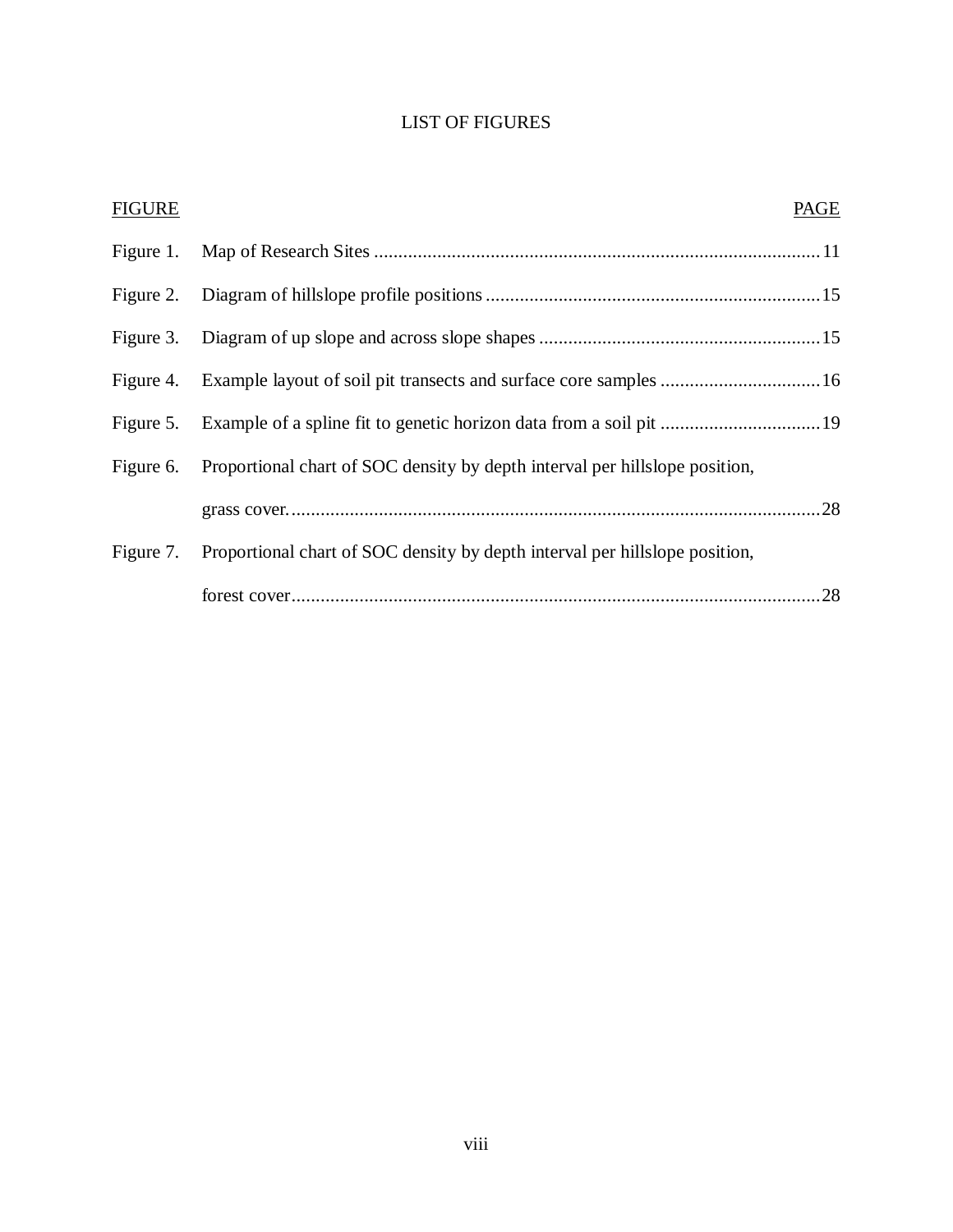### **INTRODUCTION**

The pedosphere is a 1 to 2 meter deep layer that supports all terrestrial biotic activity and interacts with the atmosphere, lithosphere, biosphere, and hydrosphere. These interactions influence the biogeochemical cycling of nutrients and water, as well as gas and energy exchanges between soil and atmosphere (Lal et al., 1997). The soil serves as a medium for the accumulation of carbon initially captured by terrestrial biota, the transformation of carboncontaining compounds, and the outflow of carbon-containing greenhouse gases into the atmosphere (Konyushkov, 1997). When residues are decomposed in the soil, four basic reactions occur: (1) carbon leaves the soil as  $CO<sub>2</sub>$  to enter the atmosphere; (2) associated nutrient elements are mineralized; (3) a portion of the carbon is incorporated into microbial biomass; and (4) the remaining fraction of the carbon resides in stable humus. Concurrently, a fraction of humus may be mineralized (Stevenson, 1994).

Chemically, all organic material in the soil can be divided into two classes of substances: (1) the various organic compounds that belong to well-known groups in organic chemistry such as proteins, carbohydrates, and organic acids (10 to 15% of soil organic matter), and (2) a second class of compounds, making up about 85-90% of soil organic matter, are not related to any recognized groups in organic chemistry, and are termed humus (Kononova, 1966). Soil organic matter contains about 58% organic carbon, though this range is highly variable (Soil Survey Staff, 2004). Soil organic matter can be conceptualized as pools of material that differ in their susceptibility to microbial decomposition. Agronomically, organic matter is divided into socalled active and stable pools. The active pool includes surface litter, particulate organic matter (POM), microbial biomass, and nonhumic substances not bound by mineral particles (Stevenson,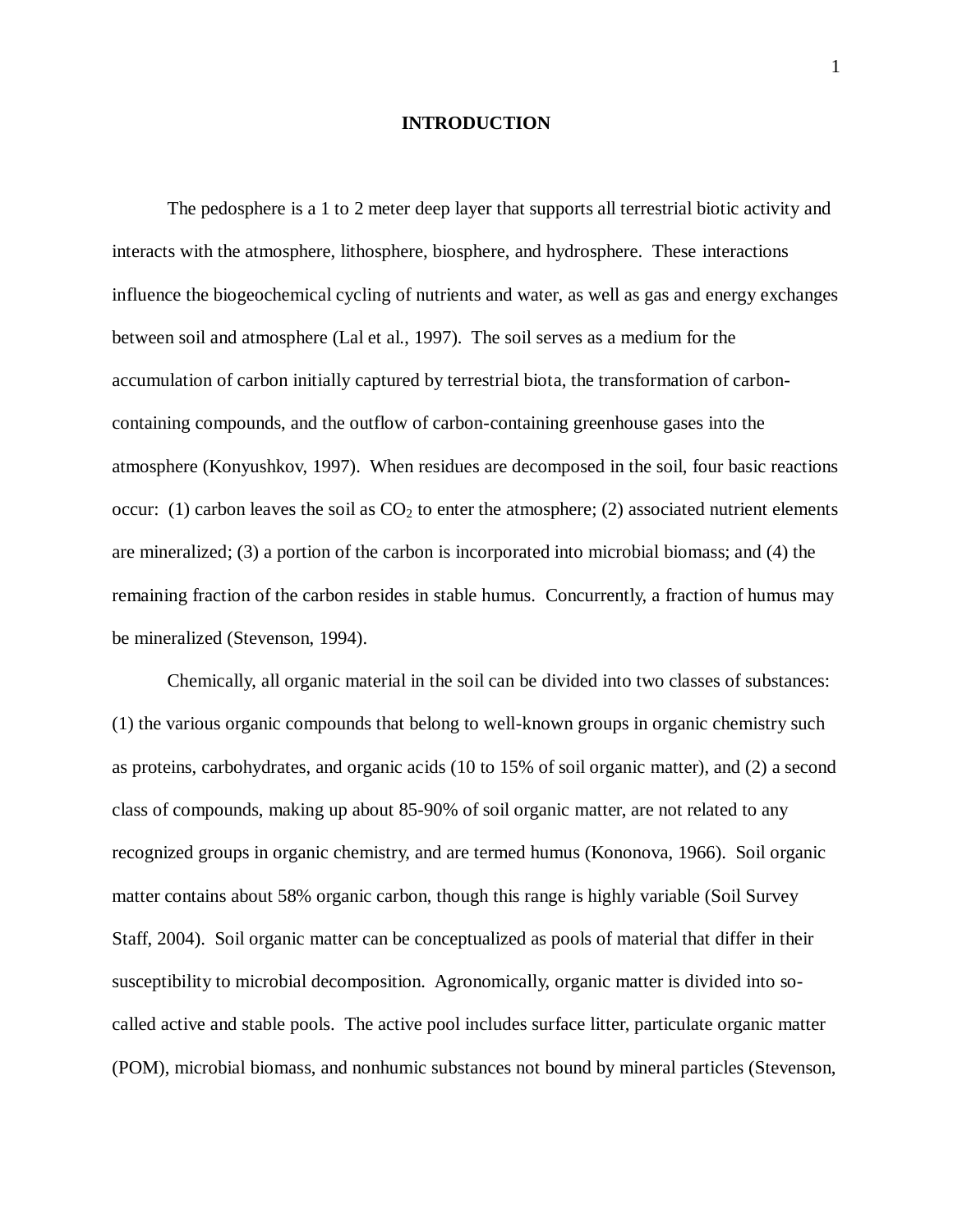1994). Paul and Clark (1996) define POM as that fraction of residues left in the 50 to 2000 micron fraction after sieving. Humus constitutes the stable pool of organic matter (Stevenson, 1994).

Humus may be divided into three components based on traditional fractionation techniques: (1) humic acids, which are extracted by alkaline solutions that precipitate upon acidification; (2) fulvic acids, which are extracted by alkaline solutions but do not precipitate upon acidification; and (3) humin, which is not soluble at any pH (Stevenson and Olsen, 1989). The molecular weights of these fractions are 1,000 to 30,000 for fulvic acids, 10,000 to 100,000 for humic acids, and over 100,000 for humin (Paul and Clark, 1996). The mean residence times of particular fractions of soil organic matter range from 0.01 to 10,000 years (Konyushkov, 1997). Although humus molecules are heterogeneous, various degradation methods suggest they share common components such as aromatic and side-chain carboxyl groups, aliphatic and phenolic hydroxyls, various amine groups, ketones, and quinones. Phenols and quinones readily combine with one another to form high molecular weight polymers (Stevenson, 1994). Humus is able to resist decomposition for two reasons: its inherent chemical resistance and its physical protection due to interaction with clay minerals (Stevenson, 1994).

The humus content in a given soil influences many of that soil's characteristics. According to Kononova (1966), humus participates in the weathering of minerals, provides a source of nutrients, aids in the formation of water-stable soil aggregates, and may directly promote plant growth and development under certain conditions. Stevenson (1994) gives a more complete outline by listing humus's properties and effects on soil: (1) color, which may help warm the soil; (2) water retention, which prevents soil drying and supplies water to plants; (3) combination with clay minerals, which stabilizes structure, thereby increasing aeration and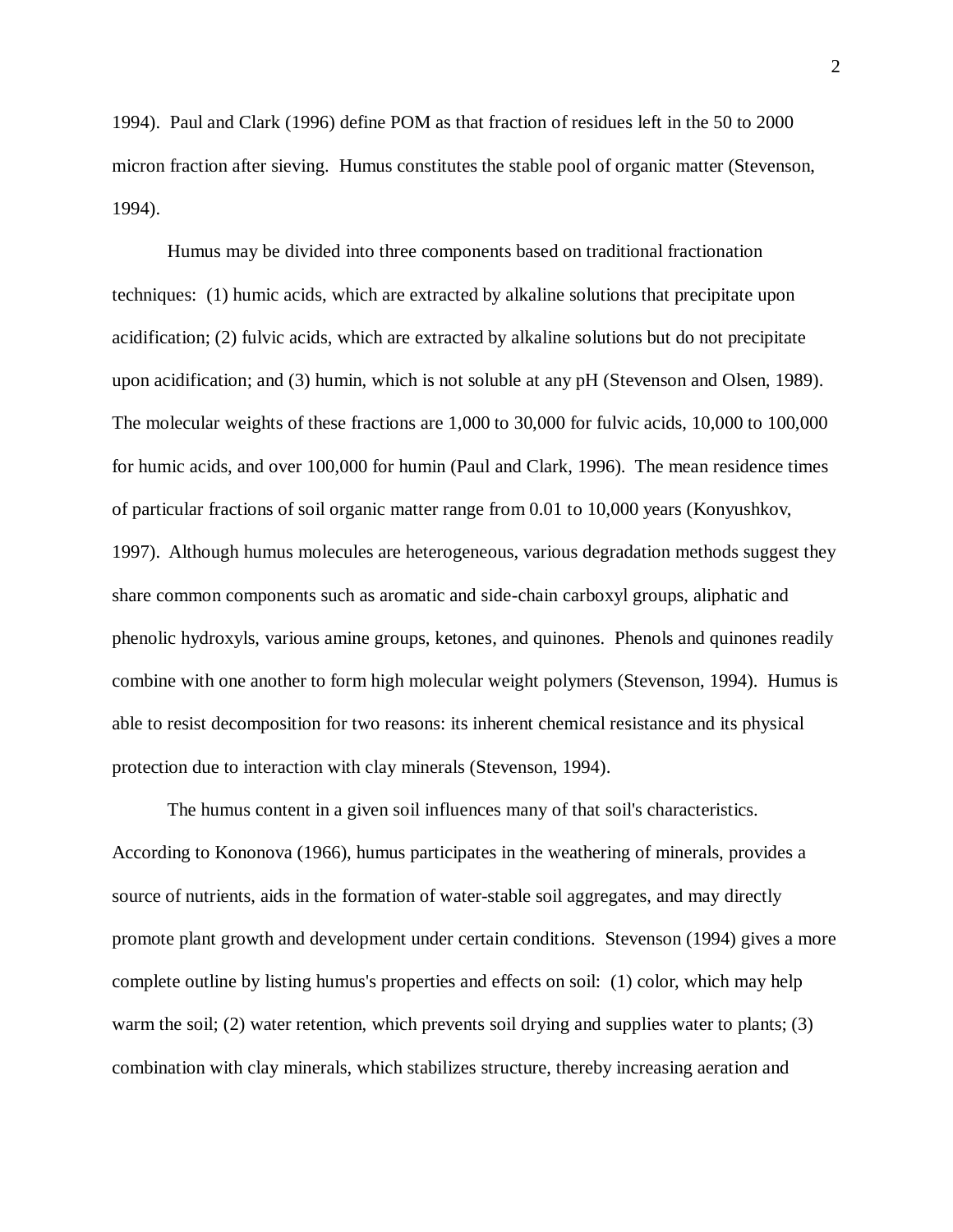permeability; (4) chelation, which enhances micronutrient availability to plants; (5) buffer action, which helps soil maintain a stable pH; (6) negative (pH-dependent) charge, which increases a soil's CEC; (7) mineralization, thereby offering a source of plant nutrients; and (8) combines with xenobiotics, which may alter the effective application rate of pesticides.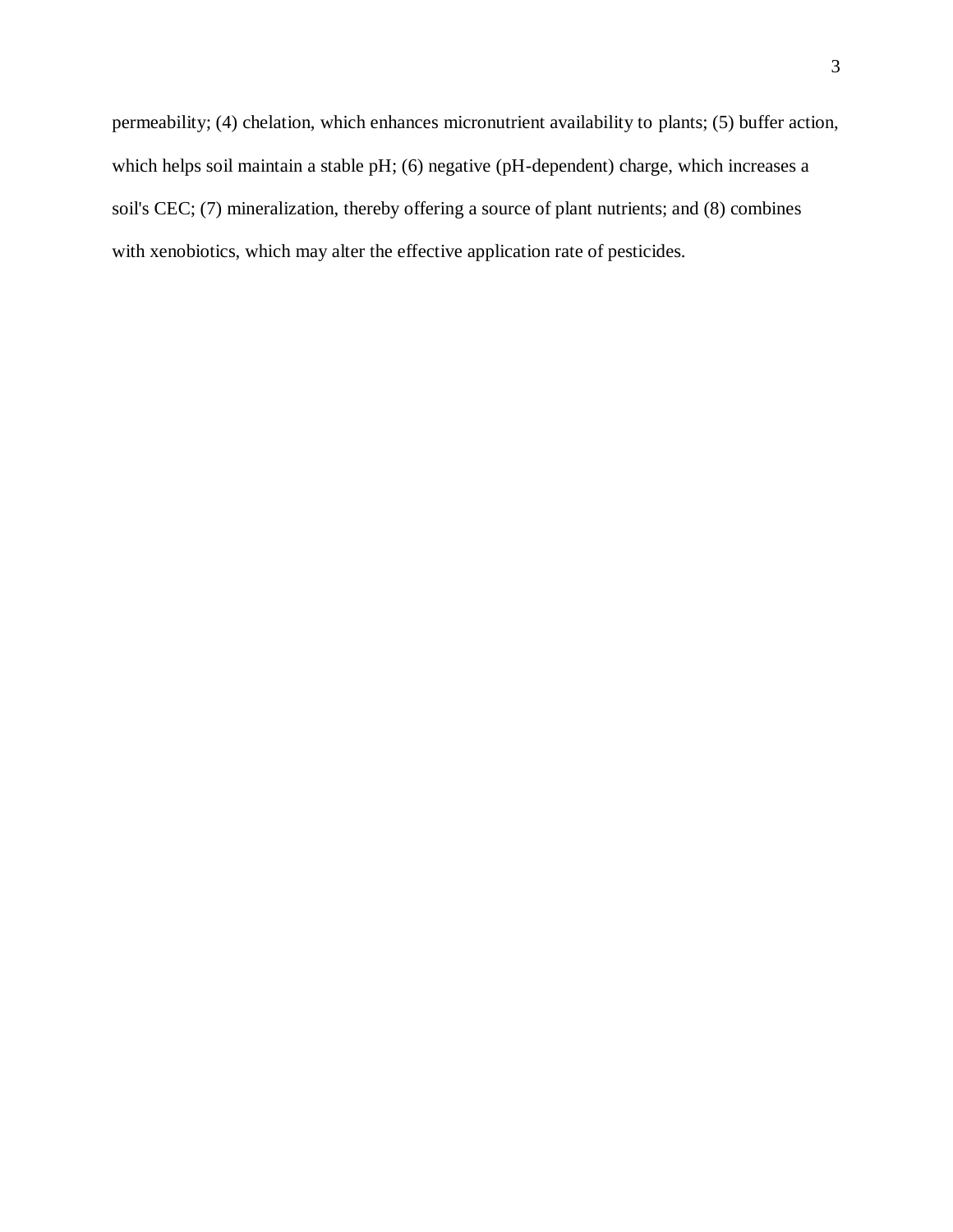#### **LITERATURE REVIEW**

The two main fluxes in the global carbon pools are between atmosphere and land plants, which includes soil-related efflux, and between atmosphere and the ocean (Lal et al., 1997). The pedosphere is said to have played a significant role in influencing the composition of the atmosphere, especially since 1850; but, the magnitude of total contribution, as well as past and current rates of carbon flux to the atmosphere from the pedosphere are unknown (Lal et al., 1997). Increasing organic carbon accumulation in agricultural soils provides a way to reduce atmospheric  $CO<sub>2</sub>$  concentrations; however, the spatial variability of soil organic carbon (SOC) makes measurements of carbon accumulation difficult (Dell and Sharpley, 2006). Processes that enhance SOC content include plant biomass production, humification, soil aggregation, and sediment deposition; those that degrade SOC content include erosion, leaching, and organic matter decomposition. The balance between these factors determines the net SOC pool in the pedosphere (Lal et al., 1997).

One method of examining soil organic carbon distribution is analysis of existing data. In 2006, Guo et al. used State Soil Geographic (STATSGO) data to determine that the Midwest contains about 23-32% of SOC in the U.S.; the Southwest has 17-20%; the Northern Plains have 18-19%; the West has 15-16%; and the South Central region has 13-15%. Kern (1994) utilized the Soil Conservation Service (now NRCS) pedon database to rank SOC content down to the 1 meter depth by soil order: Aridisols <Entisols ~Ultisols =Alfisols <Vertisols <Oxisols <Inceptisols <Mollisols <Spodosols <<Histosols. Guo et al. (2006) found that Histosols have the highest SOC content at 140.1 kg  $m^{-3}$ , followed by Vertisols (14.7 kg  $m^{-3}$ ) and Mollisols (13.5 kg m<sup>-3</sup>), with Alfisols having 7.5 kg m<sup>-3</sup> and Inceptisols 8.9 kg m<sup>-3</sup>. However, Inceptisols and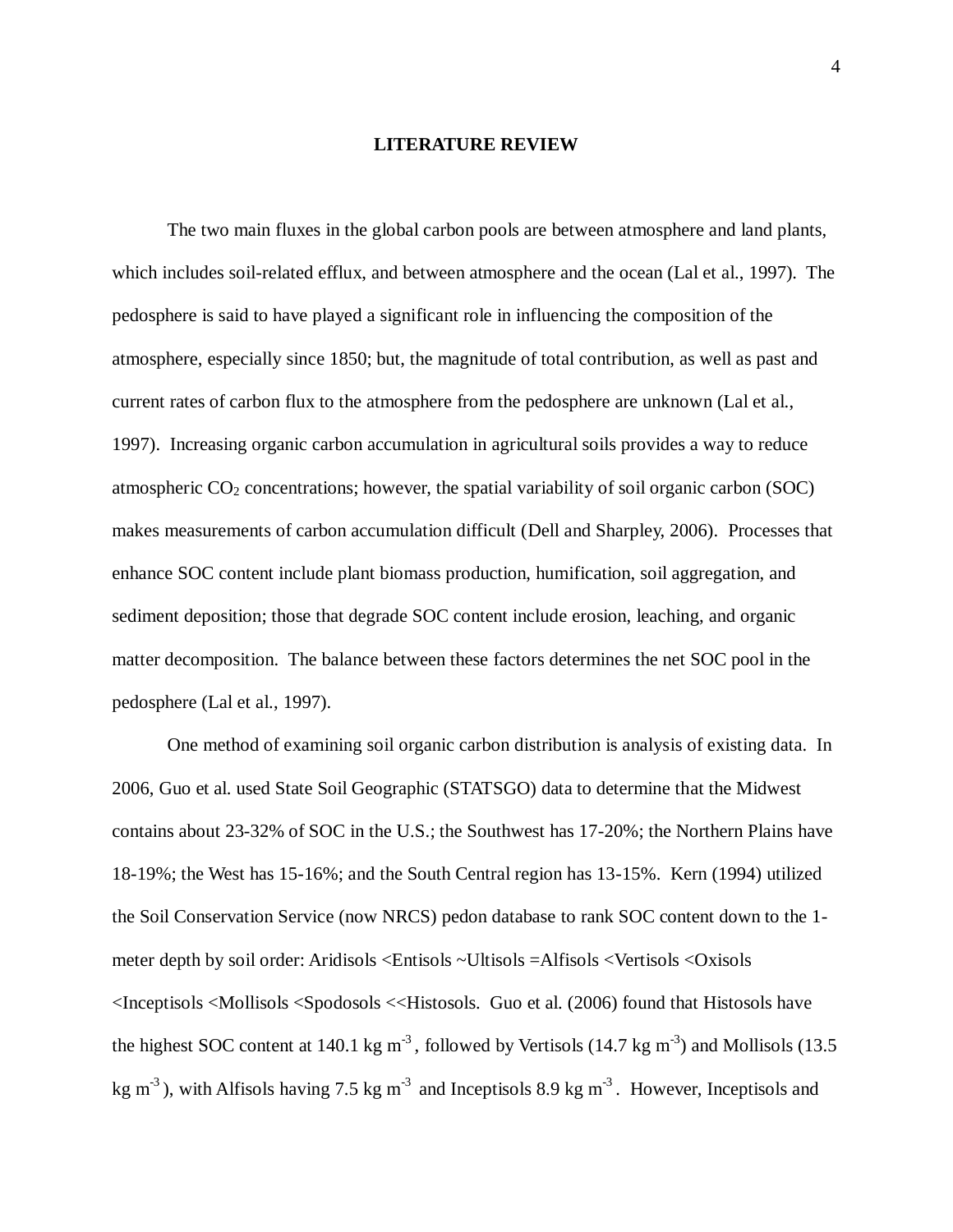Entisols had the greatest variability of SOC content among soil orders. Kern (1994) also found that the influence of soil moisture regimes varied among soil orders, but generally wet and cold groupings had greater SOC contents.

Soil organic carbon distribution varies not only horizontally, but also vertically with soil depth. Guo et al. (2006) in an examination of STATSGO data for the contiguous U.S., indicates that the relative spatial variability of SOC increases greatly as soil depth increases; the coefficient of variance (CV) increased from 115% to 209% to 321% for the 0-20 cm, 20-100 cm, and the 100-200 cm fractions respectively. It was also determined that of the upper 200 cm of soil, approximately 30% of SOC is located in the 0-20 cm surface layer and approximately 80% in the upper 100 cm (Guo et al., 2006). Kern (1994) also found that, for most soils, greater heterogeneity of SOC content was observed below 30 cm. Syswerda et al. (2011) had similar results in a field plot study on Typic Hapludalfs in southwest Michigan, where soil carbon concentrations were higher at the surface than at lower horizons, and there was increasing variability with depth. Soil carbon concentrations were 3 times more variable in Bt2/C horizons than A horizons. The high variability, coupled with the lower concentrations, makes it difficult to detect statistically significant differences in subsurface soil carbon concentrations without intense sampling (Syswerda et al., 2011).

When examining hillslope landscapes, the variability in the distribution of soil organic carbon, both horizontal and vertical, is partly attributable to the effects of topography. Any hillslope can be defined by three components: gradient, slope length geometry, and slope width geometry. The geometry of width and length are defined for a given section of slope as linear, convex, or concave for a possible nine combinations, e.g. linear convex or concave concave (Ruhe, 1969). A hillslope, seen in two-dimensional profile, can be divided into summit,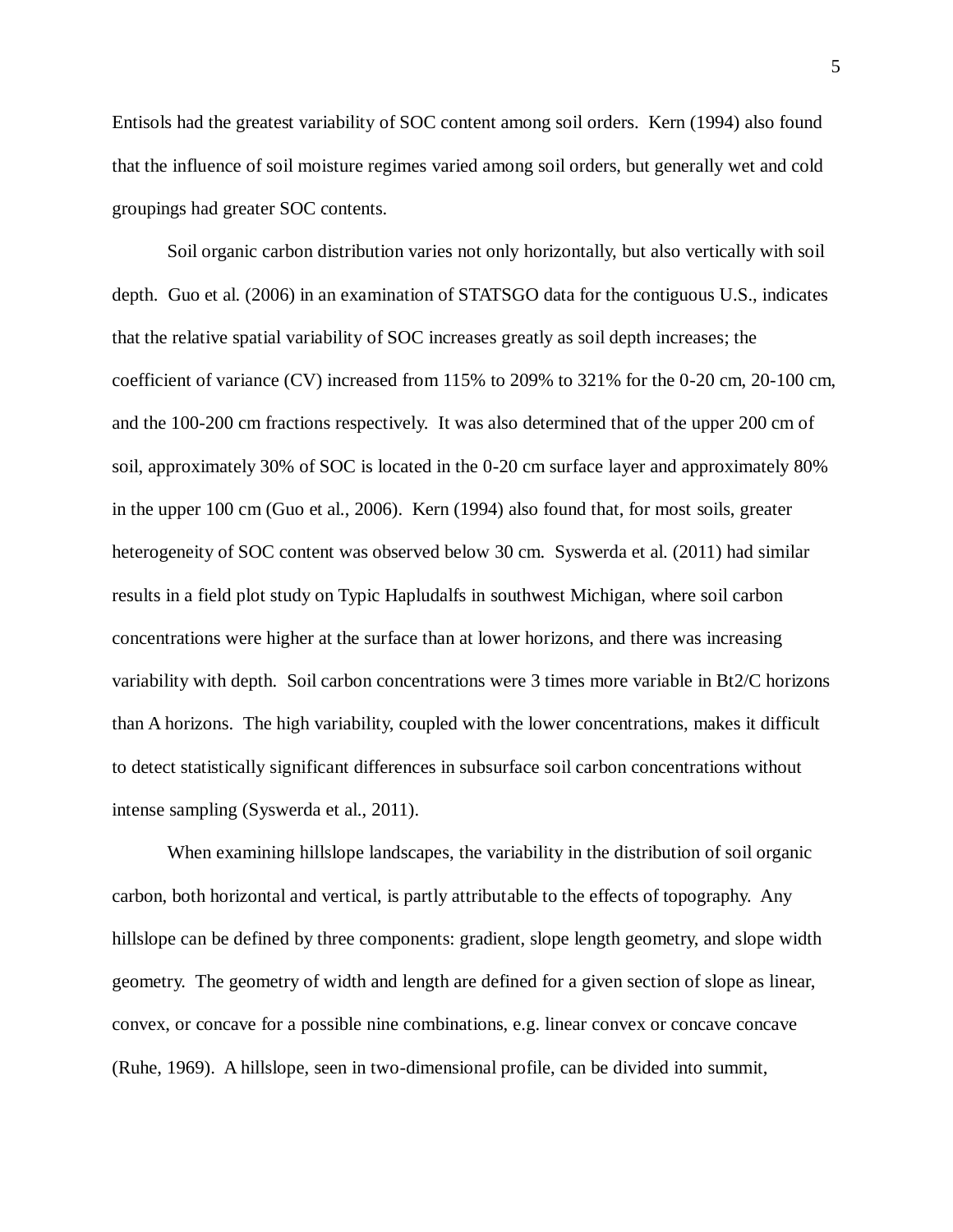shoulder, backslope, footslope, and toeslope components according to the model by Ruhe and Walker (1968). Topography effects may be due to the combined effects of slope aspect, water dynamics, and/or erosion and deposition.

A point on a hillslope may also be defined by its slope aspect, or the direction it faces, e.g. north, south, east, or west. Slope aspect can affect soil temperature, evapotranspiration, and which winds act (Soil Survey Division Staff, 1993). Studying the effect of microclimate and vegetation on soil genesis in southeast Michigan, it was found that south-facing slopes had shallower solums and shallower A horizons than north-facing slopes. The south-facing slopes had relatively higher light intensities, higher maximum air temperatures, higher evaporation rates, and higher soil temperatures; the north-facing slopes had lower temperatures and higher soil moisture; these differences in microclimate appear to have led to differences in tree species present, moisture cycles, and freeze-thaw and wet-dry cycles (Cooper, 1960).

According to Norton and Smith (1930), based on samples collected in loess landscapes in southern Illinois, the most important effect of slope on soil profile development is its influence on soil moisture. The amount of runoff increases as the slope gradient increases; therefore, the amount of water infiltrating the soil profile in any given area decreases as the slope gradient increases. They found that as the slope gradient increases, the depth to the zone of clay accumulation decreases parabolically (Norton and Smith, 1930). However, Ruhe and Walker (1968), point out that the influence of topography on soil formation is not as simple as its effect on water infiltration. On loess hillslopes in Iowa, Ruhe and Walker (1968) found a particle size sorting effect. They postulate that prior to soil formation, differences in soil surface texture were created by slope wash, so that coarser particles were preferentially left on steeper slope segments and finer particles transported to lower slope segments (Ruhe and Walker, 1968). Kleiss (1970)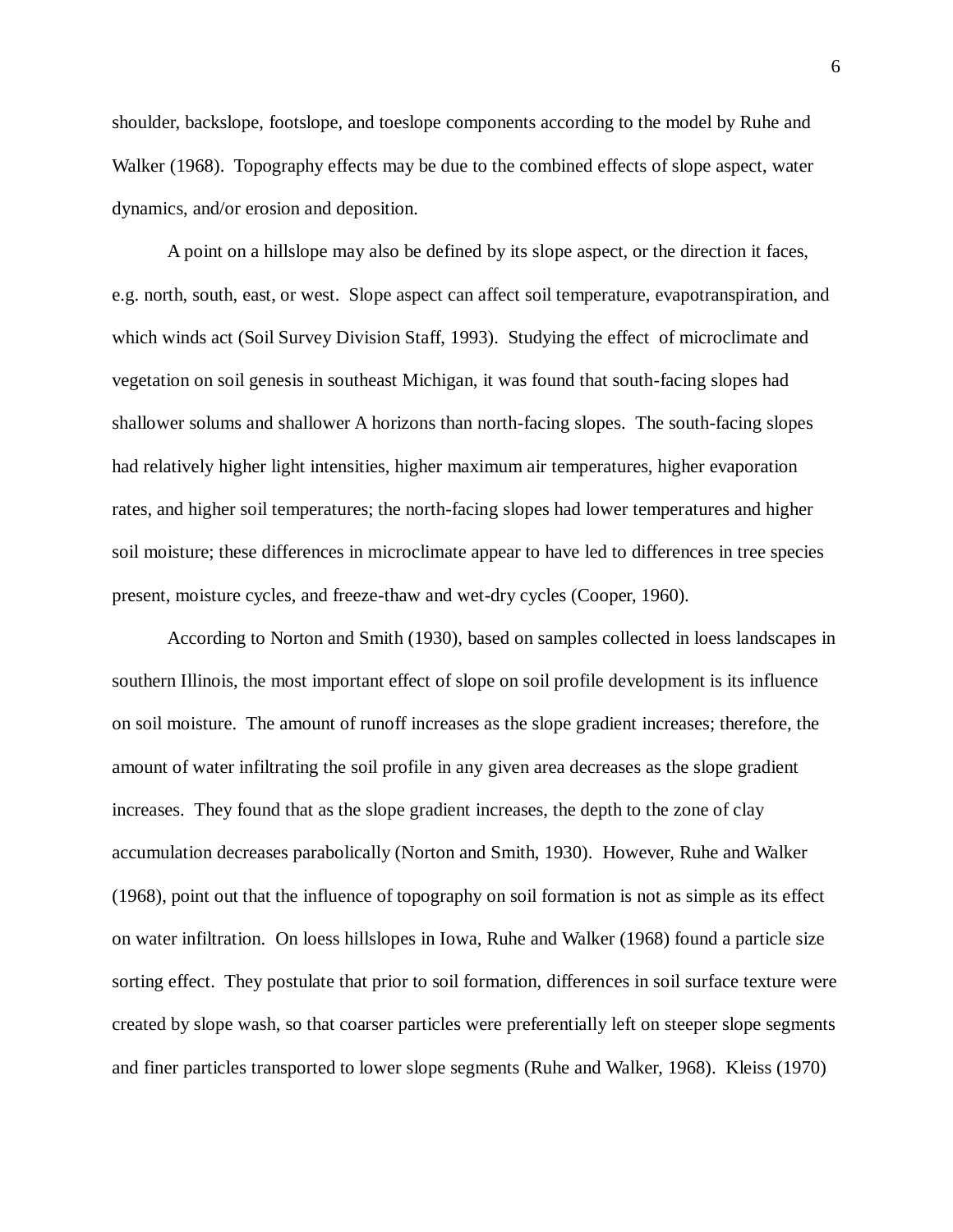and Malo et al. (1974) also recognized this trend, noting an increase in the fine-to-coarse particle size ratio of the A horizon when moving from summit to shoulder and from backslope to toeslope. It was likewise found that organic matter content of A-horizons followed the trend of particle size sorting, indicating that the same sedimentary processes may have caused both trends. The differences in organic matter content may also relate to the different moisture regimes present at different slope positions (Kleiss, 1970; Malo et al., 1974).

Soil organic matter distribution on hillslopes may be affected both directly and indirectly by erosion. Soil erosion affects soil carbon content in two ways: first, it degrades the soil's productivity and thus the amount of carbon returning to soil as plant residues; second, it redistributes soil carbon by removing the surface soil (typically high in organic matter) from one site and depositing it in another (Gregorich et al., 1998). On a study site on a hillslope in western Iowa, the summit position was found to have the most developed soils; this is due to the lack of erosion from this relatively flat surface, leading to maximum time for pedogenesis (Huddleston and Riecken, 1973). Similarly, Malo et al. (1974) found that at the summit, vertical translocation of organic matter is maximized due to the lack of significant erosion. This contrasts with the shoulder and backslope positions, where only shallow vertical organic matter translocation is apparent, indicating erosion of surface accumulations. Analysis using  $137Cs$  methodology on a hillslope in Ontario, Canada indicated that topsoil is eroded from upslope positions, mainly the shoulder, and deposited in downslope positions, mainly the footslope (Van den Bygaart, 2001). As the slope gradient increases, moving from summit to shoulder to backslope, the depth to horizon of maximum clay content decreases exponentially and the A-horizon gets thinner (Ruhe and Walker, 1968). Malo et al. (1974), on the other hand, found that the organic carbon content in the A horizon increased logarithmically from shoulder to toeslope positions, and the depth to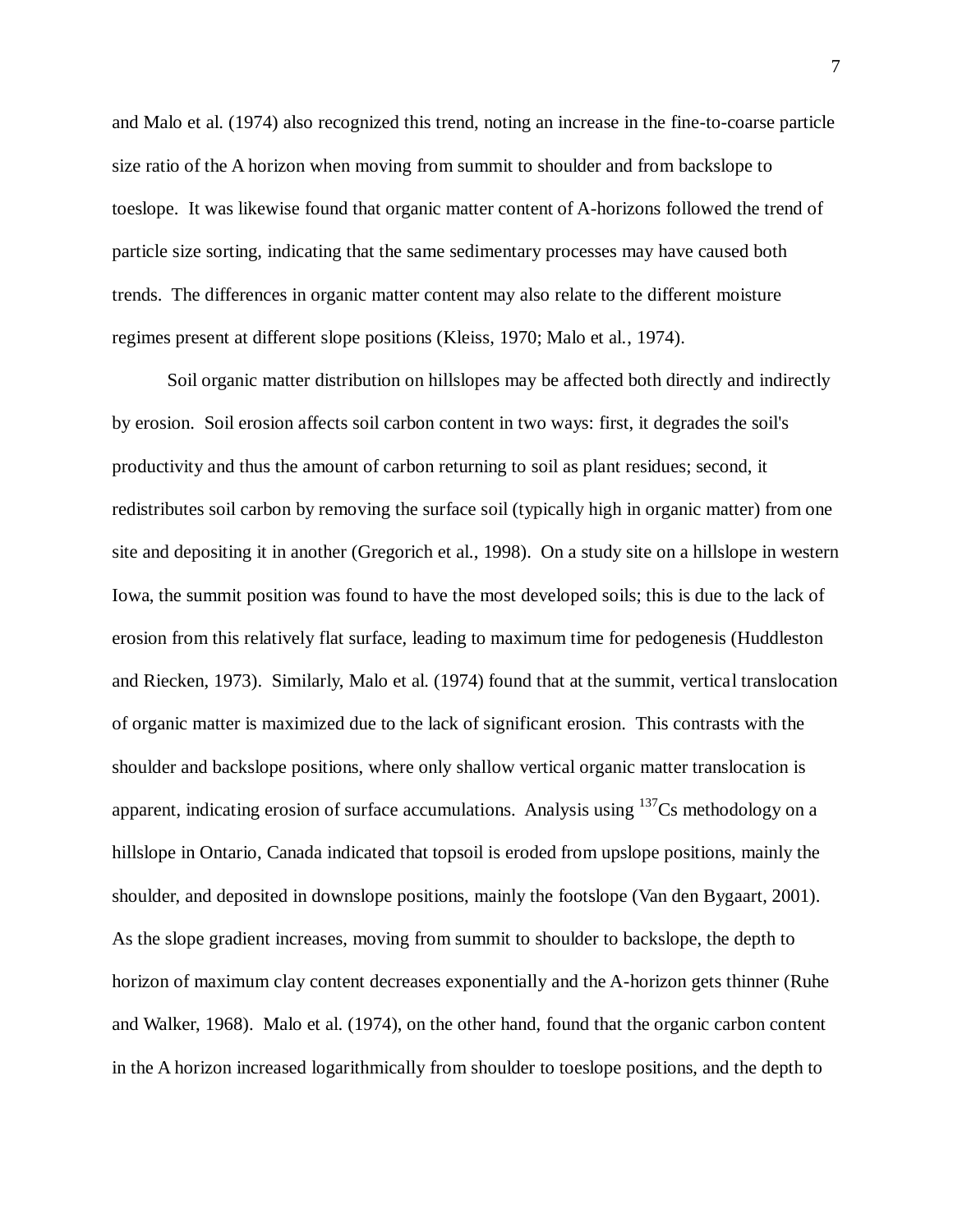<1% organic carbon was quadratic from summit to toeslope. The minima of both curves are at the shoulder, where there is maximum erosion (Malo et al., 1974).

Soils at the footslope and toeslope positions are relatively more moist and receive material from upslope positions via both run-off and leaching (Walker et al., 1968). There is also an abrupt decrease in bulk density values at the footslope and toeslope positions caused by increased amounts of organic matter and fine particles (Malo et al., 1974). It is important to note that although erosion and deposition redistribute soil carbon, there is not a net loss of carbon until mineralization of organic carbon occurs (Gregorich et al., 1998). The burial of soil in the depositional position may result in a relative gain in SOC, because there would be less carbon mineralization than when exposed to the higher oxygen conditions at the surface (Van den Bygaart, 2001).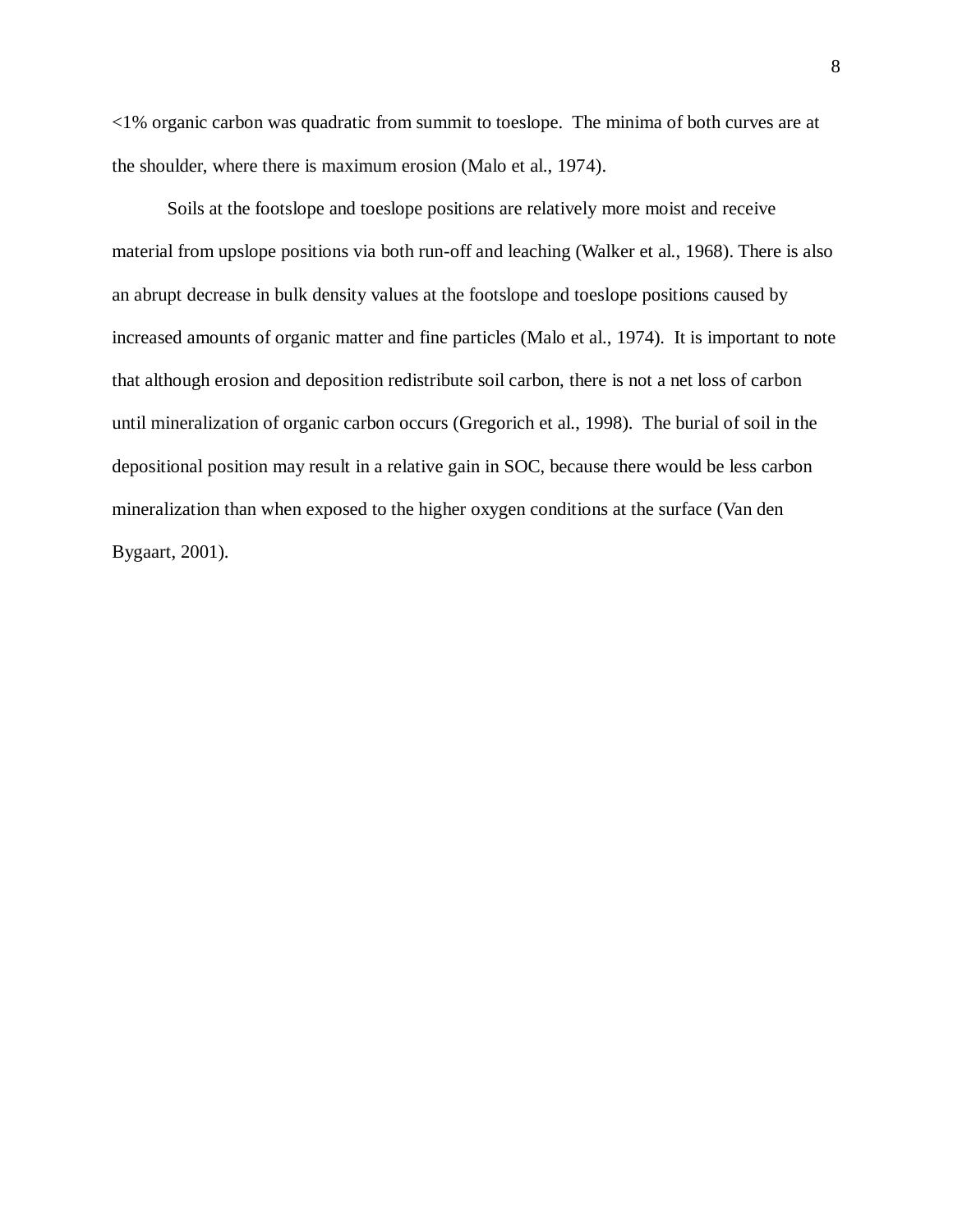### **RESEARCH OBJECTIVES**

- 1. Compare the levels of soil organic carbon density between slope positions on loess-veneered landscapes.
- 2. Compare the levels of soil organic carbon density between previously-cultivated grass and forest land covers on loess-veneered landscapes.
- 3. Fit mathematical models to the relationship between soil organic carbon density and depth from the soil surfaces of research sites.
- 4. Calculate and compare carbon pools for research sites and then apply to similar loess-veneered landscapes.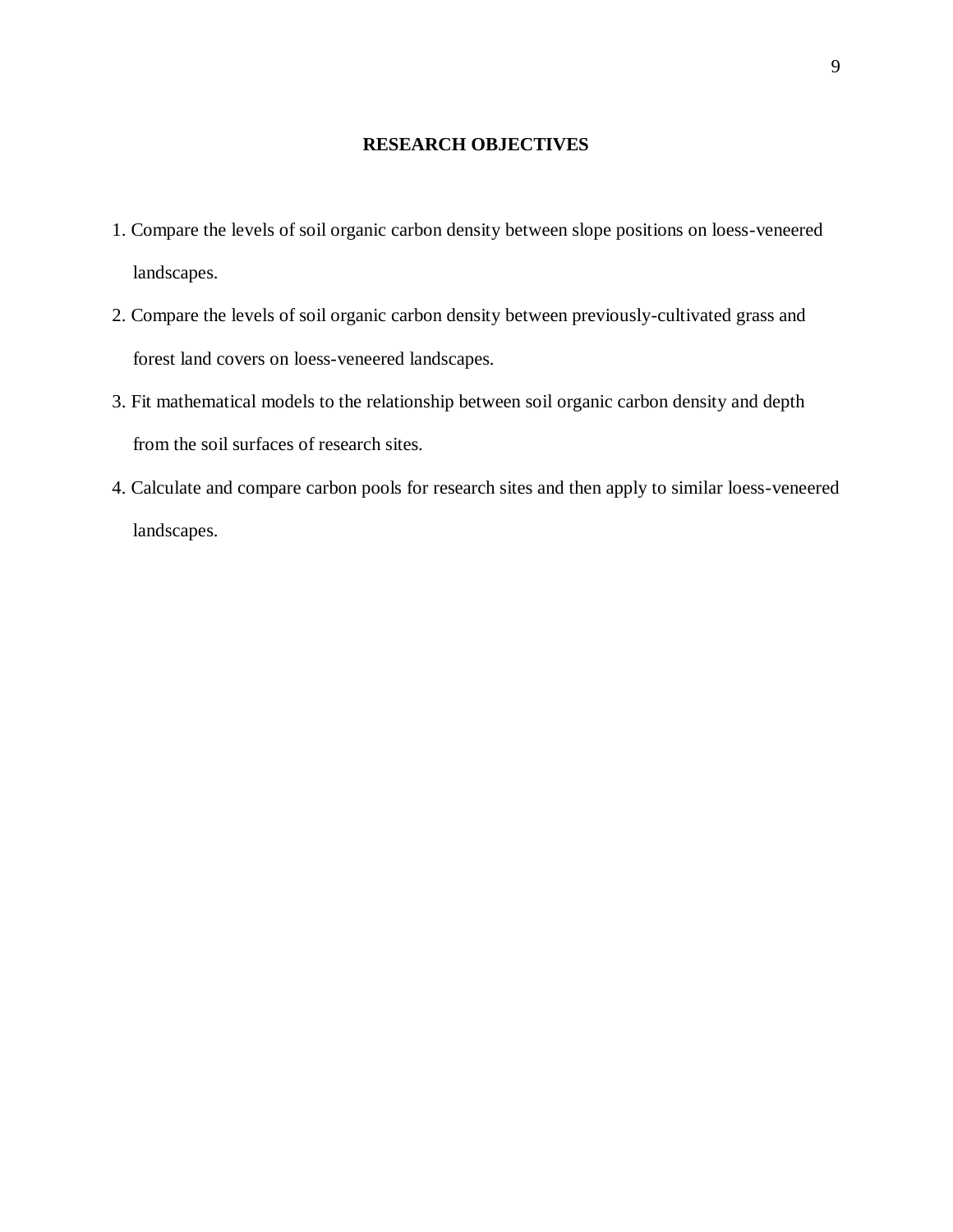#### **MATERIALS AND METHODS**

This research is part of a collaborative tri-state soil systems study, sometimes referred to as the Shawnee Hills Loess Catenas Project, involving the United States Department of Agriculture Natural Resources Conservation Service (USDA-NRCS), the USDA Forest Service, Southern Illinois University at Carbondale, Purdue University, and the University of Kentucky. The study aims to better understand soil-forming processes in the loess-veneered hillslope region stretching across southern Illinois, western Kentucky, and southern Indiana. Paired sites are located in each state, one with forest cover, the other with grass cover, for a total of 6 sites (Figure 1). Each site encompasses a small watershed, ranging from 1-8 ha, leading into a firstorder stream.

The sites were selected to encompass the variety of land uses and the predominant land covers typical in the region. Those with grass cover are assumed to have been under agricultural production for over 100 years prior to the study; based on historic aerial photographs, the land use has varied between row-cropping, pasture, hay land, and fallow periods and is not the same across sites. The sites with forest cover are not mature forests, but are assumed to have been wooded for at least 50 years prior to the study. The tree species present are not uniform across sites.

All six sites fall within ecological subregion 223, Central Interior Broadleaf Forest Province. The climate is continental, and summers are hot with soil moisture deficits common (McNab et al., 2005). The USDA-NRCS system for classifying land resources places both Kentucky sites, and the Illinois grassland site, within Major Land Resource Area (MLRA) 120A, Kentucky and Indiana Sandstone and Shale Hills and Valleys, Southern Part; the average annual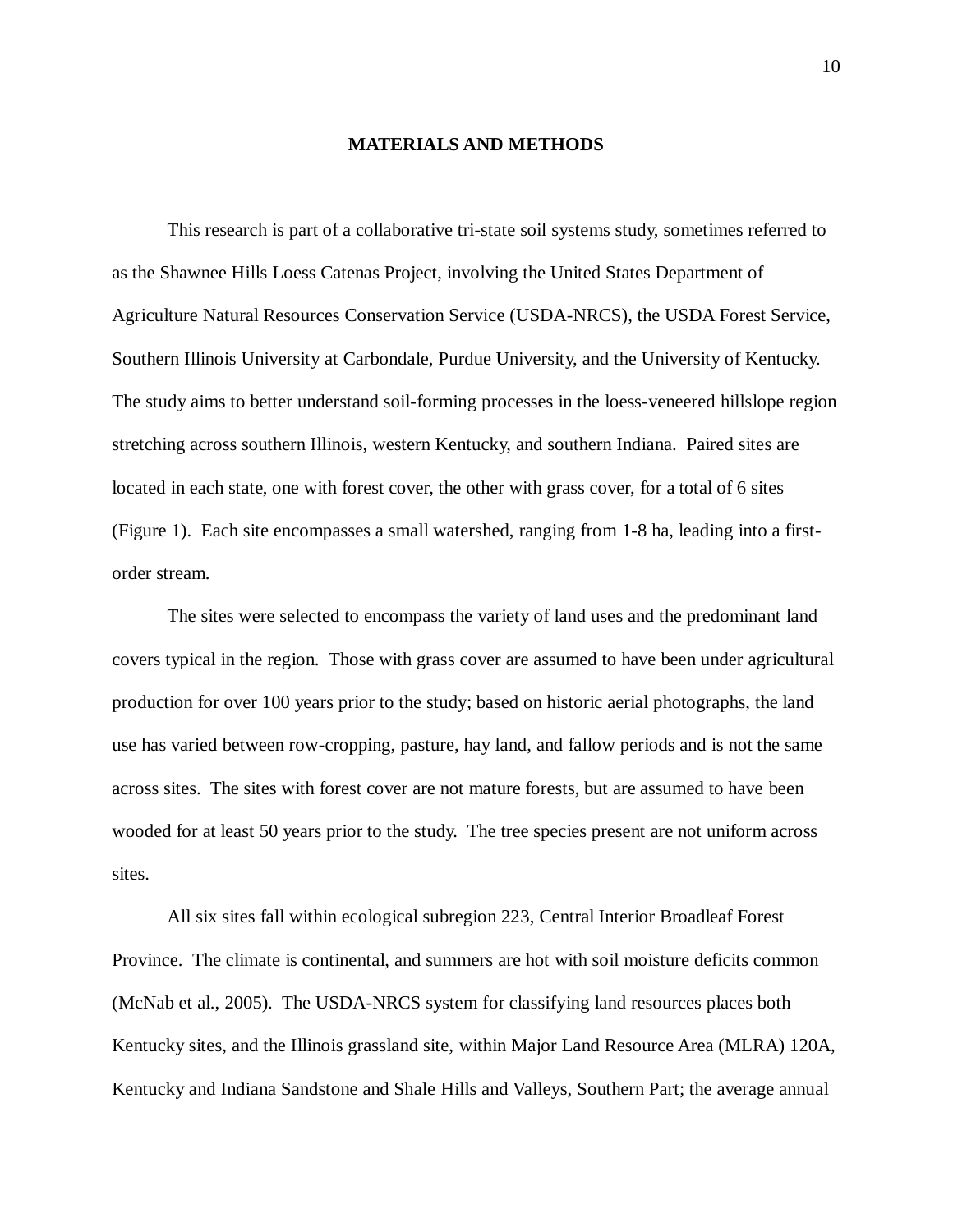

Figure 1. Map of Research Sites.

Yellow boxes point to each study site and indicate county name and current land use. CRP refers to land set aside from cultivation through enrollment in Conservation Reserve Program administered by USDA-NRCS. Modified from map by Bathgate (2011).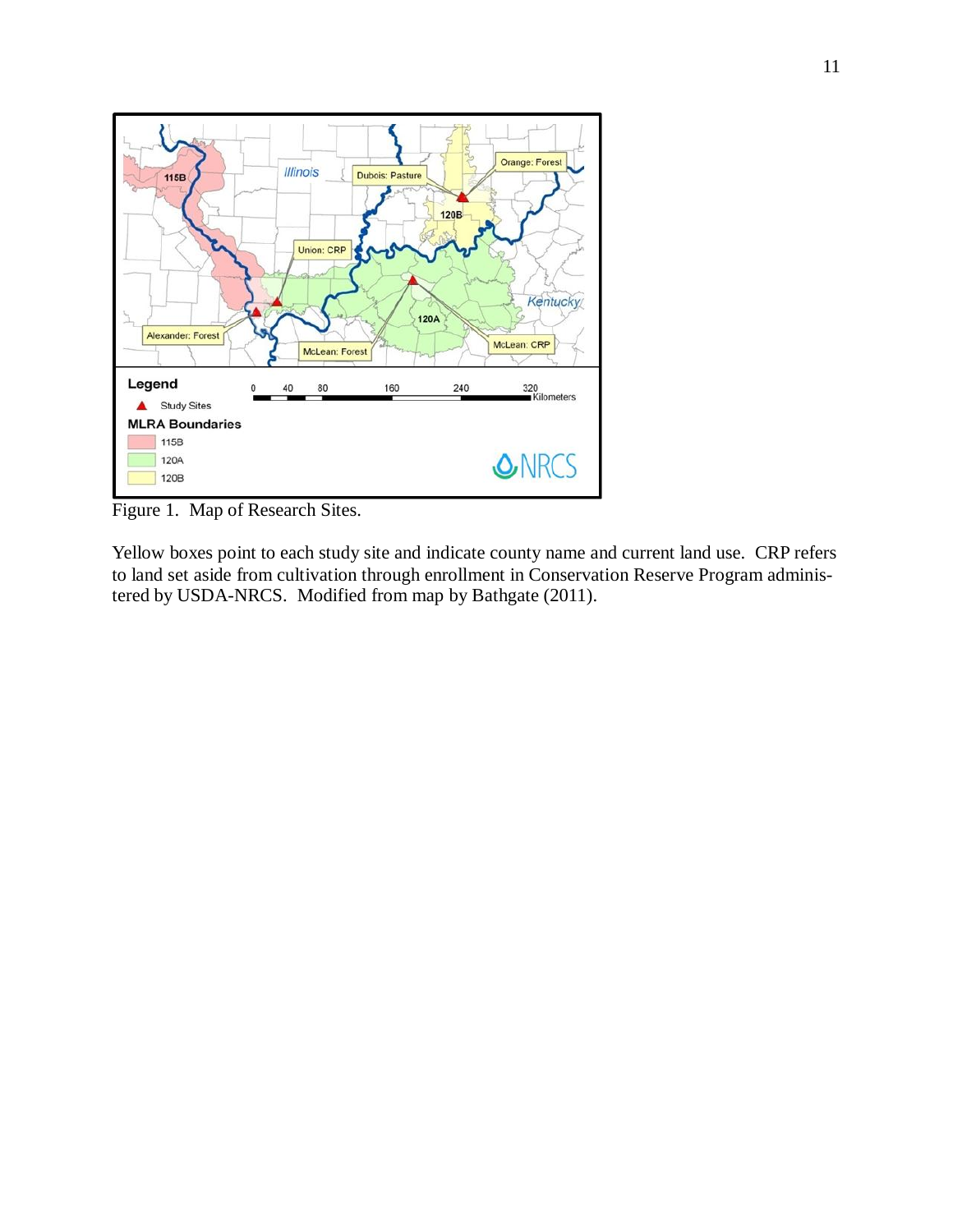precipitation in this MLRA is 1145-1370 mm, and the annual average temperature is 13-14 degrees C. The Illinois forested site is in MLRA 115A, Central Mississippi Valley Wooded Slopes, Eastern Part; the average annual precipitation in this MLRA is 965-1220 mm, and the annual average temperature is 12-14 degrees C. Both Indiana sites are in MLRA 120B, Kentucky and Indiana Sandstone and Shale Hills and Valleys, Northwestern Part; the average annual precipitation in this MLRA is 1090-1220 mm, and the annual average temperature is 11- 13 degrees C (USDA-NRCS, 2006). Table 1 summarizes the MLRA and climate data.

The parent material at all six sites is loess derived from the Wisconsinan glaciation. The sites represent a loess-thinning sequence, with Illinois sites ranging from 3.0-5.0 m of loess, Kentucky sites from 2.0-3.0 m, and Indiana sites from 1.5-2.0 m. The stratigraphy of materials present at the sites is as follows: loess over karst for the Illinois grass site; loess over cherty limestone for the Illinois forest site; loess over sandstone residuum for both Kentucky sites; and loess over loamy residuum, over shale and sandstone for both Indiana sites. Table 2 summarizes the parent material stratigraphy. The object of the study design is to allow for manipulation of a single state factor in soil formation while holding the others constant. Given that climate and time of soil formation are similar across sites, four of the five soil-forming factors defined by Jenny (1941) are relatively constant during individual analyses. When comparing similar land covers between states, the depth of parent material is meant to be the variable. When comparing sites within a pair, vegetation is meant to be the variable. When comparing sample points within a site, topography is meant to be the variable.

USDA-NRCS staff and cooperators conducted field investigation and GIS analysis of the study areas to delineate landforms. Hillslopes were divided into summit, shoulder, backslope, footslope, and toeslope positions as described by Schoeneberger et al. (2002), adapted from Ruhe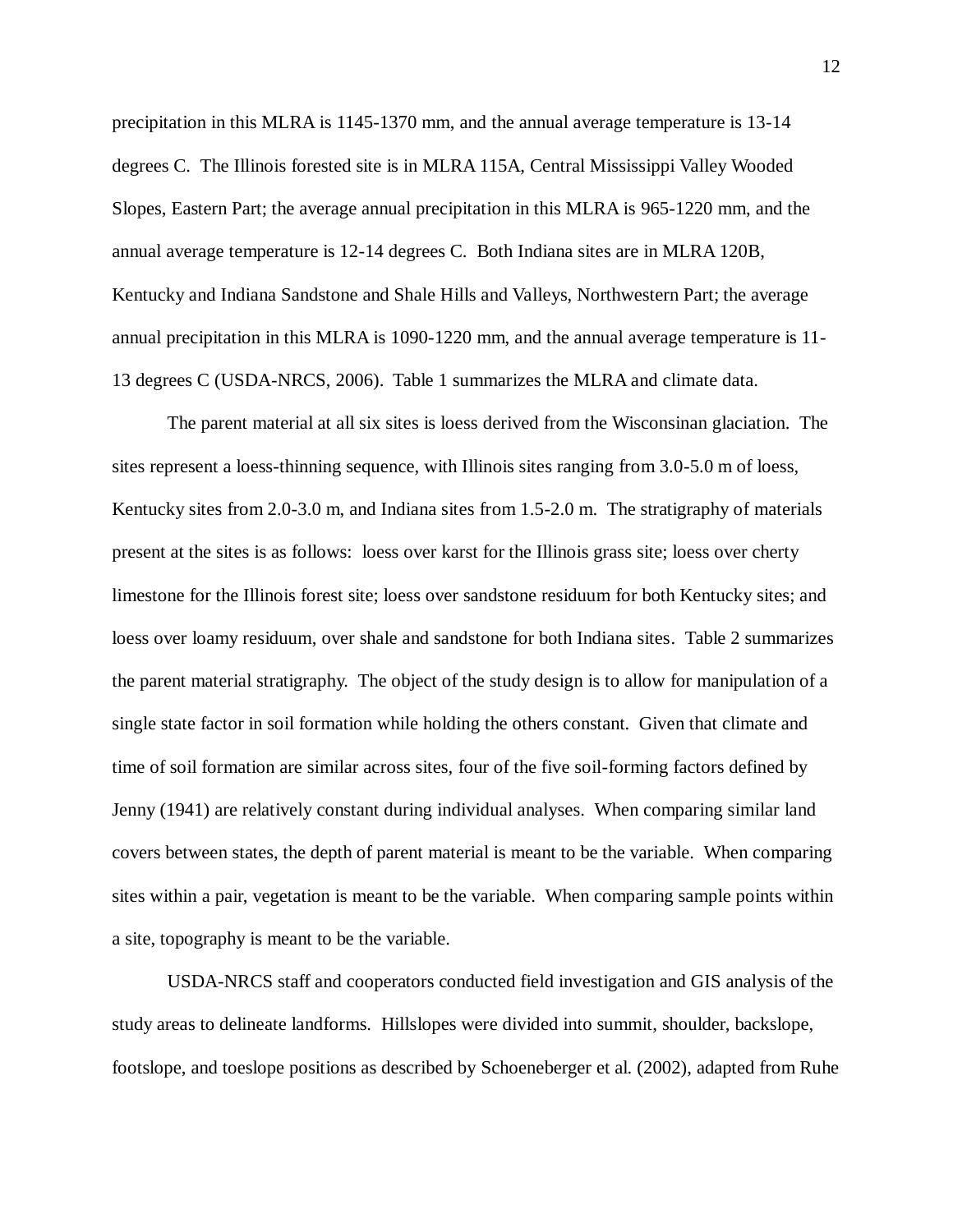| <b>State</b> |                  |            | MLRA Land Cover Average Annual Precipitation Average Annual Temperature |             |           |           |
|--------------|------------------|------------|-------------------------------------------------------------------------|-------------|-----------|-----------|
|              |                  |            | inches                                                                  | millimeters | $\circ$ F | $\circ$ C |
| Illinois     | 120A             | Cultivated | $45 - 54$                                                               | 1145-1370   | 55-58     | $13 - 14$ |
| Illinois     | 115B             | Forested   | 38-48                                                                   | 965-1220    | 53-57     | $12 - 14$ |
| Kentucky     | 120A             | Cultivated | $45 - 54$                                                               | 1145-1370   | $55 - 58$ | $13 - 14$ |
| Kentucky     | 120A             | Forested   | $45 - 54$                                                               | 1145-1370   | 55-58     | $13 - 14$ |
| Indiana      | 120 <sub>B</sub> | Cultivated | 43-48                                                                   | 1090-1220   | 53-56     | $11 - 13$ |
| Indiana      | 120B             | Forested   | 43-48                                                                   | 1090-1220   | $53 - 56$ | $11 - 13$ |

Table 1. Land covers, Major Land Resource Areas, and Climate of study sites.

Table 2. Stratigraphy of Parent Material and Bedrock of Illinois, Kentucky, and Indiana sites.

| <b>State</b>    | County        | Land   | Loess         | <b>Stratigraphy of Parent Material and Bedrock</b> |
|-----------------|---------------|--------|---------------|----------------------------------------------------|
|                 |               | Cover  | Thickness     |                                                    |
| Illinois        | Union         | Grass  | $3.0 - 5.0$ m | Loess over karst                                   |
| <b>Illinois</b> | Alexander     | Forest | $4.0 - 5.0$ m | Loess over cherty limestone                        |
| Kentucky        | McLean        | Grass  | $2.0 - 3.0$ m | Loess over residuum from sandstone                 |
| Kentucky        | McLean        | Forest | $2.0 - 3.0$ m | Loess over residuum from sandstone                 |
| Indiana         | Orange        | Grass  | $1.5 - 2.0$ m | Loess over loamy residuum over shale and           |
|                 |               |        |               | sandstone                                          |
| Indiana         | <b>Dubois</b> | Forest | $1.5 - 2.0$ m | Loess over loamy residuum over shale and           |
|                 |               |        |               | sandstone                                          |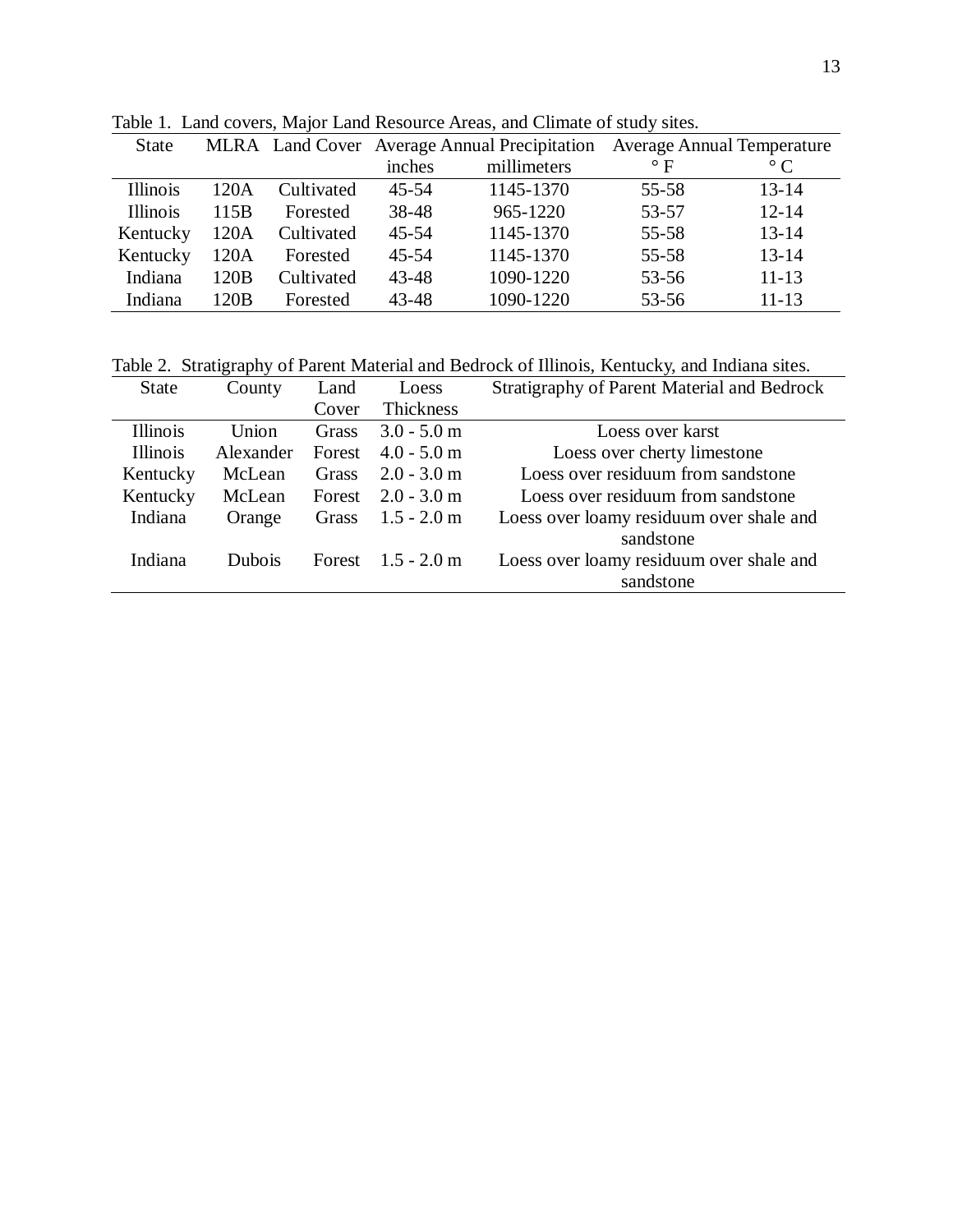and Walker (1968). Figures 2, 3, and 4 illustrate hillslope landform concepts. Pits were excavated at points along slope transects at each site (see Figure 4) by regional NRCS personnel and university cooperators. Soil pits were dug to 2 meters depth or to bedrock. A total of 40 pits were dug across the 6 sites: 2 transects totaling 9 pits were dug at the Illinois grassland site; 2 transects totaling 8 pits at the Illinois forest site; 2 transects totaling 8 pits at the Indiana grassland site; 1 transect was dug at each of the Indiana forest, Kentucky grassland, and Kentucky forest sites (5 pits per site). The soil pits were sampled at both Illinois sites in 2005, the Indiana grassland site in 2006, the Indiana forest site in 2009, the Kentucky grassland site in 2010, and the Kentucky forest site in 2011. Different crews of NRCS soil survey staff performed the soil sampling and profile description, but all followed the methods described in Soil Survey Division Staff (2004).

A first-order soil survey was performed at each site by NRCS soil scientists. The Illinois grass site had Alford, Hosmer, Homen, Bunkum, Wilbur, and Wilbur taxadjunct soils present. The Illinois forest site had Menfro, Winfield, Hosmer, Hosmer taxadjunct, and Drury taxadjunct. The Kentucky grass site had Alford, Hosmer, and Zanesville. The Kentucky forest site had Alford, Wellston, Lenberg, and Stendal. The Indiana grass site had Apalona, Deuchars, Wellston, and Gilpin. The Indiana forest site had Zanesville, Deuchars, Wellston, and Ebal. Table 3 gives the taxonomic classifications and landscape positions for the soils identified during first-order surveys.

Samples taken from the soil pits were sent to the Kellogg Soil Survey Laboratory in Lincoln, Nebraska for analysis. The following methods were used for data referenced in this study: for soil texture, method 3A1a1a, air-dry pipet analysis with standard pretreatments and dispersion; for bulk-density, method 3B1c, oven-dry saran-coated natural clods; for pH, method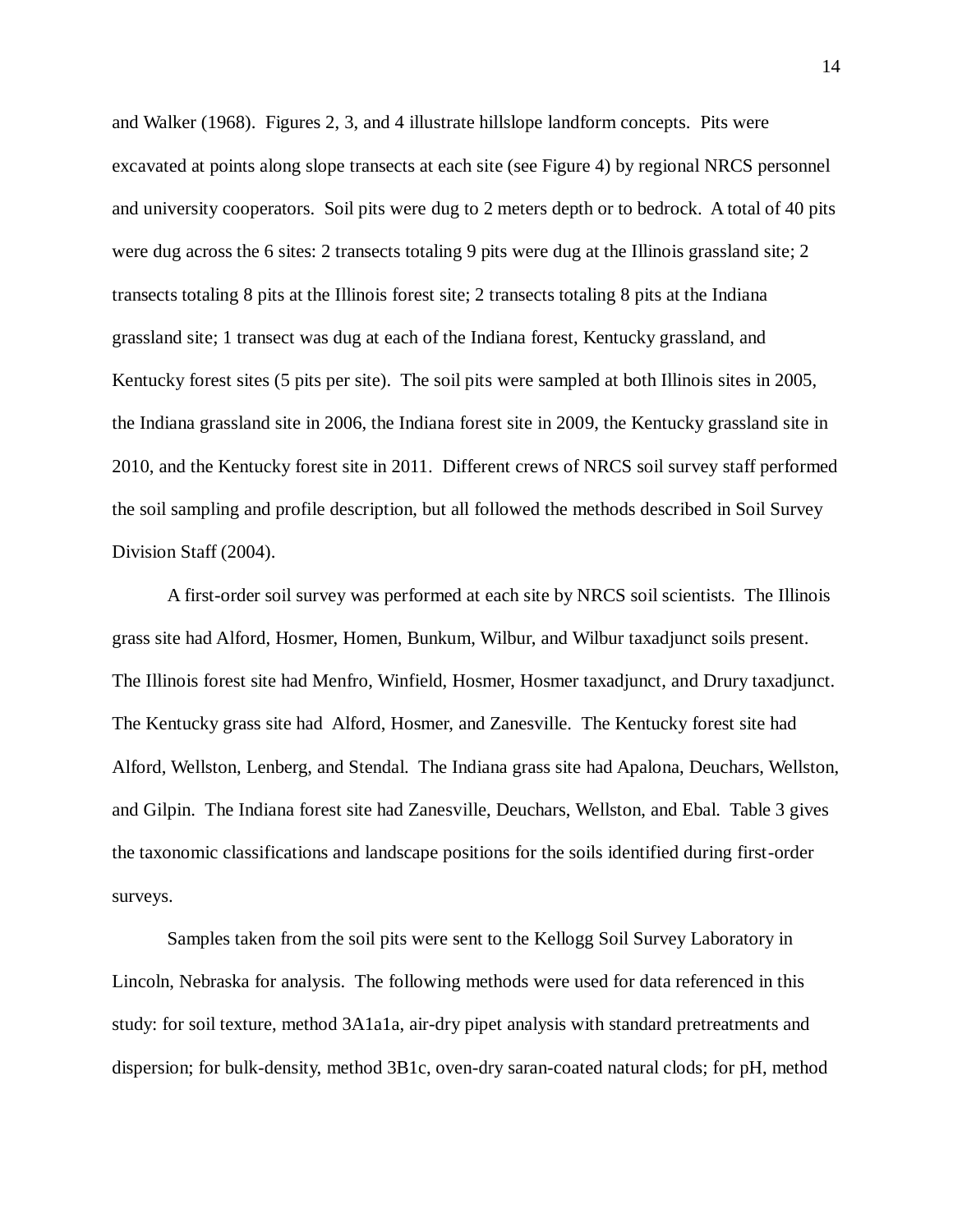| Position  | Code |
|-----------|------|
| summit    | SU   |
| shoulder  | SН   |
| backslope | ΒS   |
| footslope | FS   |
| toeslope  | TS   |
|           |      |
|           |      |
| SΗ<br>SU  |      |



Figure 2. Diagram of hillslope profile positions

Taken from Schoeneberger et al. (2002).



Figure 3. Diagram of up slope and across slope shapes.

Taken from Schoeneberger et al. (2002).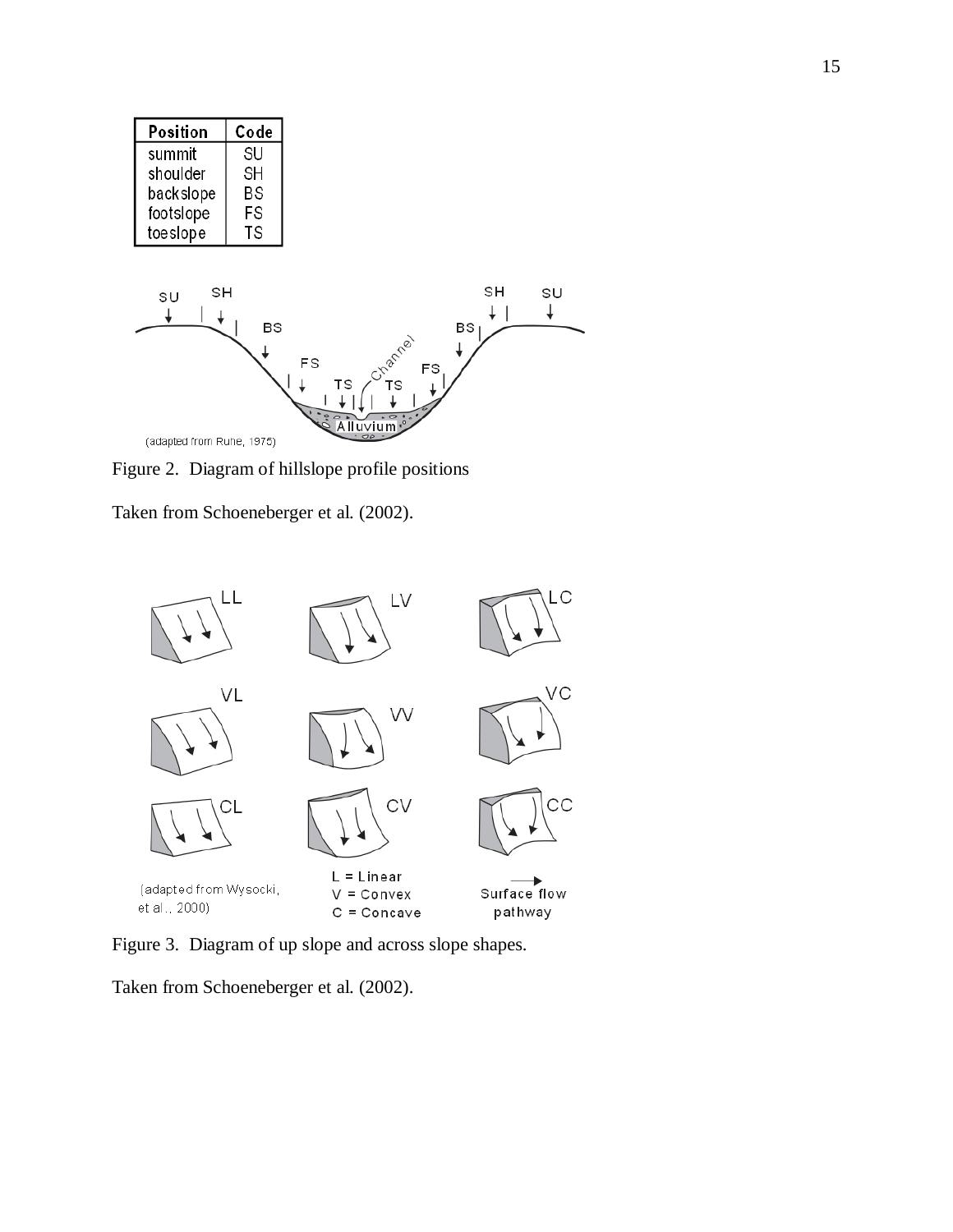

Figure 4. Example layout of soil pit transects and surface core samples.

3-dimensional model of the Kentucky grass cover site. The soil pits form a transect of the hillslope profile, from summit to toeslope. Sample points represent locations of surface core samples, which will be utilized in a later study. Modified from model by Jon Bathgate, USDA-NRCS Geographic Information Systems Specialist.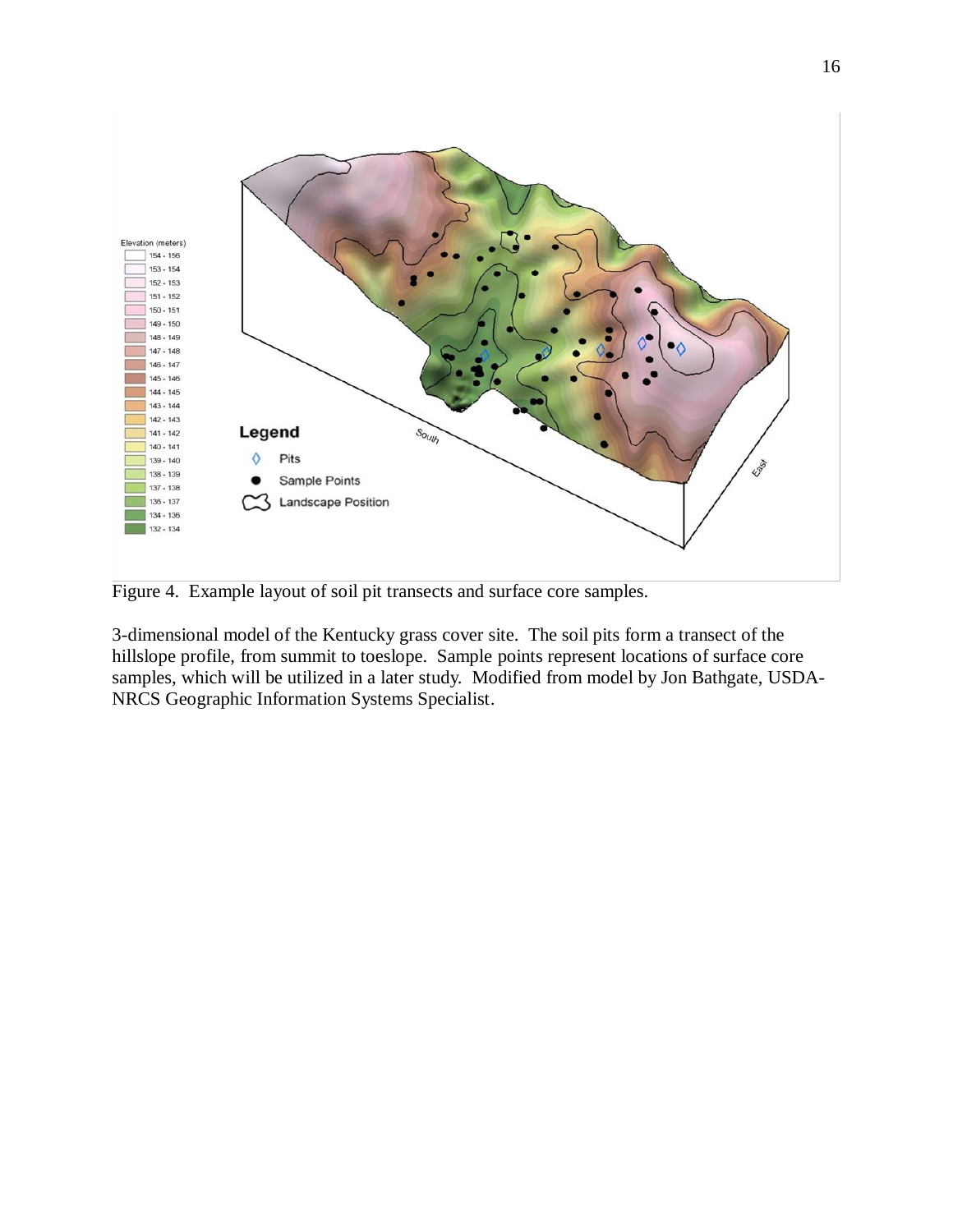| <b>Sites</b> | <b>Slope Position</b> | Series          | Particle Size | Activity    | Subgroup                       |
|--------------|-----------------------|-----------------|---------------|-------------|--------------------------------|
| IL, KY       | SU                    | Alford          | Fine-silty    | Superactive | <b>Ultic Hapludalfs</b>        |
| IL           | SU                    | Menfro          | Fine-silty    | Superactive | <b>Typic Hapludalfs</b>        |
| IN           | SU, SH, BS            | Apalona         | Fine-silty    | Active      | Oxyaquic Fragiudalfs           |
| KY, IN       | SU, BS                | Zanesville      | Fine-silty    | Active      | Oxyaquic Fragiudalfs           |
| IL           | <b>SH</b>             | Winfield        | Fine-silty    | Superactive | Oxyaquic Hapludalfs            |
| IL, KY       | SH, BS                | Hosmer          | Fine-silty    | Active      | Oxyaquic Fragiudalfs           |
| IN           | SH, BS                | <b>Deuchars</b> | Fine-silty    | Active      | Oxyaquic Hapludalfs            |
| KY, IN       | SH, BS, FT, TO        | Wellston        | Fine-silty    | Active      | <b>Ultic Hapludalfs</b>        |
| IL           | BS                    | Homen           | Fine-silty    | Superactive | Oxyaquic Hapludalfs            |
| IL           | <b>BS</b>             | <b>Bunkum</b>   | Fine-silty    | Superactive | <b>Aquic Hapludalfs</b>        |
| KY           | <b>BS</b>             | Lenberg         | Fine          | Semiactive  | <b>Ultic Hapludalfs</b>        |
| IN           | <b>BS</b>             | Ebal            | Fine          | Active      | Oxyaquic Hapludalfs            |
| IL           | FT                    | Drury           | Fine-silty    | Superactive | <b>Dystric Eutrudepts</b>      |
|              |                       | taxadjunct      |               |             |                                |
| IL           | FT, TO                | Wilbur          | Coarse-silty  | Superactive | <b>Fluvaquentic Eutrudepts</b> |
|              |                       | taxadjunct      |               |             |                                |
| KY           | то                    | Stendal         | Fine-silty    | Active      | <b>Fluventic Endoaquepts</b>   |
| IN           | то                    | Gilpin          | Fine-loamy    | Active      | <b>Typic Hapludults</b>        |

Table 3. Taxonomic classification of soils found in first-order survey of research sites.

USDA soil taxonomic classification from NRCS Official Series Descriptions (Soil Survey Staff, 2013). For all soils, the Mineralology class was Mixed and the Temperature class was Mesic.  $SU =$  summit,  $SH =$  shoulder,  $BS =$  backslope,  $FT =$  footslope,  $TO =$  toeslope.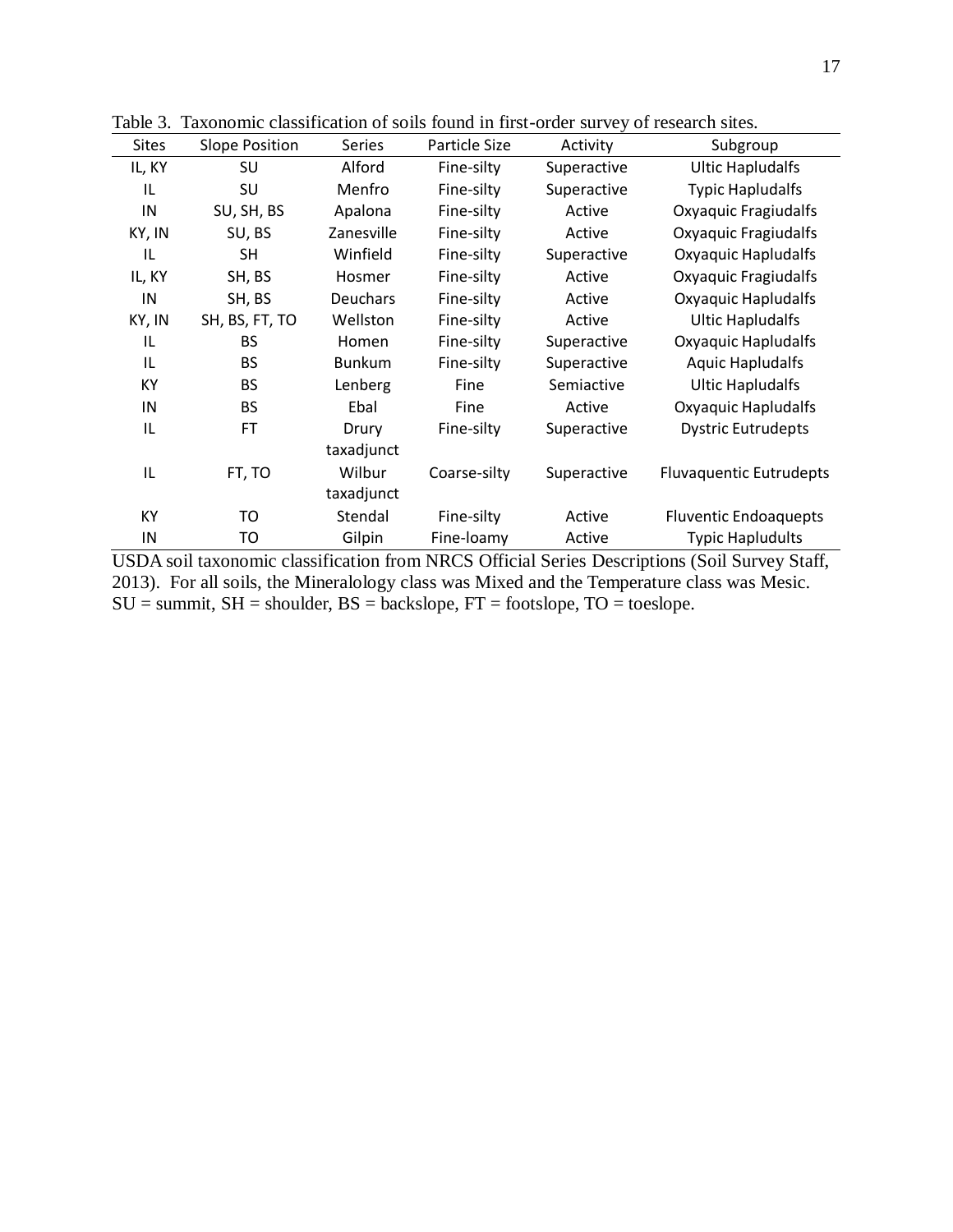$4C1a2a2$ , 1:2 air-dry soil 0.01 M CaCl<sub>2</sub> via combination pH-reference electrode; for calcium carbonates, method 4E1a1a1a1, < 2mm fraction air-dry soil with 3 N HCl treatment; for total carbon, nitrogen, and sulfur, method 4H2a1-3, thermal conductivity detection of dry combusted air-dry soil. All laboratory methods listed above reference Soil Survey Division Staff (2004) and were performed by Kellogg Soil Survey Laboratory personnel.

The carbon data from the dry combustion analysis was given in % total carbon present in the  $\leq$  2mm fraction of air-dry soil. This includes both inorganic (CaCO<sub>3</sub>) and organic forms of carbon. Soil organic carbon (SOC) represents the organic matter present in the soil, including humus, whereas the inorganic carbon is related to soil pH. Since this study was interested in levels of organic matter in the soil, the %  $CaCO<sub>3</sub>$  in the  $\lt 2$  mm fraction must be subtracted from this total carbon to obtain the % organic carbon for each sample. Instead of using a percentage, which is unitless, the % organic carbon was then multiplied by the bulk-density to give the SOC density. SOC density is presented in units of  $kg \, \text{m}^{-3}$  throughout this study. When horizons lacked either bulk-density or SOC (mostly O horizons, some A horizons, and some deep subsoil horizons), SOC density values could not be calculated.

Soil pits were sampled by genetic horizon, so that sampling depths were not uniform. To test for statistically significant differences in the levels of SOC density between topographic position and land cover, standard sampling intervals were necessary. Spline Tool 2.0 allows the conversion of genetic horizon data to standard interval data. It does so by fitting a spline to the horizon values, so that values between sample points can be estimated (Jacquier and Seaton, 2013). SOC values for 0-5, 5-15, 15-30, 30-60, 60-100, and 100-200 cm depth intervals were generated for all soil pits using Spline Tool 2.0. Figure 5 is the graphical output from a spline fit. Values were also generated at 1 cm intervals, so that area under the curve could be calculated as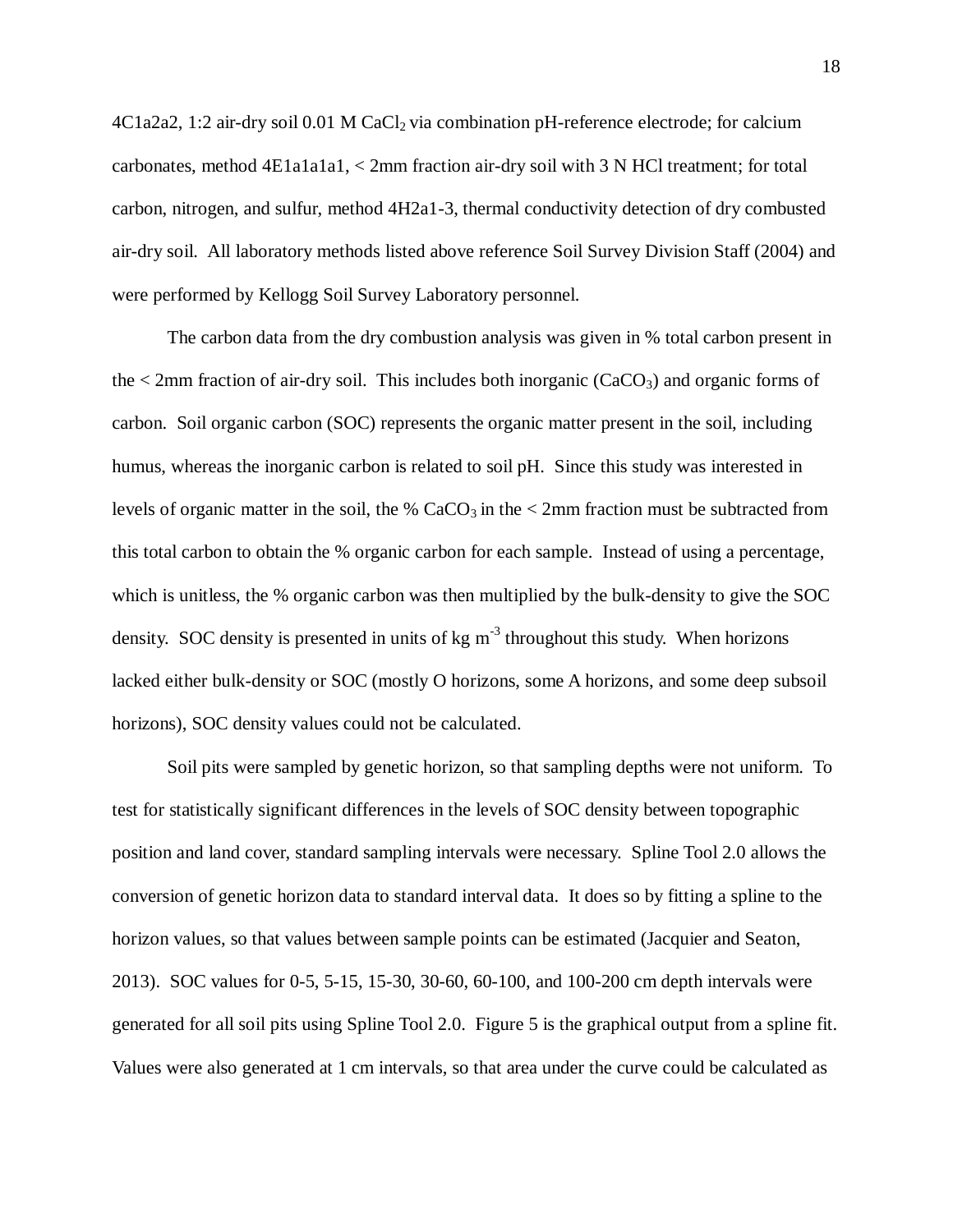

Figure 5. Example of a spline fit to genetic horizon data from a soil pit.

Green bars represent genetic horizon values. Red line indicates 1 cm interval values calculated by spline fit.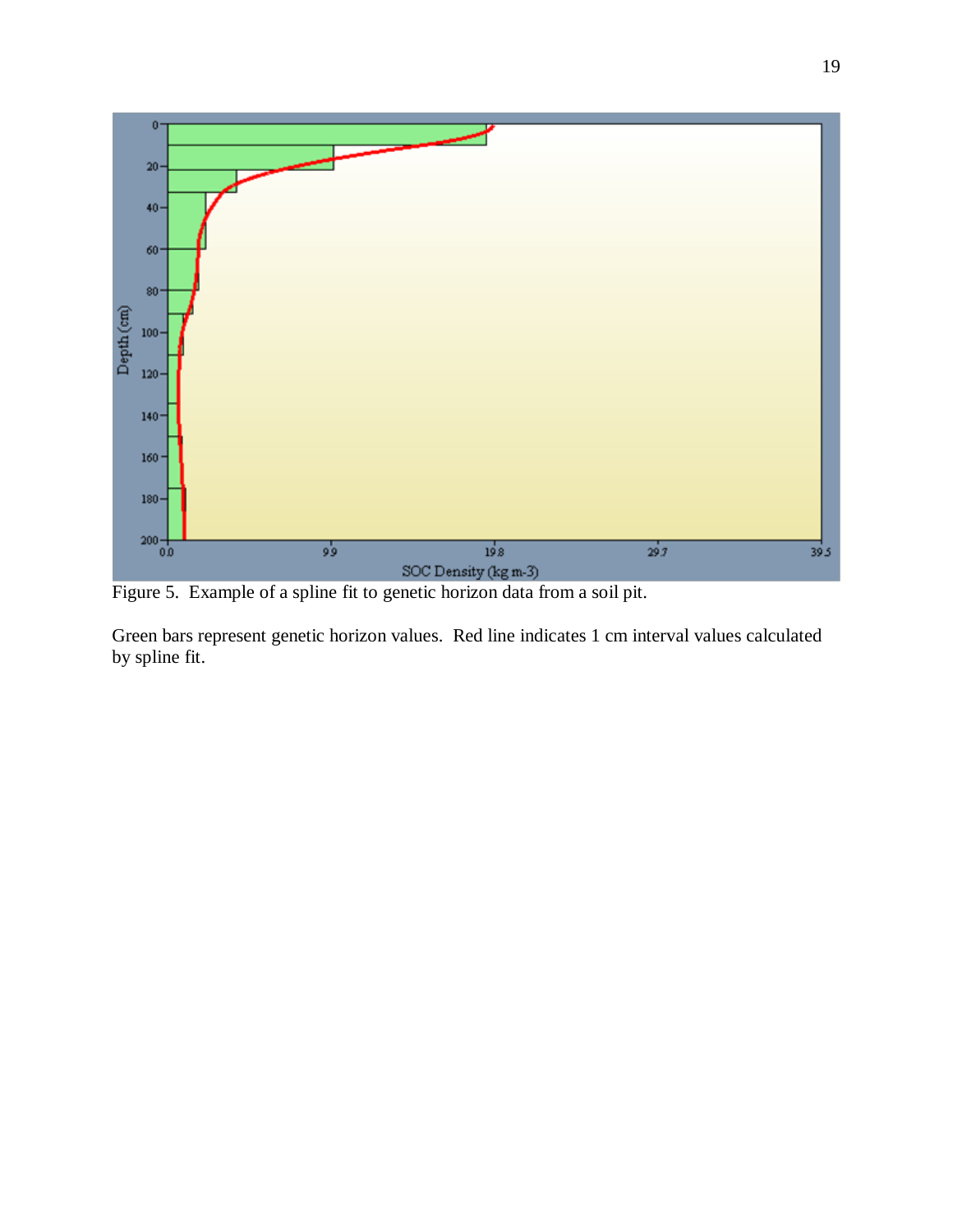an estimate of the carbon pool represented by each pedon. Values were exported to a spreadsheet and organized for statistical analysis.

Statistical analysis was performed using JMP, version 10 (1989-2013). Distribution, descriptive statistics, and graphs were generated using the Analyze Distribution function. SOC density per pedon, total depth of sample pedon, mean horizon size, number of horizons per soil pit, and SOC density by standard depth interval were analyzed for distribution patterns that might affect SOC comparisons. The center depth of each horizon or subsample was used when analyzing total depth of sample pedon; the center depth of each sampled horizon or horizon subsample was used when analyzing mean horizon size and number of horizons. Most O horizons were excluded from these analyses since they lacked bulk-density data. SOC density and natural log transformed SOC density were analyzed for normality.

Comparisons were executed with the Analyze, Fit Y by X function. Comparisons between land covers and between topographic positions were run for SOC density per pedon, total depth of sample pedon, mean horizon depth, mean horizon size, number of horizons per soil pit, and SOC density by standard depth interval. When data was normally distributed, student's t-tests or Tukey-Kramer HSD were performed; when data was non-normal, Wilcoxon Rank Sum tests were used. The Wilcoxon Rank Sum test ranks all data together from smallest to largest values, and then compares mean rank value between sampling groups.

Model fitting of the relationship between SOC density and the soil depth of horizon initiation was performed on the genetic horizon data using the Analyze Modeling, Nonlinear function. Linear, quadratic, cubic, 2-part exponential, and 3-part exponential models were compared. Bi-exponential 4-part, bi-exponential 5-part, and 3-part exponential models were then compared. SOC density data were divided by land cover class and fitted to models separately.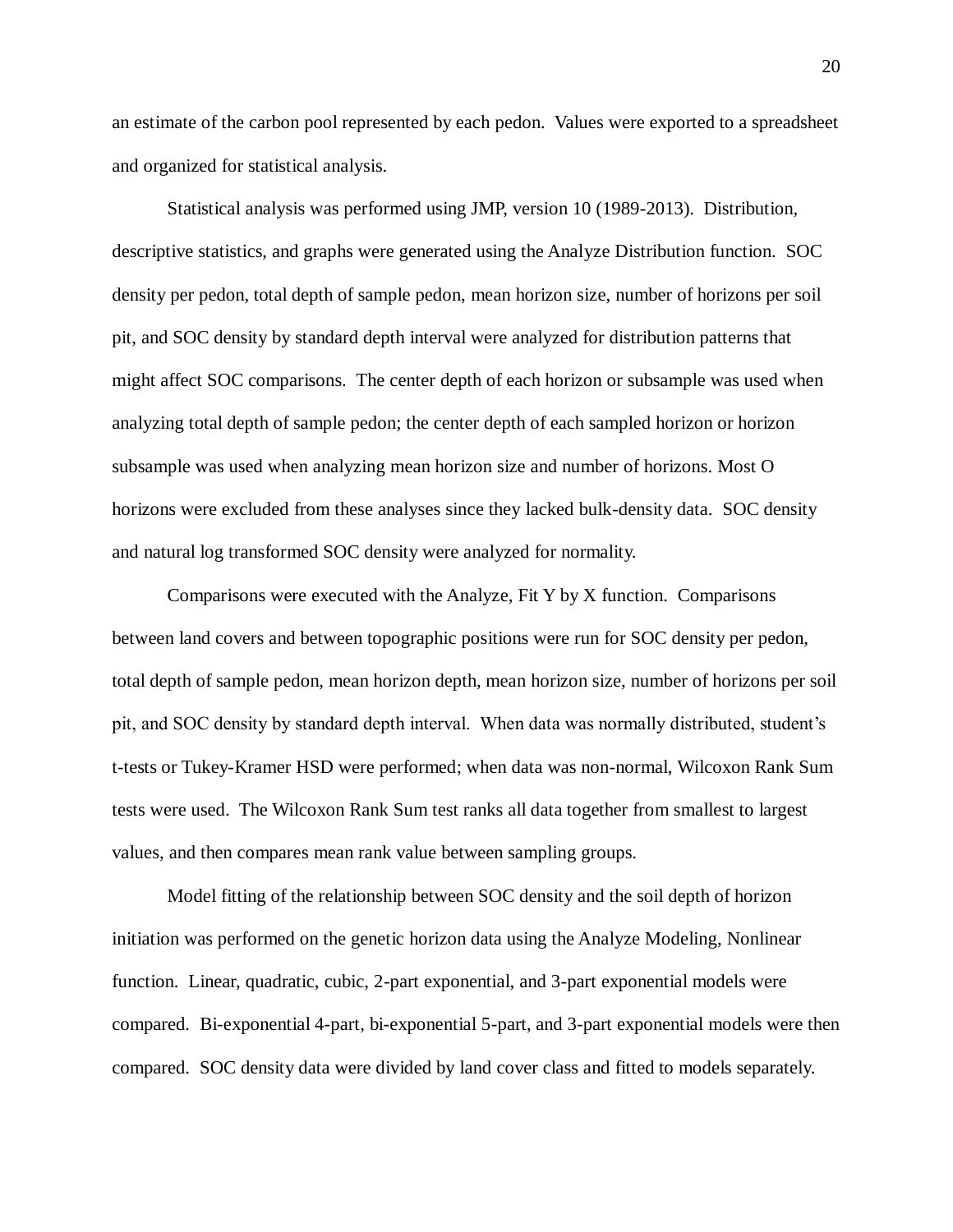Equations were generated for the best fitting models. The 3-part exponential equation contains parameters for asymptote, the value that is approached as decay occurs, scale, which is the starting value, and decay rate.

Carbon pools were estimated using two different approaches. In the simpler approach, the mean SOC density was put into an equation modified from Smith (2001): SOC density (g  $\text{cm}^{-3}$ ) x Sample Depth x 100 = SOC pool (t ha<sup>-1</sup>). This equation multiplies SOC density across sampling depths uniformly, and was used to calculate carbon pools for combined data and for data grouped by depth interval, land cover, or slope position. SOC density was calculated in kg m<sup>-3</sup> throughout statistical analysis, so values had to be divided by 1000 before being input to the above equation as  $g \text{ cm}^{-3}$ . A second approach used the equations from the best-fitting models of SOC vs. depth to calculate carbon pools. This calculation adjusts the SOC density continuously with depth. For each group of data, the estimated parameters were input to the best-fit model equation and then integrated to find the area under the curve. The minimum value used for the integration was 0 cm, and the maximum was 200 cm. Converting from kg m<sup>-3</sup> to g cm<sup>-3</sup>, and multiplying by 100 to get t ha<sup>-1</sup>, requires that the output from integration be divided by 10.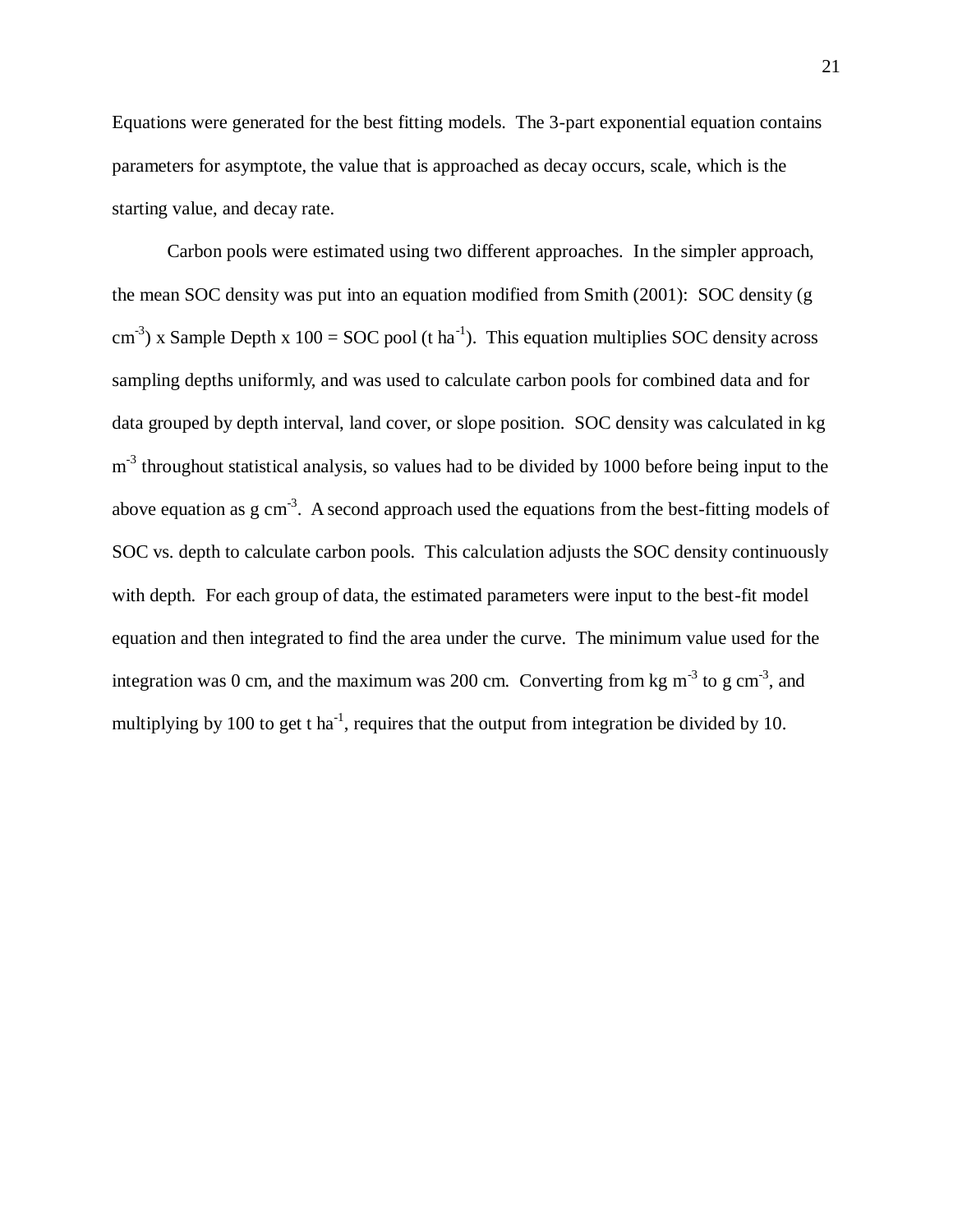#### **RESULTS**

The selected physical and chemical properties of all of the sampled soil pits are summarized in the Appendix. Of the 336 horizon samples, one half had horizon centers in the 0- 70 cm range and the other half from 70-200 cm. Only 25% of samples represent the 120-200 cm range. Distribution of non-transformed SOC data was non-normal. Combined data ranged from 0.500 to 64.2 kg m<sup>-3</sup>, with the center 50% of values between 0 and 2.80 kg m<sup>-3</sup>. Twenty-five percent of values were greater than 7.20 kg m<sup>-3</sup>. The mean SOC density was 6.90 kg m<sup>-3</sup>, and the median was 2.80 kg m<sup>-3</sup>. When the SOC density data was natural log transformed, referred to herein as ln(SOC) data, the mean became 3.53 kg m<sup>-3</sup> and the median 2.80 kg m<sup>-3</sup> (when values were back-transformed). Distribution of ln(SOC) did not pass the Shapiro-Wilk goodness-of-fit test for normality, but did come closer to being normal, as indicated by the smaller distance between mean and median. There was a long tail of high SOC density values, with the bulk of the distribution centered over low values.

When data was divided into standard depth intervals,  $ln(SOC)$  was found to decrease with increasing depth. When back-transformed, the median values for the non-normal distributions at 0-5, 5-15, 15-30, 30-60, 60-100, and 100-200 cm intervals were 25.7 kg m<sup>-3</sup>, 21.9 kg m<sup>-3</sup>, 9.68 kg  $m<sup>-3</sup>$ , 3.58 kg m<sup>-3</sup>, 2.24 kg m<sup>-3</sup>, and 1.46 kg m<sup>-3</sup> respectively. The variation increased with depth after the 15-30 cm interval; CV's, from shallowest to deepest interval, were 13, 12, 14, 36, 61, and 101.

Distributions of ln(SOC density) grouped by land cover were non-normal; both the grass and forest cover distributions were skewed towards high values, and had the greater mass of their data centered over low values. Forest sites had a smaller sample size, but lower variation (Table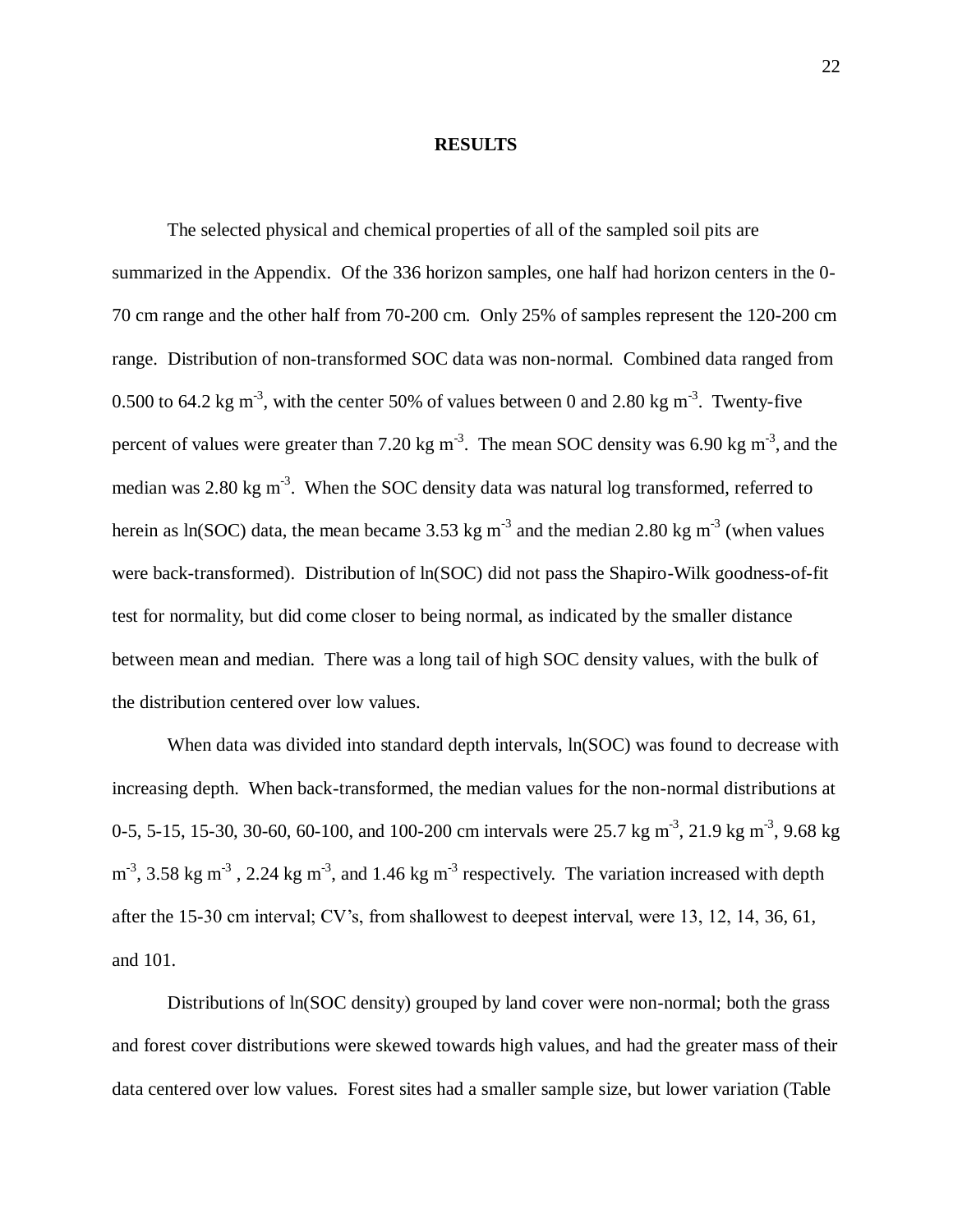4). Distributions on a per site basis were non-normal. Across all sites, median and mean SOC were higher under forest than grass (Table 5). Indiana sites had the highest mean SOC for both forest and grass covered sites, 5.78 kg m<sup>-3</sup> and 3.87 kg m<sup>-3</sup> respectively. Illinois sites had the lowest mean SOC levels, 3.80 kg m<sup>-3</sup> under forest and 2.68 kg m<sup>-3</sup> under grass cover, while Kentucky sites were intermediate at  $4.80 \text{ kg m}^3$  under forest and  $3.05 \text{ kg m}^3$  under grass.

Wilcoxon Rank Sum tests were used to compare SOC densities between land covers. Overall, grass sites had significantly lower SOC density than forest sites  $(p=0.0029)$ . Median SOC was 78% higher under forest than grass, 4.15 kg m<sup>-3</sup> vs. 2.33 kg m<sup>-3</sup>. Mean SOC was 46% higher under forest, 4.47 kg m<sup>-3</sup> vs. 3.06 kg m<sup>-3</sup>. Kentucky sites had significantly higher SOC density under forest than under grass ( $p = 0.0327$ ), as did the Indiana sites ( $p = 0.0422$ ). There was no significant difference in SOC level between the Illinois sites. Table 6 summarizes the land cover comparisons. Differences in SOC densities between grass and forest cover at 0-5, 5- 15, 15-30, 30-60, 60-100, and 100-200 cm intervals were all non-significant, although mean and median values were higher under forest at all intervals (see Table 7).

The ln(SOC) by slope position was distributed non-normally at summit, shoulder, and backslope positions, but normally distributed at the footslope and toeslope positions. Both median and mean SOC densities were highest at the footslopes, followed by the toeslopes, backslopes, shoulders, then summits. Variation was lowest at the footslope and toeslope (Table 8). According to Wilcoxon Rank Sum tests, SOC density was significantly higher at the footslopes than at the summits ( $p = 0.0002$ ), shoulders ( $p = 0.0009$ ), and backslopes ( $p =$ 0.0039). SOC density was also significantly higher at the toeslopes than at the summits ( $p =$ 0.0014), shoulders ( $p = 0.0070$ ), and backslopes ( $p = 0.0203$ ). Differences between footslopes and toeslopes were not significant, nor were differences among summit, shoulder, and backslope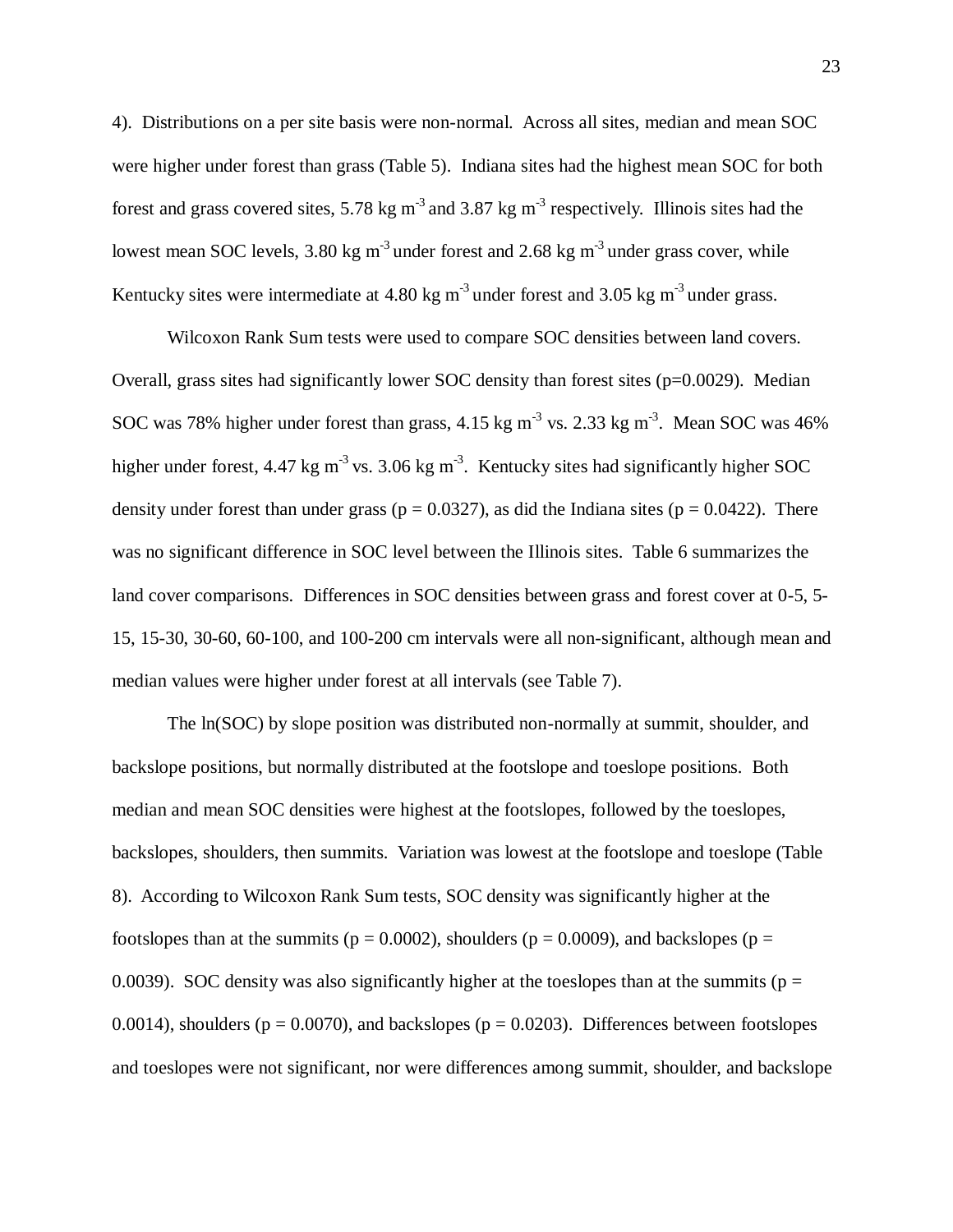| Statistic      | <b>Grass Cover</b> | <b>Forest Cover</b> |
|----------------|--------------------|---------------------|
|                | kg m               | $-3$                |
| Maximum        | 51.3               | 64.2                |
| 75% Quartile   | 6.00               | 10.9                |
| Median         | 2.33               | 4.15                |
| 25% Quartile   | 1.43               | 1.67                |
| Minimum        | 0.600              | 0.500               |
| Mean           | 3.06               | 4.47                |
| <b>Std Dev</b> | 2.83               | 3.09                |
| <b>CV</b>      | 93                 | 75                  |
| n              | 208                | 128                 |

Table 4. SOC density statistics of grass sites and forest sites†.

†Values were back-transformed from ln(SOC) data.

Table 5. SOC density statistics of each study site†.

| <b>Statistic</b> | <b>IL Grass</b>   | <b>IL</b> Forest | <b>KY Grass</b> | <b>KY</b> Forest | <b>IN</b> Grass | <b>IN</b> Forest |  |
|------------------|-------------------|------------------|-----------------|------------------|-----------------|------------------|--|
|                  | $\text{kg m}^3$ . |                  |                 |                  |                 |                  |  |
| Maximum          | 34.6              | 52.0             | 25.3            | 64.2             | 51.3            | 40.3             |  |
| 75% Quartile     | 5.87              | 10.9             | 6.00            | 9.45             | 5.79            | 15.0             |  |
| Median           | 1.93              | 2.81             | 2.44            | 4.56             | 2.72            | 4.32             |  |
| 25% Quartile     | 1.22              | 1.37             | 1.47            | 1.93             | 1.60            | 2.87             |  |
| Minimum          | 0.600             | 0.459            | 1.07            | 1.14             | 0.880           | 1.04             |  |
| Mean             | 2.68              | 3.80             | 3.02            | 4.80             | 3.87            | 5.78             |  |
| <b>Std Dev</b>   | 2.86              | 3.39             | 2.48            | 2.69             | 3.02            | 2.88             |  |
| CV               | 107               | 91               | 82              | 63               | 82              | 60               |  |
| n                | 100               | 63               | 51              | 35               | 57              | 30               |  |

†Values were back-transformed from ln(SOC) data.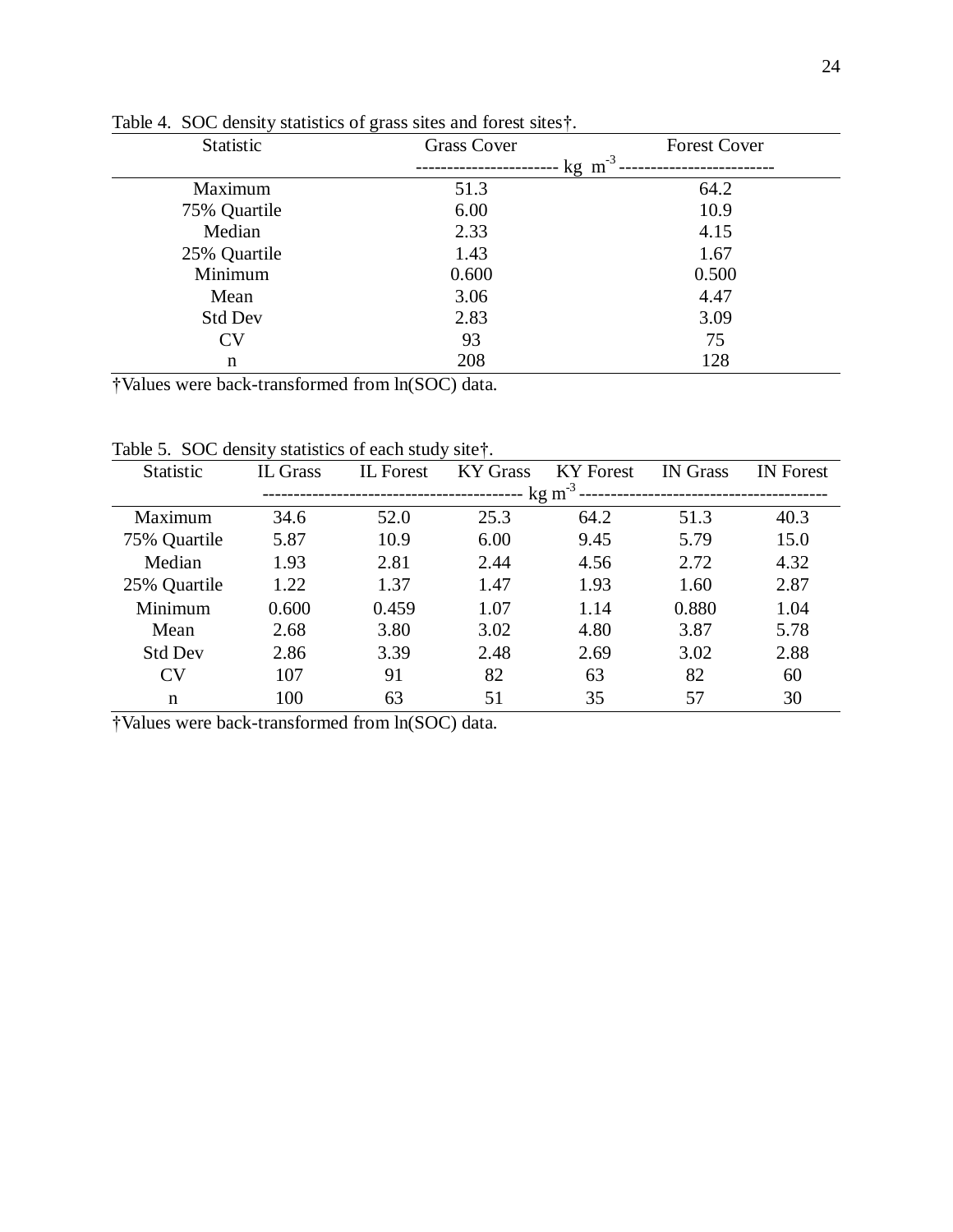| Factor 2         | Score Mean        | Std Err Diff |      | p-value   |
|------------------|-------------------|--------------|------|-----------|
|                  | <b>Difference</b> |              |      |           |
| Forest           | 32.5              | 10.9         | 2.98 | $0.0029*$ |
| <b>KY Forest</b> | 11.7              | 5.48         | 2.13 | $0.0327*$ |
| <b>IN Forest</b> | 11.6              | 5.70         | 2.03 | $0.0422*$ |
| IL Forest        | 12.6              | 7.59         | 1.66 | 0.0977    |
|                  |                   |              |      |           |

Table 6. Comparison of SOC density between grass and forest covers.

\*Significant at  $\alpha$  = 0.05.

Table 7. SOC density statistics at standard depth intervals of grass sites and forest sites†.

|              | $0-5$ cm | $5-15$ cm | 15-30 $cm$ | $30-60$ cm | $60-100$ cm | 100-200 cm |
|--------------|----------|-----------|------------|------------|-------------|------------|
|              |          |           |            |            |             |            |
| Mean Grass   | 25.0     | 19.7      | 9.03       | 3.39       | 2.14        | 1.45       |
| Mean Forest  | 30.0     | 24.3      | 10.7       | 4.22       | 2.58        | 1.62       |
| % Difference | 20       | 23        | 18         | 24         | 21          | 12         |

†Values were back-transformed from ln(SOC). Median values given for 100-200 cm.

| Statistic      | <b>Summits</b> | Shoulders | <b>Backslopes</b> | Footslopes | <b>Toeslopes</b> |
|----------------|----------------|-----------|-------------------|------------|------------------|
|                |                |           | $\text{kg m}^3$ . |            |                  |
| Maximum        | 52.0           | 50.0      | 47.8              | 64.2       | 51.3             |
| 75% Quartile   | 4.78           | 5.11      | 7.08              | 9.71       | 10.7             |
| Median         | 2.16           | 2.21      | 2.50              | 5.25       | 4.23             |
| 25% Quartile   | 1.25           | 1.30      | 1.48              | 2.41       | 2.34             |
| Minimum        | 0.600          | 0.616     | 0.459             | 0.790      | 1.24             |
| Mean           | 2.86           | 3.01      | 3.37              | 5.26       | 5.22             |
| <b>Std Dev</b> | 2.90           | 3.22      | 3.05              | 2.47       | 2.86             |
| CV             | 101            | 101       | 92                | 54         | 64               |
| n              | 80             | 74        | 98                | 47         | 37               |

Table 8. SOC density at hillslope profile positions†.

†Values were back-transformed from ln(SOC).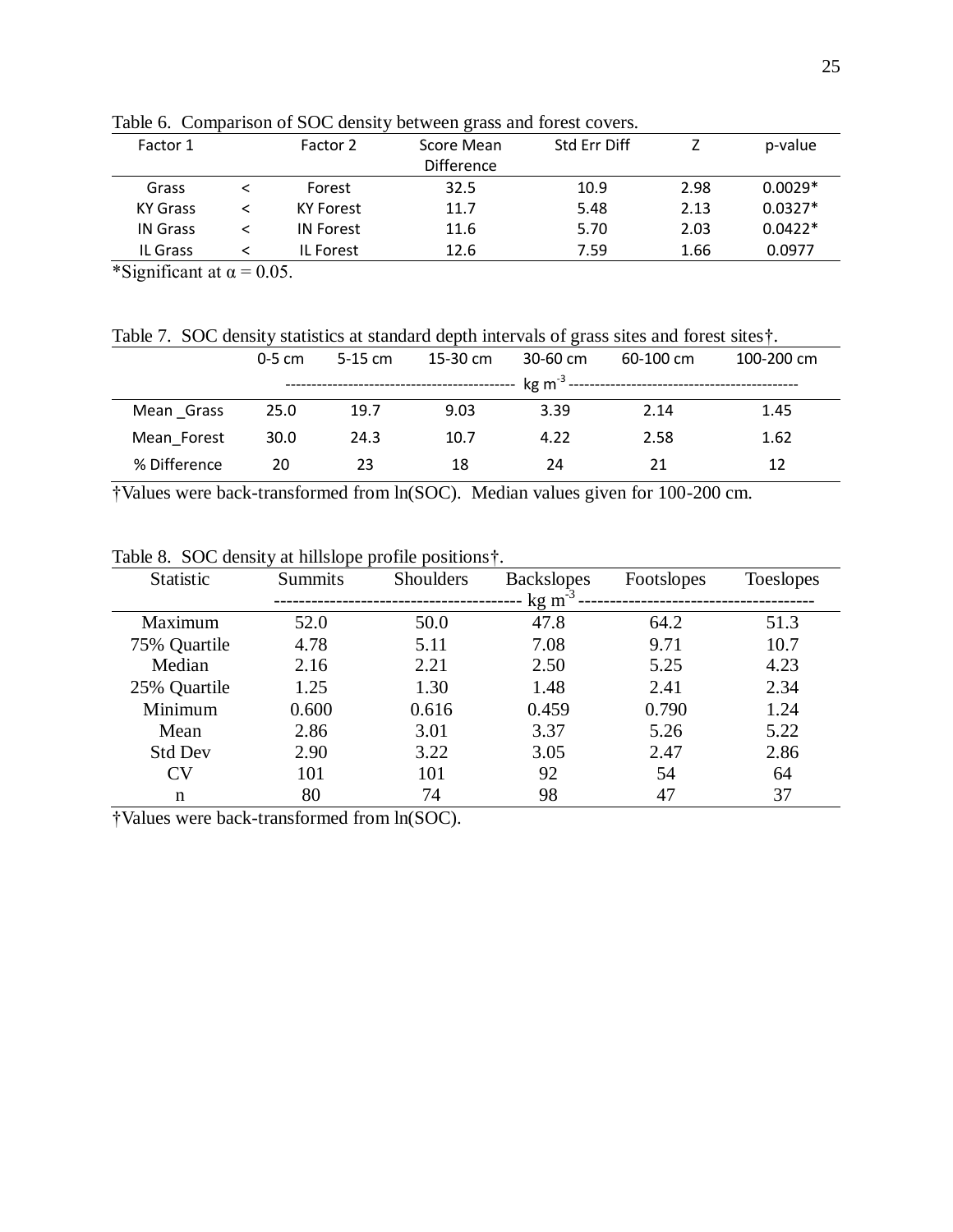positions. Table 9 summarizes the results of comparisons between slope positions. Sampling characteristic data were distributed non-normally. Wilcoxon Rank Sum tests indicated no significant differences in mean horizon size, number of horizons per pit, and pedon depths between slope positions.

Median SOC densities for each slope position by standard depth interval are summarized in Table 10. SOC densities were highest at toeslopes and shoulders in 0-5, 5-15, and 15-30 cm intervals. Footslopes had the highest median SOC densities at 30-60, 60-100, and 100-200 cm. No significant differences in SOC were determined among slope positions at the 0-5, 5-15, and 15-30 cm intervals. Comparisons at the 30-60 cm interval, using Tukey's HSD test, indicated that footslopes had significantly higher SOC density than shoulders ( $p = 0.0003$ ), backslopes (p  $= 0.0002$ ), and summits ( $p = 0.0078$ ); also, at this interval, toeslopes had significantly higher SOC than shoulders ( $p = 0.0228$ ) and backslopes ( $p = 0.0186$ ). Likewise, at the 60-100 cm interval, SOC density at footslopes was significantly higher than at shoulders ( $p < 0.0001$ ), backslopes ( $p < 0.0001$ ), and summits ( $p < 0.0001$ ); and, SOC at toeslopes was significantly higher than at shoulders ( $p = 0.0232$ ) and backslopes ( $p = 0.0242$ ). Distribution of the 100-200 cm data was non-normal, prompting the use of Wilcoxon Rank Sum tests. At this interval, SOC density was significantly higher at toeslopes than at summits ( $p = 0.0233$ ), and at footslopes compared to summits ( $p = 0.0164$ ).

When data were divided between grass and forest sites, proportional differences in SOC at standard depth intervals were evident. SOC density patterns shifted in depth and degree (Figures 6 and 7). Under grass cover, there was a steep shift in proportion of SOC density from upper slope positions (SU, SH, BS) to lower slope positions (FT and TO) between the 15-30 and the 30-60 cm intervals. The shoulder and backslope positions decreased in SOC while the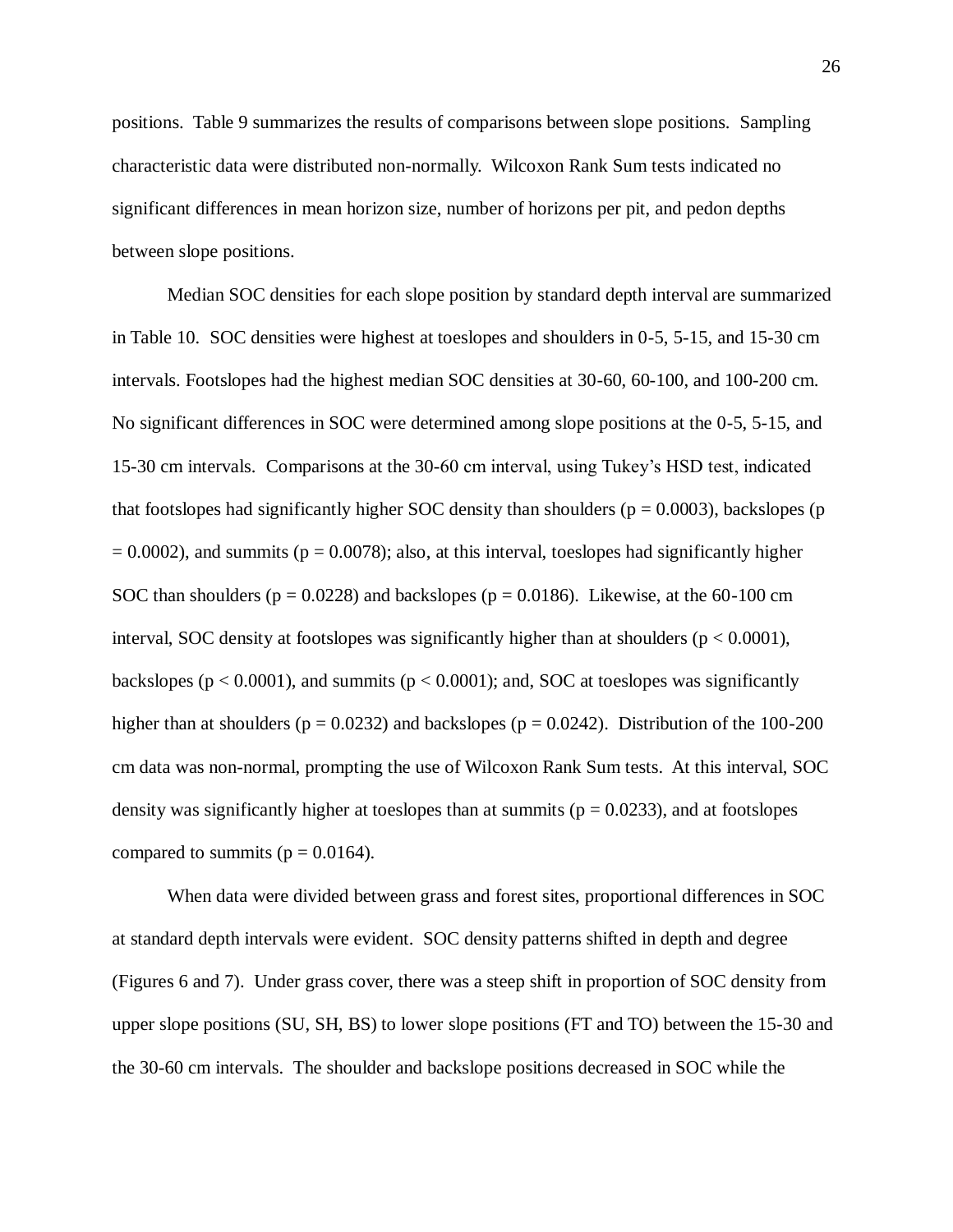| Position 1       |        | Position 2        | Score Mean        | Std Err Diff | Z     | p-value   |
|------------------|--------|-------------------|-------------------|--------------|-------|-----------|
|                  |        |                   | <b>Difference</b> |              |       |           |
| Footslopes       | $\geq$ | <b>Summits</b>    | 25.5              | 6.76         | 3.76  | $0.0002*$ |
| Footslopes       | $\geq$ | Shoulders         | 21.8              | 6.54         | 3.33  | $0.0009*$ |
| Footslopes       | $\geq$ | <b>Backslopes</b> | 21.5              | 7.45         | 2.88  | $0.0039*$ |
| <b>Toeslopes</b> | $\geq$ | <b>Summits</b>    | 21.5              | 6.74         | 3.19  | $0.0014*$ |
| <b>Toeslopes</b> | $\geq$ | Shoulders         | 17.5              | 7.55         | 2.70  | $0.0070*$ |
| <b>Toeslopes</b> | $\geq$ | <b>Backslopes</b> | 17.5              | 6.48         | 2.32  | $0.0203*$ |
| Summits          |        | <b>Backslopes</b> | 8.40              | 7.76         | 1.08  | 0.2793    |
| <b>Shoulders</b> |        | <b>Backslopes</b> | 5.11              | 7.67         | 0.666 | 0.5051    |
| <b>Summits</b>   |        | <b>Shoulders</b>  | 2.02              | 7.19         | 0.280 | 0.7793    |
| <b>Toeslopes</b> |        | Footslopes        | 2.25              | 5.36         | 0.419 | 0.6752    |

Table 9. Comparisons of SOC density between hillslope profile positions.

\*Significant at  $\alpha$  = 0.05.

Table 10. Median SOC densities between hillslope profile positions at standard depth intervals.†

|                   | $0-5$ cm | $5-15$ cm | 15-30 cm | 30-60 cm | 60-100 cm | 100-200 cm |
|-------------------|----------|-----------|----------|----------|-----------|------------|
| <b>Summits</b>    | 25.0     | 22.2      | 9.78     | 3.63     | 2.12      | 1.17       |
| <b>Shoulders</b>  | 29.7     | 25.5      | 9.97     | 2.83     | 1.67      | 1.38       |
| <b>Backslopes</b> | 25.8     | 21.6      | 8.94     | 2.83     | 1.71      | 1.45       |
| Footslopes        | 19.5     | 17.3      | 10.5     | 7.61     | 5.47      | 1.99       |
| <b>Toeslopes</b>  | 31.5     | 25.8      | 12.1     | 6.11     | 3.22      | 1.95       |

 $\dagger$ Values in units of kg m<sup>-3</sup>.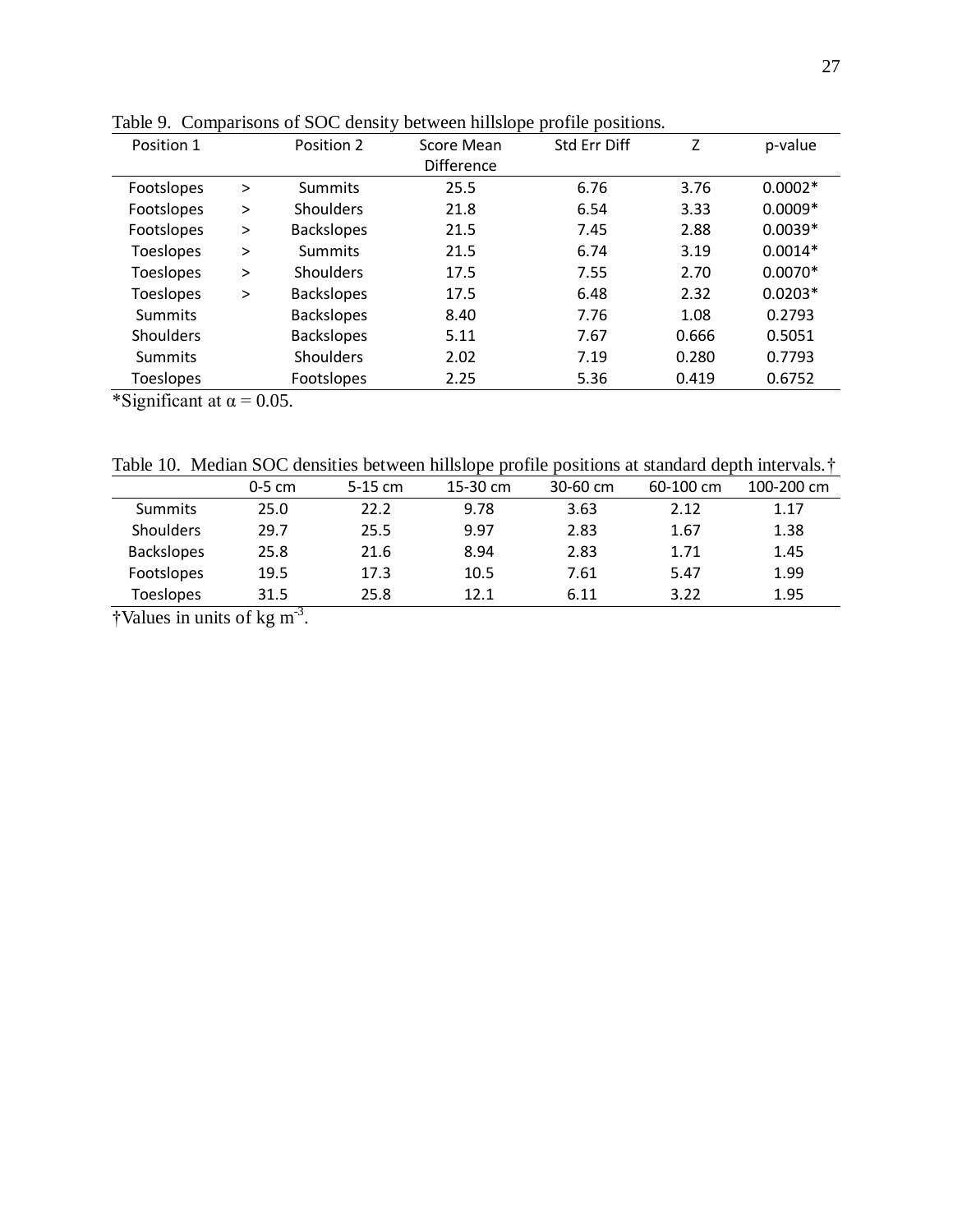

Figure 6. Proportional chart of SOC density by depth interval per hillslope position, grass cover.



Figure 7. Proportional chart of SOC density by depth interval per hillslope position, forest cover.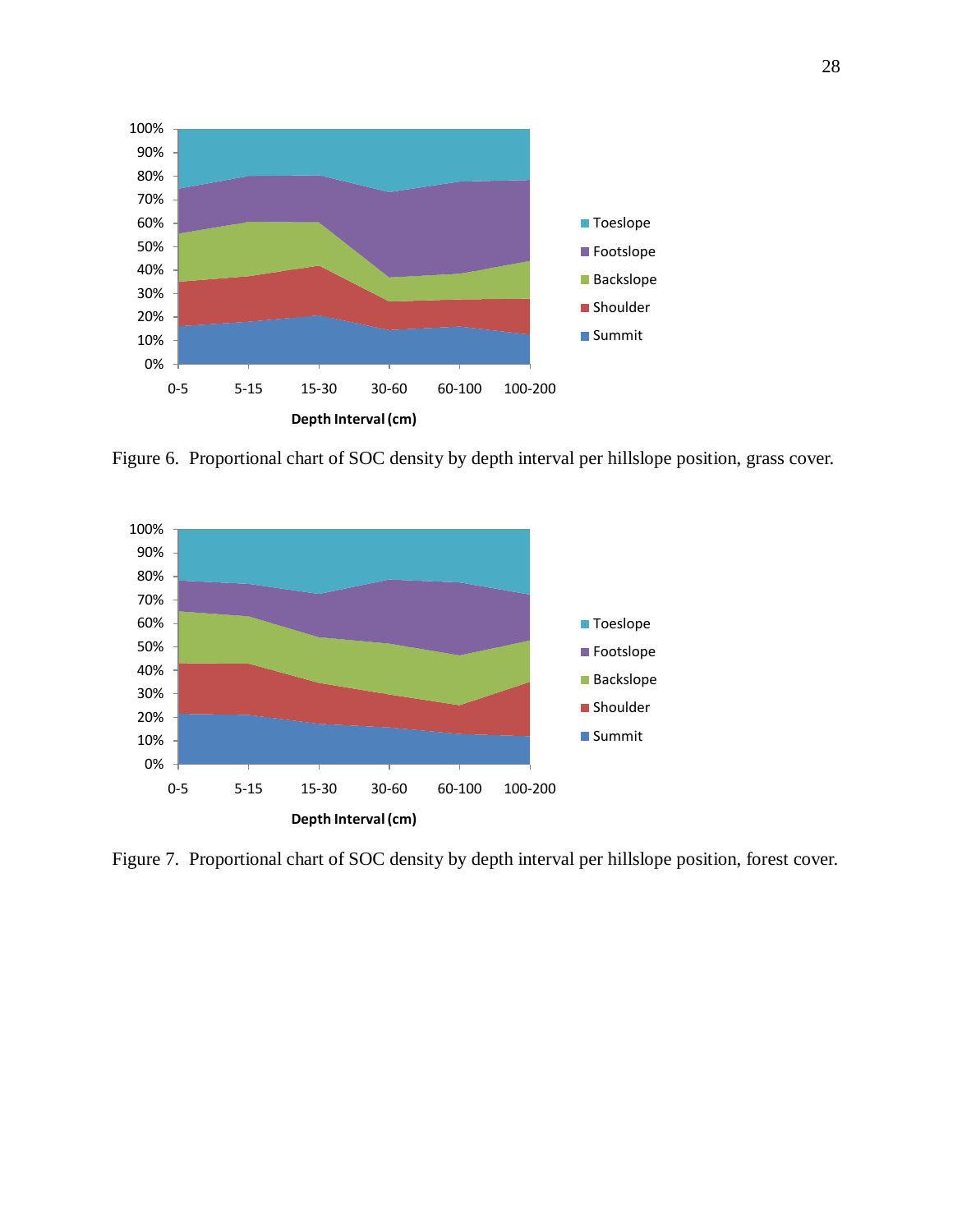footslopes and toeslopes increased. In contrast, a more gradual shift is seen under forest cover. This shift occurred between the 5-15 and 15-30 cm intervals, and continued down to the 60-100 cm interval. Mainly, SOC at shoulders decreased while the SOC at footslopes increased. The trend reversed from 60-100 to 100-200 cm.

Results of polynomial and exponential model fitting to the relationship of SOC density vs. depth indicated that exponential models fit the data better than polynomial models. For combined SOC density data, the 3-part exponential, 2-part exponential, and cubic models had rsquares of 0.81, 0.78, and 0.71 respectively. Quadratic and linear equations fit with r-squares of 0.59 and 0.36, respectively. The exponential models were also rated highest by the Akaike Information Criterion (AIC) and Bayesian Information Criterion (BIC), which rank models according to goodness of fit with the least number of parameters. When several different exponential models were fit to SOC density vs. depth, they all had the same fit, r-square  $= 0.81$ , but different AIC and BIC rankings. AIC rated the 4-part bi-exponential model as best, whereas the BIC rated the 3-part exponential as best (Table 11). BIC penalizes model complexity more severely. The 3-part exponential model can be written as:  $a + b*exp(-c*depth)$ , where  $a =$ asymptote,  $b = scale$ , and  $c = decay$  rate. The 4-part bi-exponential model can be written as:  $a*exp(-b*depth) + c*exp(-d*depth)$ , where  $a = scale 1$ ,  $b = decay$  rate 1,  $c = scale 2$ , and  $d =$ decay rate 2. Three-part exponential equations were used for remaining analyses, due to their high fit and more simple equations.

When data was divided by land cover class, the 3-part exponential model fit the SOC density by depth relationship at grass sites with an r-square of 0.85, and at forest sites with an rsquare of 0.82. Estimates of the model parameters are given in Table 12. When data was grouped by hillslope position, 3-part exponential models fit with r-squares of 0.82, 0.83, 0.87,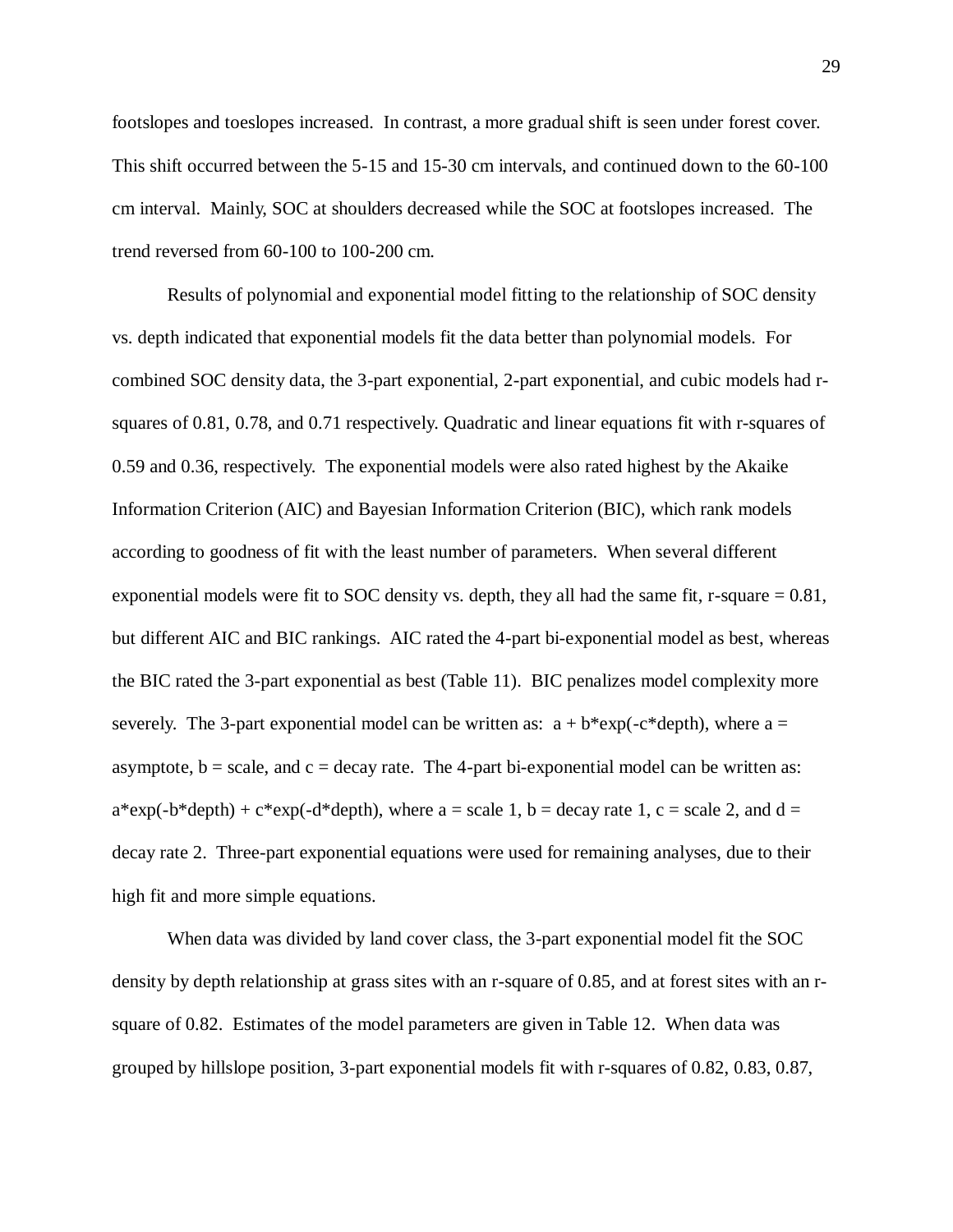|                       | Table 11. I'll famigs for exponential and of-exponential models [. |      |          |  |  |  |  |  |  |
|-----------------------|--------------------------------------------------------------------|------|----------|--|--|--|--|--|--|
| Model                 | AIC                                                                | BIC  | R-square |  |  |  |  |  |  |
| Biexponential, 4-part | 1939                                                               | 1958 | 0.81     |  |  |  |  |  |  |
| Biexponential, 5-part | 1941                                                               | 1964 | 0.81     |  |  |  |  |  |  |
| Exponential, 3-part   | 1942                                                               | 1957 | 0.81     |  |  |  |  |  |  |

Table 11. Fit ratings for exponential and bi-exponential models†.

<sup>†</sup>A lower score is better for both AIC and BIC. AIC =  $2k - 2 * ln(L)$ , where k is the number of parameters and L is the max value of the likelihood function for the model. BIC =  $-2*ln(L)$  +  $k^*$ ln(n), where k and L are the same as in AIC, and n = sample size.

Table 12. Model parameter estimates for SOC density vs. depth by land cover†.

| Parameter  | Estimate |        |       | Lower 95% | Upper 95% |        |  |
|------------|----------|--------|-------|-----------|-----------|--------|--|
|            | Grass    | Forest | Grass | Forest    | Grass     | Forest |  |
| Asymptote  | 2.11     | 2.67   | 1.58  | 1.52      | 2.64      | 3.82   |  |
| Scale      | 41.2     | 55.9   | 37.2  | 47.9      | 45.2      | 63.9   |  |
| Decay Rate | 0.0897   | 0.0913 | 0.102 | 0.110     | 0.0772    | 0.0731 |  |
|            |          |        |       |           |           |        |  |

 $\dagger$ Units are kg m<sup>-3</sup> for asymptote and scale, and kg m<sup>-3</sup> per cm depth for decay rate.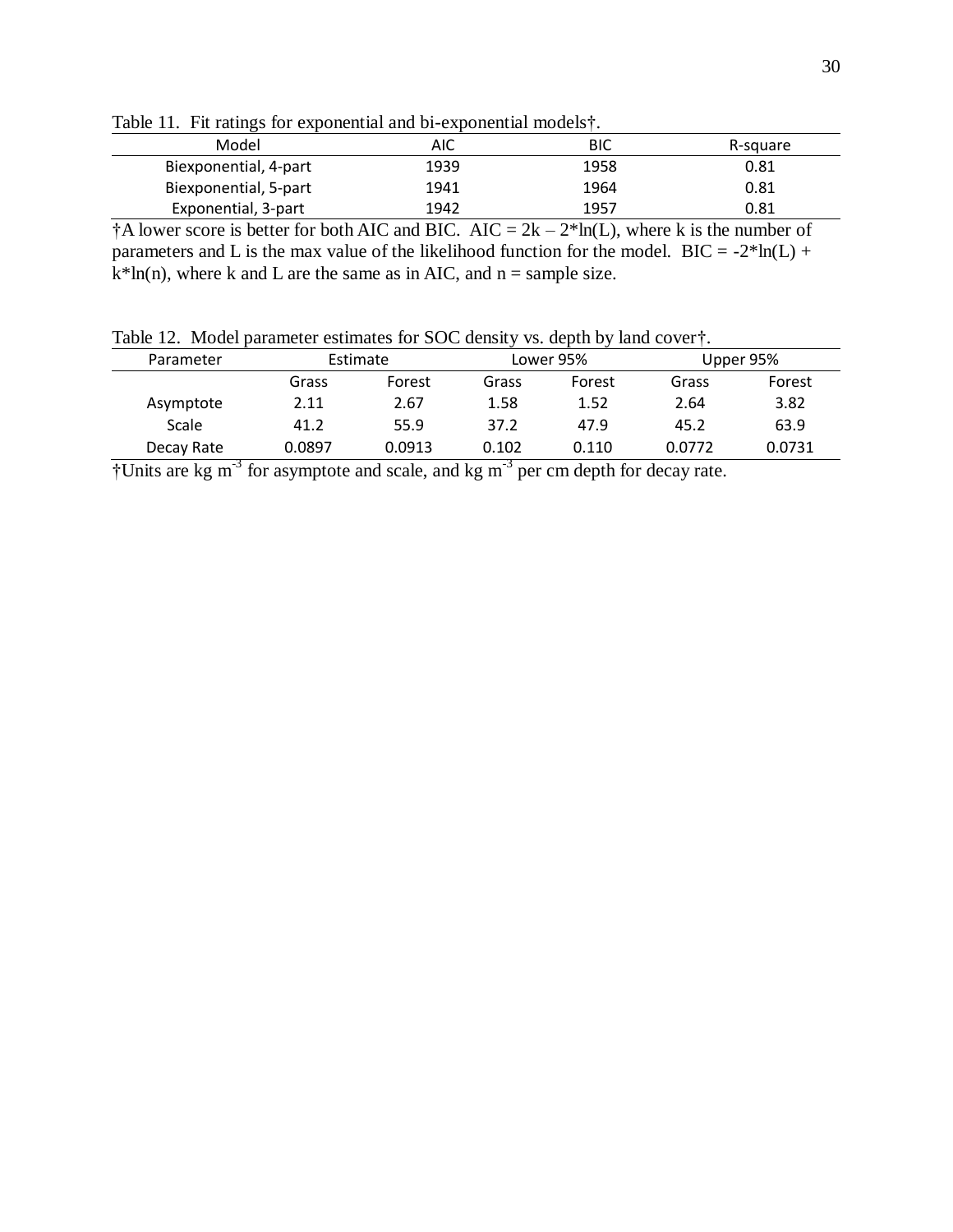0.64, and 0.89 for summit, shoulder, backslope, footslope, and toeslope positions respectively (Table 13). When grouped by both slope position and land cover, the models had higher asymptotes under forest covered sites at the summit, shoulder, and backslope positions, but lower at the footslope and toeslope positions (Table 14). Decay rates were higher under forest cover at summit and shoulder positions, but higher under grass cover at backslope, footslope, and toeslope positions. Scale was higher under forest covered sites at all positions other than toeslopes.

## **Estimates of SOC Pools**

Multiplying median SOC density (g  $cm^{-3}$ ) of combined data by average depth of 173 cm and then multiplying by 100, SOC was estimated at  $48$  t ha<sup>-1</sup> overall. Using this method, total carbon pools were estimated at 41 t ha<sup>-1</sup> at grass sites with average depth of 178 cm and 69 t ha<sup>-1</sup> at forest sites with average depth of 167 cm. When grouped by slope position, the estimates were 38, 37, 41, 105, and  $67$  t ha<sup>-1</sup> for summits, shoulders, backslopes, footslopes, and toeslopes, respectively, with average depths of 178, 168, 165, 200, and 158 cm. When data were grouped by state, estimates were 45 t ha<sup>-1</sup> for Illinois, 48 t ha<sup>-1</sup> for Kentucky, and 46 t ha<sup>-1</sup> for Indiana, with average depths of 200, 173, and 138 cm.

Using similar calculations, carbon pools were calculated for depth intervals of 0-5, 5-15, 15-30, 30-60, 60-100, and 100-200 cm using median SOC densities. The carbon pools were 12.9, 21.9, 14.5, 10.7, 8.96, and 14.6 t ha<sup>-1</sup> from the 0-5, 5-15, 15-30, 30-60, 60-100, and 100-200 cm depth, respectively. The total carbon pool estimate to 2 m depth was 84 t ha<sup>-1</sup>. When calculated using median SOC densities at standard depth intervals, total carbon pools were estimated at 79 t ha<sup>-1</sup> under grass and 95 t ha<sup>-1</sup> under forest (Table 15). When slope position data was divided into standard depth intervals, the total SOC pools (t ha<sup>-1</sup>) were 81 at summits, 84 at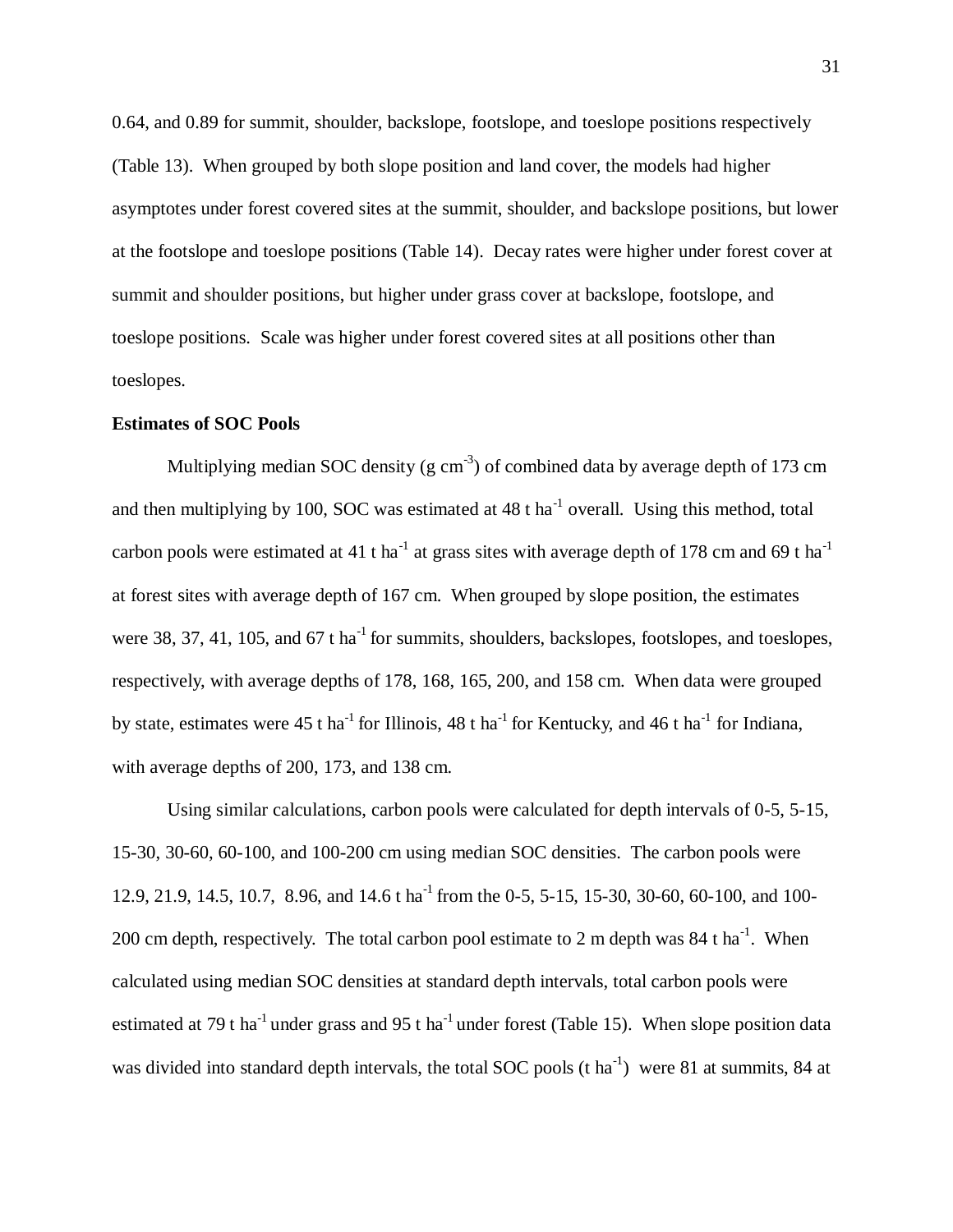| Tuote Tot Though purunterer communes for $\omega \in \alpha$ action |        |          |                  | $1.91$ GVD 0.11 O T 11111910 DV DODITION T |          |
|---------------------------------------------------------------------|--------|----------|------------------|--------------------------------------------|----------|
| Parameter                                                           | Summit | Shoulder | <b>Backslope</b> | Footslope                                  | Toeslope |
| Asymptote                                                           | 1.64   | 1.68     | 1.70             | 4.51                                       | 3.26     |
| Scale                                                               | 45.96  | 45.1     | 44.1             | 54.6                                       | 49.2     |
| Decay Rate                                                          | 0.0823 | 0.0873   | 0.0833           | 0.111                                      | 0.0824   |

Table 13. Model parameter estimates for SOC density vs. depth by hillslope position†.

 $\dagger$ Units are kg m<sup>-3</sup> for asymptote and scale and kg m<sup>-3</sup> per cm depth for decay rate.

Table 14. Model parameter estimates for SOC density vs. depth by slope position and land cover†.

| Parameter | Summit    |           | Shoulder  |           | <b>Backslope</b> |           | Footslope |           | Toeslope  |           |
|-----------|-----------|-----------|-----------|-----------|------------------|-----------|-----------|-----------|-----------|-----------|
|           | Grass     | For       | Grass     | For       | Grass            | For       | Grass     | For       | Grass     | For       |
| Asymptote | 1.31      | 1.85      | 1.41      | 2.26      | 1.55             | 2.15      | 4.95      | 4.57      | 3.31      | 3.21      |
| Scale     | 31.0      | 61.5      | 34.0      | 64.6      | 43.1             | 46.1      | 58.6      | 81.7      | 55.3      | 47.6      |
| Decay     | 5.86x     | 10.1 x    | 7.59x     | 10.7x     | 9.16x            | 7.58x     | 18.0x     | 13.5x     | 11.5x     | 6.04 x    |
| Rate      | $10^{-2}$ | $10^{-2}$ | $10^{-2}$ | $10^{-2}$ | $10^{-2}$        | $10^{-2}$ | $10^{-2}$ | $10^{-2}$ | $10^{-2}$ | $10^{-2}$ |

 $\dagger$ Units are kg m<sup>-3</sup> for asymptote and scale, and kg m<sup>-3</sup> per cm depth for decay rate.

Table 15. SOC pools per depth interval under grass and forest covers†.

|                       | $0-5$ cm | 5-15 cm | 15-30 cm | 30-60 cm | 60-100 cm | 100-200 cm | <b>TOTAL</b> |
|-----------------------|----------|---------|----------|----------|-----------|------------|--------------|
| Grass                 | 12.5     | 19.7    | 13.5     | 10.2     | 8.56      | 14.5       | 79.0         |
| Forest                | 15.0     | 24.3    | 16.1     | 12.7     | 10.3      | 16.2       | 94.6         |
| $ATL, 2L, 3L, 4L, -1$ |          |         |          |          |           |            |              |

 $\dagger$ Units are t ha<sup>-1</sup>.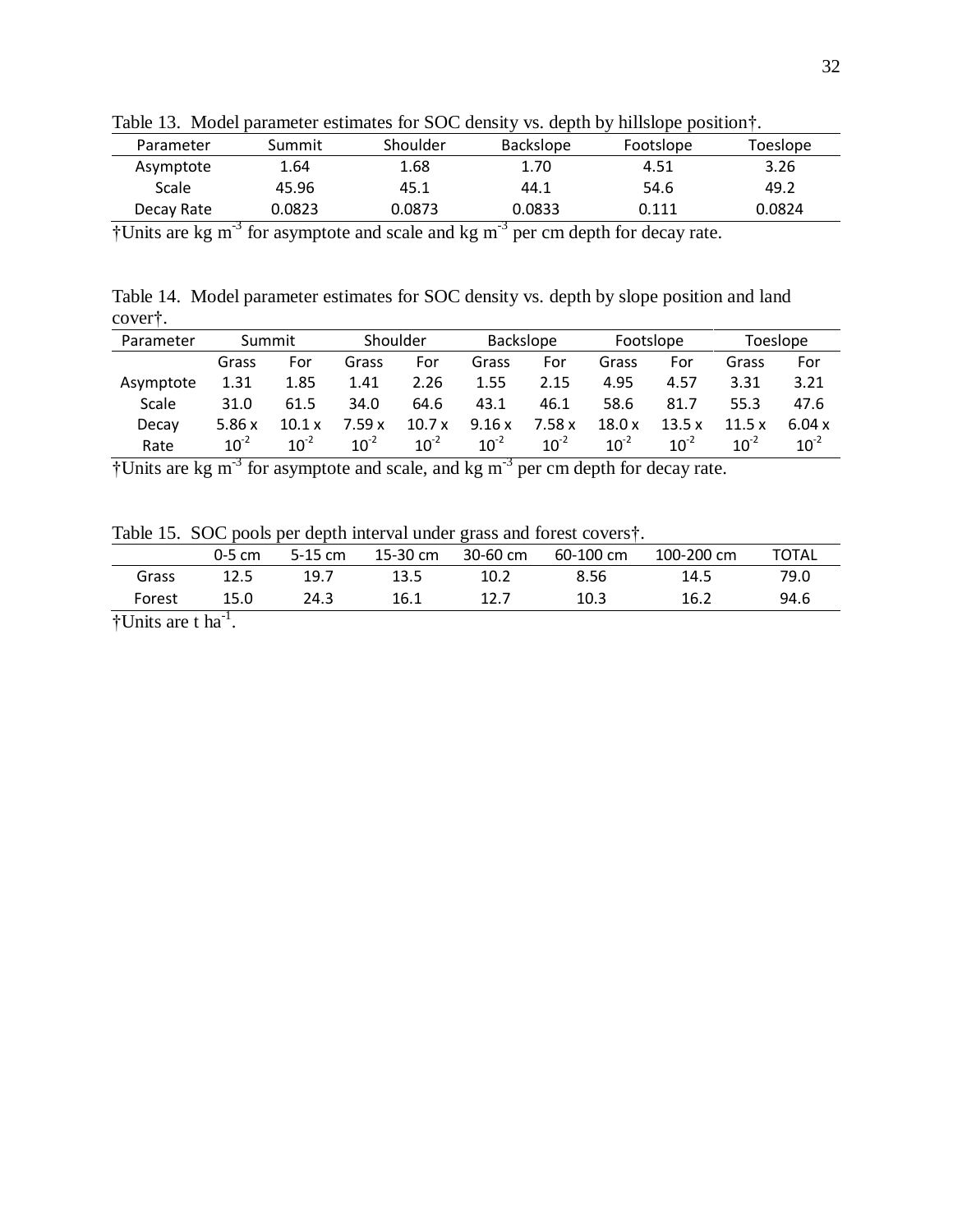shoulders, 78 at backslopes, 110 at footslopes, and 110 at toeslopes (Table 16).

In a second approach, SOC pools were calculated using parameter estimates for the 3-part exponential model. The estimate for combined data was  $98.6$  t ha<sup>-1</sup>,  $95\%$  Confidence Intervals (77.0, 123). SOC pools by land cover were estimated using parameter estimates from Table 13. Estimates were 88 t ha<sup>-1</sup> at grass sites, 95% CI (68.1, 111), and 120 t ha<sup>-1</sup> at forest sites, 95% CI (73.9, 164). SOC pools by hillslope position were calculated using the parameter estimates summarized in Table 14. Estimates were as follows: for summits  $88.7$  t ha<sup>-1</sup>, 95% CI (47.2, 144), for shoulders 85.2 t ha<sup>-1</sup>, 95% CI (45.9, 135), for backslopes 87.0 t ha<sup>-1</sup>, 95% CI (54.4, 126), for footslopes 139 t ha<sup>-1</sup>, 95% CI (65.6, 281), and for toeslopes 125 t ha<sup>-1</sup>, 95% CI (70.1, 197).

When upslope positions (summit, shoulder, backslope) were grouped together, SOC was estimated at 86.9 t ha<sup>-1</sup>, 95% CI (64.7, 112). When downslope positions (footslope, toeslope) were grouped, the estimate was 133 t ha<sup>-1</sup>, 95% CI (84.7, 198). When further grouped into land cover category, SOC estimates were 77.2 t ha<sup>-1</sup>, 95% CI (56.4, 101) for upslope grass, 123 t ha<sup>-1</sup>, 95% CI (83.3, 176) for downslope grass,  $102$  t ha<sup>-1</sup>, 95% CI (62.2, 150) for upslope forest, and 145 t ha<sup>-1</sup>, 95% CI (54.1, 301) for downslope forest.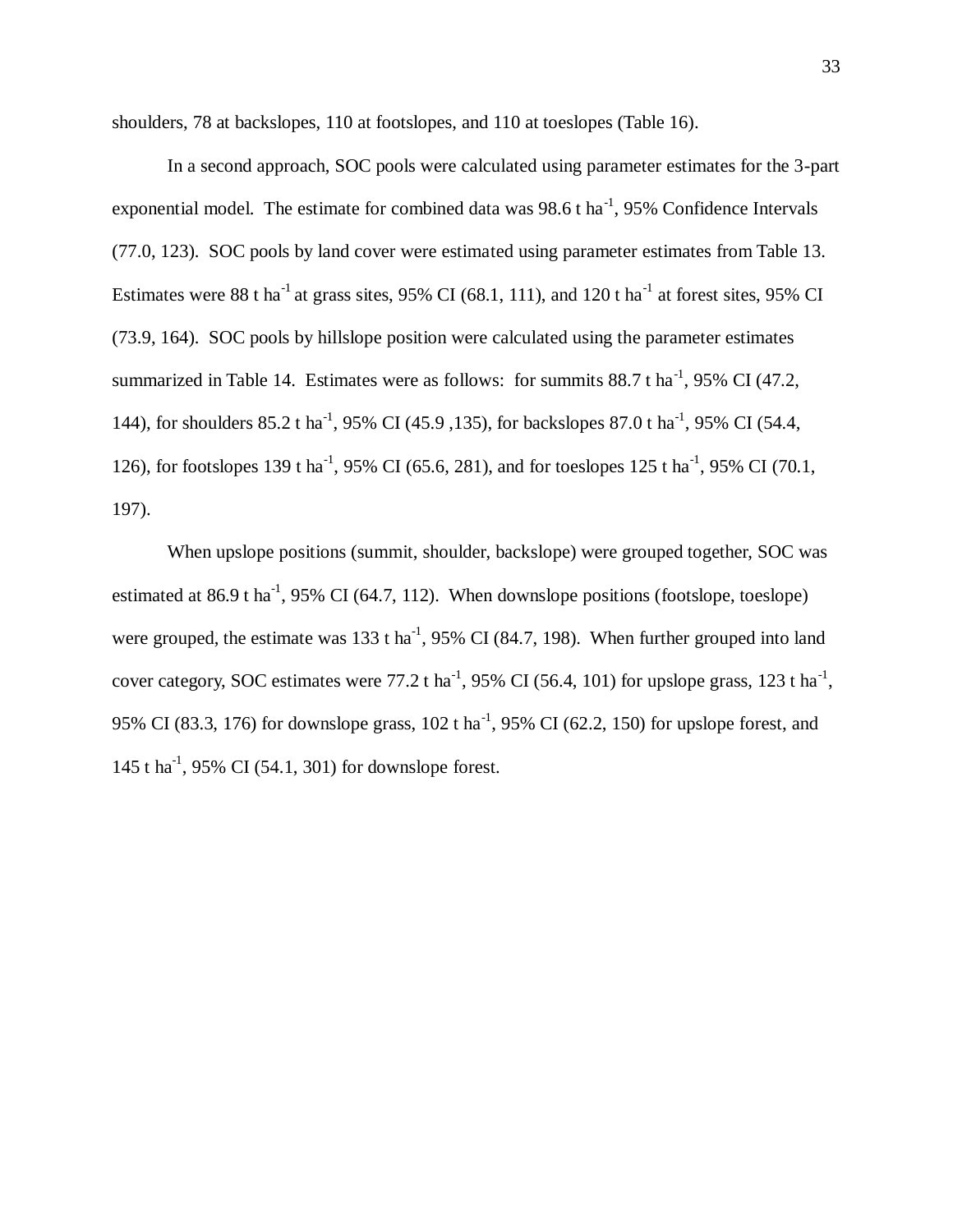|                                     | $0-5$ cm | $5-15$ cm | $15-30$ cm | $30-60$ cm | 60-100 | 100-200 | <b>TOTAL</b> |
|-------------------------------------|----------|-----------|------------|------------|--------|---------|--------------|
|                                     |          |           |            |            | cm     | cm      |              |
| Summit                              | 12.5     | 22.2      | 14.7       | 10.9       | 8.48   | 11.7    | 80.5         |
| Shoulder                            | 14.9     | 25.5      | 15.0       | 8.49       | 6.68   | 13.8    | 84.4         |
| Backslope                           | 12.9     | 21.6      | 13.4       | 8.49       | 6.84   | 14.5    | 77.7         |
| Footslope                           | 9.75     | 17.3      | 15.8       | 22.8       | 21.9   | 19.9    | 108          |
| Toeslope                            | 15.8     | 25.8      | 18.2       | 18.3       | 12.9   | 19.5    | 111          |
| $\pm$ I Inite are the <sup>-1</sup> |          |           |            |            |        |         |              |

Table 16. SOC pools per depth interval grouped by slope position†.

†Units are t ha<sup>-1</sup>.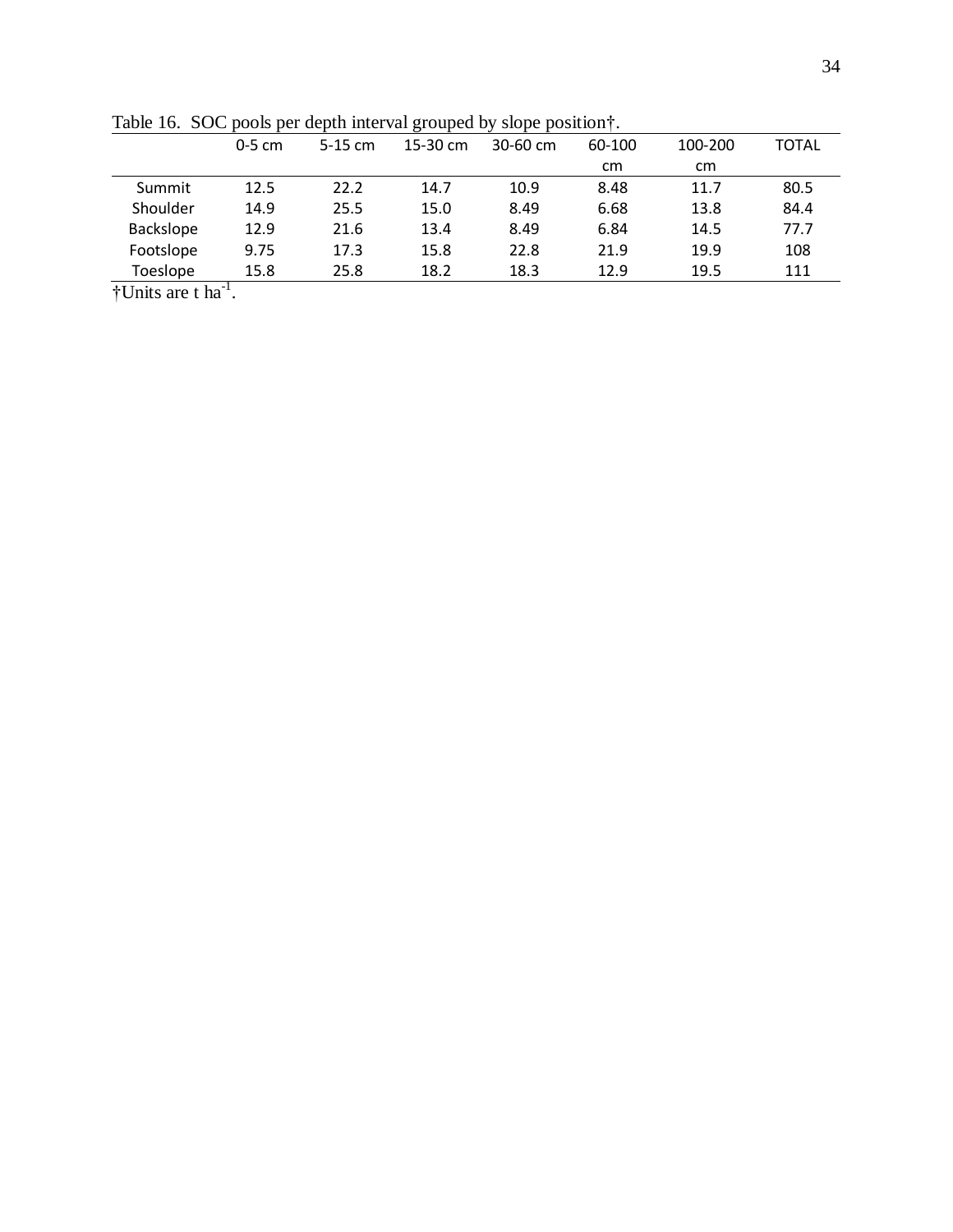## **DISCUSSION**

As with Kern (1994), Guo et al. (2006), Syswerda et al. (2011), Corre et al. (1999), and others, this study found that SOC density decreased with depth from the surface. The variation of SOC content tended to increase with increasing depth. Kern (1994) attributed the higher variability of SOC content below 30 cm depth to fewer samples having been taken at greater depths. In this study, distribution data indicated that only 25% of horizon samples came from the 120-200 cm range, even though that range accounts for 40% of the total sampling depth. The smaller number of subsoil samples may be related to shallow soil formation due to the presence of parent material or bedrock before 200 cm. It could also be due to a larger average size of subsoil horizons, due to a decrease in differentiating factors.

Mean SOC densities were significantly higher at the forest sites than the grass sites, even with O horizons excluded from analysis. This could be due to a difference in organic matter inputs between forest and grass vegetations. These inputs consist of above-ground inputs and below-ground inputs. Jenny (1941), in an analysis of studies in Europe and North America, stated that temperate zone forests produced more above-ground organic matter than prairies when the wood and leaf production were combined; he estimated that tree leaf inputs alone were equal to residue production in tall-grass prairies. Based on an analysis of existing data, Jackson et al. (1996) found that temperate grasslands had 83% of their root biomass within the top 30 cm of soil, a root to shoot ratio of 3.7, and root biomass of 1.4 kg  $m^2$ . Temperate deciduous forests had 65% of root biomass in the top 30 cm, a root to shoot ratio of 0.23, and root biomass of 4.2 kg  $m<sup>2</sup>$ . It seems likely that the vegetative inputs were higher both above and below ground at the forest sites of this study.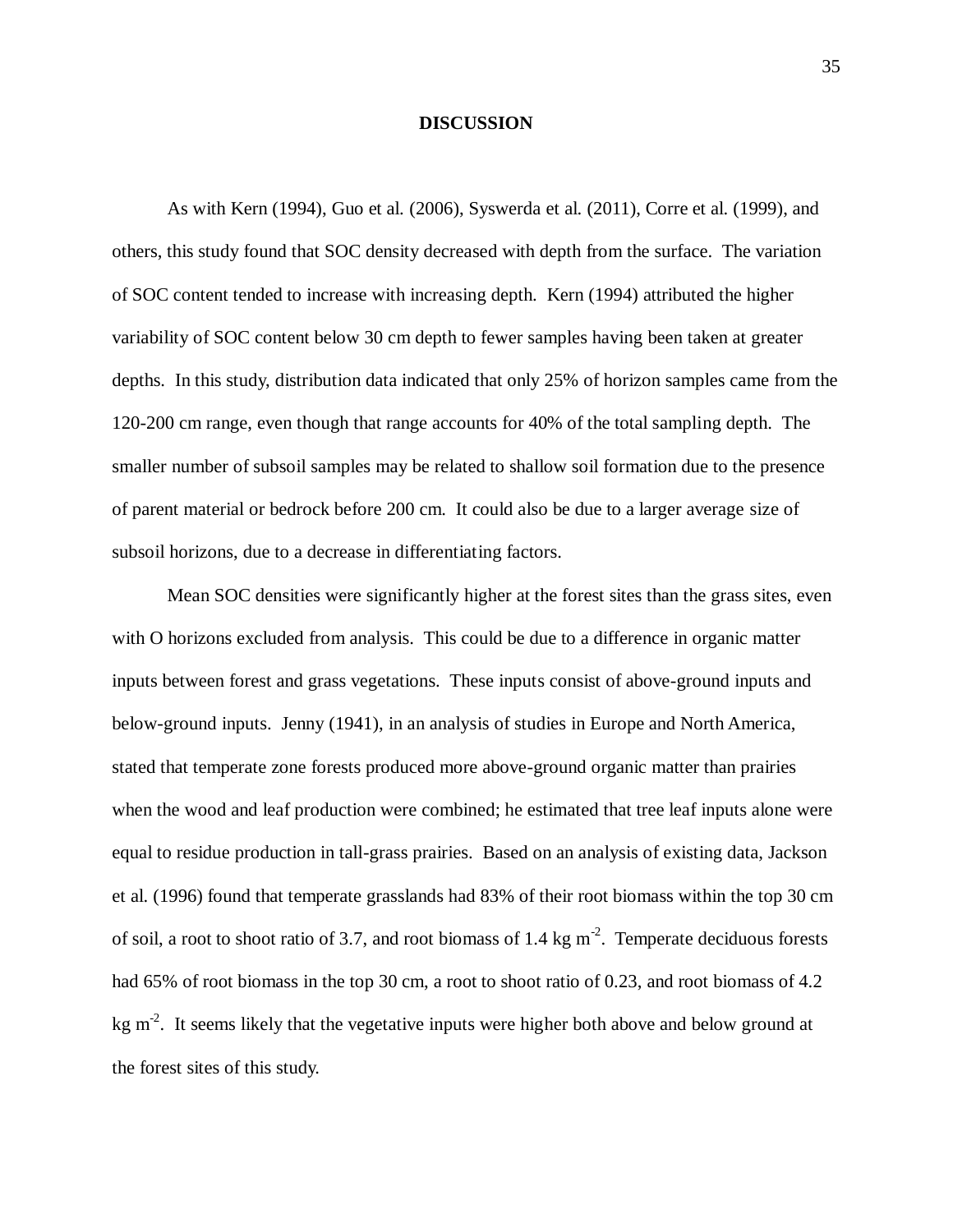There was also a difference in the chemical nature of the vegetative inputs. Melillo et al. (1981) measured lignin contents ranging from about 10-25% in leaves from deciduous tree species, whereas Sullivan (1955) recorded ranges of around 6-8% for common forage grasses. Swift et al. (1979) reports lignin contents of 21-30% in oak leaves, 14% in a grass leaf, 11% in a grass stem, and 17-26% in wood. Plant material at the grass sites would likely have been of lower lignin content than that at forest sites. Higher lignin content is negatively correlated with rate of decomposition (Melillo et al., 1982). The organic matter inputs at the grass sites may have decomposed more readily over the years, whereas the more resistant inputs at the forest sites may have accumulated.

The lower SOC content at the grass versus the forest sites may also be due to a difference in the length of time the soils were under cultivation. In an analysis of non-cultivated soils, Jobbagy and Jackson (2000) found that temperate forest soils had average SOC contents of 17.4 kg m<sup>-2</sup> to 1 m depth, versus 11.7 kg m<sup>-2</sup> under temperate grassland cover; the values from 1-2 m depth were 3.3 kg m<sup>-2</sup> under forest and 4.2 kg m<sup>-2</sup> under grass. In comparison, this study's analysis of SOC by standard depth interval indicates values of 7.83 kg m<sup>-2</sup> to 1 m depth under forest and 6.45 kg m<sup>-2</sup> under grass; from 1-2 m depth, forest had 1.62 kg m<sup>-2</sup> and grass 1.45 kg m<sup>-</sup> <sup>2</sup>. SOC values may be lower than the those in Jobbagy and Jackson  $(2000)$ , because both forest and grass sites were previously cultivated. If the grass sites were cultivated for a longer period of time, this may account for the lower SOC content. Olson et al. (2011, 2012), in studies on adjacent sites with similar slope profiles and similar soil series in northern Illinois, found that cropped land had 13-48% lower SOC densities than forested land after 150 years of mostly rowcrop production. In an analysis of existing data, Mann (1985) found that cultivated loess-derived soils had an average of 40% less carbon in the top 15 cm than non-cultivated ones; specifically,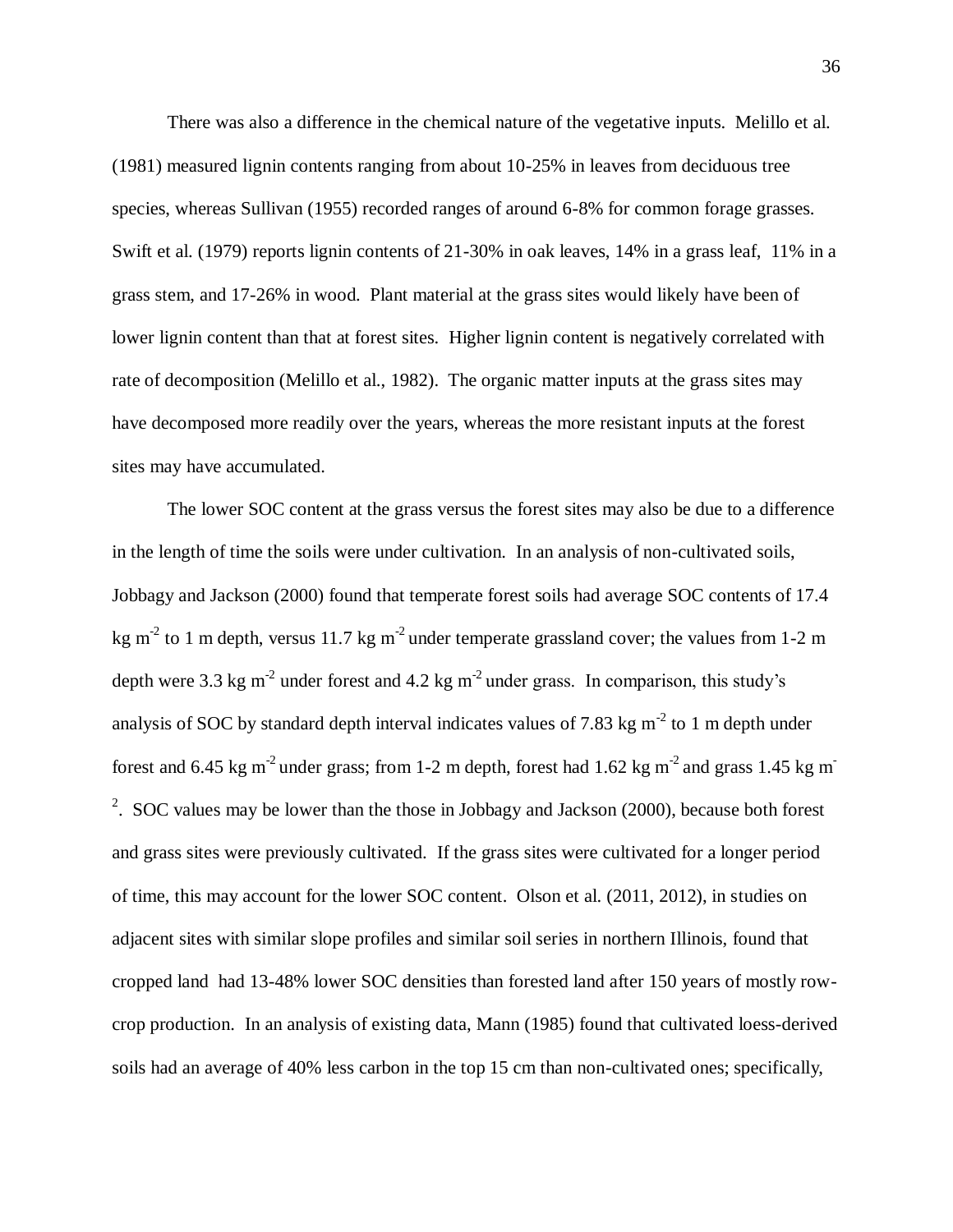cultivated Udalfs had 28% lower carbon levels than non-cultivated Udalfs. However, Davidson and Ackerman (1993), among others, have determined that most soil C loss following cultivation occurs within the first few years.

Although the initial losses from cultivation may have been equal, the SOC gains following establishment of permanent cover may have been higher at the forest sites. The forest sites were converted from cultivation to permanent cover at an earlier date than the grass sites were. This means they had a time advantage in accumulating SOC. Corre et al. (1999) found that SOC was higher under forest than  $C_3$  grass when the forest was at least 60 years old, but lower when the forest was about 30 years old. Forest cover possibly allows for a higher equilibrium level of SOC, which means a longer period of time since cultivation may result in higher levels. As discussed above, the amount and nature of the organic matter inputs under forest also appear to favor greater SOC accumulation.

SOC densities were significantly higher at downslope positions (footslopes and toeslopes) than at upslope positions (summits, shoulders, and backslopes). These differences may be attributable to the effects of topography on moisture content, depth of soil formation, and erosion and deposition. First, topography affects how much water flows to the different positions on the landscape. Yeakley et al. (1998) found that upslope positions had lower soil moisture during both drought and recharge conditions. Soils at the footslope and toeslope positions receive water from upslope positions via both run-off and through-flow.

The balance between plant organic matter production, decomposition of organic materials, and humus formation at each slope position may have been influenced by relative moisture contents. Based on water inputs, plant growth may have been greater at downslope positions, which may have translated into higher inputs of fresh organic matter to the soil each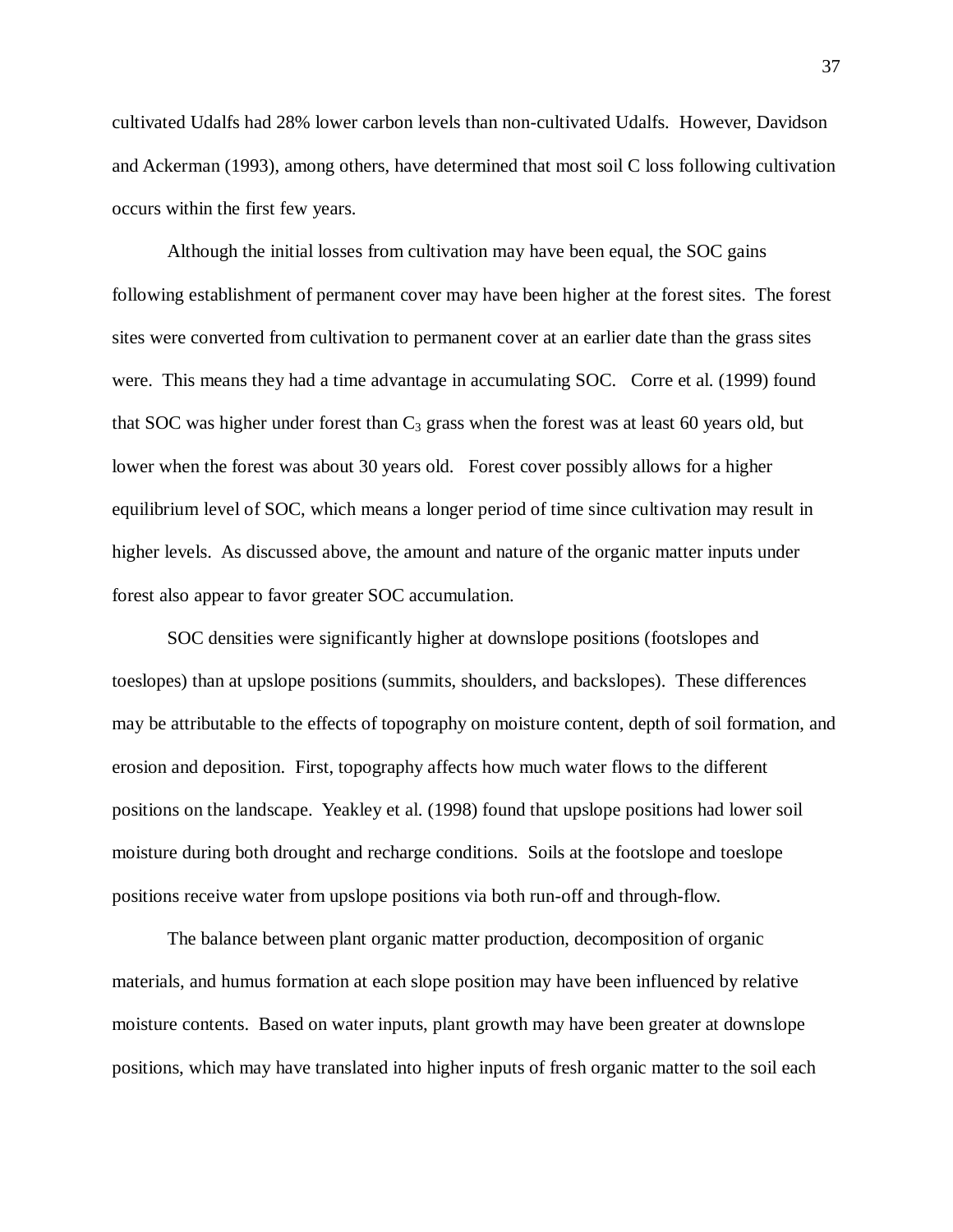year. Decomposition rates of organic matter were found to generally increase with higher soil moisture content (Sequaris et al., 2010), although aerobic decomposition would be suppressed during times of saturation (Swift et al., 1979). Aerobic decomposition is generally highest at a soil water potential near -50 kPa (slightly drier than field capacity, -33 kPa in loam and clay loam soils), with decreased activity at water contents wetter or drier than this water potential value (Voroney, 2007). Readily-decomposed organic matter may have been more quickly decomposed at lower slope positions if moisture levels were closer to ideal. However, the rates of humus formation at upslope versus downslope positions may be more important than the decomposition rates of fresh organic matter. The microbial communities at upslope and downslope positions may be different. Fungi are more tolerant of dry soil conditions than bacteria (Voroney, 2007), so they may be more prevalent at upslope positions. Although some bacteria and actinomycetes can degrade lignin, fungi are the most successful and efficient at lignin decomposition (Horwath, 2007). Partial, rather than complete, degradation of lignin at the downslope positions may have led to greater levels of humus formation.

Upslope soils at the study sites may have lower SOC than downslope soils because of the effect of topography on depth of soil formation. Malo et al. (1974) found that vertical translocation of organic matter is maximized at the summit. Depth to the zone of clay accumulation has been shown to decrease with increasing slope gradient on loess landscapes (Norton and Smith, 1930; Ruhe and Walker, 1968). Soils at the shoulder and backslope positions, where gradients are highest, should then have the lowest SOC densities deep in the profile, while summits, footslopes, and toeslopes should be higher. That is indeed the pattern seen in the SOC by standard depth interval data; median densities were lowest for shoulders and backslopes from 30-60 and 60-100 cm. Summits were slightly higher at those depths. Footslope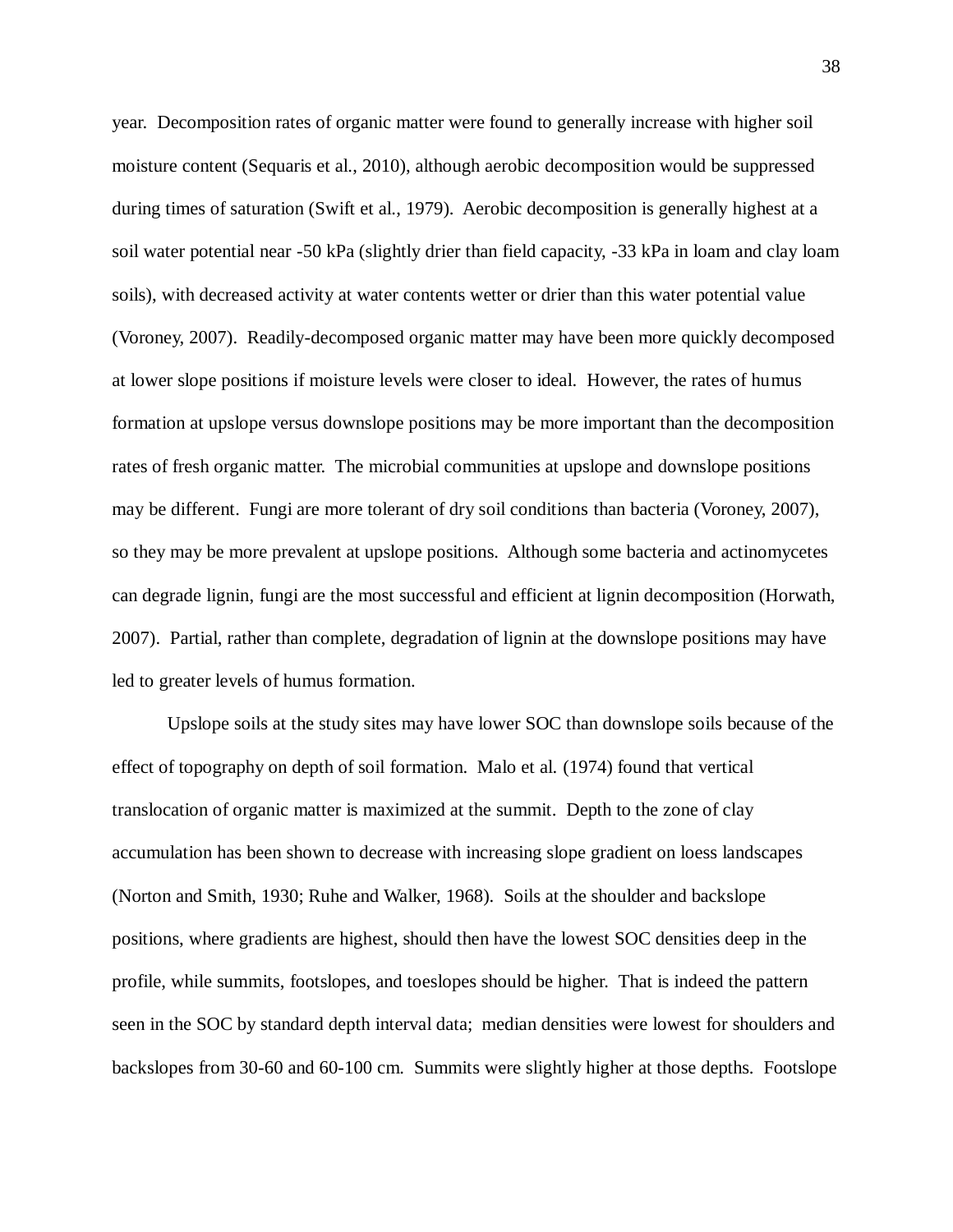and toeslope soils had the highest SOC densities at all intervals between 15-200 cm. Humus molecules may form organo-mineral complexes with clay particles (Stevenson, 1994). Since much of the SOC in the downslope positions is deep in the subsoil where clay content is high, this clay-SOC association may be protecting the organic matter from decomposition.

SOC differences between slope positions may also be caused by erosion and deposition. Soil erosion affects SOC content in two ways: by redistributing the surface soil, which is highest in C, and by degrading the soil's productivity at the erosional sites (Gregorich et al., 1998). Van den Bygaart (2001), using  $137$ Cs methodology, found that topsoil had been eroded from upslope positions, primarily from the shoulder, and deposited in downslope positions, mainly the footslope. Erosion that occurred prior to human disturbance likely would have followed this same pattern. Higher organic matter levels at footslope and toeslope positions lead to higher fertility, due to effects such as higher cation exchange capacity, increased water-holding capacity, lower bulk-density, and nutrient mineralization. The physical relocation of SOC from eroded positions to depositional positions, along with increased organic matter generation due to higher plant production, likely had a role in higher SOC contents found at the footslopes and toeslopes. Figure 6 indicates a proportional increase in SOC at the footslope and toeslope positions between the 15-30 cm and 30-60 cm intervals under grass cover; likewise, a similar increase is seen in Figure 7 between the 15-30 cm and 60-100 cm intervals under forest cover. These increases in SOC levels at the footslopes and toeslopes at the expense of the summits, shoulders, and backslopes may reflect a past erosion/deposition episode, such as may have occurred at the onset of cultivation at these sites.

Exponential decay models were the best fit for the relationship of SOC with depth from the surface. The 3-part exponential model with parameters for surface C value (scale), bottom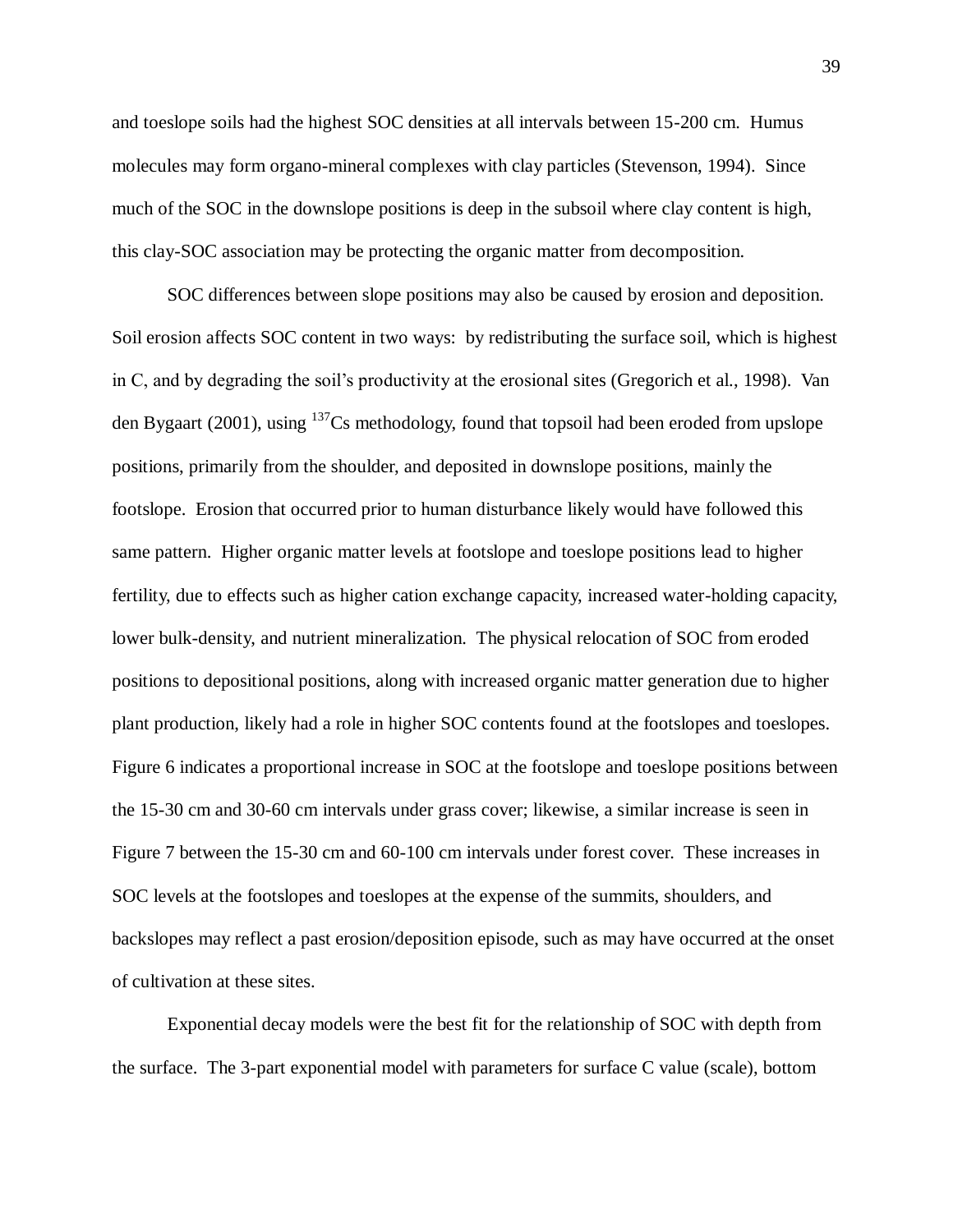pedon C value (asymptote), and decay rate, fit data best without being overly complicated. The r-square was 0.81. Bernoux et al. (1998) used a slightly more complicated exponential decay model in their study of SOC distribution with depth of Oxisols in the Brazilian Amazon. Hilinski (2001) also used an exponential decay equation for the updated CENTURY model used for estimated terrestrial carbon budgets. Equations for estimating C with depth allow for an estimation beyond the typical 1 or 2 m range, and also allows for calculation of C at any depth range (Bernoux et al., 1998). The exponential decay equations account for the sharp decrease seen in SOC concentration with increasing depth from the surface, which Bernoux et al. (1998) describe as a reflection of the rapid mineralization of labile C after incorporation.

When SOC density data were divided by land cover, model parameter estimates for asymptote, scale, and decay rate differed to varying degrees. The decay rates were fairly similar at 0.0897 for grass and 0.0913 for forest sites. The asymptote, the bottom value of SOC that the curve approaches with increasing depth, was higher under forest. The scale, or SOC value at the surface, was also higher under forest. The higher surface C values may reflect the influence of leaf litter, O horizons, on the A horizons of forest soils. The higher asymptote may also be due to the higher residence time of high-lignin material under forest cover. Similar exponential decay rates are possible since the grass and forest sites share very similar climates, parent materials, and topography.

When divided by hillslope position, estimates showed similar trends to those seen in earlier comparisons. The estimated decay rate parameters were similar at all positions, except for a greater rate at footslopes. Surface C values were similar for summits, shoulders, and backslopes at 45.95, 45.1, and 44.1, but higher at footslopes and toeslopes at 54.6 and 49.2. The asymptotes followed the same trend as the surface C values. The greater slope of the decay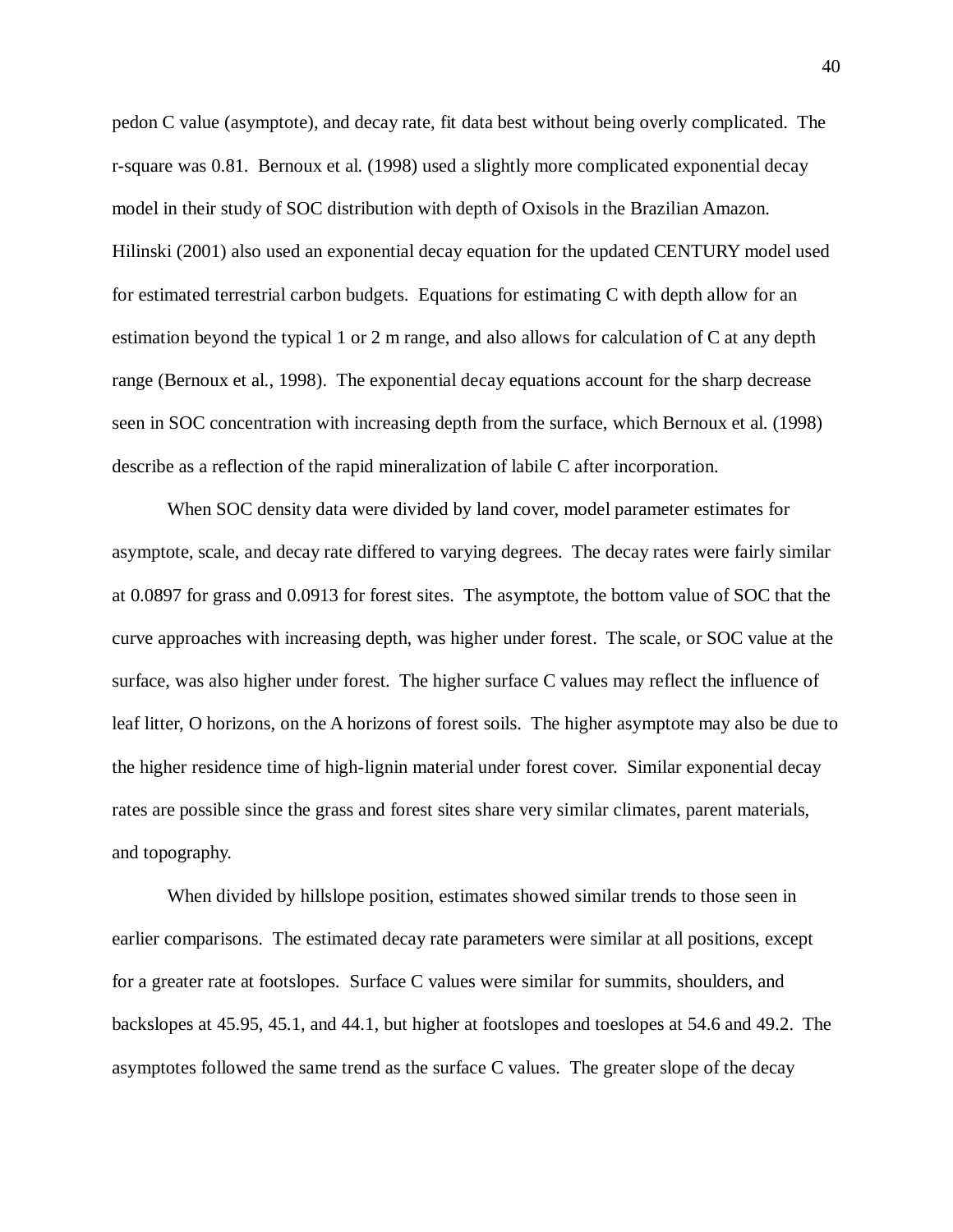parameter at the footslope was higher than would be expected of simply starting at a higher surface value. Perhaps this rate reflects a wetter, more organic-carbon rich environment where decomposers thrive. Higher scales at the downslope positions may be due to deposited organic matter from upslope and higher plant inputs, while higher asymptotes at downslope positions may simply be due to higher inputs from the surface, and high water infiltration rates that leach organic materials down the profile.

When data were divided into combined classes of land cover by hillslope position, most results were the same as when models were fit individually. However, one new pattern did emerge. Decay rate parameters were higher under grass cover at backslopes, footslopes, and toeslopes, but higher under forest cover at summits and shoulders. The higher rates under forest at summits and shoulders may be due to higher surface SOC levels, which are double those found under grass. The higher rates under grass at footslopes and toeslopes may be due to lower infiltration rates at upslope positions under grass cover, and thus higher amounts of water reaching lower slope segments. If there were higher water inputs, this could lead to faster rates of labile C decomposition, and thus a sharper decline of SOC with depth. The footslope position especially seems to reflect a higher decomposition rate, because the scale is 58.6 under grass and 81.7 under forest, yet decay rates of SOC with depth are 0.180 under grass and 0.135 under forest. In order for SOC to decrease more quickly over such a short depth, there would have to be either a higher fraction of labile organic matter or more beneficial conditions for decomposition.

SOC was estimated at  $48$  t ha<sup>-1</sup> using the median of combined data from all sites. When land cover data was divided, the estimate for grass sites was lower than this average, at 41 t ha<sup>-1</sup>, and the estimate for forest sites was much higher, at  $69$  t ha<sup>-1</sup>. The higher SOC density at forest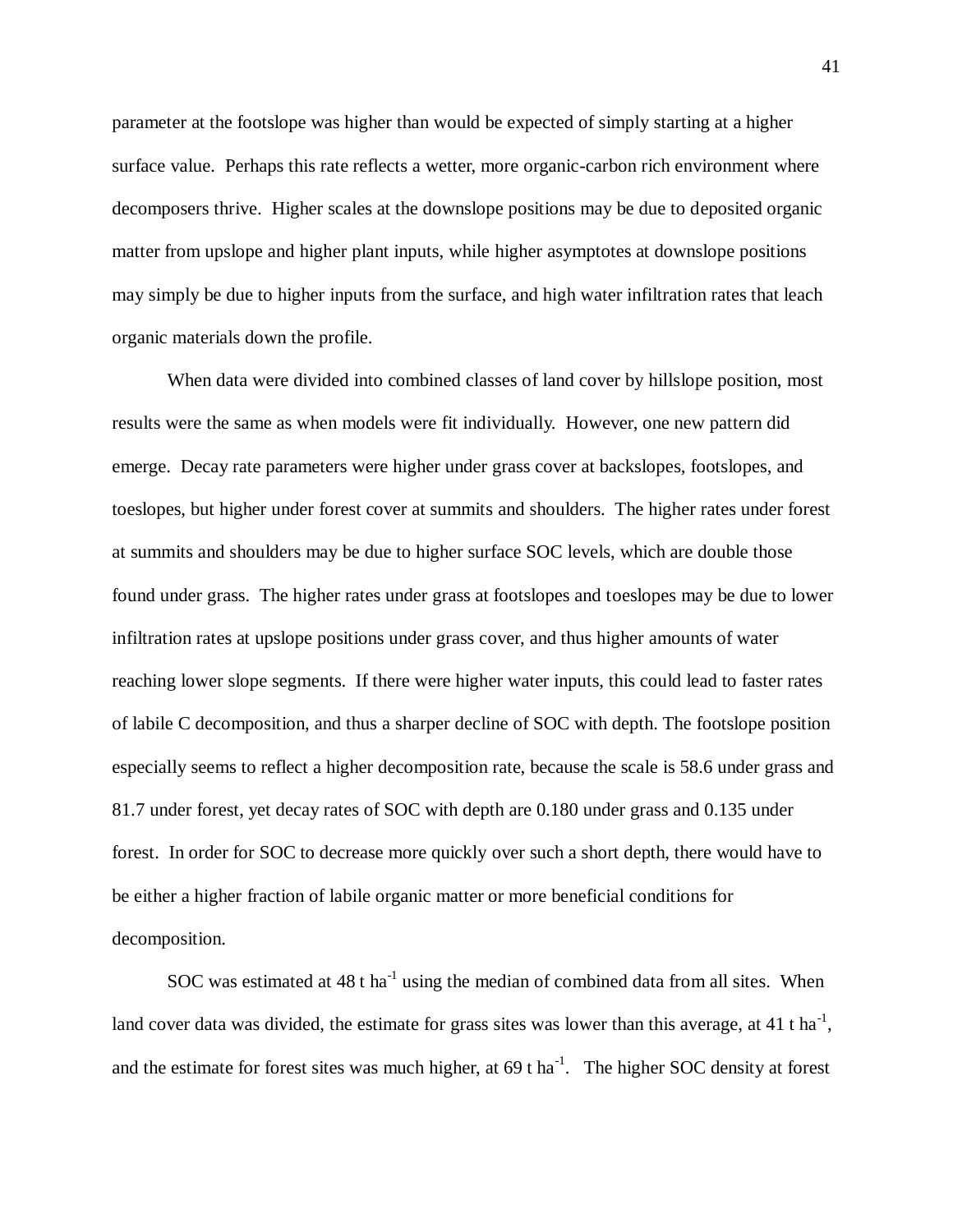sites overcame the slightly shallower average pedon depth. When grouped by slope position, estimates for summits, shoulders, and backslopes were similar and low, whereas estimates for footslopes and toeslopes were much higher. Footslopes had carbon pools more than double those at upslope positions, due to the combination of higher SOC density and deeper soils. Carbon pools by state resulted in only slight differences between states, because higher densities at Kentucky and Indiana sites were offset by shallower soil formation (depth to C horizon or to bedrock).

The sum of the carbon pools from standard depth intervals yielded a higher estimate of the overall pool. This may have been due to the capturing of surface SOC within the 0-5 cm interval, whereas using the overall median value likely discounts the higher, more extreme, values near the surface. The overall estimate by standard interval also extended the sample depth to 200 cm, instead of the average depth of 173 cm. However, the first 30 cm of soil was shown to contain about 49 t ha<sup>-1</sup> versus only 34 t ha<sup>-1</sup> in the remaining 170 cm of the sampling depth. Since 35 of the 40 soil pits sampled were classified as Udalfs, data can be compared to a previous analysis. Kern (1994) reported that Udalfs, to 1 m depth, contained 63 t ha<sup>-1</sup> of SOC. The values, in t ha<sup>-1</sup>, were distributed as follows: 15.8, 11.6, 13, 16, and 7.5 from 0-8, 8-15, 15-30, 30-70, and 70-100 cm, respectively. Estimates reported in this study are comparable, although the depths were slightly different. Total SOC to 1 m depth was 69 t ha<sup>-1</sup>, distributed as: 12.9, 21.9, 14.5, 10.7, and 8.96 t ha<sup>-1</sup> from 0-5, 5-15, 15-30, 30-60, and 60-100 cm, respectively.

Carbon pools calculated using parameter estimates for the exponential decay model generated higher values, because all pedons were adjusted to 200 cm depth. This allowed for comparisons to be made based on SOC distribution factors rather than factors controlling solum depth. Overall, the estimated carbon pool was 99 t ha<sup>-1</sup>, more than double the 48 t ha<sup>-1</sup> found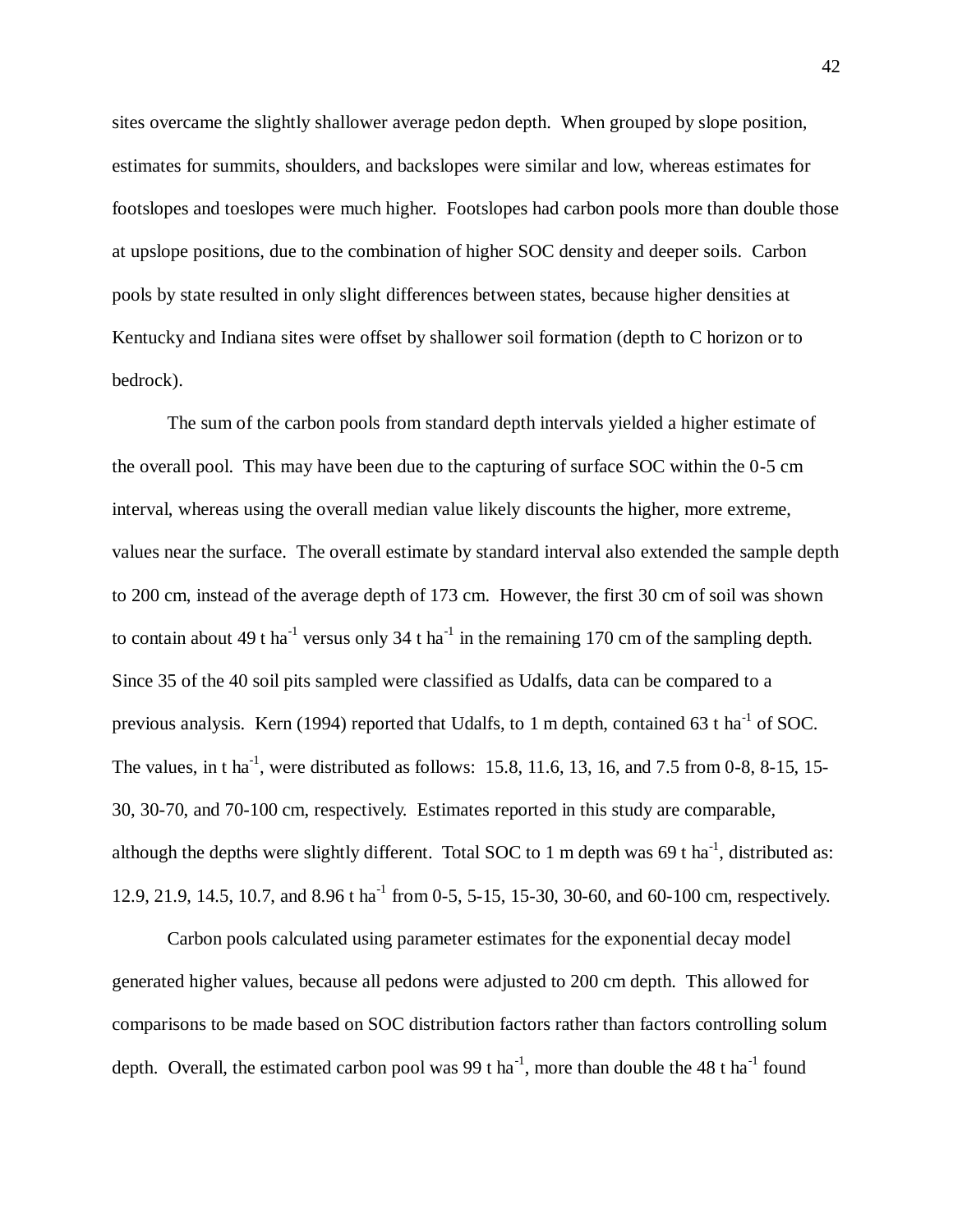using the median value and average depth. Soils at forest sites still contained a larger SOC pool than those at grass sites, but estimates were again much higher. Values for slope position carbon pools held the same relationship seen with the previous calculations. When parameters were used for groupings of upslope or downslope by grass or forest, carbon pools seemed to be well separated, but the confidence intervals indicate that all of these groupings overlap. A much higher sample size would likely be needed to overcome the level of variation within groups.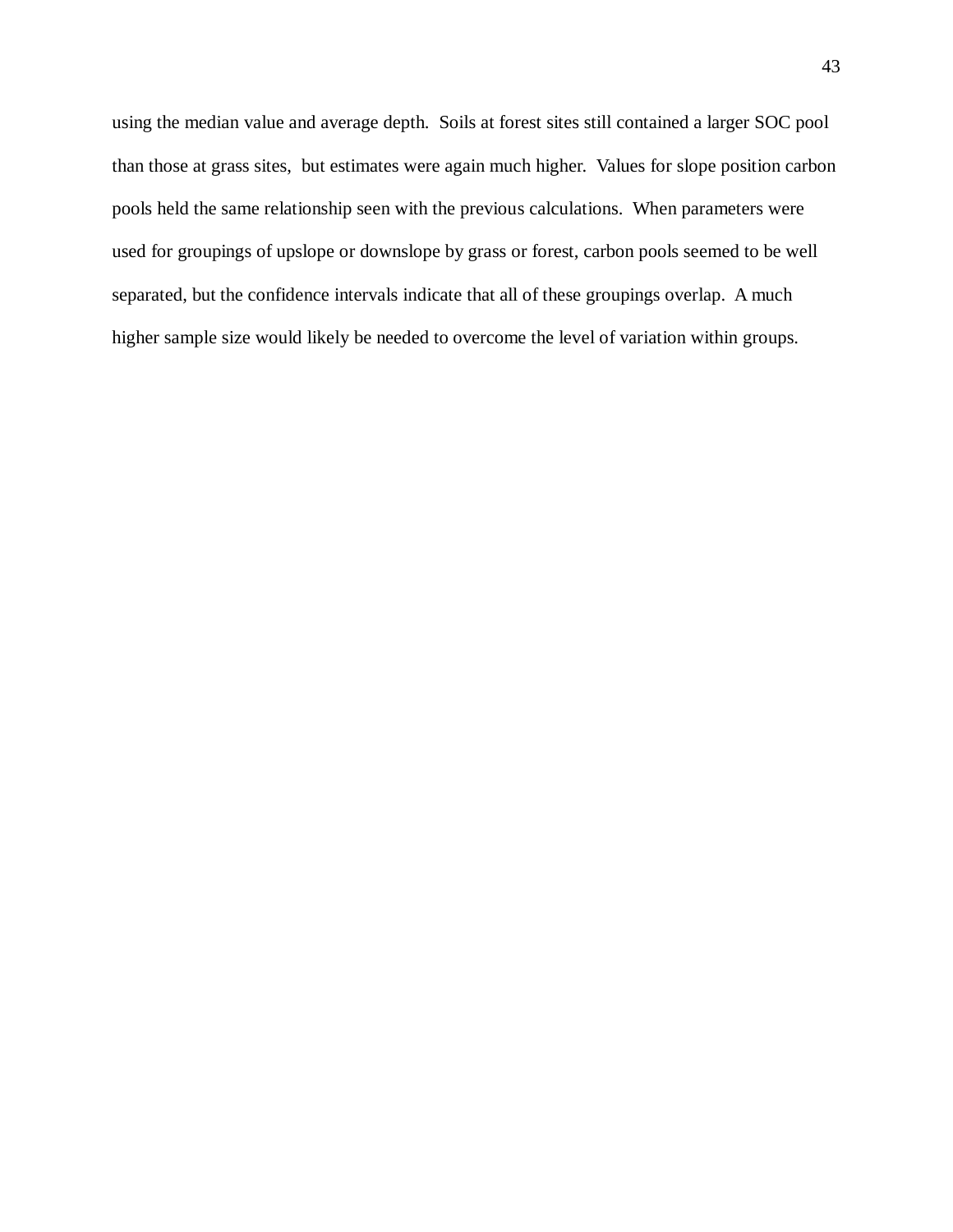## **CONCLUSION**

This study found that SOC density decreased with depth from the surface. Mean SOC densities were significantly higher at the forest sites than the grass sites. Vegetative inputs were likely higher from both above- and below-ground at the forest sites. Differences in the chemical nature of the organic matter inputs at the grass cover sites may have lead to more complete decomposition over time, whereas the inputs at forest cover sites were more resistant and thus accumulated. SOC differences at grass cover versus forest cover sites may have also been due to the length of time the soils were under cultivation. Although initial losses from cultivation may have been equal, the total loss from cultivation and the SOC gains following establishment of permanent cover may have been higher at the forest sites.

SOC densities were significantly higher at downslope positions (footslopes and toeslopes) than upslope positions (summits, shoulders, and backslopes). This may be because of topography's effect on moisture content, depth of soil formation, and erosion and deposition. Plant growth was likely higher at the downslope positions, in part due to higher water inputs. Soils at footslopes and toeslopes would have received greater amounts of organic material, although potentially experiencing faster rates of decomposition, assuming a moisture content at or near field capacity. Upslope soils had higher slope gradients, which likely decreased the rate of water infiltration, thereby limiting the depth of soil formation. High clay content in the deeply-formed subsoils of downslope soils may have protected organic matter from decomposition through formation of organo-mineral complexes. SOC differences between slope positions were also likely influenced by erosion and deposition. Erosion events may have resulted in the physical relocation of SOC from eroded positions to depositional positions. This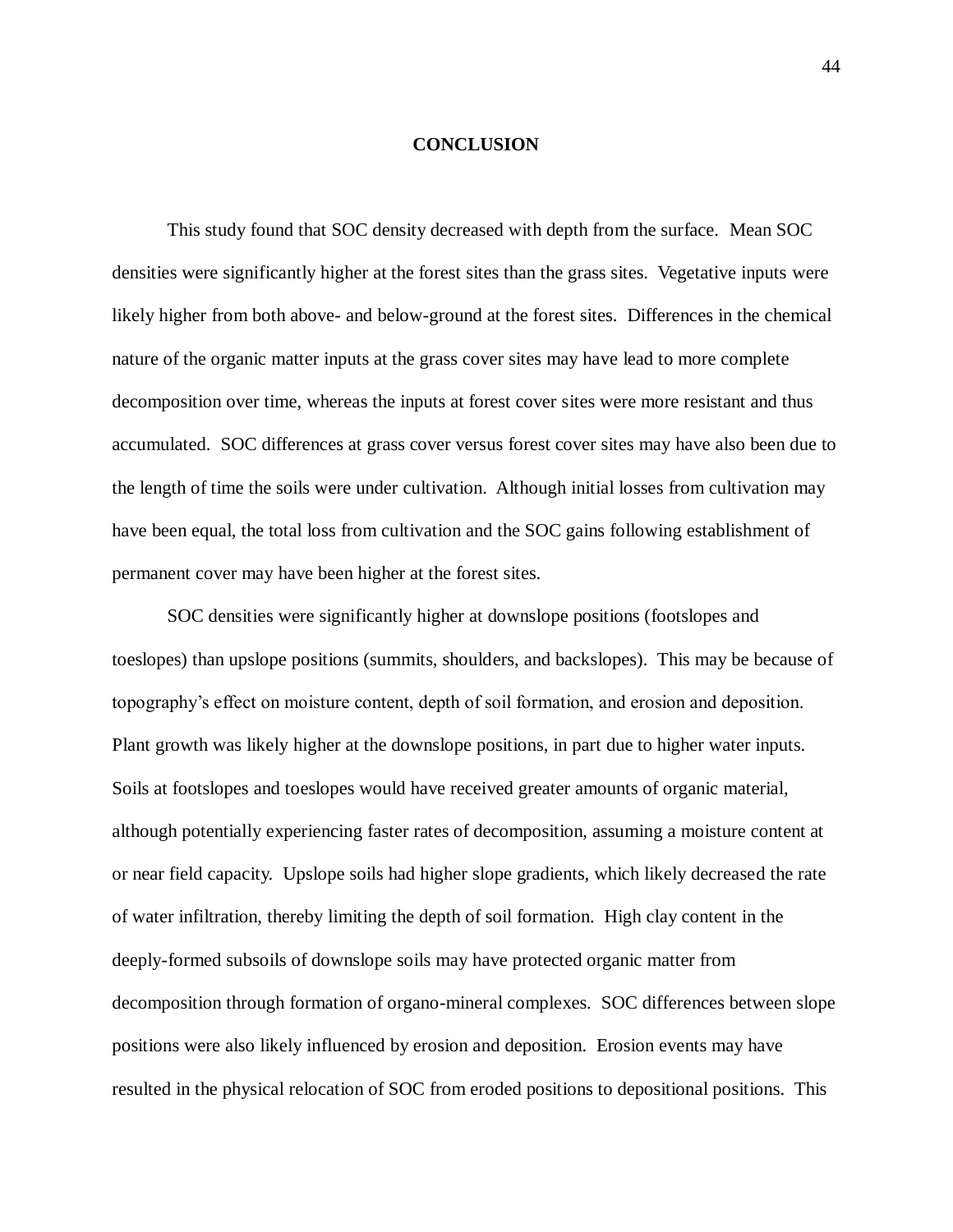may have then resulted in increased organic matter generation at footslopes and toeslopes due to higher fertility from erosional deposition, which may have resulted in greater humus formation. The erosion and deposition effects were likely the main reason for the significant SOC differences found between upslope and downslope positions at these sites.

Exponential decay models were the best fit for the relationship of SOC with depth from the surface. When SOC density data were divided by land cover, model parameters gave insight into causes for the differences seen between grass and forest covers. Higher surface C estimates may reflect the influence of leaf litter on the A horizons of forest soils. The higher asymptote could be due to higher average residence time of organic matter produced by trees. Similar decay rates may be explained by the fact that grass and forest sites shared similar climates, parent materials, and topography. When divided by hillslope position, parameter estimates showed similar trends to those seen in comparisons of median values. The exponential decay parameter was greater at footslopes than would be expected, perhaps indicating a higher rate of organic matter decomposition. When data were divided into combined classes of land cover by hillslope position, results were the same as when models were fit individually, except for one new pattern: exponential decay parameters were determined to be greater under grass cover at backslopes, footslopes, and toeslopes, but greater under forest cover at summits and shoulders.

SOC pools were estimated at 48 t ha<sup>-1</sup> overall, 41 t ha<sup>-1</sup> under grass cover, and 69 t ha<sup>-1</sup> under forest. When grouped by slope position, upslope pools were similar to each other and low, whereas estimates for footslopes and toeslopes were much higher. Carbon pools across the study sites in all three states were similar, because higher densities at Kentucky and Indiana sites were offset by their shallow soil formation. The overall carbon pool calculated by the addition of standard depth intervals yielded a higher estimate. This may have been because the 0-5 cm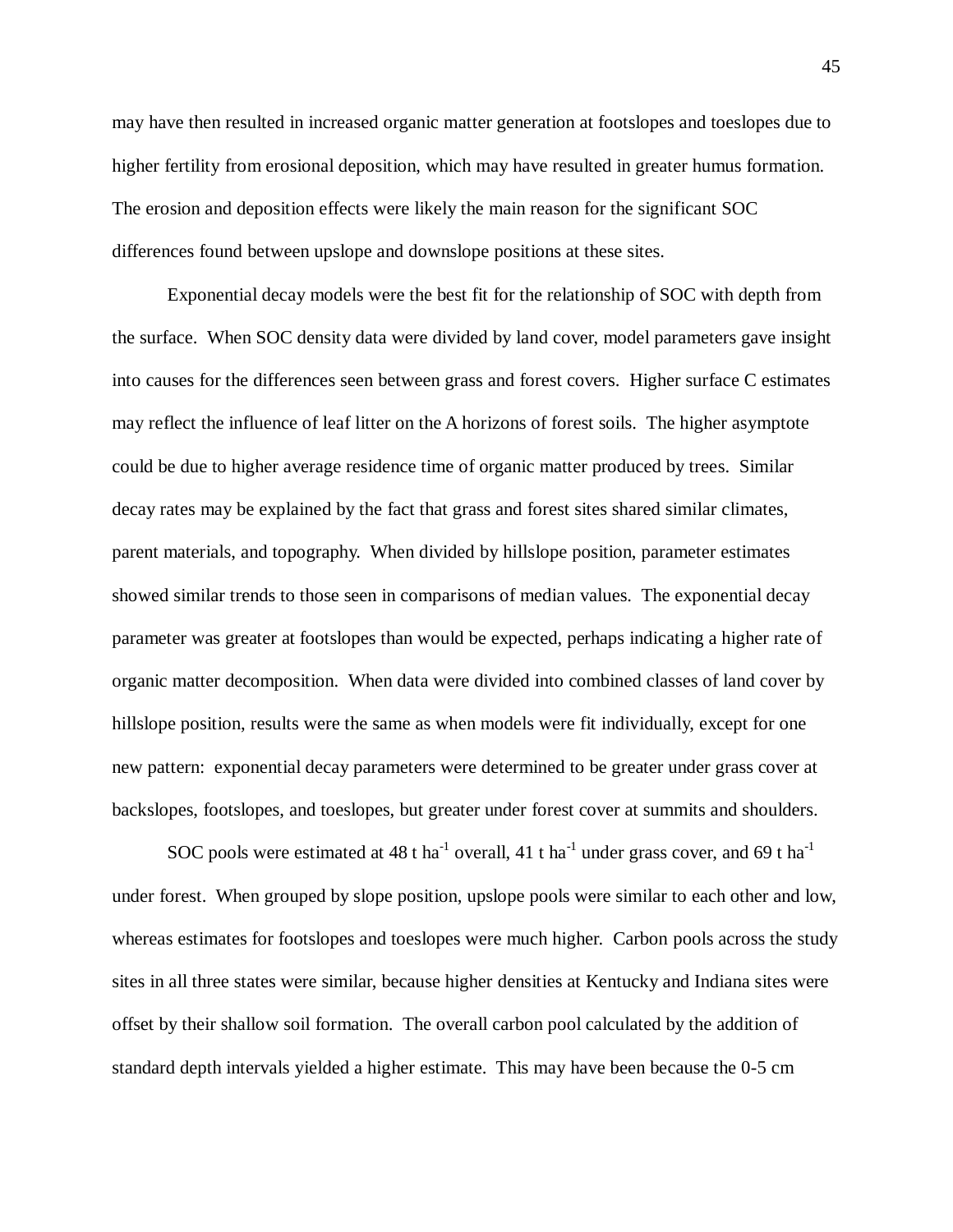interval better captured high surface SOC levels which were discounted using the overall median value. Carbon pools calculated using parameter estimates for the exponential decay model generated much higher values. When data were grouped by slope class (upslope or downslope) and land cover, carbon pools appeared to be more specific, yet confidence intervals indicated that all of the groupings overlapped. A higher sample size was likely necessary to overcome the level of variation within groups.

Detailed accounting of SOC levels is necessary to establish baseline data if the effects of land uses or conservation measures are to be assessed. Also, analysis of topography and land cover may help efforts at mapping similar soils, by defining significant and nonsignificant groupings with regard to their effects on SOC. New technology enables more complex, data-rich soil maps to be produced that no longer need to conform to 2-dimensional sheets of paper. Detailed break-downs of how key soil properties vary across the landscape and down the soil profile can be incorporated into digital geographic information systems, where users can see as much or as little information as they choose at any time.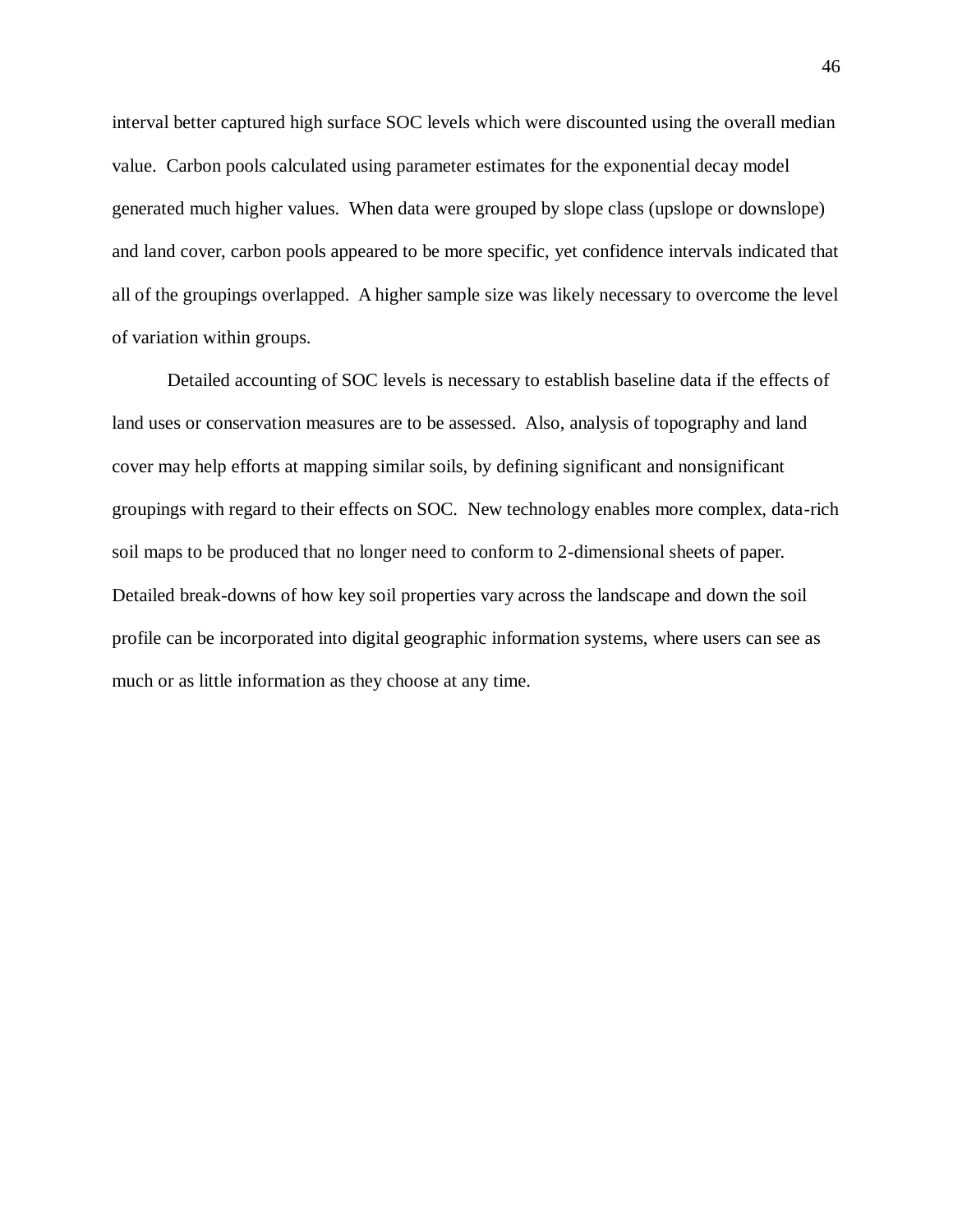## **REFERENCES CITED**

- Bathgate, Jon. 2011. Geographic Information Specialist at the Carbondale, Illinois Major Land Resources Area Soil Survey Office. United States Department of Agriculture, Natural Resources Conservation Service.
- Bernoux, M., D. Arrouays, C.C. Cerri, and H. Bourennane. 1998. Modeling vertical distribution of carbon in Oxisols of the western Brazilian Amazon (Rondonia). Soil Science 163(12):941-951.
- Cooper, A.W. 1960. An example of the role of microclimate in soil genesis. Soil Science 90(2):109-120.
- Corre, M.D., R.R. Schnabel, and J.A. Shaffer. 1999. Evaluation of soil organic carbon under forests, cool-season, and warm-season grasses in the northeastern U.S. Soil Biology and Biochemistry 31:1531-1539.
- Davidson, E.A., and I. L. Ackerman. 1993. Changes in soil carbon inventories following cultivation of previously untilled soils. Biogeochemistry 20:161-193.
- Dell, C.J., and A.N. Sharpley. 2006. Spatial variation of soil organic carbon in a northeastern U.S.watershed. Journal of Soil and Water Conservation 61(3):129-136
- Gregorich, E.G., K.J. Greer, D.W. Anderson, and B.C. Liang. 1998. Carbon distribution and losses: erosion and deposition effects. Soil & Tillage Research 47:291-302.
- Guo, Y., R. Amundson, P. Gong, and Q. Yu. 2006. Quantity and spatial variability of soil carbon in the conterminous United States. Soil Science Society of America Journal 70:590-600.
- Hilinski, T.E. 2001. Implementation of exponential depth distribution of organic carbon in the CENTURY model. http://nrel.colostate.edu/projects/century5/reference/html/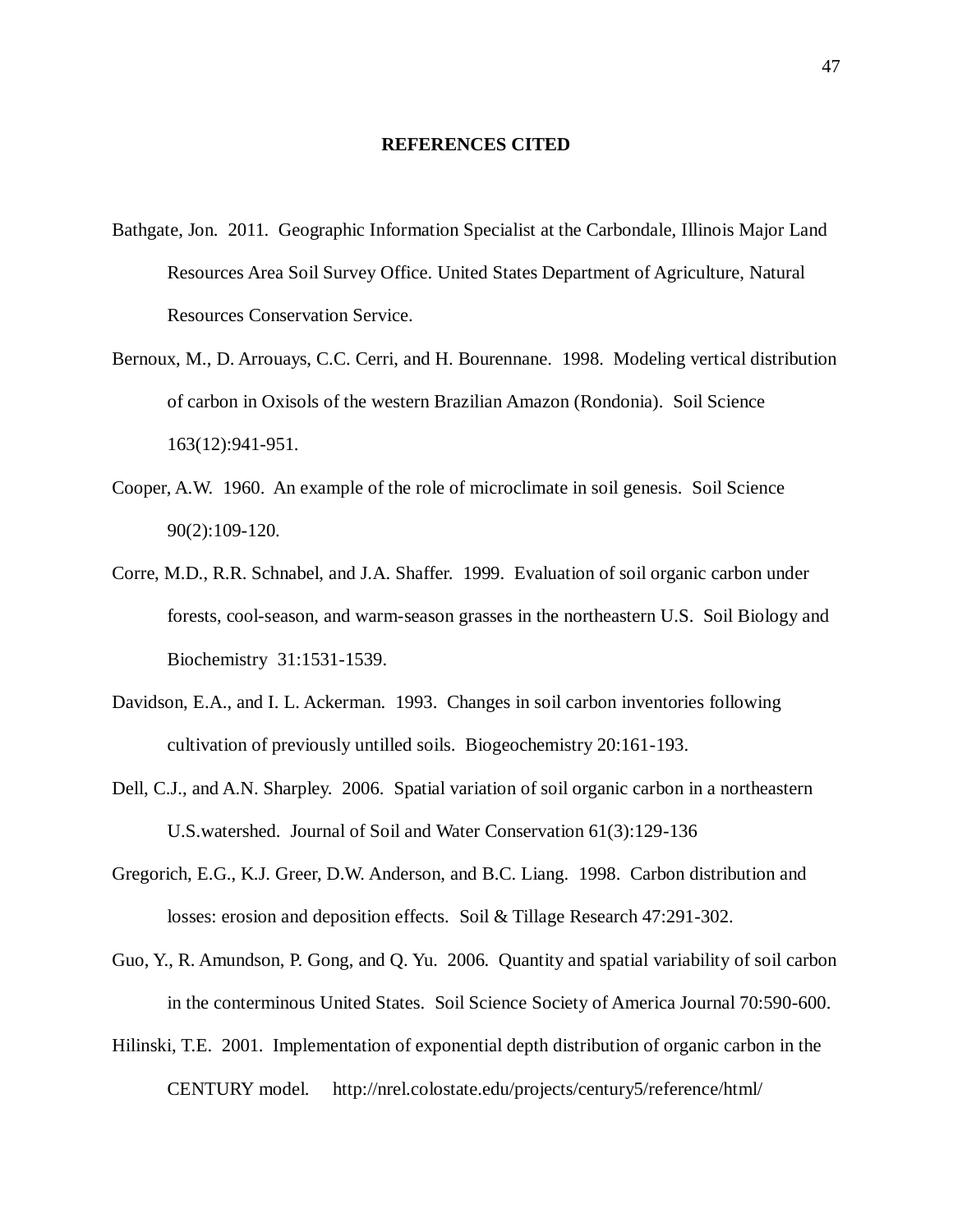Century/exp-c-distrib.htm. Accessed 04/27/2013.

- Horwath, W. 2007. Carbon cycling and formation of soil organic matter. p. 303-339. *In* Paul, E.A. (ed.) Soil microbiology, ecology, and biochemistry. 3<sup>rd</sup> edition. Academic Press, New York.
- Huddleston, J.H., and F.F. Riecken. 1973. Local soil-landscape relationships in western Iowa: I. distributions of selected chemical and physical properties. Soil Science Society of America Proceedings 37:264-271.
- Jenny, Hans. 1941. Factors of soil formation: a system of quantitative pedology. McGraw-Hill, New York.
- Jacquier, D., and S. Seaton. 2013. Spline Tool 2.0. Global Soil Map, Commonwealth Science and Industrial Research Organisation Land and Water. http://www.globalsoilmap.net/ content/spline-tool-v20. Accessed 04/17/2013.
- Jackson, R.B., J. Canadell, J.R. Ehleringer, H.A. Mooney, O.E. Sala, and E.D. Schulze. 1996. A global analysis of root distributions for terrestrial biomes. Oecologia 108:389-411.
- JMP, Version 10. SAS Institute Incorporated, Cary, NC, 1989-2013.
- Jobbagy, E.G., and R.B. Jackson. 2000. The vertical distribution of soil organic carbon and its relation to climate and vegetation. Ecological Applications 10(2):423-436.
- Kern, J.S. 1994. Spatial patterns of soil organic carbon in the United States. Soil Science Society of America Journal 58:439-455.
- Kleiss, H.J. 1970. Hillslope sedimentation and soil formation in northeastern Iowa. Soil Science Society of America Proceedings 34:287-290.
- Kononova, M.M. 1966. Soil organic matter: its nature, its role in soil formation and in soil fertility. 2nd English ed. Nowakowski, T.Z., and A.C.D. Newman (trans). Pergamon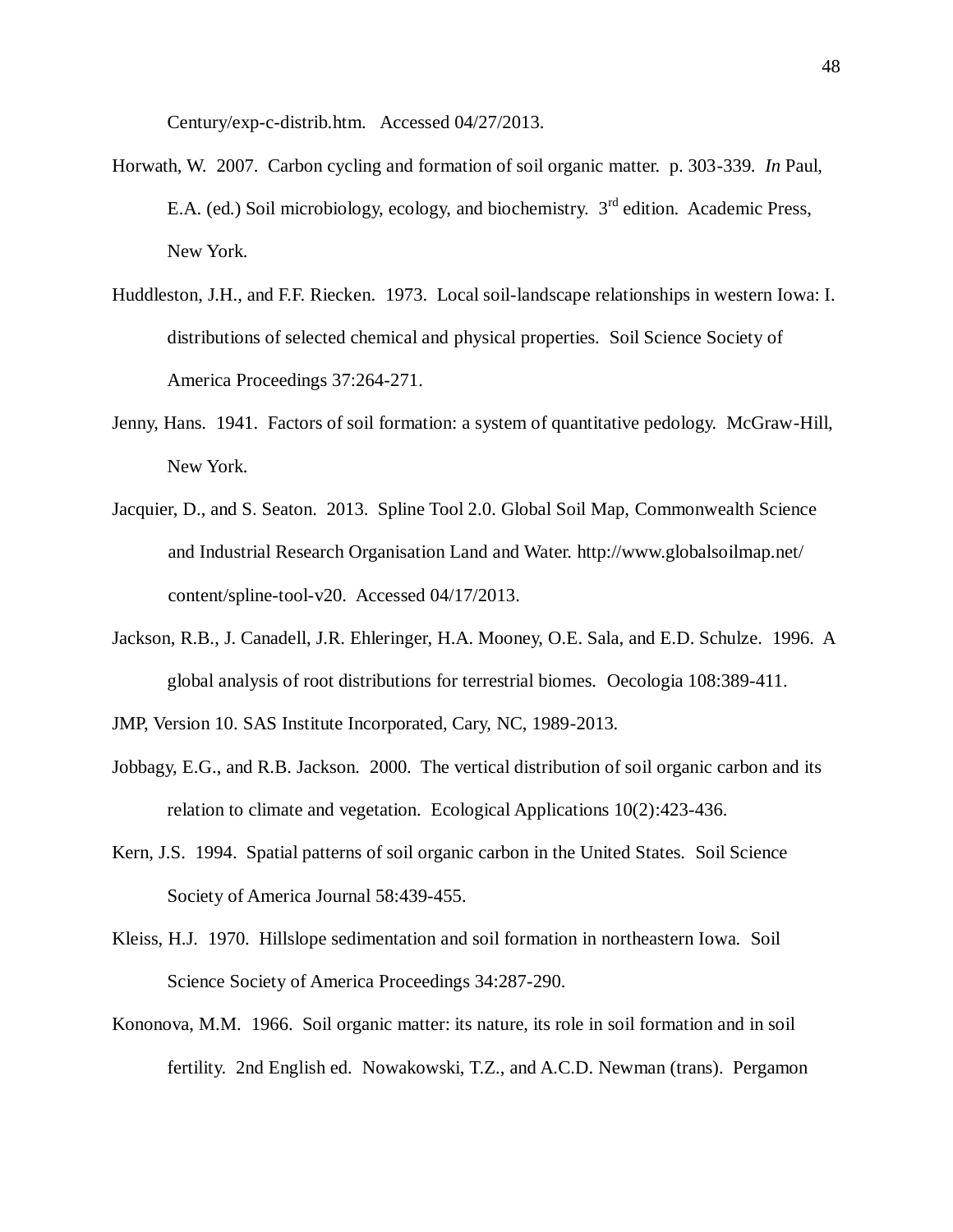Press, Oxford.

- Konyushkov, D.Y. 1997. Geochemical history of carbon on the planet: implications for soil carbon studies. p. 293-313. *In* Lal, R., J.M. Kimble, R.F. Follett, B.A. Stewart (ed.) Soil processes and the carbon cycle. CRC Press, Boca Raton.
- Lal, R., J. Kimble, and R.F. Follett. 1997. Pedospheric processes and the carbon cycle. p. 1-8. *In* Lal, R., J.M. Kimble, R.F. Follett, and B.A. Stewart (ed.) Soil processes and the carbon cycle. CRC Press, Boca Raton.
- Malo, D.D., B.K. Worcester, D.K. Cassel, and K.D. Matzdorf. 1974. Soil-landscape relationships in a closed drainage system. Soil Science Society of America Proceedings 38:813-818.
- Mann, L.K. 1985. A regional comparison of carbon in cultivated and uncultivated alfisols and mollisols in the central United States. Geoderma 36(3):241-253.
- McNab, W.H., Cleland, D.T., Freeouf, J.A., Keys, J.E., Nowacki, G.J., and C.A. Carpenter. 2005. Description of ecological subregions: sections of the conterminous United States. U.S. Department of Agriculture, Forest Service, Washington, DC.
- Melillo, J.M., J.D. Aber, and J.F. Muratore. 1982. Nitrogen and lignin control of hardwood leaf litter decomposition dynamics. Ecology 63(3):621-626.
- Norton, E.A., and R.S. Smith. 1930. The influence of topography on soil profile character. Journal of the American Society of Agronomy 22:251-262.
- Olson, K.R., A.N. Gennadiyev, A.P. Zhidkin, and M.V. Markelov. 2011. Impact of land use change and soil erosion in upper Mississippi river valley on soil organic carbon retention and greenhouse gas emissions. Soil Science 176(9):449-458.

Olson, K.R., A.N. Gennadiyev, A.P. Zhidkin, and M.V. Markelov. 2012. Impacts of land-use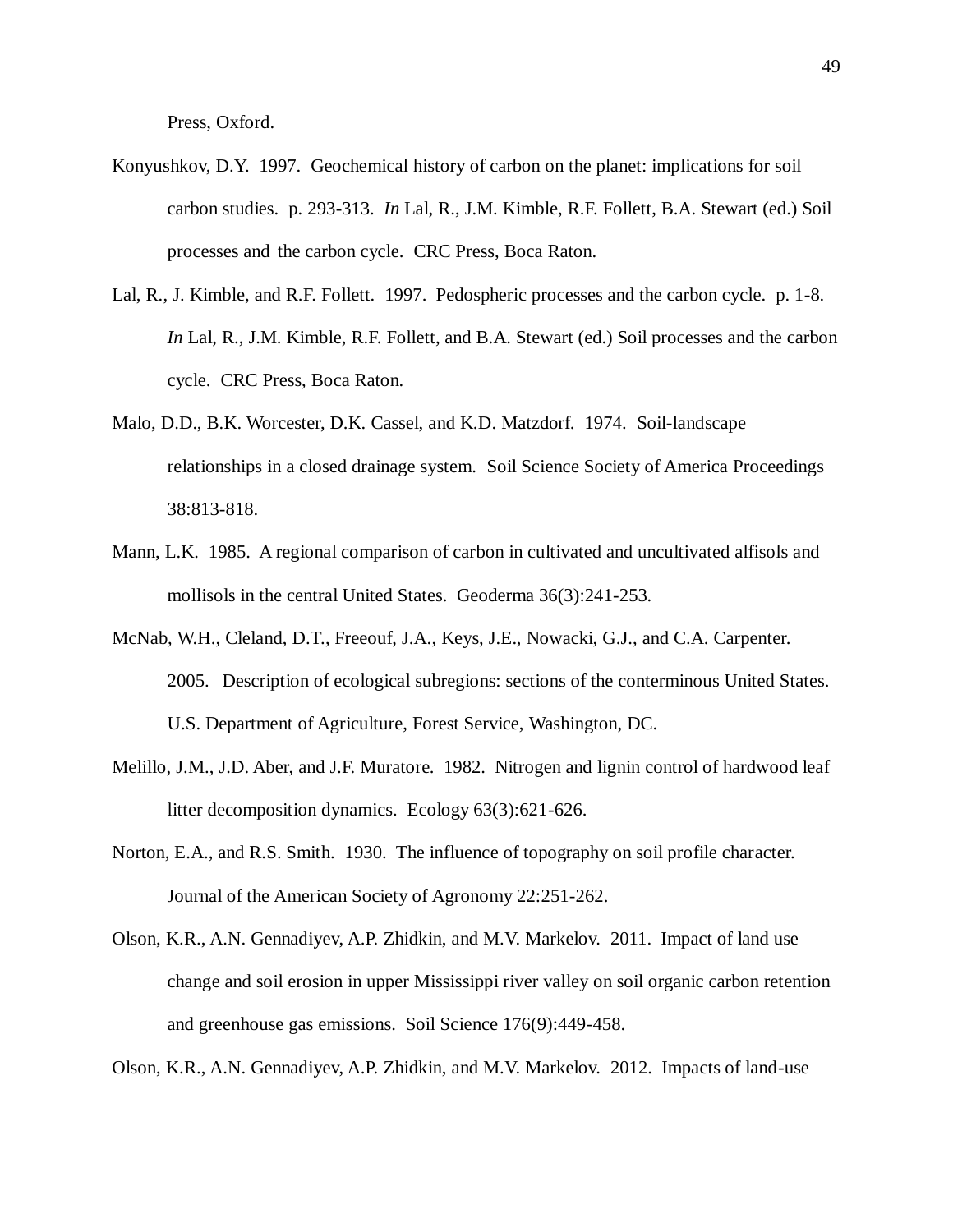change, slope, and erosion on soil organic carbon retention and storage. Soil Science 177(4):269-278.

- Paul, E.A., and F.E. Clark. 1996. Soil Microbiology and Biochemistry. 2nd ed. Academic Press, San Diego.
- Ruhe, R.V. 1969. Quaternary landscapes in Iowa. 1st ed. Iowa State University Press, Ames.
- Ruhe, R.V., and P.H. Walker. 1968. Hillslope models and soil formation: I. Open systems. Trans. 9<sup>th</sup> International Congress of Soil Science 551-561.
- Schoeneberger, P.J., Wysocki, D.A., Benham, E.C., and W.D. Broderson. 2002. Field book for describing and sampling soils, version 2.0. U.S. Department of Agriculture, Natural Resources Conservation Service, National Soil Survey Center, Lincoln, NE.
- Sequaris, J.M., M. Herbst, L. Weihermueller, J. Bauer, and H. Vereecken. 2010. Simulating decomposition of  ${}^{14}$ C-labelled fresh organic mater in bulk soil and soil particle fractions at various temperatures and moisture contents. European Journal of Soil Science 61:940- 949.
- Smith, G.R. 2001. Toward an efficient method for measuring total organic carbon stocks in forests. p. 293-310. *In* Lal, R., J.M. Kimble, R.F. Follett, and B.A. Stewart (ed.) Assessment methods for soil carbon. CRC Press, Boca Raton.
- Soil Survey Division Staff. 1993. Soil survey manual. Handbook 18. U.S. Department of Agriculture, Natural Resources Conservation Service, Washington, D.C.
- Soil Survey Division Staff. 2004. Soil survey laboratory methods manual. Soil survey investigations report no. 42, version 4.0. U.S. Department of Agriculture, Natural Resources Conservation Service, Washington, DC.

Soil Survey Staff. 2013. Official Soil Series Descriptions. Natural Resources Conservation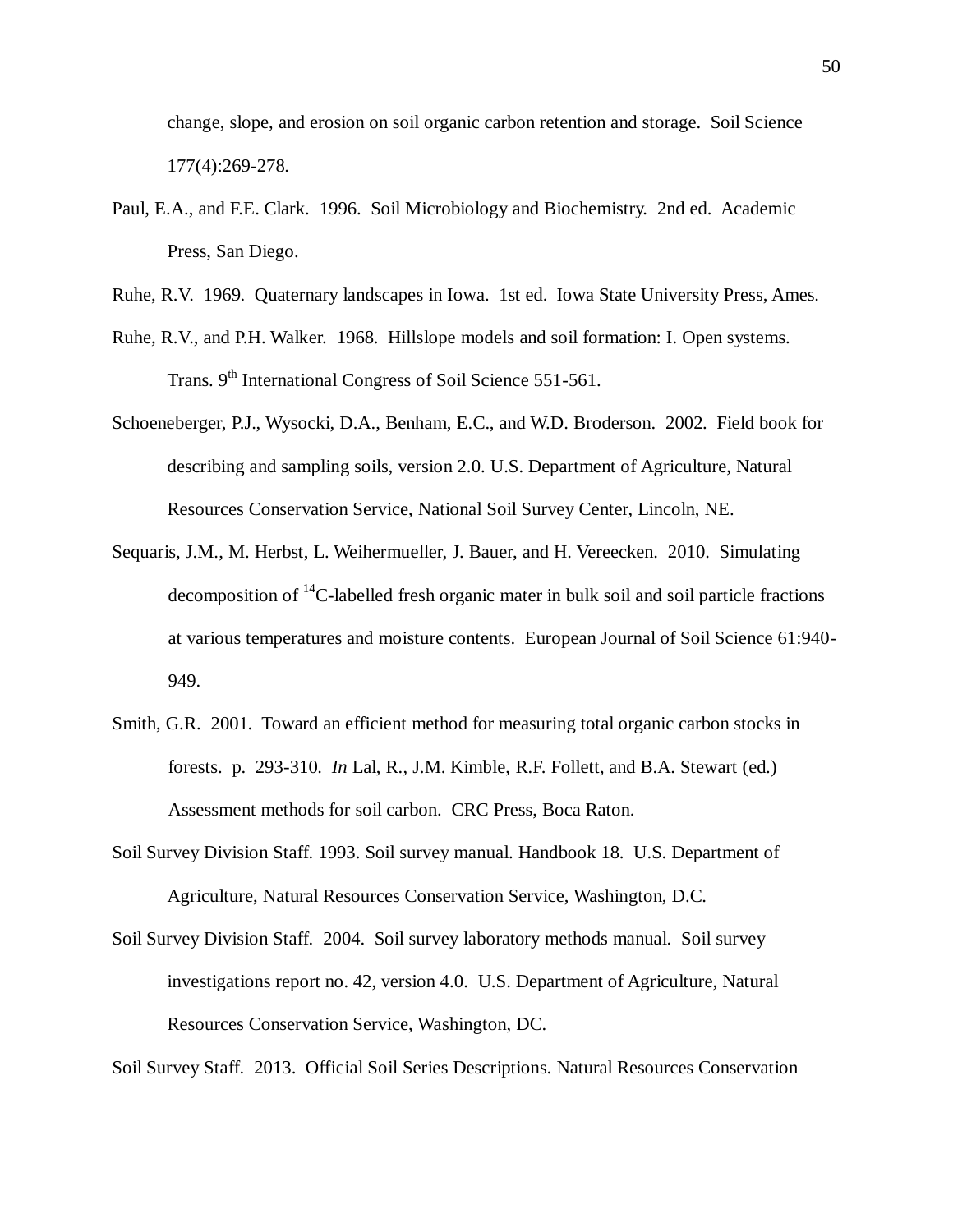Service, U.S. Department of Agriculture. http://soils.usda.gov/technical/classification/ osd/index.html. Accessed 02/21/2013.

- Stevenson, F.J. 1994. Humus chemistry: genesis, composition, reactions. 2nd ed. John Wiley & Sons, New York.
- Stevenson, F.J., and R.A. Olsen. 1989. A simplified representation of the chemical nature and reactions of soil humus. Journal of Agronomic Education 18(2):84-89.
- Sullivan, J.T.. 1955. Cellulose and lignin in forage grasses and their digestion coefficients. Journal of Animal Science 14:710-717.
- Swift, M.J., O.W. Heal, and J.M. Anderson. 1979. Studies in ecology, volume 5: Decomposition in terrestrial ecosystems. University of California Press, Berkeley.
- Syswerda, S.P., A.T. Corbin, D.L. Mokma, A.N. Kravchenko, and G.P. Robertson. 2011. Agricultural management and soil carbon storage in surface vs. deep layers. Soil Science Society of America Journal 75:92-101.
- United States Department of Agriculture, Natural Resources Conservation Service. 2006. Land resource regions and major land resource areas of the United States, the Caribbean, and the Pacific Basin. U.S. Department of Agriculture, Handbook 296, Washington, DC.
- Vanden Bygaart, A.J. 2001. Erosion and deposition history derived by depth-stratigraphy of <sup>137</sup>Cs and soil organic carbon. Soil & Tillage Research  $61:187-192$ .
- Voroney, R.P. 2007. The soil habitat. p. 25-49. *In* Paul, E.A. (ed.) Soil microbiology, ecology, and biochemistry. 3rd edition. Academic Press, New York.
- Walker, P.H., G.F. Hall, R. Protz. 1968. Soil trends and variability across selected landscapes in Iowa. Soil Science Society of America Proceedings 32:97-101.

Yeakley, J.A., W.T. Swank, L.W. Swift, G.M. Hornberger, and H.H. Shugart. 1998. Soil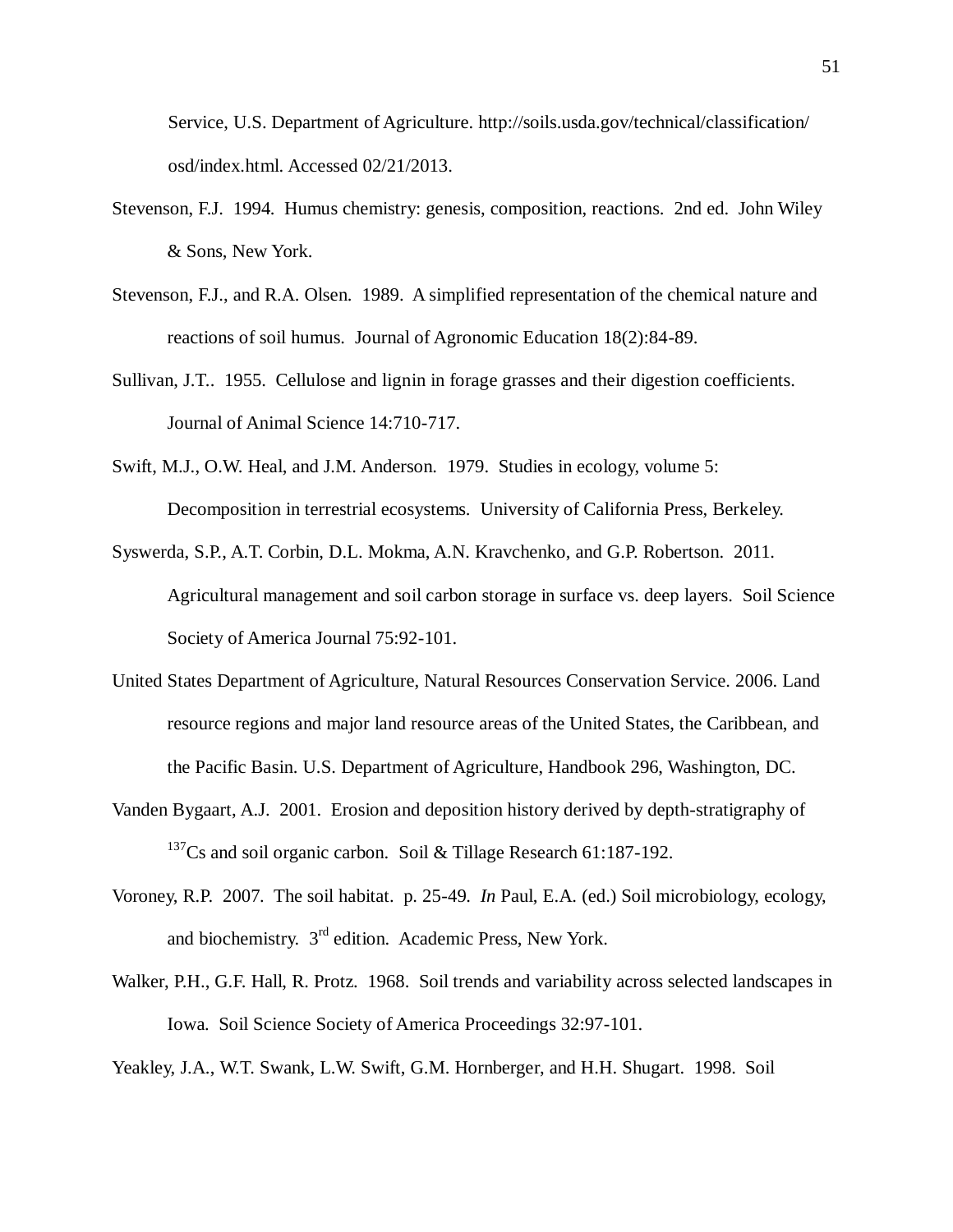moisture gradients and controls on a southern Appalachian hillslope from drought through recharge. Hydrology and Earth System Sciences 2(1):41-49.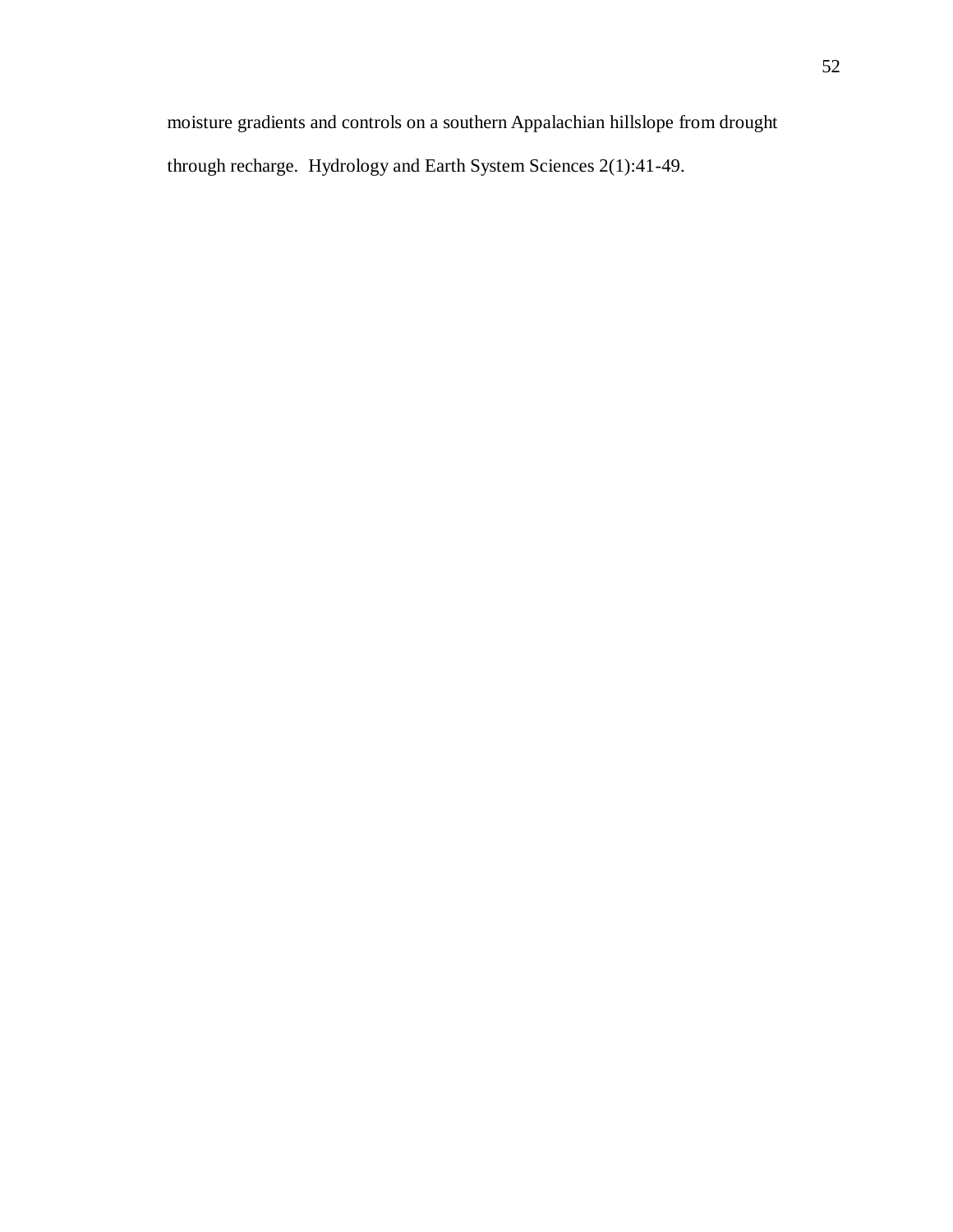**APPENDIX**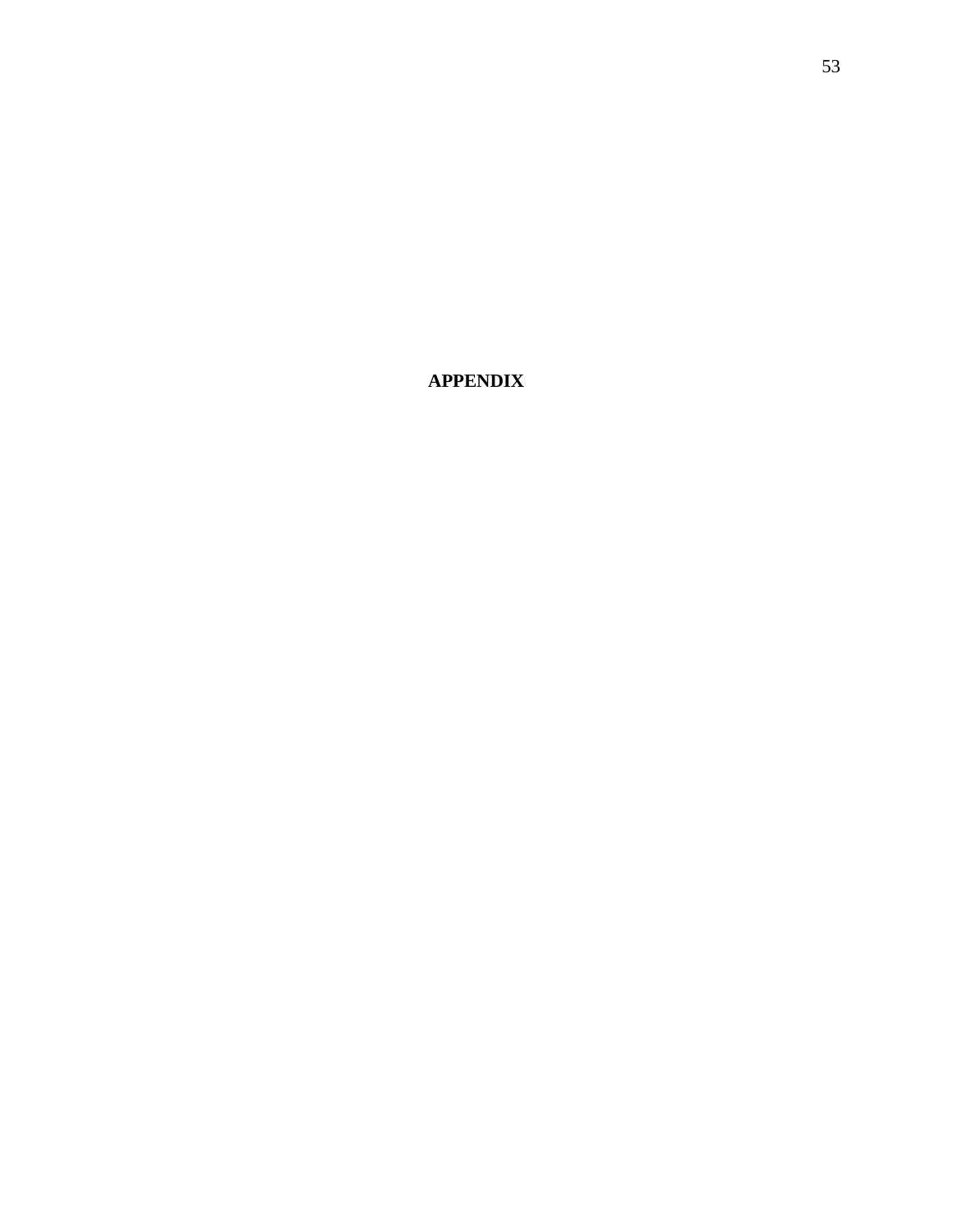| Horizon          | Depth     | <b>Color Moist</b> | Structure:                  | % Clay | % Silt | % Sand | <b>SOC</b>               | $pH_{CaCl}$ |
|------------------|-----------|--------------------|-----------------------------|--------|--------|--------|--------------------------|-------------|
|                  | - cm -    |                    | grade, size, type $\dagger$ |        |        |        | $-$ kg m <sup>-3</sup> - |             |
| Ap1              | $0 - 10$  | 10YR 4/3           | 2, F, GR                    | 13.5   | 84.3   | 2.2    | 20.0                     | 6.6         |
| Ap2              | $10 - 24$ | 10YR 4/3           | 2, M, GR                    | 12.8   | 85.3   | 1.9    | 9.49                     | 7.2         |
| E                | $24 - 36$ | 10YR 4/4           | 2, TN, PL                   | 26.1   | 73.3   | 0.6    | 4.65                     | 7.0         |
| Bt11             | 36-49     | 7.5YR 4/6          | 2, M, PR to 2, M, SBK       | 33.9   | 65.6   | 0.5    | 3.28                     | 6.9         |
| Bt12             | 49-61     | 7.5YR 4/6          | 2, M, PR to 2, M, SBK       | 31.8   | 67.5   | 0.7    | 2.59                     | 6.8         |
| Bt21             | 61-75     | 7.5YR 4/6          | 2, M, PR to 2, F, SBK and   | 30.5   | 68.9   | 0.6    | 1.99                     | 6.7         |
|                  |           |                    | 2, M, PR to 2, M, SBK       |        |        |        |                          |             |
| Bt22             | 75-89     | 7.5YR 4/6          | 2, M, PR to 2, M, SBK and   | 27.8   | 71.2   | 1.0    | 1.94                     | 6.2         |
|                  |           |                    | 2, M, PR to $2$ , F, SBK    |        |        |        |                          |             |
| Bt <sub>3</sub>  | 89-105    | 7.5YR 4/4          | 2, M, PR to 2, M, SBK       | 26.9   | 72.1   | 1.0    | 1.53                     | 4.3         |
| Bt4              | 105-128   | 7.5YR 4/4          | 2, M, PR to 2, M, SBK       | 22.8   | 75.8   | 1.4    | 1.37                     | 4.2         |
| B <sub>t5</sub>  | 128-151   | 7.5YR 5/6          | 2, M, PR to 2, M, SBK       | 18.8   | 80.0   | 1.2    | 0.906                    | 4.2         |
| B <sub>t6</sub>  | 151-170   | 7.5YR 5/6          | 2, M, PR                    | 19.2   | 79.9   | 0.9    | 0.720                    | 4.2         |
| Bt7              | 170-182   | 7.5YR 5/6          | 2, M, PR                    | 18.2   | 81.1   | 0.7    | 0.745                    | 4.4         |
| B <sub>t</sub> 8 | 182-200   | 7.5YR 5/6          | 2, M, PR                    | 17.7   | 81.3   | 1.0    | 0.600                    | 4.7         |

Table 1A. Selected physical and chemical properties of Soil Pit #1, Illinois grass cover site, summit slope position.

 $\ddot{\uparrow}$  2 = moderate, F = fine, GR = granular, M = medium, TN = thin, PL = platy, PR = prismatic, SBK = subangular blocky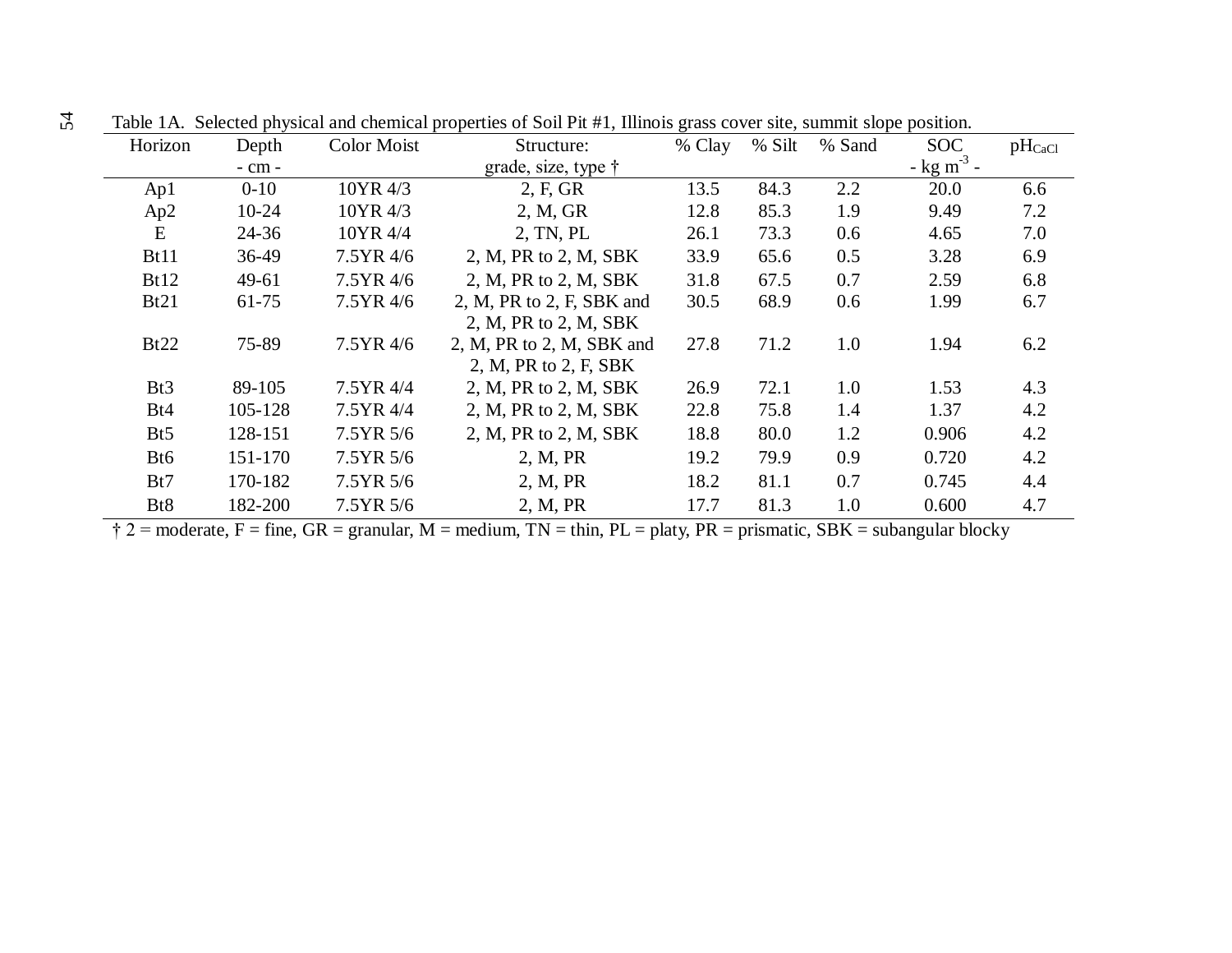| Horizon         | Depth      | <b>Color Moist</b> | Structure:                  | % Clay | % Silt | % Sand | <b>SOC</b>                        | $pH_{CaCl}$ |
|-----------------|------------|--------------------|-----------------------------|--------|--------|--------|-----------------------------------|-------------|
|                 | $-$ cm $-$ |                    | grade, size, type $\dagger$ |        |        |        | $-\frac{\text{kg}}{\text{m}^3}$ - |             |
| Ap              | $0 - 12$   | 10YR 4/4           | 2, F, SBK to 2, M, GR       | 27.6   | 71.3   | 1.1    | 11.9                              | 4.4         |
| B <sub>t1</sub> | $12 - 22$  | $7.5YR$ 4/6        | 2, M, SBK                   | 29.1   | 70.1   | 0.8    | 5.54                              | 4.2         |
| Bt2             | $22 - 37$  | 7.5YR 5/6          | 3, M, ABK                   | 29.2   | 70.1   | 0.7    | 2.24                              | 4.1         |
| Bt3             | $37 - 55$  | 7.5YR 5/6          | 2, M, ABK to 2, F, SBK      | 27.8   | 71.2   |        | 1.88                              | 4.0         |
| Btx1            | $55 - 78$  | 7.5YR 4/6          | 2, F, PR to 2, M, SBK       | 23.7   | 74.9   | 1.4    | 1.56                              | 4.0         |
| Btx2            | 78-93      | 7.5YR 4/6          | 2, M, PR                    | 23.1   | 75.7   | 1.2    | 1.05                              | 4.0         |
| Btx31           | 93-122     | 7.5YR 4/4          | 3, VC, PR                   | 21.2   | 77.7   | 1.1    | 0.755                             | 4.0         |
| Btx32           | 122-140    | 7.5YR 4/4          | 3, VC, PR                   | 18.1   | 81.1   | 0.8    | 0.616                             | 4.3         |
| 2Btx4           | 140-166    | 7.5YR 4/4          | 3, VC, PR                   | 16.6   | 82.7   | 0.7    | 0.745                             | 4.6         |
| 2Btx5           | 166-200    | 7.5YR 4/4          | 3, VC, PR                   | 15.3   | 83.3   | 1.4    | 0.745                             | 4.9         |

Table 2A. Selected physical and chemical properties of Soil Pit #2, Illinois grass cover site, shoulder slope position.

 $\dot{\tau}$  2 = moderate, F = fine, SBK = subangular blocky, M = medium, GR = granular, 3 = strong, ABK = angular blocky, PR = prismatic, VC = very coarse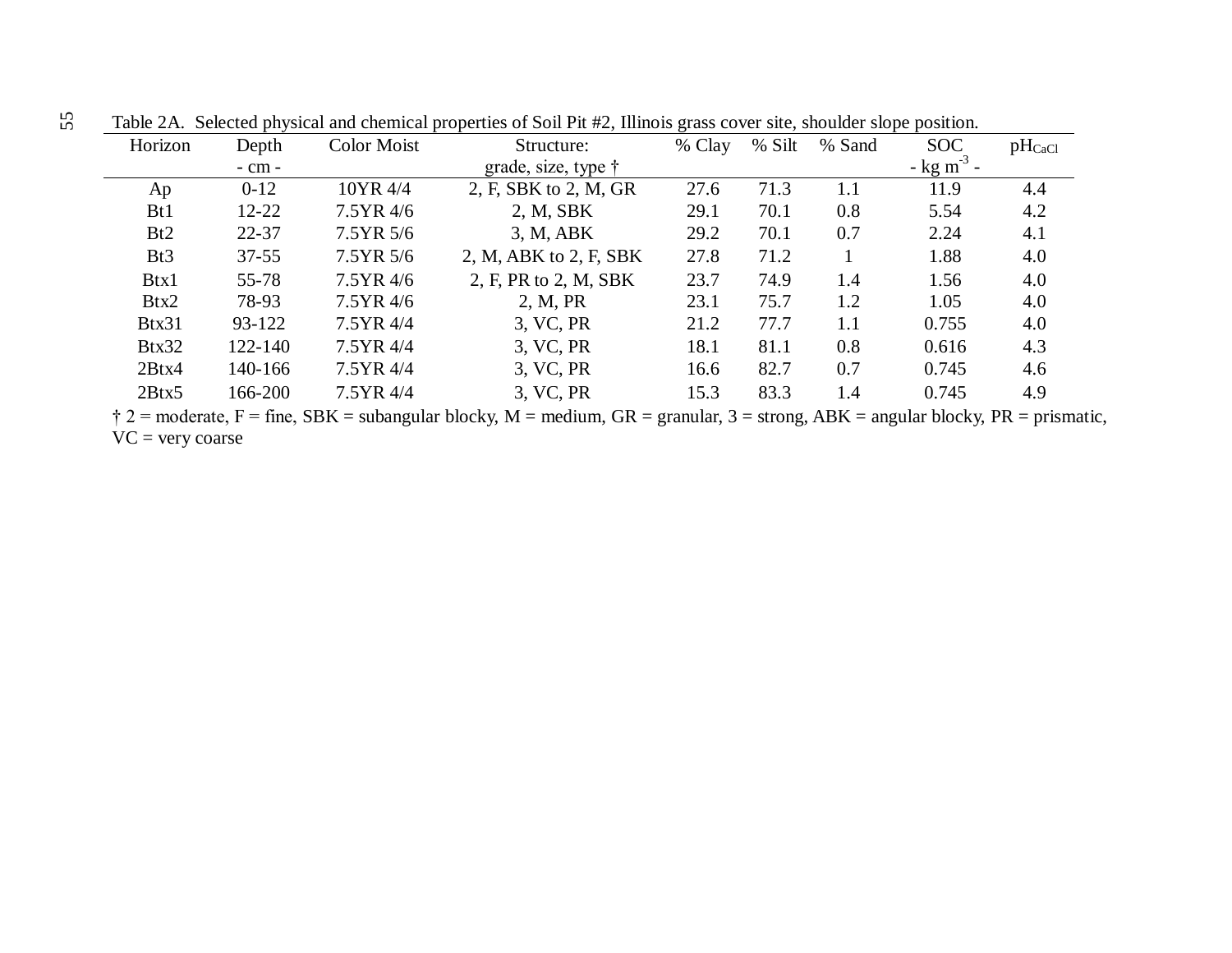| Horizon          | Depth      | Color Moist | Structure:                  | % Clay | % Silt | % Sand | <b>SOC</b>               | $pH_{CaCl}$ |
|------------------|------------|-------------|-----------------------------|--------|--------|--------|--------------------------|-------------|
|                  | $-$ cm $-$ |             | grade, size, type $\dagger$ |        |        |        | $-$ kg m <sup>-3</sup> - |             |
| Ap               | $0 - 10$   | 10YR 4/3    | 2, F, GR and 2, M, GR       | 23     | 75.9   | 1.1    | 19.3                     | 5.2         |
| B <sub>t1</sub>  | $10-22$    | 10YR 4/4    | 2. M, SBK                   | 29.3   | 69.7   |        | 10.0                     | 5.9         |
| Bt2              | 22-33      | 7.5 YR 4/4  | 2, M, SBK to 2, CO, SBK     | 31     | 67.9   | 1.1    | 4.18                     | 6.3         |
|                  |            |             | and $1, F, SBK$             |        |        |        |                          |             |
| Bt <sub>3</sub>  | $33 - 60$  | 7.5 YR 4/4  | 3, M, SBK to 2, CO, SBK     | 28.1   | 70.9   |        | 2.28                     | 5.4         |
|                  |            |             | and $1, F, SBK$             |        |        |        |                          |             |
| Bt4              | $60 - 80$  | 7.5 YR 4/4  | 3, M, PR to 2, CO, ABK      | 25     | 73.6   | 1.4    | 1.85                     | 5.0         |
| B <sub>t5</sub>  | 80-91      | 7.5 YR 4/4  | 3, M, PR to 3, CO, SBK      | 23.6   | 75     | 1.4    | 1.52                     | 5.0         |
| B <sub>t</sub> 6 | 91-111     | 7.5 YR 4/4  | 2, M, PR                    | 24.4   | 74.4   | 1.2    | 0.912                    | 4.9         |
| 2Btx1            | 111-134    | 7.5 YR 4/4  | 2, M, PR                    | 22.1   | 76.8   | 1.1    | 0.740                    | 4.9         |
| 2Btx2            | 134-150    | 7.5 YR 4/4  | 2, CO, PR                   | 19.8   | 79.4   | 0.8    | 0.740                    | 5.1         |
| 2Btx3            | 150-175    | 7.5 YR 4/4  | 2, CO, PR                   | 17.2   | 82.1   | 0.7    | 0.888                    | 5.3         |
| 2Btx4            | 175-200    | 7.5 YR 4/4  | 2, VC, PR                   | 15.1   | 84     | 0.9    | 1.05                     | 5.5         |

Table 3A. Selected physical and chemical properties of Soil Pit #3, Illinois grass cover site, backslope slope position.

 $\ddot{\tau}$  2 = moderate, F = fine, GR = granular, M = medium, SBK = subangular blocky, CO = coarse, 1 = weak, 3 = strong, ABK = angular blocky,  $PR = prismatic$ ,  $VC = very coarse$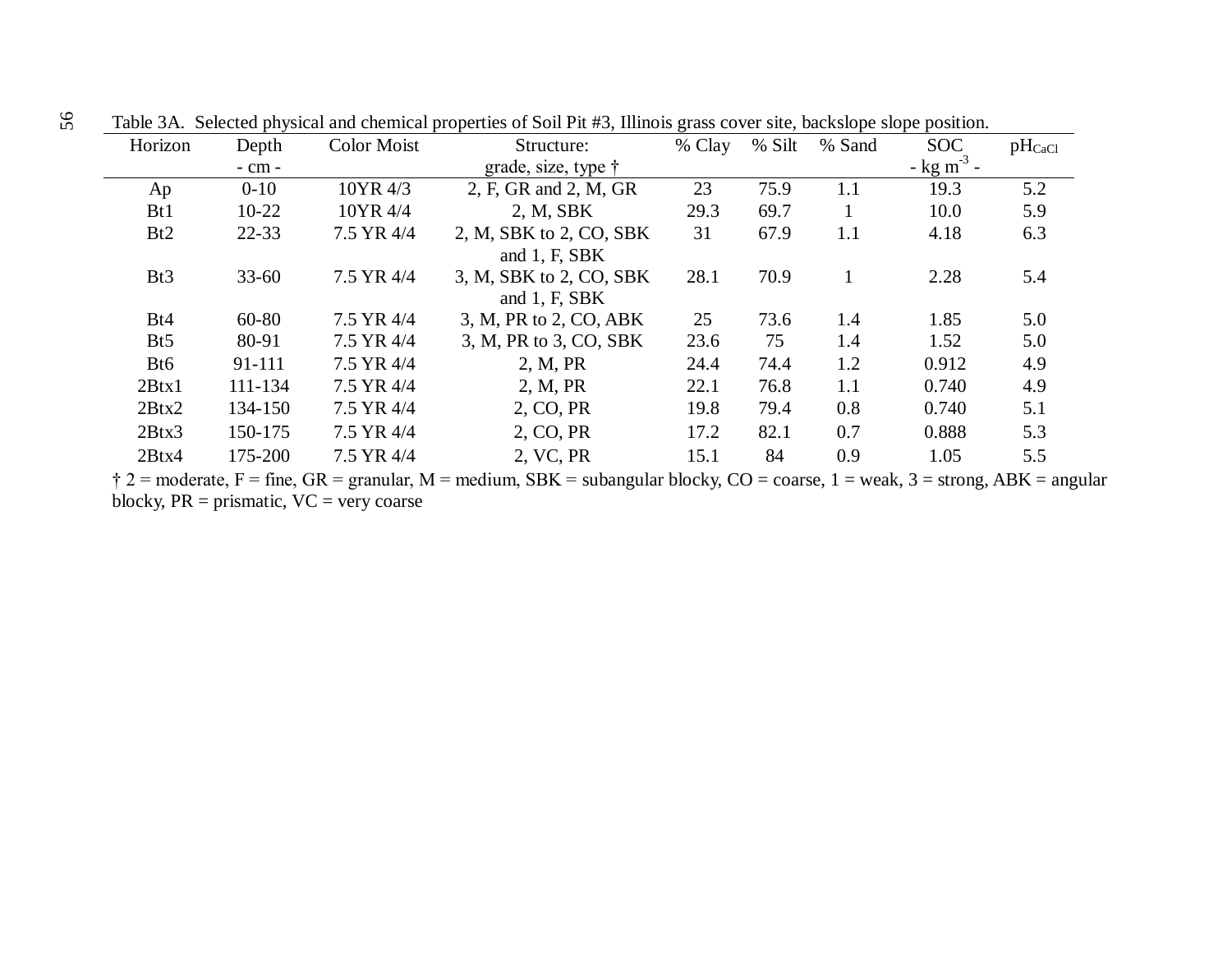| Horizon         | Depth     | <b>Color Moist</b>      | Structure:                  | % Clay | % Silt                    | % Sand         | <b>SOC</b>               | $pH_{CaCl}$ |
|-----------------|-----------|-------------------------|-----------------------------|--------|---------------------------|----------------|--------------------------|-------------|
|                 | - cm -    |                         | grade, size, type $\dagger$ |        |                           |                | $-$ kg m <sup>-3</sup> - |             |
| Ap              | $0 - 10$  | 10YR 4/2                | 2, F, GR and 2, M, GR       | 20.8   | 77.7                      | 1.5            | 24.6                     | 4.6         |
| B <sub>t1</sub> | $10 - 18$ | 7.5YR 5/4               | 2, F, SBK and 2, M, SBK     | 23.7   | 74.5                      | 1.8            | 12.4                     | 4.8         |
| Bt2             | 18-25     | 10YR 5/6                | 2, M, SBK                   | 24.3   | 73.6                      | 2.1            | 7.59                     | 5.2         |
| Bt <sub>3</sub> | $25 - 33$ | 10YR 5/4                | 2, M, ABK                   | 23.3   | 74.5                      | 2.2            | 7.01                     | 5.6         |
| Btg1            | 33-49     | 10YR 5/2                | 2, M, SBK                   | 25.4   | 72.4                      | 2.2            | 2.51                     | 6.5         |
| Btg2            | 49-70     | 10YR 5/2                | 2, M, PR to 2, M, SBK       | 22.7   | 74.5                      | 2.8            | 2.45                     | 7.6         |
| Btg3            | 70-93     | 10YR 5/2                | 2, CO, PR                   | 22     | 76.2                      | 1.8            | 1.78                     | 7.7         |
| Btg4            | 93-108    | 10YR 5/2                | 2, CO, PR                   | 19.5   | 79                        | 1.5            | 1.91                     | 7.5         |
| 2BC1            | 108-128   | 10YR 4/4                | 2, CO, PR                   | 16.8   | 82.1                      | 1.1            | 1.38                     | 7.2         |
| 2BC2            | 128-147   | 10YR 4/4                | 2, CO, PR                   | 15.4   | 83.7                      | 0.9            | 0.980                    | 7.2         |
| 2BC3            | 147-175   | 10YR 4/4                | 2, CO, PR                   | 15.2   | 83.8                      |                | 1.57                     | 7.4         |
| 2BC4            | 175-200   | 10YR 4/4                | 2, CO, PR                   | 14.6   | 84.3                      | 1.1            | 1.57                     | 7.3         |
|                 |           | $\sim$ $\sim$<br>$\sim$ | $\alpha$                    |        | $\mathbf{1}$ $\mathbf{N}$ | $\blacksquare$ | $\mathbf{r}$             | $\sim$      |

Table 4A. Selected physical and chemical properties of Soil Pit #4, Illinois grass cover site, backslope slope position. 57

 $\dagger$  2 = moderate, F = fine, GR = granular, M = medium, SBK = subangular blocky, ABK = angular blocky, PR = prismatic, CO = coarse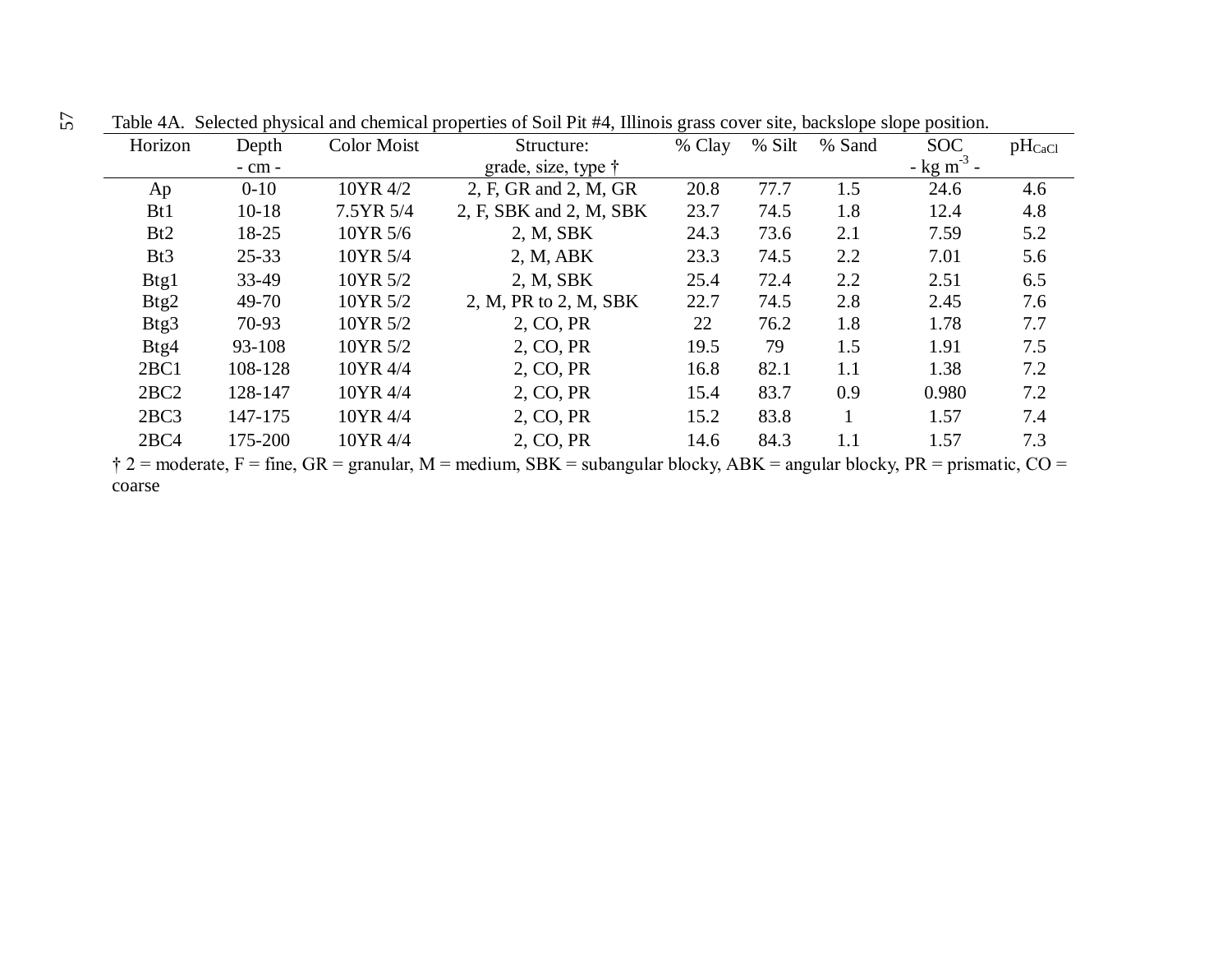| Horizon | Depth      | <b>Color Moist</b> | Structure:                                                                                                                        | % Clay | % Silt | % Sand | <b>SOC</b>               | $pH_{CaCl}$ |
|---------|------------|--------------------|-----------------------------------------------------------------------------------------------------------------------------------|--------|--------|--------|--------------------------|-------------|
|         | $-$ cm $-$ |                    | grade, size, type $\dagger$                                                                                                       |        |        |        | $-$ kg m <sup>-3</sup> - |             |
| Ap      | $0 - 6$    | 10YR 4/3           | 2, VF, GR                                                                                                                         | 18.1   | 80.3   | 1.6    | 33.1                     | 4.6         |
| Bw1     | $6 - 16$   | 10YR 5/3           | 2, M, SBK                                                                                                                         | 19.6   | 78.7   | 1.7    | 12.7                     | 5.1         |
| Bw2     | $16 - 36$  | 10YR 5/3           | 1, M, SBK                                                                                                                         | 21.5   | 76.5   | 2      | 8.53                     | 6.4         |
| Bw3     | $36 - 60$  | 10YR 5/3           | 1, M, ABK                                                                                                                         | 22     | 75.3   | 2.7    | 8.45                     | 7.2         |
| Bw4     | $60 - 85$  | 10YR 5/6           | 1, CO, SBK and 1, M,                                                                                                              | 24.8   | 73.9   | 1.3    | 3.02                     | 7.3         |
|         |            |                    | <b>SBK</b>                                                                                                                        |        |        |        |                          |             |
| 2Bg1    | 85-108     | 10YR 5/2           | 1, CO, PR                                                                                                                         | 18.1   | 81.1   | 0.8    | 1.47                     | 7.5         |
| 3Bg21   | 108-130    | 10YR 5/2           | 1, CO, PR                                                                                                                         | 17.3   | 81.9   | 0.8    | 1.33                     | 7.2         |
| 3Bg22   | 130-150    | 10YR 5/2           | 1, CO, PR                                                                                                                         | 15.2   | 83.9   | 0.9    | 1.32                     | 7.2         |
| 3Bg3    | 150-160    | 10YR 6/2           | 1, VC, PR                                                                                                                         | 15.3   | 83.8   | 0.9    | 1.45                     | 7.2         |
| 3Bw11   | 160-180    | 10YR 4/4           | 1, VC, PR                                                                                                                         | 16.4   | 80.4   | 3.2    | 4.23                     | 7.6         |
| 3Bw12   | 180-200    | 10YR 4/4           | 1, VC, PR                                                                                                                         | 16.2   | 82.6   | 1.2    | 1.51                     | 7.2         |
|         |            |                    | $\uparrow$ 2 = moderate, VF = very fine, GR = granular, M = medium, SBK = subangular blocky, 1 = weak, ABK = angular blocky, CO = |        |        |        |                          |             |

Table 5A. Selected physical and chemical properties of Soil Pit #5, Illinois grass cover site, toeslope slope position.

coarse,  $PR = prismatic$ ,  $VC = very coarse$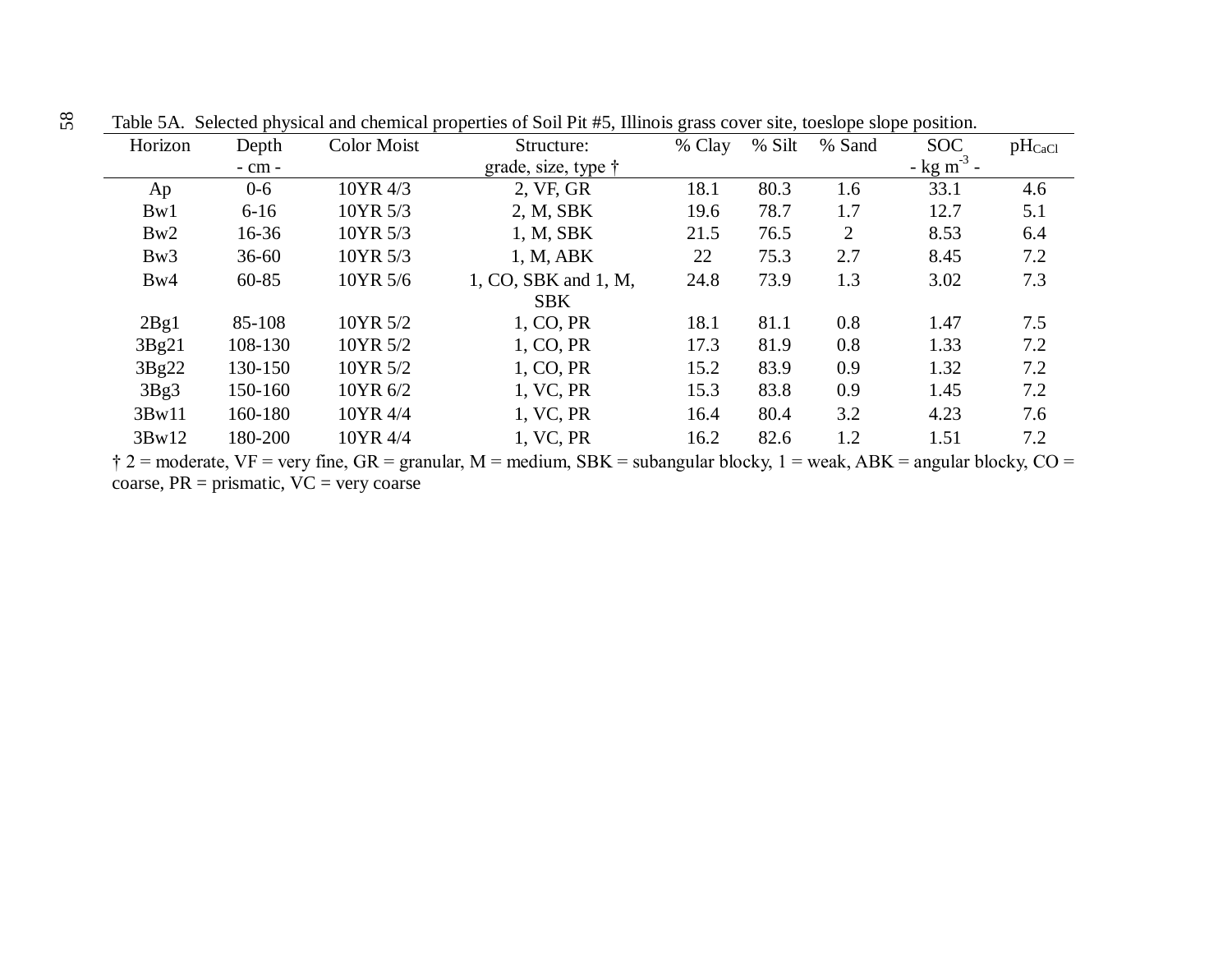| Horizon          | Depth      | <b>Color Moist</b> | Structure:            | % Clay | % Silt | % Sand | <b>SOC</b>               | $pH_{CaCl}$ |
|------------------|------------|--------------------|-----------------------|--------|--------|--------|--------------------------|-------------|
|                  | $-$ cm $-$ |                    | grade, size, type †   |        |        |        | $-$ kg m <sup>-3</sup> - |             |
| Ap1              | $0 - 14$   | 10YR 4/3           | 2, M, GR and 2, F, GR | 15.6   | 83.1   | 1.3    | 14.3                     | 4.9         |
| Ap2              | 14-28      | 10YR4/4            | 2, F, SBK             | 18     | 81     |        | 7.22                     | 5.0         |
| B <sub>t1</sub>  | 28-38      | 7.5YR 4/6          | 3, F, PR to 3, F, SBK | 27.9   | 71.5   | 0.6    | 4.70                     | 5.2         |
| Bt21             | 38-49      | 7.5YR 5/6          | 3, M, PR to 3, M, SBK | 33     | 66.3   | 0.7    | 3.47                     | 5.2         |
| Bt22             | 49-59      | 7.5YR 5/6          | 3, M, PR to 3, M, SBK | 33     | 66.5   | 0.5    | 2.81                     | 5.0         |
| <b>Bt31</b>      | 59-75      | 7.5YR 5/6          | 3, M, PR to 3, M, SBK | 31.4   | 68     | 0.6    | 2.82                     | 4.5         |
| <b>Bt32</b>      | 75-90      | 7.5YR 5/6          | 3, M, PR to 3, M, SBK | 28.6   | 70.5   | 0.9    | 2.25                     | 4.2         |
| Bt4              | 90-107     | 7.5YR 5/6          | 2, M, PR to 2, M, SBK | 27.6   | 71.4   |        | 1.57                     | 4.2         |
| B <sub>t5</sub>  | 107-121    | 7.5YR 5/6          | 2, M, PR to 2, M, SBK | 25.1   | 73.9   |        | 1.65                     | 4.2         |
| Bt6              | 121-145    | 7.5YR 5/6          | 1, M, PR to 1, M, SBK | 22.2   | 77.2   | 0.6    | 1.22                     | 4.1         |
| Bt7              | 145-179    | 7.5YR 5/6          | 1, M, PR to 1, M, SBK | 20.7   | 78.5   | 0.8    | 0.900                    | 4.2         |
| B <sub>t</sub> 8 | 179-200    | 7.5YR 4/4          | 1, CO, PR             | 19.7   | 79.7   | 0.6    | 0.858                    | 4.3         |

Table 6A. Selected physical and chemical properties of Soil Pit #6, Illinois grass cover site, summit slope position. 59

 $\uparrow$  2 = moderate, M = medium, GR = granular, F = fine, 3 = strong, PR = prismatic, SBK = subangular blocky, 1 = weak, CO = coarse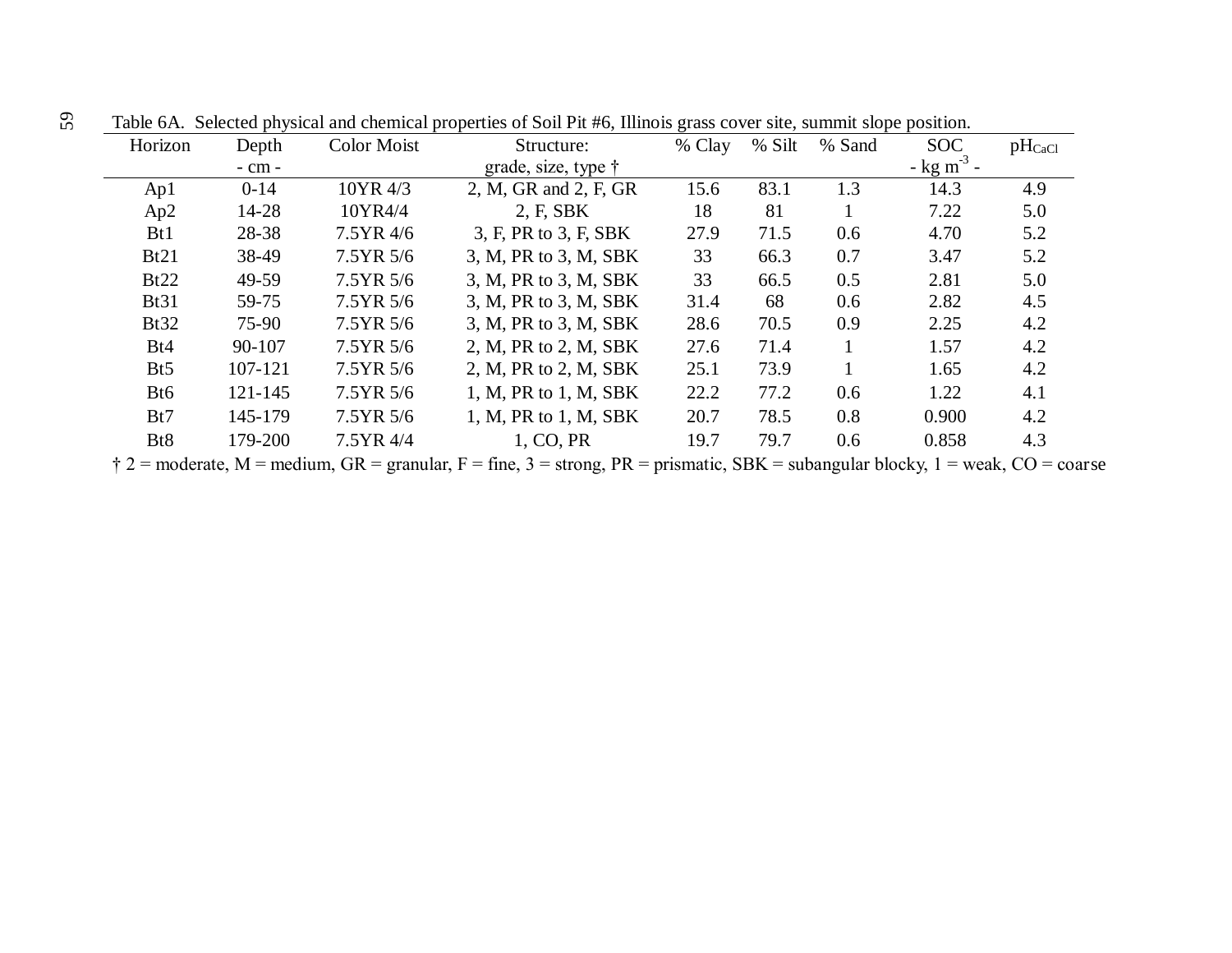| Horizon         | Depth      | <b>Color Moist</b> | Structure:                  | % Clay | % Silt | % Sand | <b>SOC</b>               | $pH_{CaCl}$ |
|-----------------|------------|--------------------|-----------------------------|--------|--------|--------|--------------------------|-------------|
|                 | $-$ cm $-$ |                    | grade, size, type $\dagger$ |        |        |        | $-$ kg m <sup>-3</sup> - |             |
| Ap              | $0 - 8$    | 10YR 5/4           | 2, F, GR                    | 23.3   | 75.6   | 1.1    | 24.0                     | 4.7         |
| B <sub>t1</sub> | $8 - 16$   | 7.5YR 4/6          | 2, M, PR to 2, M, SBK       | 27.3   | 71.8   | 0.9    | 12.1                     | 2.1         |
| Bt21            | $16 - 25$  | 7.5YR 5/6          | 2, M, PR to 2, M, SBK       | 29.6   | 69.6   | 0.8    | 7.91                     | 5.2         |
| Bt22            | $25 - 33$  | 7.5YR 5/6          | 2, M, PR to 2, M, SBK       | 30.2   | 69.2   | 0.6    | 3.34                     | 4.6         |
| <b>Bt31</b>     | 33-44      | 7.5YR 4/6          | 2, M, PR to 2, M, SBK       | 28.2   | 71.2   | 0.6    | 2.33                     | 4.3         |
| Bt32            | $44 - 61$  | 7.5YR 4/6          | 2, M, PR to 2, M, SBK       | 26.8   | 72.3   | 0.9    | 1.88                     | 4.2         |
| Bt41            | $61-76$    | 7.5YR 4/6          | 2, M, PR to 2, M, SBK       | 24.3   | 74.8   | 0.9    | 1.52                     | 4.2         |
| Bt42            | 76-96      | 7.5YR 4/6          | 2, M, PR to 2, M, SBK       | 23.5   | 75     | 1.5    | 1.18                     | 4.2         |
| Btx11           | 96-118     | 7.5YR 5/4          | 1, CO, PR                   | 23.7   | 75.4   | 0.9    | 0.780                    | 4.1         |
| Btx12           | 118-143    | 7.5YR 5/4          | 1, CO, PR                   | 19.9   | 79.4   | 0.7    | 0.740                    | 4.4         |
| Btx2            | 143-180    | 7.5YR 4/4          | 1, VC, PR                   | 16.9   | 82.3   | 0.8    | 0.700                    | 4.8         |
| 2Btx3           | 180-200    | 7.5YR 4/4          | 1, VC, PR                   | 15.8   | 83.3   | 0.9    | 0.720                    | 5.0         |

Table 7A. Selected physical and chemical properties of Soil Pit #7, Illinois grass cover site, shoulder slope position.

 $\ddot{\uparrow}$  2 = moderate, F = fine, GR = granular, M = medium, PR = prismatic, SBK = subangular blocky, 1 = weak, CO = coarse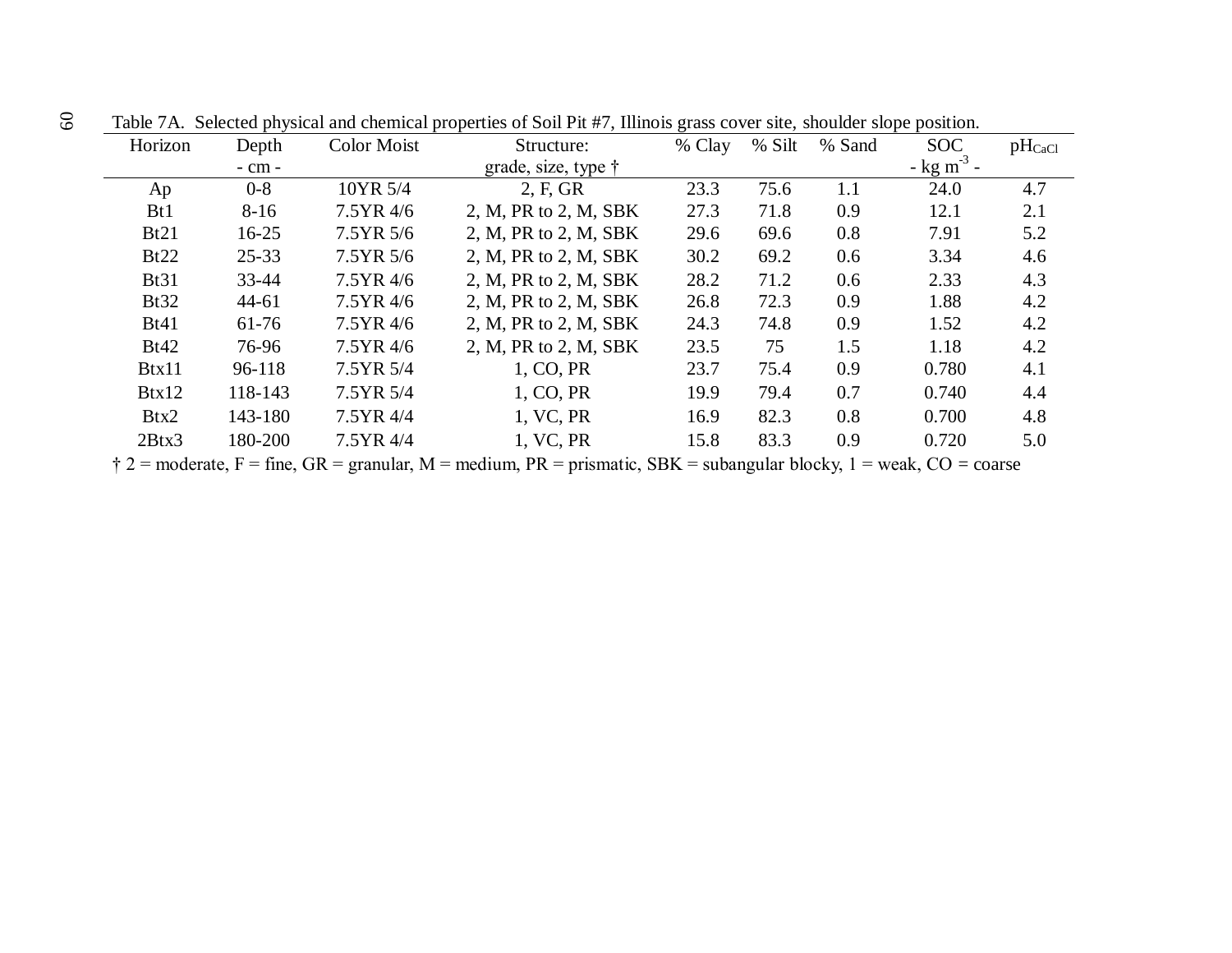| Horizon         | Depth      | <b>Color Moist</b> | Structure:                  | % Clay | % Silt | % Sand | <b>SOC</b>                        | $pH_{CaCl}$ |
|-----------------|------------|--------------------|-----------------------------|--------|--------|--------|-----------------------------------|-------------|
|                 | $-$ cm $-$ |                    | grade, size, type $\dagger$ |        |        |        | $-\frac{\text{kg}}{\text{m}^3}$ - |             |
| Ap              | $0 - 12$   | 10YR 5/4           | 2, F, GR and 2, M, GR       | 26.1   | 73.1   | 0.8    | 22.8                              | 4.9         |
| B <sub>t1</sub> | $12 - 23$  | 10YR 5/6           | 2, F, GR and 2, M, GR       | 26.8   | 72.7   | 0.5    | 5.41                              | 4.6         |
| Bt2             | $23 - 51$  | 10YR 5/6           | 1, M, SBK                   | 25.3   | 74.1   | 0.6    | 1.71                              | 4.2         |
| Btx1            | 51-77      | 10YR 4/6           | 1, M, ABK                   | 22.8   | 76.6   | 0.6    | 1.26                              | 4.2         |
| 2Btx2           | 77-96      | $7.5YR$ 4/6        | 1, CO, SBK and 1, M,        | 24.7   | 74.3   |        | 1.22                              | 4.2         |
|                 |            |                    | <b>SBK</b>                  |        |        |        |                                   |             |
| 2Btx31          | 96-120     | 7.5YR 4/6          | 1, CO, PR                   | 18.9   | 79.5   | 1.6    | 1.10                              | 4.5         |
| 2Btx32          | 120-135    | 7.5YR 4/6          | 1, CO, PR                   | 15.9   | 82.7   | 1.4    | 0.966                             | 4.9         |
| 2Btx4           | 135-171    | $7.5YR$ 4/6        | 1, CO, PR                   | 18.8   | 79.6   | 1.6    | 1.42                              | 5.3         |
| 2Bx1            | 171-200    | 7.5YR 4/6          | 1, VC, PR                   | 22.4   | 75.7   | 1.9    | 1.71                              | 5.5         |

Table 8A. Selected physical and chemical properties of Soil Pit #8, Illinois grass cover site, backslope slope position.

 $\dot{\uparrow}$  2 = moderate, F = fine, GR = granular, M = medium, 1 = weak, SBK = subangular blocky, ABK = angular blocky, CO = coarse, PR  $=$  prismatic,  $VC =$  very coarse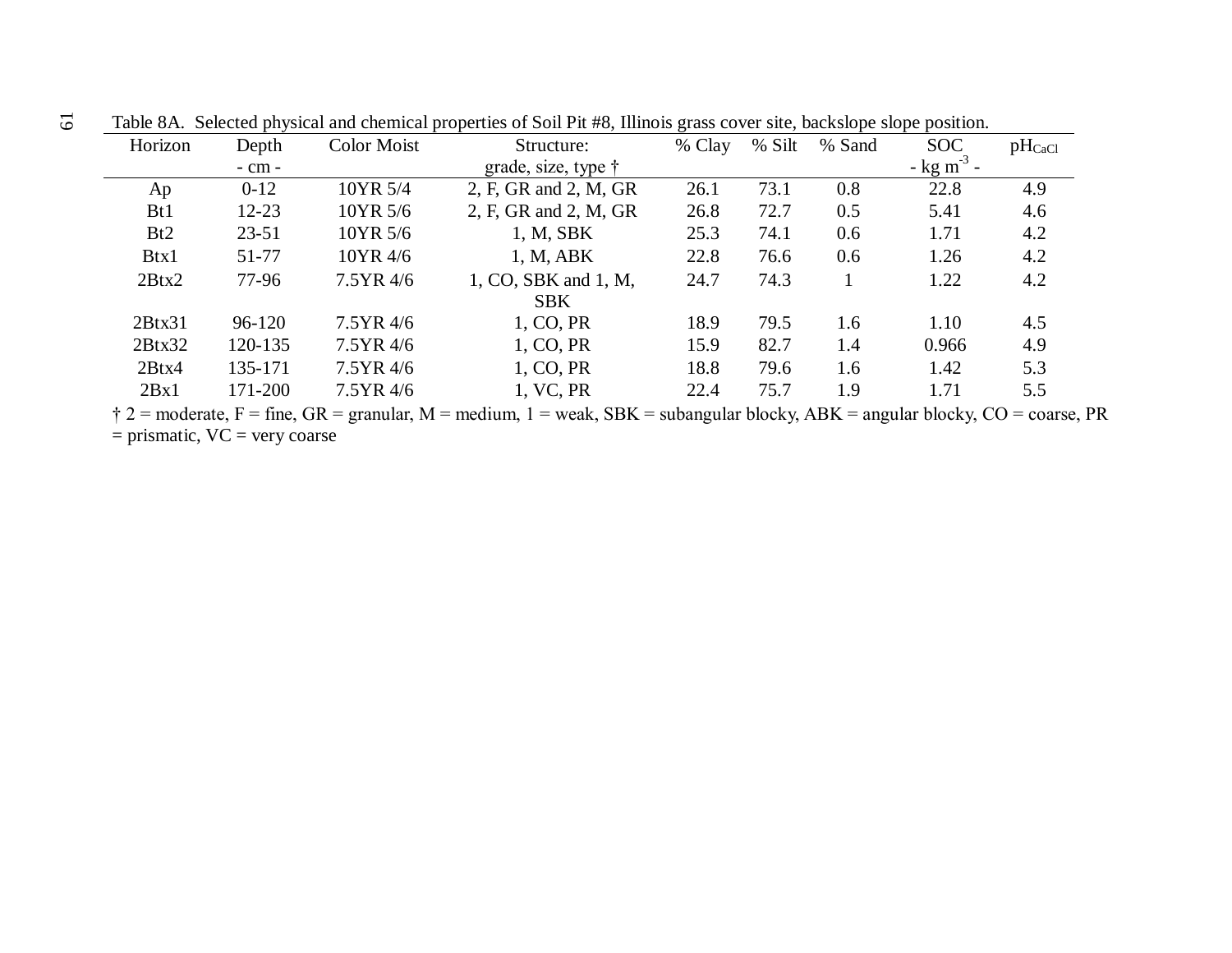| Horizon | Depth      | <b>Color Moist</b> | Structure:           | % Clay | % Silt | % Sand | <b>SOC</b>               | $pH_{CaCl}$ |
|---------|------------|--------------------|----------------------|--------|--------|--------|--------------------------|-------------|
|         | $-$ cm $-$ |                    | grade, size, type †  |        |        |        | $-$ kg m <sup>-3</sup> - |             |
| Ap      | $0 - 8$    | 10YR 5/4           | 3, F, GR             | 17.3   | 80.8   | 1.9    | 34.6                     | 4.5         |
| Bw1     | $8 - 22$   | 10YR 4/4           | 1, M, SBK            | 18.2   | 80.7   | 1.1    | 10.8                     | 4.9         |
| Bw2     | $22 - 43$  | 10YR 5/3           | 1, CO, SBK and 1, M, | 17.7   | 81.1   | 1.2    | 7.94                     | 5.5         |
|         |            |                    | <b>SBK</b>           |        |        |        |                          |             |
| Bw31    | $43 - 58$  | 10YR 5/3           | 1, CO, ABK           | 16.8   | 82.3   | 0.9    | 7.45                     | 5.6         |
| Bw32    | 58-81      | 10YR 5/3           | 1, CO, ABK           | 15.9   | 83.1   |        | 6.29                     | 5.8         |
| Bg1     | 81-107     | 10YR 5/1           | 1, CO, SBK           | 17     | 81.9   | 1.1    | 5.22                     | 6.0         |
| Bg21    | 107-132    | 10YR 6/1           | 1, CO, SBK           | 19     | 79.8   | 1.2    | 4.88                     | 6.2         |
| Bg22    | 132-148    | 10YR 6/1           | 1, CO, SBK           | 19.4   | 79.4   | 1.2    | 5.08                     | 6.2         |
| Bg31    | 148-183    | 10YR 5/2           | 1, CO, SBK           | 17.6   | 81     | 1.4    | 5.25                     | 6.2         |
| Bg32    | 183-200    | 10YR 5/2           | 1, CO, SBK           | 16.3   | 82.3   | 1.4    | 5.99                     | 6.7         |

Table 9A. Selected physical and chemical properties of Soil Pit #9, Illinois grass cover site, footslope slope position.

 $\dagger$  3 = strong, F = fine, GR = granular, 1 = weak, M = medium, SBK = subangular blocky, CO = coarse, ABK = angular blocky

| Horizon         | Depth      | <b>Color Moist</b> | Structure:                  | % Clay | % Silt | % Sand | <b>SOC</b>               | $pH_{CaCl}$                  |
|-----------------|------------|--------------------|-----------------------------|--------|--------|--------|--------------------------|------------------------------|
|                 | $-$ cm $-$ |                    | grade, size, type $\dagger$ |        |        |        | $-$ kg m <sup>-3</sup>   |                              |
| <b>Oe</b>       | $0-1$      |                    | -                           |        |        |        | $\overline{\phantom{0}}$ | $\qquad \qquad \blacksquare$ |
| A <sub>1</sub>  | $1 - 7$    | 7.5YR 3/2          | 2, F, GR                    | 11.0   | 87.4   | 1.6    | 40.1                     | 6.1                          |
| A2              | $7-19$     | 10YR 4/3           | 1, F, SBK to 1, F, GR       | 11.9   | 87.0   | 1.1    | 26.2                     | 5.8                          |
| E               | 19-32      | 7.5YR 4/4          | 1, M, SBK                   | 18.3   | 80.4   | 1.3    | 7.74                     | 4.6                          |
| B <sub>t1</sub> | $32 - 63$  | $7.5YR$ 4/6        | 2, M, PR to 2, M, SBK       | 27.7   | 71.3   | 1.0    | 3.52                     | 4.4                          |
| Bt2             | 63-98      | 7.5YR 5/6          | 2, M, PR to 2, M, SBK       | 26.2   | 73.2   | 0.6    | 2.07                     | 4.2                          |
| Bt3             | 98-131     | 7.5YR 5/6          | 2, M, PR to 2, M, SBK       | 23.1   | 76.3   | 0.6    | 1.40                     | 4.2                          |
| Bt4             | 131-170    | 7.5YR 4/4          | 1, M, PR to 1, M, SBK       | 23.0   | 76.5   | 0.5    | 1.38                     | 4.2                          |
| B <sub>t5</sub> | 170-200    | 7.5YR 4/6          | 1, CO, PR                   | 22.2   | 77.4   | 0.4    | 1.37                     | 4.2                          |

Table 10A. Selected physical and chemical properties of Soil Pit #10, Illinois forest cover site, summit slope position.

 $\ddot{\tau}$  2 = moderate, F = fine, GR = granular, 1 = weak, SBK = subangular blocky, M = medium, PR = prismatic, CO = coarse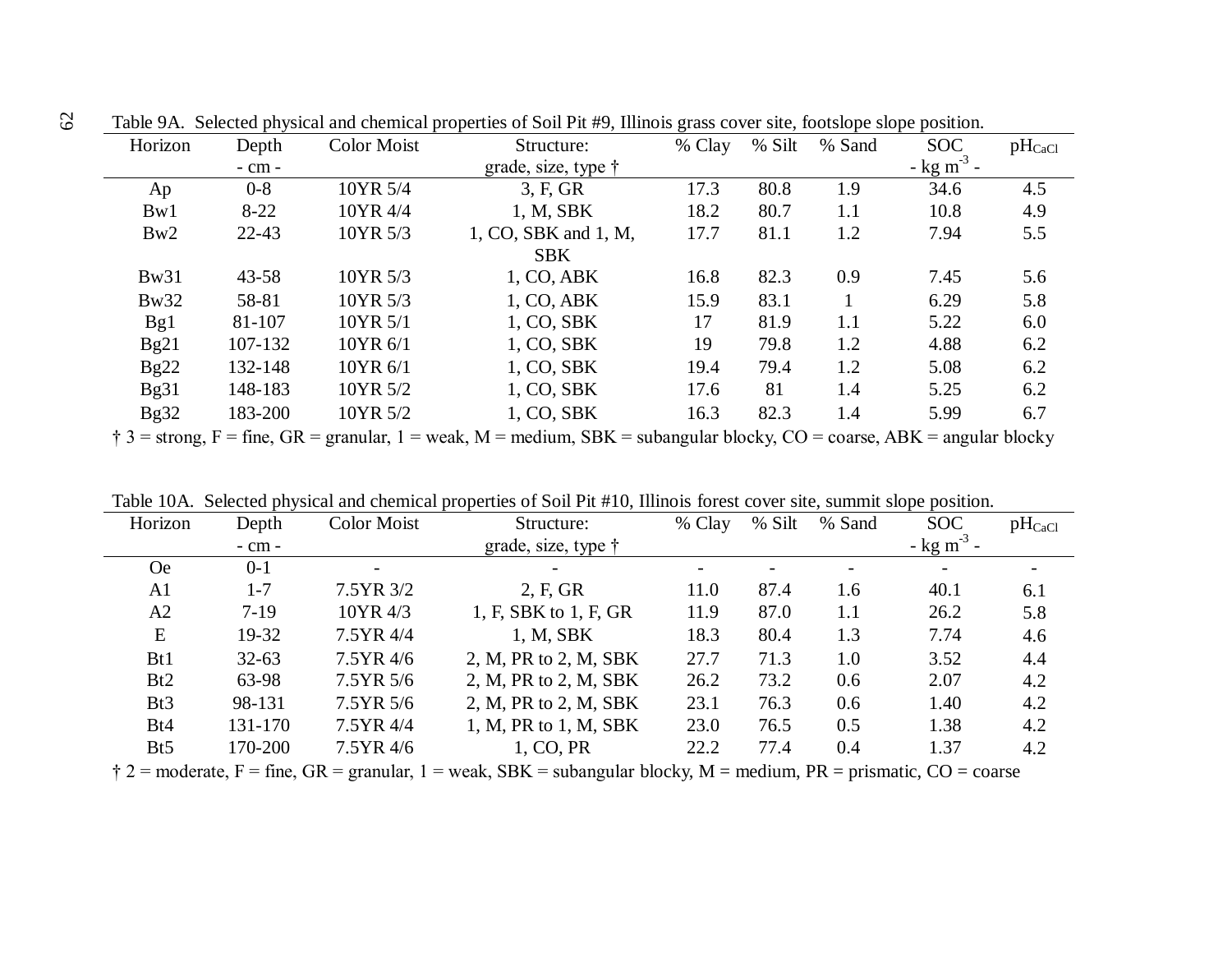| Horizon         | Depth      | Color Moist  | Structure:                                                                                                                                                                              | % Clay | % Silt | % Sand | <b>SOC</b>               | $pH_{CaCl}$ |
|-----------------|------------|--------------|-----------------------------------------------------------------------------------------------------------------------------------------------------------------------------------------|--------|--------|--------|--------------------------|-------------|
|                 | $-$ cm $-$ |              | grade, size, type $\dagger$                                                                                                                                                             |        |        |        | $-$ kg m <sup>-3</sup> - |             |
| <b>Oe</b>       | $0 - 1$    |              |                                                                                                                                                                                         |        |        |        |                          |             |
| A <sub>1</sub>  | 1-7        | 10YR 3/3     | 2, M, GR                                                                                                                                                                                | 16.1   | 82.1   | 1.8    | 50.0                     | 6.0         |
| A2              | $7 - 18$   | 10YR 4/3     | 2, M, SBK to 2, F, SBK                                                                                                                                                                  | 20.3   | 78.0   | 1.7    | 14.7                     | 5.0         |
| B <sub>t1</sub> | 18-37      | 7.5YR 5/4    | 1, M, SBK                                                                                                                                                                               | 28.1   | 71.0   | 0.9    | 4.64                     | 4.3         |
| Bt2             | $37 - 67$  | $7.5YR\,5/6$ | 2, M, PR to 2, M, SBK                                                                                                                                                                   | 24.8   | 74.4   | 0.8    | 2.37                     | 4.1         |
| Bt <sub>3</sub> | 67-121     | 7.5YR 6/4    | 2, M, PR to 2, M, SBK                                                                                                                                                                   | 22.5   | 76.9   | 0.6    | 1.24                     | 4.0         |
| Btx1            | 121-159    | 7.5YR 5/4    | 2, M, PR                                                                                                                                                                                | 21.9   | 77.5   | 0.6    | 1.06                     | 4.0         |
| Btx2            | 159-200    | 7.5YR 5/4    | 3, VC, PR                                                                                                                                                                               | 22.4   | 76.9   | 0.7    | 1.04                     | 4.0         |
|                 |            |              | $\pm$ 2 = moderate M = modium $\overline{CD}$ = grapular $\overline{SR}$ = cubangular blocky $\overline{E}$ = fine 1 = weak $\overline{DD}$ = prismatic 3 = strong $\overline{MC}$ = ve |        |        |        |                          |             |

Table 11A. Selected physical and chemical properties of Soil Pit #11, Illinois forest cover site, shoulder slope position.

 $\dagger$  2 = moderate, M = medium, GR = granular, SBK = subangular blocky, F = fine, 1 = weak, PR = prismatic, 3 = strong, VC = very coarse

Table 12A. Selected physical and chemical properties of Soil Pit #12, Illinois forest cover site, backslope slope position.

| Horizon         | Depth      | <b>Color Moist</b> | Structure:                  | % Clay | % Silt | % Sand | <b>SOC</b>               | $pH_{CaCl}$ |
|-----------------|------------|--------------------|-----------------------------|--------|--------|--------|--------------------------|-------------|
|                 | $-$ cm $-$ |                    | grade, size, type $\dagger$ |        |        |        | $-$ kg m <sup>-3</sup> - |             |
| <b>Oe</b>       | $0 - 1$    |                    |                             |        |        |        |                          |             |
| A               | $1 - 14$   | 10YR 3/3           | 2, M, GR                    | 19.5   | 78.8   | 1.7    | 47.8                     | 6.0         |
| B <sub>t1</sub> | 14-23      | 7.5YR 4/4          | 2, M, SBK                   | 21.5   | 77.4   | 1.1    | 17.4                     | 4.6         |
| Bt2             | $23 - 39$  | 7.5YR 4/4          | 2, M, SBK                   | 26.0   | 73.2   | 0.8    | 3.95                     | 4.0         |
| Btx1            | $39 - 63$  | 7.5YR 5/4          | 2, CO, PR to 2, M, SBK      | 25.6   | 73.6   | 0.8    | 1.44                     | 4.0         |
| Btx2            | 63-106     | 7.5YR 4/6          | 1, CO, PR                   | 20.8   | 78.5   | 0.7    | 1.32                     | 4.1         |
| Btx3            | 106-151    | 7.5YR 5/6          | 1, CO, PR                   | 17.4   | 82.2   | 0.4    | 1.00                     | 4.3         |
| B't             | 151-200    | 7.5YR 6/6          | 1, CO, PR                   | 14.4   | 85.1   | 0.5    | 1.01                     | 4.6         |

 $\dot{\uparrow}$  2 = moderate, M = medium, GR = granular, SBK = subangular blocky, CO = coarse, PR = prismatic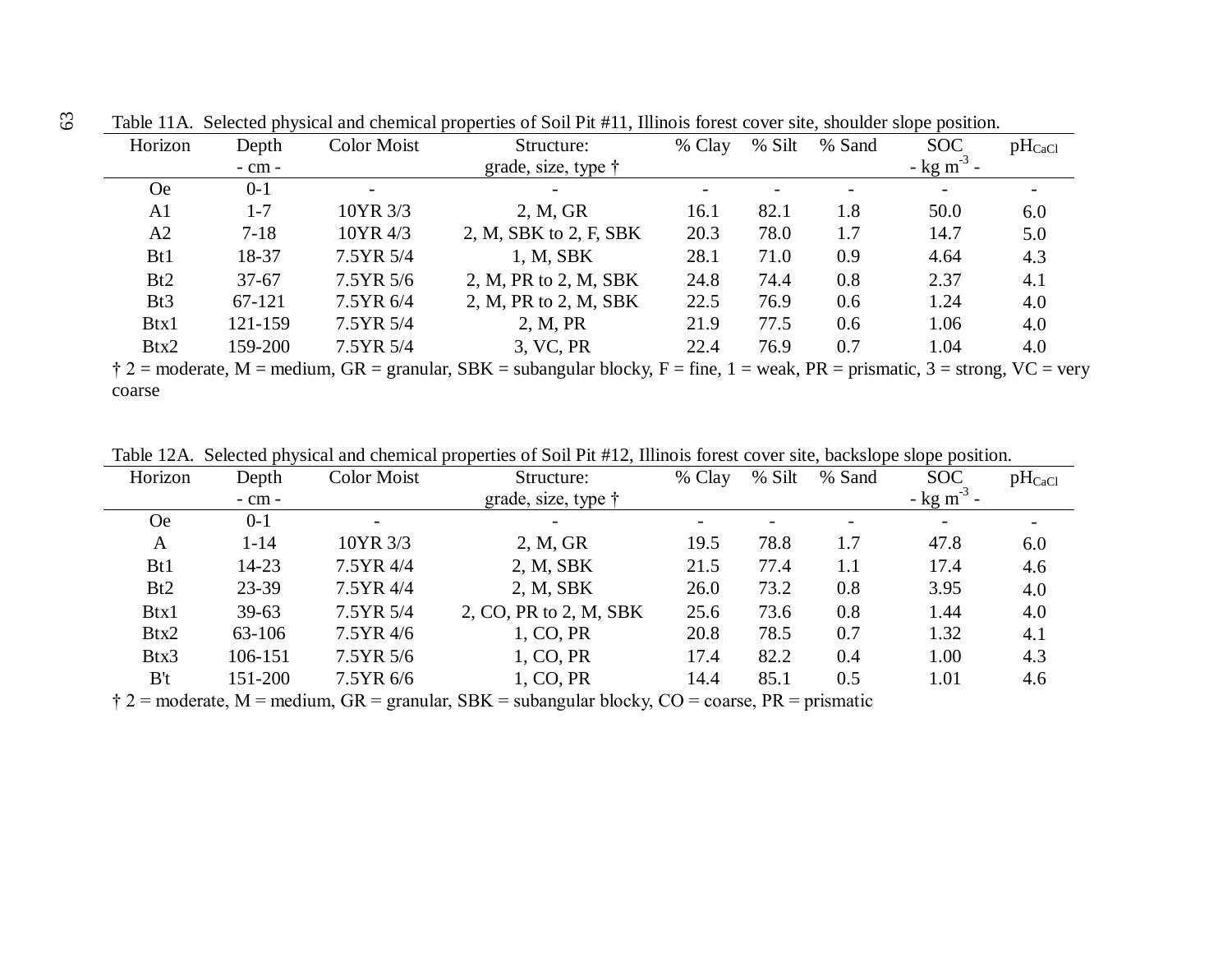| Horizon     | Depth      | <b>Color Moist</b> | Structure:                  | % Clay | % Silt | % Sand | <b>SOC</b>               | $pH_{CaCl}$ |
|-------------|------------|--------------------|-----------------------------|--------|--------|--------|--------------------------|-------------|
|             | $-$ cm $-$ |                    | grade, size, type $\dagger$ |        |        |        | $-$ kg m <sup>-3</sup> - |             |
| <b>Oe</b>   | $0 - 1$    |                    |                             |        |        |        |                          |             |
| A11         | $1 - 8$    | 10YR 4/3           | 2, M, GR                    | 14.1   | 84.4   | 1.5    |                          | 5.9         |
| A12         | $8 - 20$   | 10YR 4/3           | 2, M, GR                    | 15.0   | 83.4   | 1.6    | 17.1                     | 5.2         |
| Bw11        | 20-39      | 10YR 4/3           | 1, M, SBK                   | 16.0   | 82.6   | 1.4    | 9.72                     | 4.6         |
| Bw12        | 39-54      | 10YR 4/3           | 1, M, SBK                   | 16.0   | 82.7   | 1.3    | 10.9                     | 4.5         |
| Bw2         | 54-75      | 10YR 4/4           | 1, M, SBK                   | 16.7   | 82.5   | 0.8    | 13.5                     | 4.5         |
| <b>Bw31</b> | 75-102     | 10YR 4/4           | 2, M, ABK                   | 15.3   | 83.6   | 1.1    | 5.81                     | 4.6         |
| Bw32        | 102-125    | 10YR 4/4           | 2, M, ABK                   | 21.7   | 76.8   | 1.5    | 2.81                     | 4.5         |
| 2Btb11      | 125-161    | 10YR 4/6           | 2, CO, PR to 2, M, ABK      | 24.2   | 74.5   | 1.3    | 1.55                     | 4.0         |
| 2Btb12      | 161-200    | 10YR 4/6           | 2, CO, PR to 2, M, ABK      | 18.3   | 80.6   | 1.1    | 0.790                    | 4.1         |

Table 13A. Selected physical and chemical properties of Soil Pit #13, Illinois forest cover site, footslope slope position.

 $\dagger$  2 = moderate, M = medium, GR = granular, 1 = weak, SBK = subangular blocky, ABK = angular blocky, CO = coarse, PR = prismatic

|                 | Tuble T if i. Delected physical and chemical properties of bon FR #11, millions forest cover she, summit slope position. |             |                                                                                                                                     |        |        |        |                          |             |  |  |  |
|-----------------|--------------------------------------------------------------------------------------------------------------------------|-------------|-------------------------------------------------------------------------------------------------------------------------------------|--------|--------|--------|--------------------------|-------------|--|--|--|
| Horizon         | Depth                                                                                                                    | Color Moist | Structure:                                                                                                                          | % Clay | % Silt | % Sand | <b>SOC</b>               | $pH_{CaCl}$ |  |  |  |
|                 | $-$ cm $-$                                                                                                               |             | grade, size, type $\dagger$                                                                                                         |        |        |        | $-$ kg m <sup>-3</sup> - |             |  |  |  |
| <b>Oe</b>       | $0 - 2$                                                                                                                  |             |                                                                                                                                     |        |        |        |                          |             |  |  |  |
| A1              | $2 - 10$                                                                                                                 | 10YR 3/3    | 2, M, GR                                                                                                                            | 12.6   | 86.5   | 0.9    | 52.0                     | 6.6         |  |  |  |
| A2              | $10 - 20$                                                                                                                | 10YR 5/4    | 2, M, SBK to 2, M, GR                                                                                                               | 12.6   | 86.4   | 1.0    | 12.7                     | 5.2         |  |  |  |
| B <sub>t1</sub> | $20 - 38$                                                                                                                | 7.5YR 5/6   | 2, M, SBK                                                                                                                           | 25.6   | 73.5   | 0.9    | 5.53                     | 4.6         |  |  |  |
| Bt2             | $38 - 62$                                                                                                                | 7.5YR 5/6   | 2, M, PR to 2, M, ABK                                                                                                               | 30.4   | 69.0   | 0.6    | 3.04                     | 4.6         |  |  |  |
| Bt <sub>3</sub> | $62 - 90$                                                                                                                | 7.5YR 5/4   | 3, M, ABK                                                                                                                           | 26.8   | 72.7   | 0.5    | 2.33                     | 4.1         |  |  |  |
| <b>Bt41</b>     | 90-130                                                                                                                   | 7.5YR 4/4   | 2, M, PR to 2, M, ABK                                                                                                               | 23.8   | 75.6   | 0.6    | 1.40                     | 3.9         |  |  |  |
| Bt42            | 130-175                                                                                                                  | 7.5YR 4/4   | 2, M, PR to 2, M, ABK                                                                                                               | 18.6   | 81.0   | 0.4    | 1.09                     | 3.9         |  |  |  |
| B <sub>t5</sub> | 175-200                                                                                                                  | 7.5YR 4/6   | 2, CO, PR                                                                                                                           | 22.5   | 77.0   | 0.5    | 1.08                     | 4.0         |  |  |  |
|                 |                                                                                                                          |             | $\dot{\tau}$ 2 = moderate, M = medium, GR = granular, SBK = subangular blocky, PR = prismatic, ABK = angular blocky, 3 = strong, CO |        |        |        |                          |             |  |  |  |

Table 14A. Selected physical and chemical properties of Soil Pit #14, Illinois forest cover site, summit slope position.

 $\dagger$  2 = moderate, M = medium, GR = granular, SBK = subangular blocky, PR = prismatic, ABK = angular blocky, 3 = strong, CO = coarse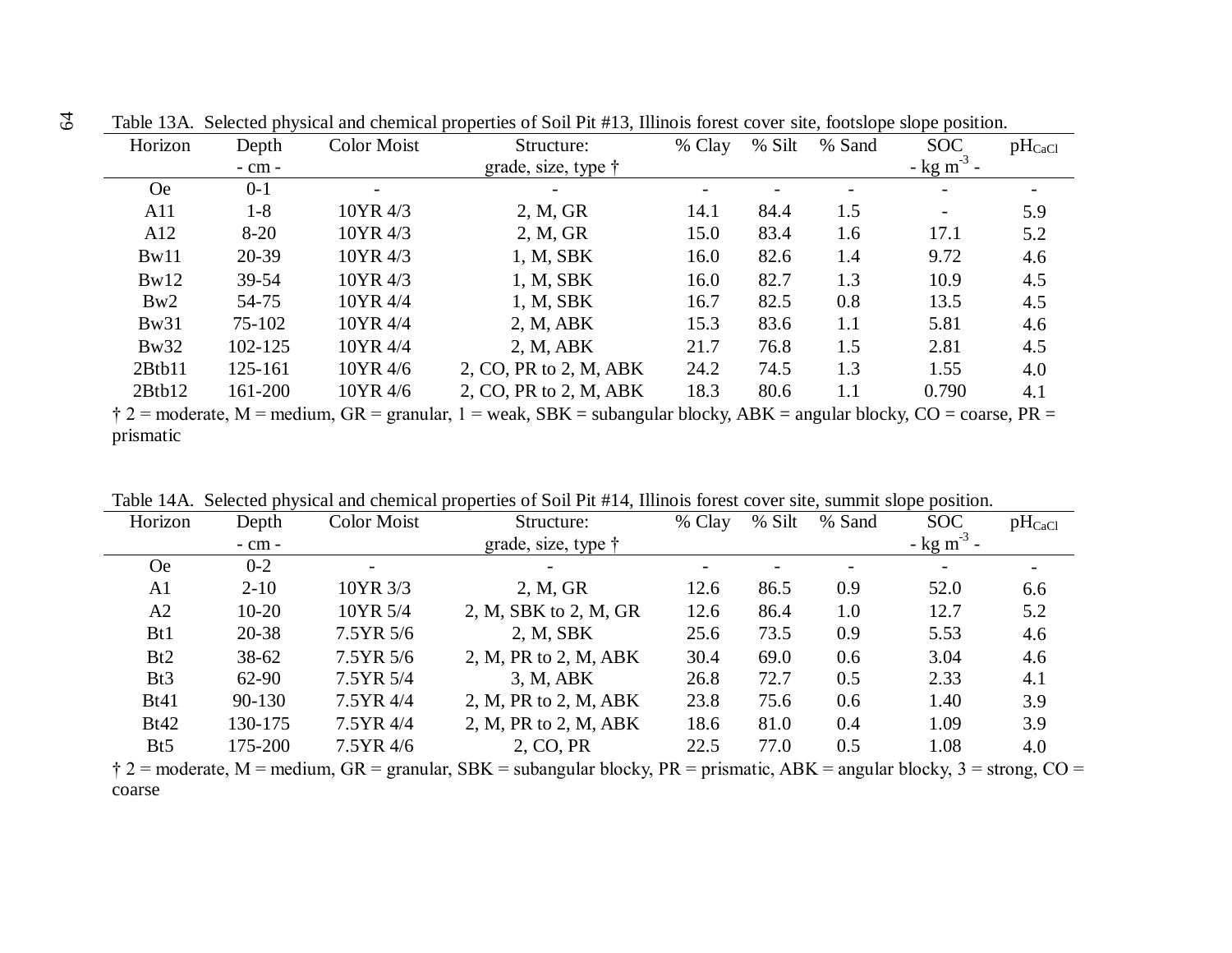| Horizon         | Depth       | <b>Color Moist</b> | Structure:                         | % Clay | % Silt | % Sand | <b>SOC</b>               | $pH_{CaCl}$ |
|-----------------|-------------|--------------------|------------------------------------|--------|--------|--------|--------------------------|-------------|
|                 | $-$ cm $-$  |                    | grade, size, type $\dagger$        |        |        |        | $-$ kg m <sup>-3</sup> - |             |
| <b>Oe</b>       | $0-1$       | Ξ.                 |                                    |        |        |        |                          |             |
| A               | $1 - 8$     | 10YR 3/2           | 2, F, GR                           | 22.0   | 77.2   | 0.8    |                          | 7.0         |
| Bt11            | $8 - 14$    | 10YR 5/6           | 2, M, SBK                          | 19.0   | 79.4   | 1.6    | 30.0                     | 5.8         |
| Bt12            | 14-28       | 10YR 5/6           | 2, M, SBK                          | 24.2   | 74.9   | 0.9    | 13.2                     | 5.2         |
| Bt2             | $28 - 56$   | 10YR 5/4           | 3, F, ABK and 3, M, ABK            | 24.2   | 74.9   | 0.9    | 4.50                     | 5.0         |
| Bt <sub>3</sub> | 56-70       | 7.5YR 4/6          | 2, M, ABK and 2, CO,<br><b>ABK</b> | 24.0   | 75.5   | 0.5    | 1.75                     | 4.9         |
| Bt4             | 70-102      | 7.5YR 4/6          | 2, M, ABK and 2, CO,<br><b>ABK</b> | 20.8   | 78.5   | 0.7    | 1.33                     | 5.1         |
| Bt51            | $102 - 130$ | 7.5YR 4/6          | 2, M, PR to 2, M, ABK              | 19.8   | 79.5   | 0.7    | 1.30                     | 5.2         |
| Bt52            | 130-160     | 7.5YR 4/6          | 2, M, PR to 2, M, ABK              | 18.4   | 81.0   | 0.6    | 1.43                     | 5.3         |
| Bt6             | 160-200     | 7.5YR 5/4          | 2, CO, PR                          | 14.9   | 84.7   | 0.4    | 1.15                     | 5.5         |

Table 15A. Selected physical and chemical properties of Soil Pit #15, Illinois forest cover site, shoulder slope position.

 $\dot{\uparrow}$  2 = moderate, F = fine, GR = granular, M = medium, SBK = subangular blocky, 3 = strong, ABK = angular blocky, CO = coarse, PR = prismatic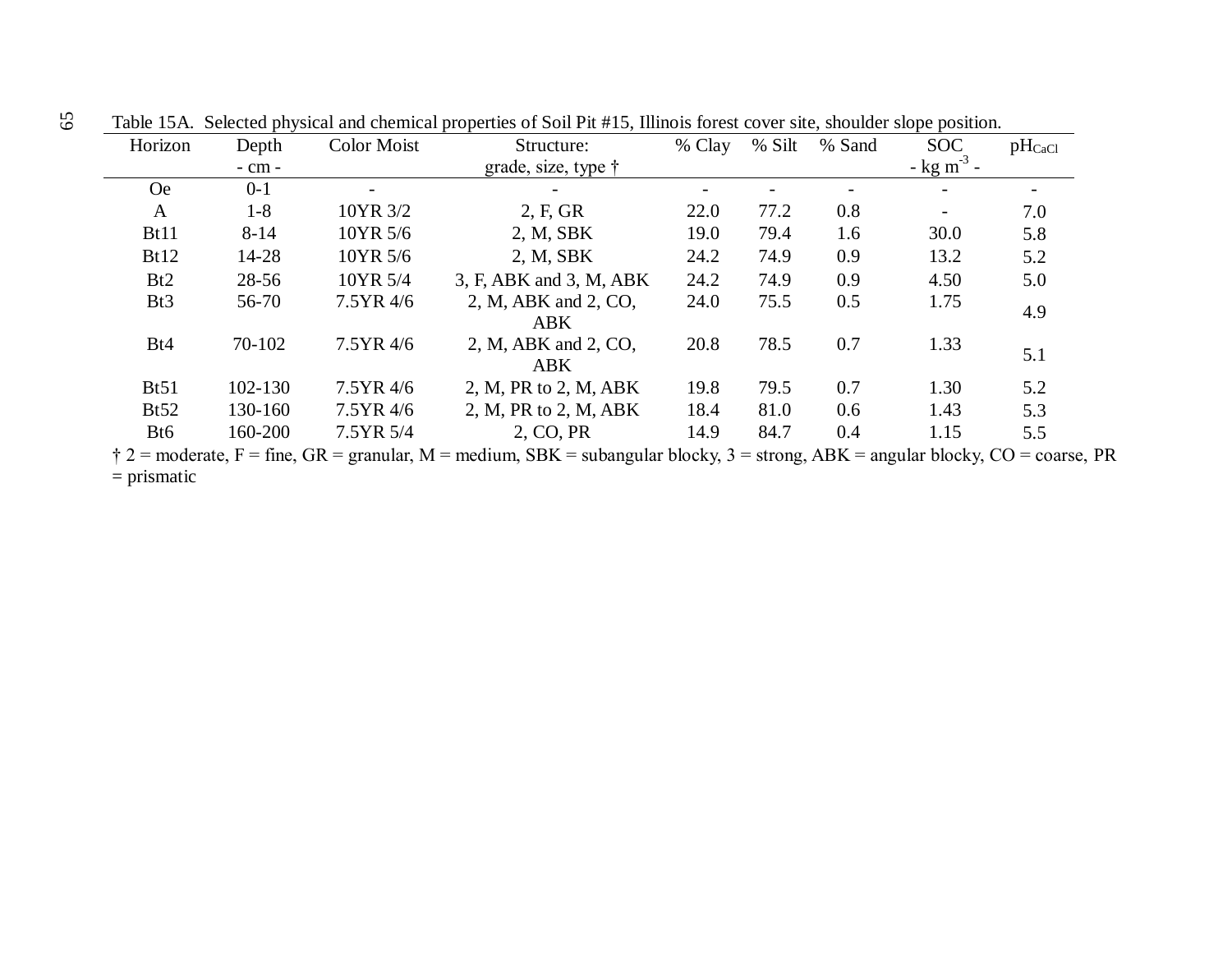| Horizon         | Depth      | <b>Color Moist</b> | Structure:                  | % Clay | % Silt | % Sand | <b>SOC</b>             | $pH_{CaCl}$ |
|-----------------|------------|--------------------|-----------------------------|--------|--------|--------|------------------------|-------------|
|                 | $-$ cm $-$ |                    | grade, size, type $\dagger$ |        |        |        | $-$ kg m <sup>-3</sup> |             |
| <b>Oe</b>       | $0 - 1$    | -                  |                             |        |        |        |                        |             |
| A11             | $1 - 5$    | 10YR 3/2           | 2, F, GR                    | 21.4   | 77.4   | 1.2    |                        | 6.5         |
| A12             | $5 - 10$   | 10YR 3/2           | 2, F, GR                    | 22.5   | 76.0   | 1.5    | 23.4                   | 5.1         |
| B <sub>t1</sub> | $10-26$    | 10YR 4/4           | 2, M, PR to 2, M, SBK       | 24.3   | 74.7   | 1.0    | 9.03                   | 4.2         |
| B <sub>t2</sub> | 26-46      | 10YR 4/4           | 2, M, PR to 2, M, SBK       | 22.1   | 77.5   | 0.4    | 4.00                   | 4.2         |
| Btx1            | $46 - 72$  | 10YR 5/4           | 2, M, PR to 2, M, SBK       | 15.9   | 83.5   | 0.6    | 1.99                   | 4.2         |
| Btx2            | 72-96      | 10YR 5/4           | 2, M, PR to 2, M, SBK       | 16.8   | 82.9   | 0.3    | 0.459                  | 4.4         |
| Btx3            | 96-126     | 10YR 6/4           | 2, CO, PR to 2, CO, SBK     | 15.4   | 84.2   | 0.4    | 1.14                   | 4.6         |
| Btx4            | 126-162    | 10YR 5/4           | 1, CO, PR                   | 13.8   | 85.7   | 0.5    | 1.53                   | 4.9         |
| B't1            | 162-200    | 10YR 5/4           | 1, VC, PR                   | 12.1   | 87.4   | 0.5    | 1.27                   | 5.3         |

Table 16A. Selected physical and chemical properties of Soil Pit #16, Illinois forest cover site, backslope slope position.

 $\dagger$  2 = moderate, F = fine, GR = granular, M = medium, PR = prismatic, SBK = subangular blocky, CO = coarse, VC = very coarse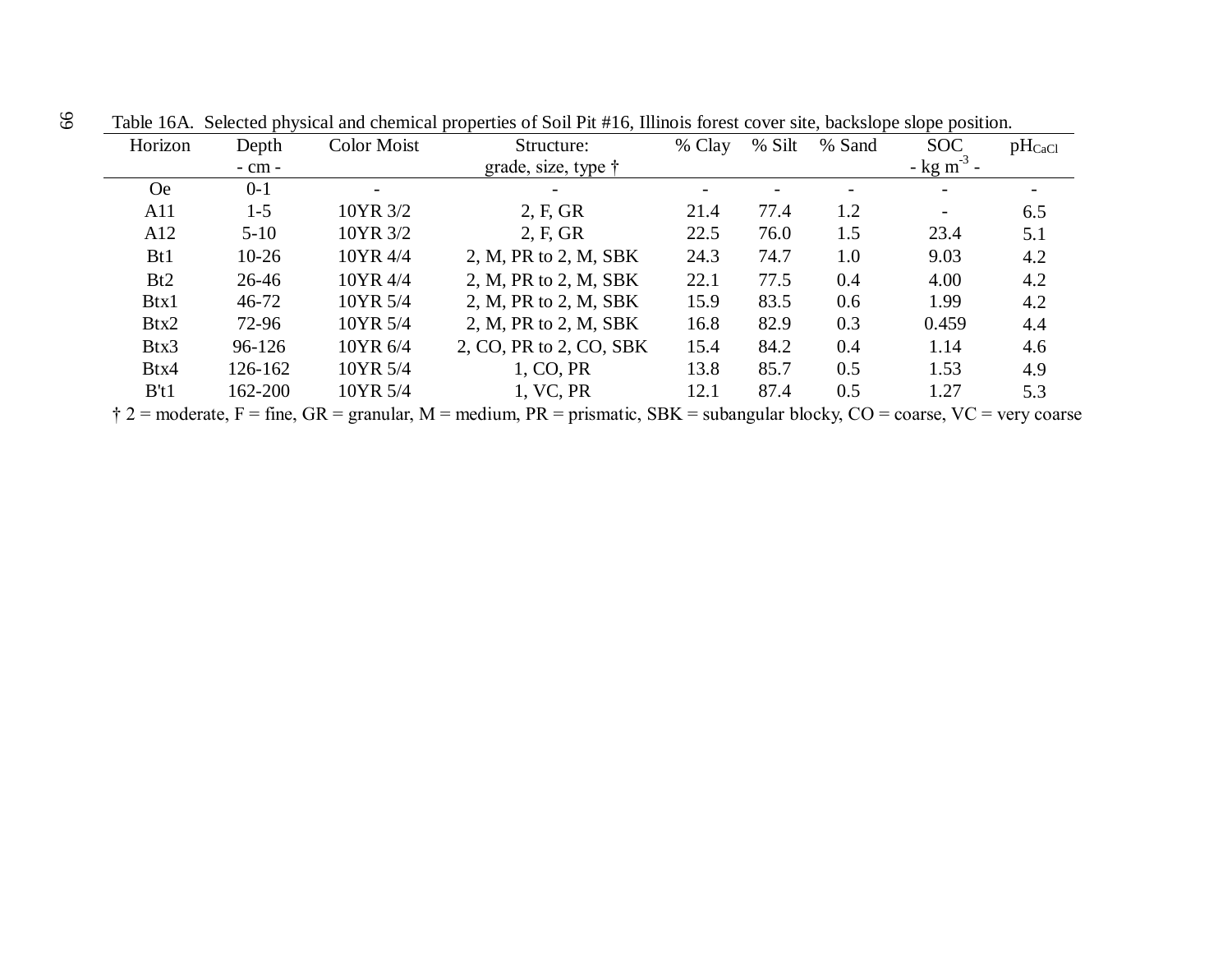| Horizon   | Depth      | <b>Color Moist</b> | Structure:                                                                                                                                                              | % Clay | % Silt | % Sand | <b>SOC</b>               | $pH_{CaCl}$ |
|-----------|------------|--------------------|-------------------------------------------------------------------------------------------------------------------------------------------------------------------------|--------|--------|--------|--------------------------|-------------|
|           | $-$ cm $-$ |                    | grade, size, type $\dagger$                                                                                                                                             |        |        |        | $-$ kg m <sup>-3</sup> - |             |
| <b>Oe</b> | $0 - 1$    |                    |                                                                                                                                                                         | -      |        |        |                          |             |
| A11       | $1 - 3$    | 10YR 2/2           | 2, F, GR                                                                                                                                                                | 14.7   | 83.9   | 1.4    |                          | 6.5         |
| A12       | $3-9$      | 10YR 2/2           | 2, F, GR                                                                                                                                                                | 11.5   | 87.9   | 0.6    | 19.4                     | 5.3         |
| A2        | $9-16$     | 10YR 4/3           | 1, F, SBK to 1, F, GR                                                                                                                                                   | 13.2   | 86.0   | 0.8    | 12.5                     | 4.9         |
| Bw1       | 16-33      | 10YR 4/3           | 1, M, SBK                                                                                                                                                               | 16.8   | 82.2   | 1.0    | 4.29                     | 4.3         |
| Bt1       | $33 - 57$  | 10YR 5/6           | 1, M, SBK                                                                                                                                                               | 18.7   | 80.2   | 1.1    | 4.95                     | 4.2         |
| Bt2       | 57-77      | 10YR 5/4           | 1, M, SBK                                                                                                                                                               | 21.5   | 77.1   | 1.4    | 6.08                     | 4.1         |
| Btxb1     | 77-98      | 10YR 5/4           | 3, M, PR to 3, M, ABK                                                                                                                                                   | 25.7   | 73.6   | 0.7    | 4.17                     | 4.2         |
| Btxb2     | 98-136     | 10YR 5/6           | 3, M, PR to 3, M, ABK                                                                                                                                                   | 24.3   | 75.0   | 0.7    | 2.13                     | 4.0         |
| Btxb3     | 136-172    | 10YR 5/4           | 2, CO, PR                                                                                                                                                               | 17.2   | 82.1   | 0.7    | 1.64                     | 4.1         |
| Btxb4     | 172-200    | 10YR 5/4           | 1, CO, PR                                                                                                                                                               | 17.4   | 81.6   | 1.0    | 2.21                     | 4.4         |
|           |            |                    | $\frac{1}{2}$ 2 = moderate $E = \text{frac } CD = \text{normaler} 1$ = weak $CDV = \text{subanalytic block} M = \text{modium} 2$ = strong $DD = \text{priematic} ADV =$ |        |        |        |                          |             |

Table 17A. Selected physical and chemical properties of Soil Pit #17, Illinois forest cover site, footslope slope position.

 $\dagger$  2 = moderate, F = fine, GR = granular, 1 = weak, SBK = subangular blocky, M = medium, 3 = strong, PR = prismatic, ABK angular blocky, CO = coarse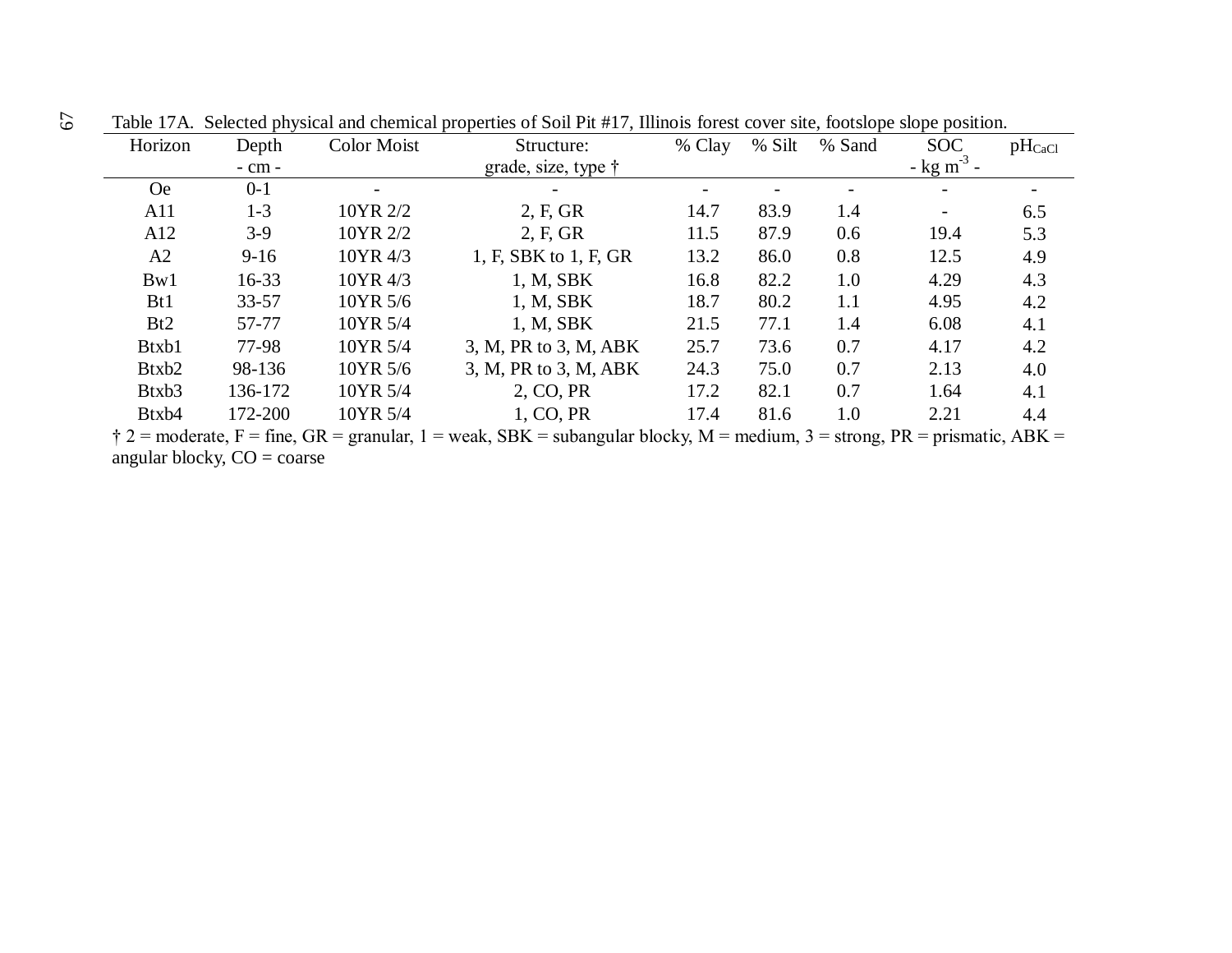| Horizon         | Depth       | Color Moist | Structure:                  | % Clay | % Silt | % Sand | <b>SOC</b>             | $pH_{CaCl}$ |
|-----------------|-------------|-------------|-----------------------------|--------|--------|--------|------------------------|-------------|
|                 | $-$ cm $-$  |             | grade, size, type $\dagger$ |        |        |        | $-$ kg m <sup>-3</sup> |             |
| Ap              | $0-19$      | 10YR 4/3    | 2, F, GR                    | 17.9   | 79.9   | 2.2    | 24.5                   | 4.6         |
| B <sub>t1</sub> | 19-38       | 7.5YR 5/6   | 3, F, PR to 3, F, SBK       | 30.5   | 68.5   | 1.0    | 6.44                   | 4.5         |
| Bt21            | $38 - 57$   | 7.5YR 5/6   | 2, M, PR to 2, M, SBK       | 28.6   | 70.3   | 1.1    | 2.84                   | 4.2         |
| Bt22            | $57 - 76$   | 7.5YR 5/6   | 2, M, PR to 2, M, SBK       | 19.5   | 79.5   | 1.0    | 1.68                   | 4.2         |
| <b>Bt31</b>     | 76-96       | 7.5YR 5/6   | 2, M, PR to 2, M, SBK       | 18.7   | 80.4   | 0.9    | 1.47                   | 4.2         |
| Bt32            | 96-116      | 7.5YR 5/6   | 2, M, PR to 2, M, SBK       | 15.2   | 83.8   | 1.0    | 1.18                   | 4.2         |
| 2Bt4            | $116 - 140$ | 7.5YR 5/6   | 2, M, PR to 2, M, SBK       | 15.5   | 80.7   | 3.8    | 1.07                   | 4.3         |
| 2Bt5            | 140-155     | 7.5YR 5/4   | 2, CO, PR to 2, CO, ABK     | 16.4   | 70.1   | 13.5   | 1.11                   | 4.4         |
| 3Bt61           | 155-179     | 7.5YR 5/4   | 2, CO, PR to 2, CO, ABK     | 15.6   | 52.4   | 32.0   | 1.14                   | 4.5         |
| 3Bt62           | 179-200     | 7.5YR 5/4   | 2, CO, PR to 2, CO, ABK     | 17.0   | 62.4   | 20.6   | 1.18                   | 4.6         |
|                 |             |             |                             |        |        |        |                        |             |

Table 18A. Selected physical and chemical properties of Soil Pit #18, Kentucky grass cover site, summit slope position.

 $\dagger$  2 = moderate, F = fine, GR = granular, 3 = strong, PR = prismatic, SBK = subangular blocky, M = medium, CO = coarse, ABK = angular blocky

| Horizon         | Depth      | <b>Color Moist</b> | Structure:                  | כז ע<br>% Clay | % Silt | % Sand | <b>SOC</b>               | $pH_{CaCl}$ |
|-----------------|------------|--------------------|-----------------------------|----------------|--------|--------|--------------------------|-------------|
|                 | $-$ cm $-$ |                    | grade, size, type $\dagger$ |                |        |        | $-$ kg m <sup>-3</sup> - |             |
| Ap              | $0-19$     | 10YR 6/3           | 2, M, PL to 2, F, GR        | 22.4           | 76.3   | 1.3    | 18.4                     | 5.0         |
| B <sub>t1</sub> | 19-42      | 10YR 5/6           | 2, M, PR to 2, M, SBK       | 23.1           | 76.1   | 0.8    | 4.71                     | 5.0         |
| Bt2             | $42 - 66$  | 7.5YR 5/6          | 2, M, PR to 2, M, SBK       | 18.9           | 79.5   | 1.6    | 2.42                     | 4.3         |
| Bt3             | 66-85      | 10YR 5/4           | 2, M, PR to 2, M, SBK       | 17.9           | 79.2   | 2.9    | 1.80                     | 4.2         |
| Btx1            | 85-99      | 10YR 5/4           | 2, M, PR to 2, M, SBK       | 16.2           | 81.5   | 2.3    | 1.27                     | 4.2         |
| 2Btx21          | 99-129     | 10YR 5/4           | 3, VC, PR to 2, CO, ABK     | 17.5           | 80.5   | 2.0    | 1.11                     | 4.5         |
| 2Btx22          | 129-158    | 10YR 5/4           | 3, VC, PR to 2, CO, ABK     | 20.0           | 77.1   | 2.9    | 1.14                     | 4.9         |
| 3Btx31          | 158-183    | 10YR 5/4           | 2, VC, PR to 2, M, ABK      | 21.3           | 70.7   | 8.0    | 1.49                     | 5.5         |
| 3Btx32          | 183-200    | 10YR 5/4           | 2, VC, PR to 2, M, ABK      | 23.8           | 64.7   | 11.5   | 2.10                     | 5.7         |
|                 |            |                    |                             |                |        |        |                          |             |

Table 19A. Selected physical and chemical properties of Soil Pit #19, Kentucky grass cover site, shoulder slope position.

 $\uparrow$  2 = moderate, M = medium, PL = platy, F = fine, GR = granular, PR = prismatic, SBK = subangular blocky, 3 = strong, VC = very coarse,  $CO = \text{coarse}$ ,  $ABK = \text{angular blocky}$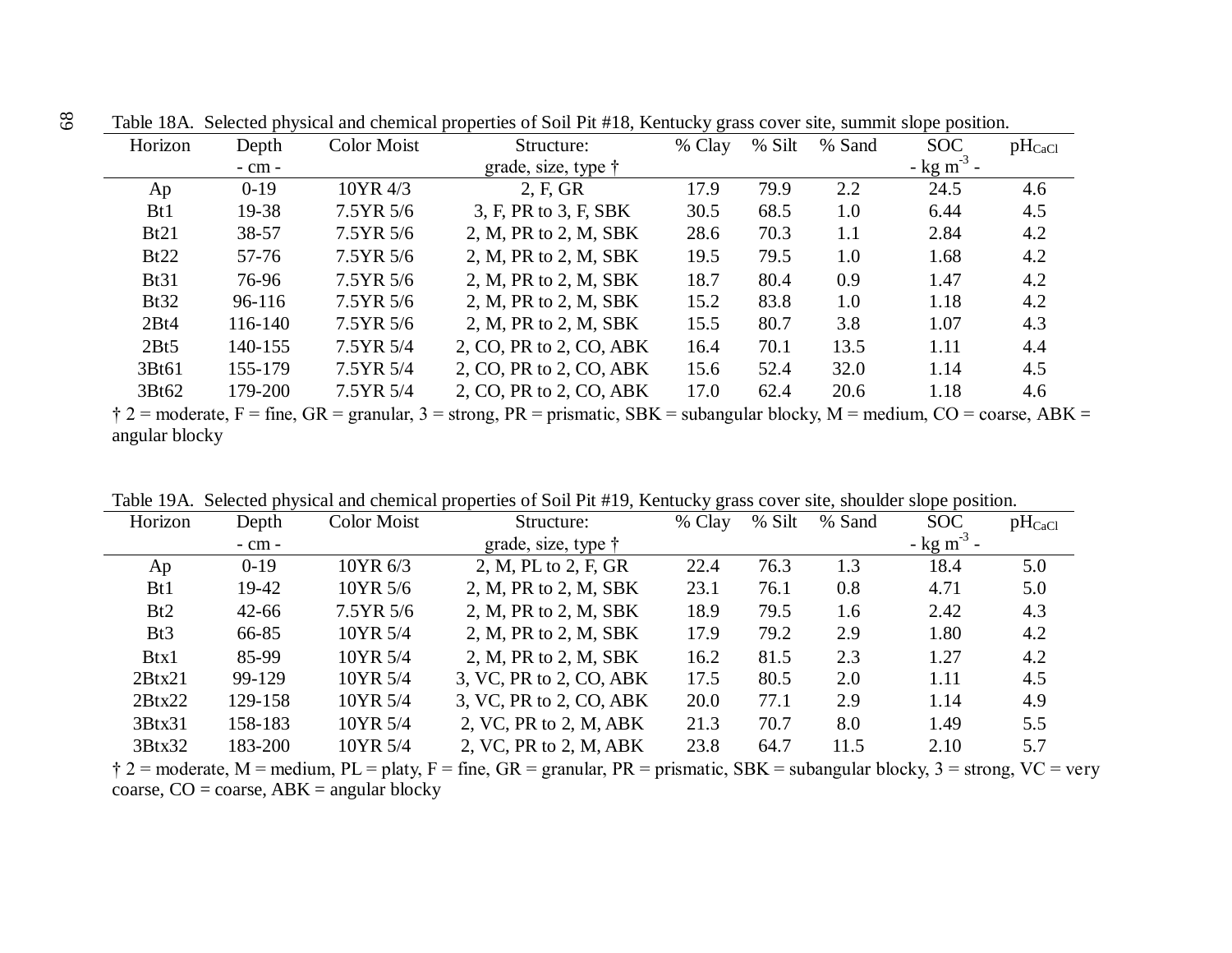| Horizon          | Depth      | <b>Color Moist</b> | Structure:                  | % Clay | % Silt | % Sand | <b>SOC</b>               | $pH_{CaCl}$ |
|------------------|------------|--------------------|-----------------------------|--------|--------|--------|--------------------------|-------------|
|                  | $-$ cm $-$ |                    | grade, size, type $\dagger$ |        |        |        | $-$ kg m <sup>-3</sup> - |             |
| Ap               | $0-12$     | 10YR 4/3           | 1, TN, PL                   | 23.9   | 75.2   | 0.9    | 25.3                     | 4.5         |
| B <sub>t1</sub>  | $12 - 21$  | 10YR 5/6           | 1, F, SBK                   | 22.6   | 76.3   | 1.1    | 14.2                     | 4.3         |
| Bt2              | $21 - 33$  | 10YR 5/4           | 2, M, SBK                   | 18.2   | 80.0   | 1.8    | 3.34                     | 4.1         |
| Bt/E             | $33 - 43$  | 10YR 5/4           | 3, M, PR to 3, M, ABK       | 17.2   | 80.6   | 2.2    | 2.48                     | 4.1         |
| 2Btx1            | $43 - 61$  | 10YR 5/4           | 2, VC, PR to 2, M, ABK      | 19.5   | 76.9   | 3.6    | 1.80                     | 4.0         |
| 3Btx21           | 61-78      | 10YR 5/4           | 2, VC, PR to 2, M, ABK      | 18.3   | 76.0   | 5.7    | 1.67                     | 4.2         |
| 3Btx22           | 78-95      | 10YR 5/4           | 2, VC, PR to 2, M, ABK      | 20.6   | 70.6   | 8.8    | 1.88                     | 4.3         |
| 3Btx31           | 95-109     | 10YR 4/4           | 2, VC, PR to 2, M, ABK      | 23.3   | 62.9   | 13.8   | 2.44                     | 4.8         |
| 3Btx32           | 109-124    | 10YR 4/4           | 2, VC, PR to 2, M, ABK      | 26.7   | 58.3   | 15.0   | 2.67                     | 5.3         |
| 3Bt              | 124-147    | 10YR 4/4           | 1, CO, PR                   | 33.9   | 51.6   | 14.5   | 2.72                     | 5.7         |
| 4BC1             | 147-170    | 5Y 6/1             | <b>MASSIVE</b>              | 63.2   | 33.7   | 3.1    | 2.67                     | 6.2         |
| 4BC <sub>2</sub> | 170-200    | 5Y 6/1             | <b>MASSIVE</b>              | 65.7   | 31.5   | 2.8    | 2.93                     | 6.4         |

Table 20A. Selected physical and chemical properties of Soil Pit #20, Kentucky grass cover site, backslope slope position.

 $\dagger$  1 = weak, TN = thin, PL = platy, F = fine, SBK = subangular blocky, 2 = moderate, M = medium, , 3 = strong, PR = prismatic, ABK  $=$  angular blocky,  $VC =$  very coarse,  $CO =$  coarse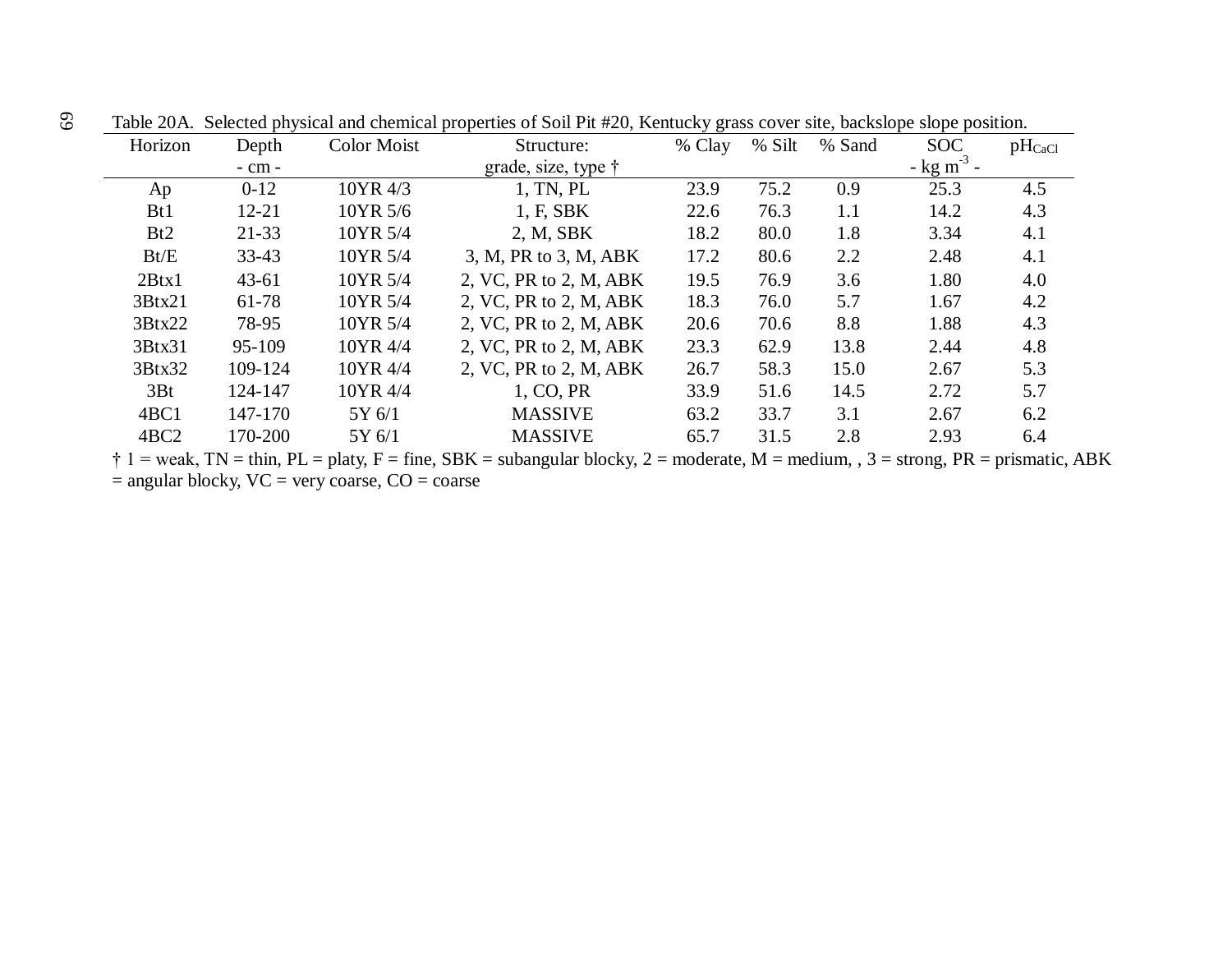| Horizon           | Depth      | <b>Color Moist</b> | Structure:            | % Clay | % Silt | % Sand | <b>SOC</b>               | $pH_{CaCl}$ |
|-------------------|------------|--------------------|-----------------------|--------|--------|--------|--------------------------|-------------|
|                   | $-$ cm $-$ |                    | grade, size, type †   |        |        |        | $-$ kg m <sup>-3</sup> - |             |
| Ap                | $0 - 16$   | 10YR 4/3           | 2, F, GR              | 13.7   | 84.7   | 1.6    | 15.7                     | 4.6         |
| Bw1               | $16 - 28$  | 10YR 4/4           | 1, F, SBK             | 12.4   | 85.5   | 2.1    | 9.73                     | 4.9         |
| Bw2               | 28-56      | 10YR 4/4           | 1, M, SBK             | 13.8   | 83.4   | 2.8    | 9.37                     | 4.8         |
| Ab                | 56-66      | 10YR 3/3           | 1, F, SBK             | 17.5   | 78.6   | 3.9    | 7.78                     | 4.6         |
| Btb1              | 66-84      | 10YR 5/6           | 2, M, SBK             | 17.9   | 77.9   | 4.2    | 6.00                     | 4.5         |
| B <sub>tb2</sub>  | 84-103     | 10YR 5/6           | 2, M, PR to 2, M, ABK | 20.7   | 74.3   | 5.0    | 3.80                     | 4.4         |
| B <sub>tb</sub> 3 | 103-117    | 10YR 5/6           | 2, M, PR to 2, M, ABK | 21.1   | 71.5   | 7.4    | 2.79                     | 4.2         |
| B <sub>tb</sub> 4 | 117-135    | 10YR 5/4           | 2, M, PR to 2, M, SBK | 19.5   | 67.4   | 13.1   | 2.00                     | 4.1         |
| 2Btb5             | 135-151    | 10YR 5/4           | 2, M, PR to 2, M, SBK | 20.9   | 61.6   | 17.5   | 1.54                     | 4.0         |
| 2Btb61            | 151-166    | 10YR 5/4           | 1, CO, PR             | 25.9   | 57.4   | 16.7   | 1.38                     | 4.0         |
| 2Btb62            | 166-182    | 10YR 5/4           | 1, CO, PR             | 30.6   | 52.0   | 17.4   | 1.46                     | 4.2         |
| 2BC               | 182-200    | 10YR 5/4           | 1, CO, PR             | 30.8   | 51.3   | 17.9   | 1.63                     | 4.3         |
|                   |            | $\cap$ $\Gamma$    | $G_{\bf D}$           |        |        |        | $\sqrt{2}$               |             |

Table 21A. Selected physical and chemical properties of Soil Pit #21, Kentucky grass cover site, footslope slope position.

 $\ddot{\tau}$  2 = moderate, F = fine, GR = granular, 1 = weak, SBK = subangular blocky, M = medium, PR = prismatic, ABK = angular blocky,  $CO = \text{coarse}$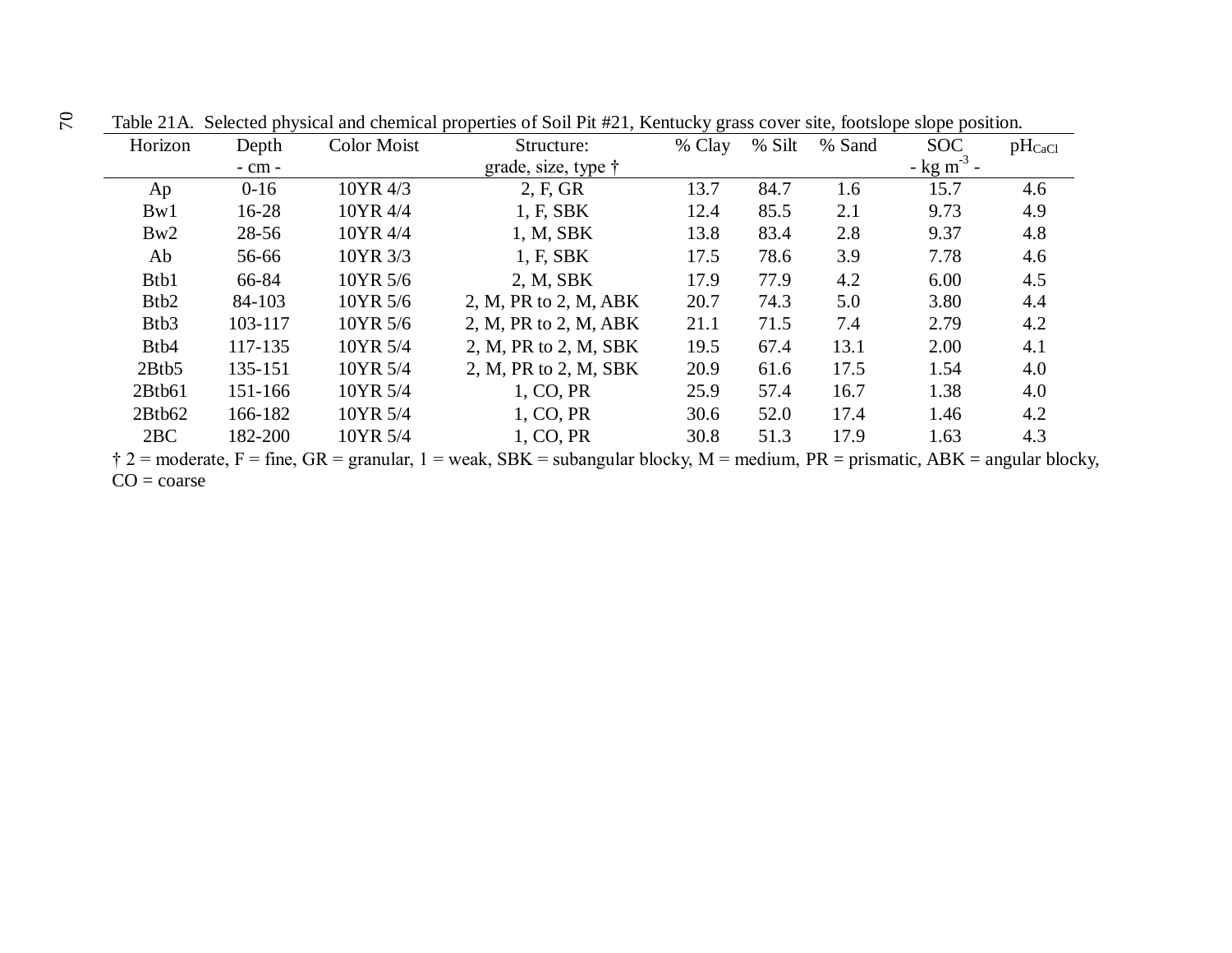| Horizon | Depth      | Color Moist | Structure:                  | % Clay | % Silt | % Sand | <b>SOC</b>               | $pH_{CaCl}$ |
|---------|------------|-------------|-----------------------------|--------|--------|--------|--------------------------|-------------|
|         | $-$ cm $-$ |             | grade, size, type $\dagger$ |        |        |        | $-$ kg m <sup>-3</sup> - |             |
| Ap      | $0 - 22$   | 10YR 4/3    | 1, F, GR                    | 14.5   | 80.7   | 4.8    | 18.0                     | 4.6         |
| Bg1     | $22 - 42$  | 10YR 5/2    | 1, F, SBK                   | 13.2   | 81.6   | 5.2    | 6.67                     | 5.2         |
| Bg2     | $42 - 54$  | 10YR 6/2    | 1, F, SBK                   | 16.1   | 78.6   | 5.3    | 6.00                     | 4.7         |
| Bg3     | 54-73      | 10YR 6/2    | 1, F, SBK                   | 18.0   | 76.0   | 6.0    | 6.44                     | 4.6         |
| 2Bt11   | 73-91      | 10YR 5/6    | 3, M, PR to 3, M, ABK       | 21.9   | 62.9   | 15.2   | 3.40                     | 4.3         |
| 2Bt12   | 91-109     | 10YR 5/6    | 3, M, PR to 3, M, ABK       | 19.5   | 62.1   | 18.4   | 1.88                     | 4.3         |
| 2Bt2    | 109-134    | 10YR 5/6    | 2, CO, PR to 2, M, ABK      | 24.2   | 56.3   | 19.5   | 1.27                     | 4.2         |
| 2Bt3    | 134-160    | 10YR 5/6    | 3, CO, PR to 3, M, ABK      | 24.9   | 55.3   | 19.8   | 1.24                     | 4.5         |

Table 22A. Selected physical and chemical properties of Soil Pit #22, Kentucky grass cover site, toeslope slope position.

 $\dagger$  1 = weak, F = fine, GR = granular, SBK = subangular blocky, 3 = strong, M = medium, PR = prismatic, ABK = angular blocky, 2 = moderate,  $CO = \text{coarse}$ 

Table 23A. Selected physical and chemical properties of Soil Pit #23, Kentucky forest cover site, summit slope position.

| Horizon         | Depth     | <b>Color Moist</b> | Structure:                  | % Clay | % Silt | % Sand | <b>SOC</b>               | $pH_{CaCl}$ |
|-----------------|-----------|--------------------|-----------------------------|--------|--------|--------|--------------------------|-------------|
|                 | - cm -    |                    | grade, size, type $\dagger$ |        |        |        | $-$ kg m <sup>-3</sup> - |             |
| Oi              | $0 - 1$   | 10YR 3/2           | $\overline{\phantom{a}}$    | 12.7   | 75.2   | 12.1   |                          |             |
| A               | $1-3$     | 10YR 3/2           | 1, F, GR                    | 20.7   | 75.5   | 3.8    |                          | 6.8         |
| E               | $3 - 18$  | 10YR 4/4           | 1, F, GR                    | 14.7   | 81.0   | 4.3    | 10.9                     | 4.1         |
| B <sub>t1</sub> | 18-34     | 7.5YR 4/6          | 1, M, SBK                   | 34.0   | 64.5   | 1.5    | 9.24                     | 4.3         |
| Bt2             | $34 - 53$ | 7.5YR 4/4          | 2, M, SBK                   | 33.6   | 65.6   | 0.8    | 4.21                     | 4.4         |
| Bt <sub>3</sub> | 53-83     | 7.5YR 4/4          | 2, M, SBK                   | 27.3   | 72.0   | 0.7    | 1.44                     | 4.5         |
| Bt4             | 83-105    | 7.5YR 4/4          | 1, F, SBK                   | 21.2   | 78.1   | 0.7    | 1.26                     | 4.4         |
| B <sub>t5</sub> | 105-131   | 7.5YR 4/4          | 1, F, SBK                   | 18.0   | 81.3   | 0.7    | 1.42                     | 4.4         |
| Bt6             | 131-152   | 7.5YR 4/4          | 1, F, SBK                   | 16.5   | 81.3   | 2.2    | 1.25                     | 4.4         |
| 2Bt7            | 152-167   | 7.5YR 4/4          | 1, F, SBK                   | 16.2   | 77.6   | 6.2    | 1.14                     | 4.4         |
| 2Btx            | 167-190   | 7.5YR 4/6          | 1, CO, PR to 2, F, SBK      | 15.3   | 69.6   | 15.1   | 1.22                     | 4.4         |
| 3C              | 190-200   | 10YR 5/4           | <b>MASSIVE</b>              | 12.8   | 38.3   | 48.9   |                          | 4.5         |

 $\dagger$  1 = weak, F = fine, GR = granular, M = medium, SBK = subangular blocky, 2 = moderate, CO = coarse, PR = prismatic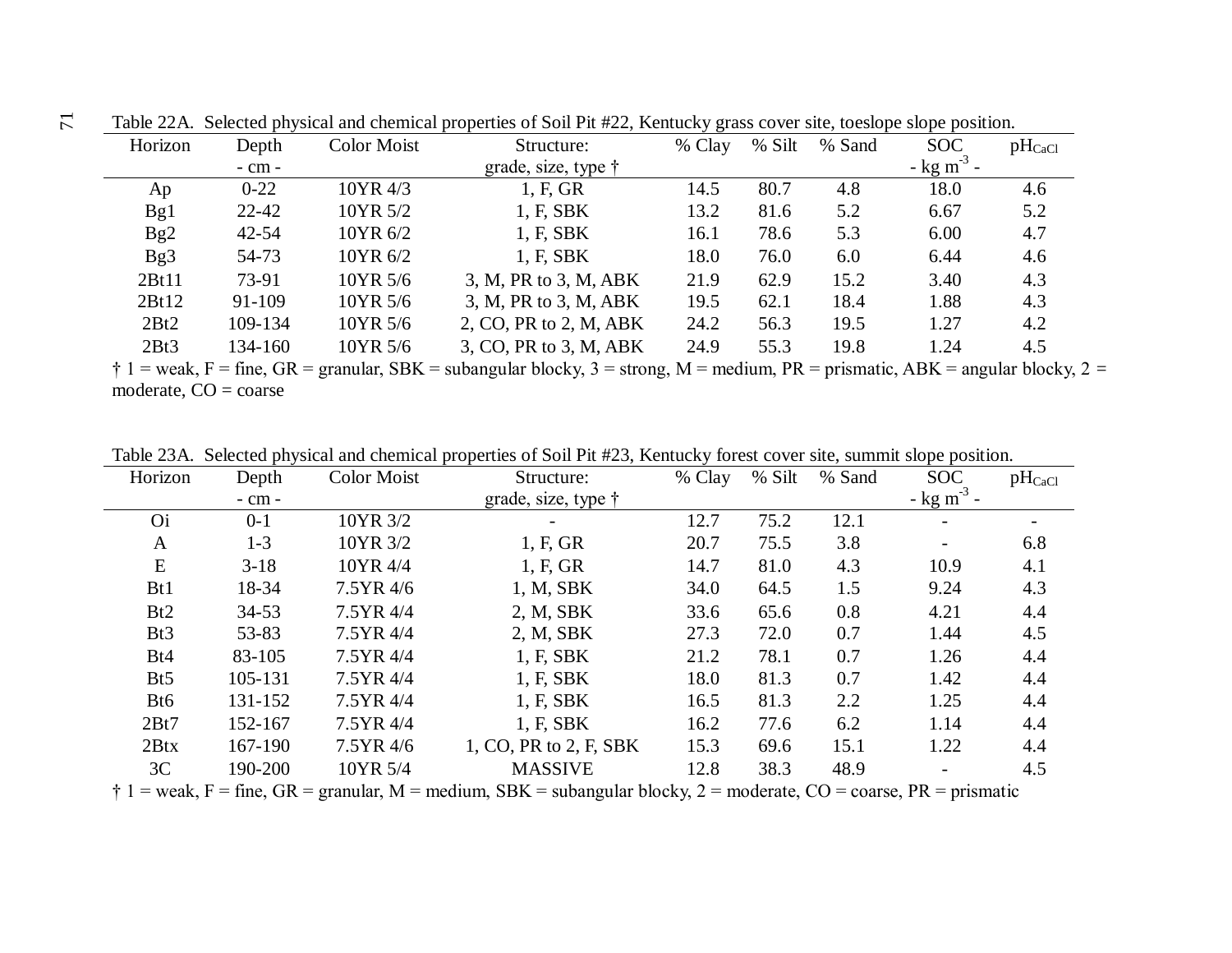| Horizon         | Depth      | Color Moist | Structure:                  | % Clay | % Silt | % Sand | <b>SOC</b>               | $pH_{CaCl}$ |
|-----------------|------------|-------------|-----------------------------|--------|--------|--------|--------------------------|-------------|
|                 | $-$ cm $-$ |             | grade, size, type $\dagger$ |        |        |        | $-$ kg m <sup>-3</sup> - |             |
| <b>Oi</b>       | $0 - 1$    | 10YR 3/2    |                             | 10.7   | 80.8   | 8.5    |                          |             |
| A               | $1 - 3$    | 10YR 3/2    | 1, F, GR                    | 16.5   | 79.8   | 3.7    |                          | 5.6         |
| E               | $3-19$     | 10YR 4/4    | 2, F, GR                    | 20.4   | 76.9   | 2.7    | 13.2                     | 4.0         |
| B <sub>t1</sub> | 19-34      | 7.5YR 4/4   | 2, F, SBK                   | 24.8   | 72.0   | 3.2    | 6.42                     | 4.3         |
| B <sub>t2</sub> | $34 - 51$  | 7.5YR 4/4   | 2, M, SBK                   | 22.1   | 67.4   | 10.5   | 1.93                     | 4.4         |
| Bt3             | $51 - 62$  | 7.5YR 4/4   | 2, M, SBK                   | 21.1   | 65.3   | 13.6   | 1.80                     | 4.4         |
| Bt4             | 62-81      | 7.5YR 4/6   | 2, M, SBK                   | 21.6   | 58.4   | 20.0   | 1.85                     | 4.6         |
| 2Bt5            | 81-102     | 5YR 4/6     | 2, M, SBK                   | 20.5   | 57.8   | 21.7   | 4.56                     | 4.5         |

Table 24A. Selected physical and chemical properties of Soil Pit #24, Kentucky forest cover site, shoulder slope position.

 $\dagger$  1 = weak, F = fine, GR = granular, 2 = moderate, SBK = subangular blocky, M = medium

Table 25A. Selected physical and chemical properties of Soil Pit #25, Kentucky forest cover site, backslope slope position.

| Horizon         | Depth      | Color Moist | Structure:                  | % Clay | % Silt | % Sand | <b>SOC</b>                | $pH_{CaCl}$ |
|-----------------|------------|-------------|-----------------------------|--------|--------|--------|---------------------------|-------------|
|                 | $-$ cm $-$ |             | grade, size, type $\dagger$ |        |        |        | - $kg \, \text{m}^{-3}$ - |             |
| O <sub>i</sub>  | $0 - 1$    | 10YR 3/2    |                             | 19.3   | 47.3   | 33.4   | $\overline{\phantom{0}}$  |             |
| A1              | $1-2$      | 10YR 3/2    | 2, F, GR                    | 14.8   | 62.9   | 22.3   |                           | 5.7         |
| A2              | $2 - 9$    | 10YR 4/3    | 2, F, GR                    | 16.8   | 57.9   | 25.3   | 22.4                      | 4.3         |
| B <sub>t1</sub> | $9 - 18$   | 10YR 4/4    | 3, M, PR to 3, M, ABK       | 19.8   | 54.6   | 25.6   | 14.5                      | 4.0         |
| 2Bt2            | 18-36      | 5YR 4/6     | 3, M, PR to 3, M, ABK       | 55.3   | 39.9   | 4.8    | 7.28                      | 4.2         |
| 2Bt3            | $36 - 51$  | 5YR 4/6     | 2, M, PR                    | 53.1   | 44.6   | 2.3    | 5.05                      | 4.6         |
| 2Bt4            | $51 - 75$  | 7.5YR 4/6   | 2, M, PR                    | 47.9   | 47.3   | 4.8    | 4.33                      | 5.5         |
| 2BC             | 75-89      | $2.5Y\,5/2$ | 2, TN, PL                   | 35.3   | 55.5   | 9.2    | 2.56                      | 6.6         |

 $\dot{\uparrow}$  2 = moderate, F = fine, GR = granular, 3 = strong, M = medium, PR = prismatic, ABK = angular blocky, TN = thin, PL = platy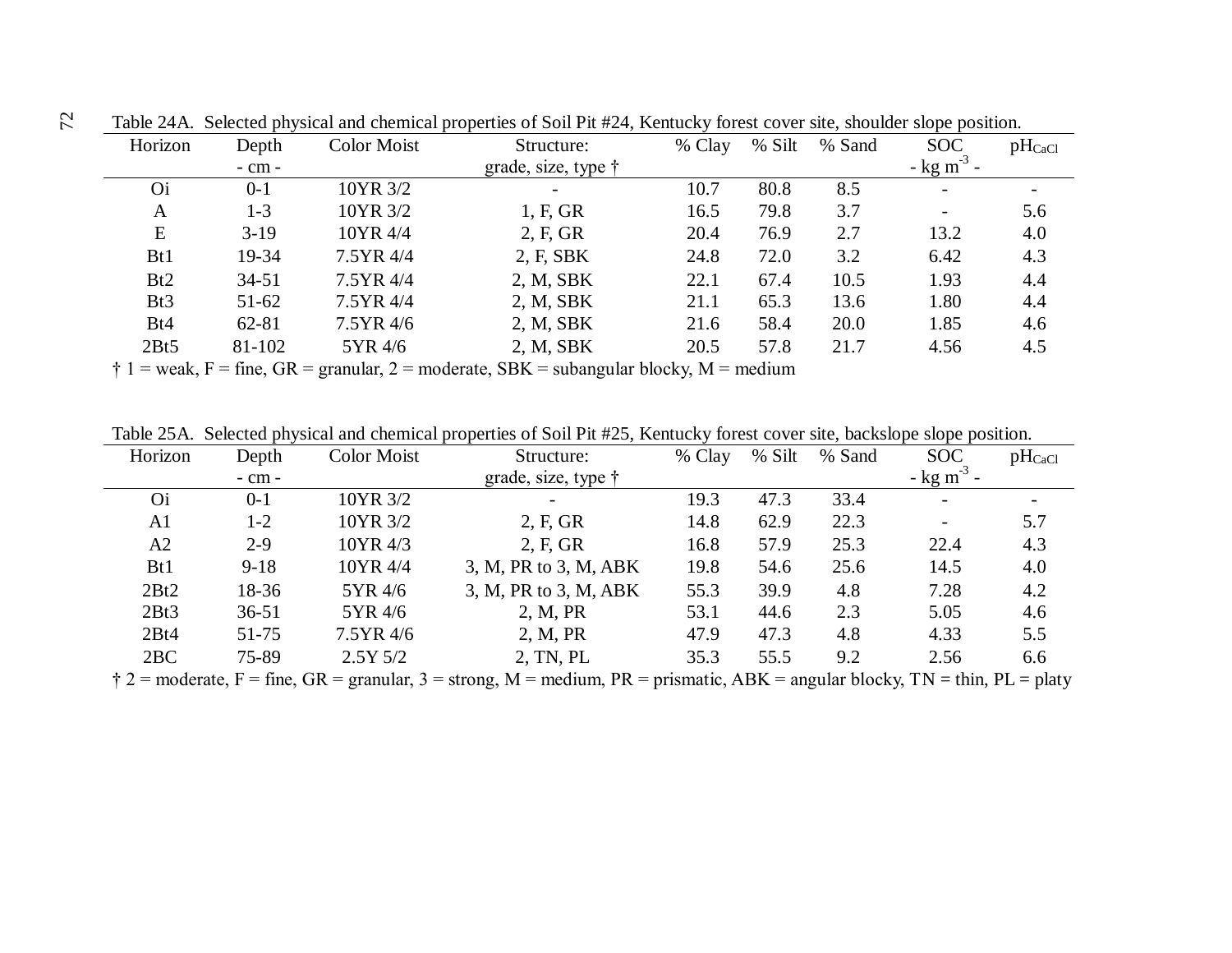| $pH_{CaCl}$ |
|-------------|
|             |
|             |
| 5.1         |
| 4.7         |
| 4.2         |
| 4.1         |
| 4.3         |
| 4.4         |
| 4.4         |
| 4.4         |
| 4.4         |
| 5.5         |
| 6.0         |
|             |

Table 26A. Selected physical and chemical properties of Soil Pit #26, Kentucky forest cover site, footslope slope position.

 $\dagger$  1 = weak, VF = very fine, GR = granular, 2 = moderate, F = fine, SBK = subangular blocky, M = medium, PR = prismatic, 3 = strong,  $ABK = angular blocky$ ,  $CO = coarse$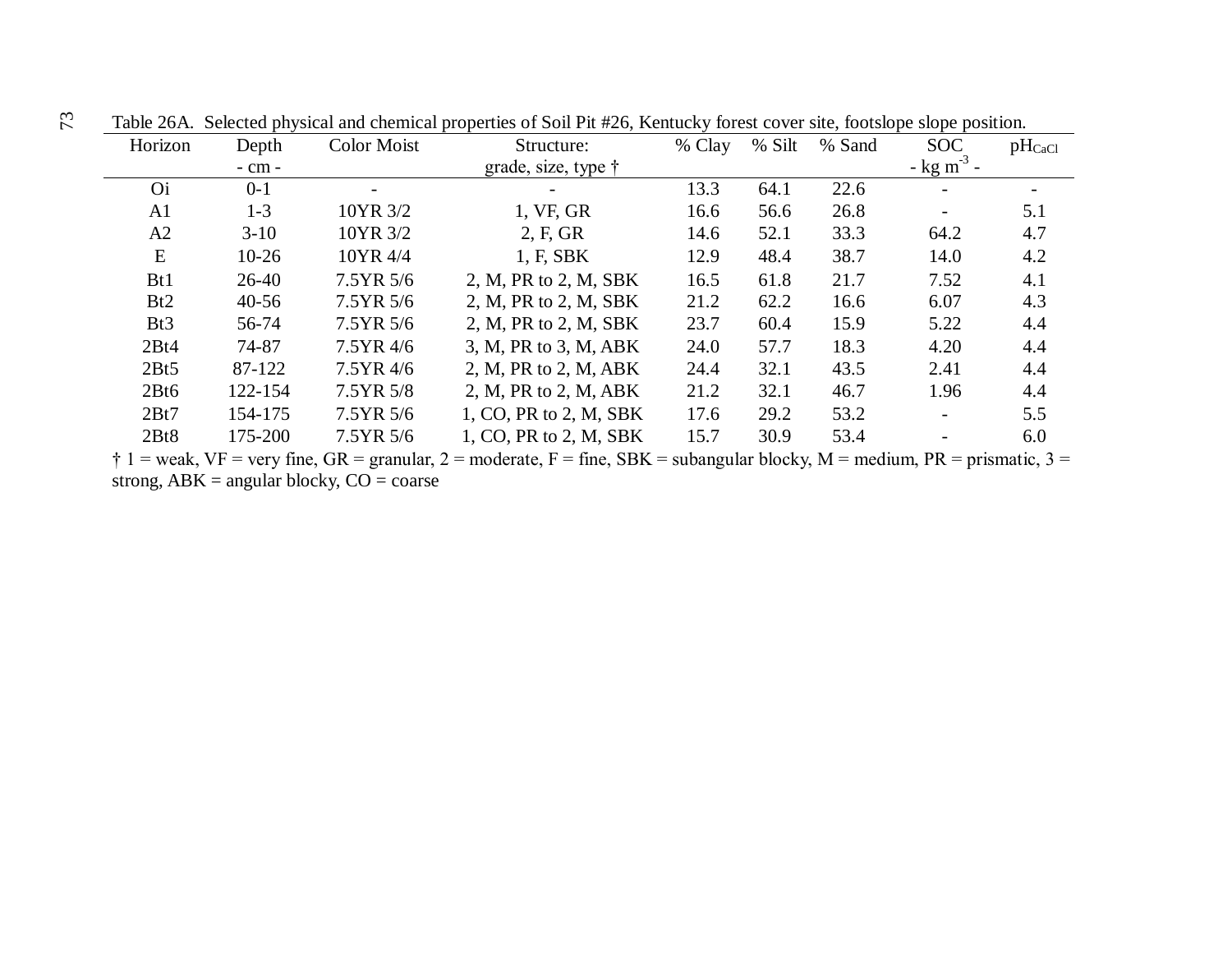| Horizon        | Depth      | <b>Color Moist</b> | Structure:                  | % Clay | % Silt | % Sand | <b>SOC</b>               | $pH_{CaCl}$ |
|----------------|------------|--------------------|-----------------------------|--------|--------|--------|--------------------------|-------------|
|                | $-$ cm $-$ |                    | grade, size, type $\dagger$ |        |        |        | $-$ kg m <sup>-3</sup> - |             |
| <b>Oi</b>      | $0 - 2$    |                    |                             | 11.3   | 71.8   | 16.9   |                          |             |
| A <sub>1</sub> | $2 - 5$    | 10YR 3/2           | 1, F, GR                    | 15.8   | 65.2   | 19.0   |                          | 6.6         |
| A2             | $5-19$     | 10YR 4/3           | 1, F, GR                    | 12.1   | 61.3   | 26.6   | 25.5                     | 4.2         |
| Bg1            | 19-31      | 10YR 5/2           | 1, M, SBK                   | 12.6   | 62.7   | 24.7   | 12.1                     | 4.2         |
| Bg2            | $31 - 56$  | 10YR 5/2           | 1, M, SBK                   | 12.8   | 68.0   | 19.2   | 9.45                     | 4.2         |
| <b>Bw</b>      | 56-81      | 7.5YR 5/4          | 1, M, SBK                   | 15.2   | 73.1   | 11.7   | 5.58                     | 4.5         |
| 2Bt11          | 81-120     | 7.5YR 5/6          | 1, CO, SBK                  | 17.1   | 72.7   | 10.2   | 4.10                     | 5.3         |
| 2Bt12          | 120-160    | 7.5YR 5/6          | 1, CO, SBK                  | 17.1   | 72.8   | 10.1   | 4.15                     | 5.8         |
| 2Bt2           | 160-188    | 7.5YR 4/6          | 1, CO, ABK                  | 33.9   | 44.4   | 21.7   |                          | 6.9         |
| <b>Oa</b>      | 188-200    | N 2.5              | <b>MASSIVE</b>              | 52.1   | 37.1   | 10.8   |                          | 6.7         |

Table 27A. Selected physical and chemical properties of Soil Pit #27, Kentucky forest cover site, toeslope slope position.

 $\dagger$  1 = weak, F = fine, GR = granular, M medium, SBK = subangular blocky, CO = coarse, ABK = angular blocky

Table 28A. Selected physical and chemical properties of Soil Pit #28, Indiana grass cover site, summit slope position.

| Horizon         | Depth      | Color Moist              | Structure:                                                                                                                        | % Clay | % Silt | % Sand | <b>SOC</b>               | $pH_{CaCl}$              |
|-----------------|------------|--------------------------|-----------------------------------------------------------------------------------------------------------------------------------|--------|--------|--------|--------------------------|--------------------------|
|                 | $-$ cm $-$ |                          | grade, size, type $\dagger$                                                                                                       |        |        |        | $-$ kg m <sup>-3</sup> - |                          |
| A               | $0 - 20$   | 10YR 4/3                 | 2, M, GR                                                                                                                          | 20.3   | 76.9   | 2.8    | 16.4                     | 5.5                      |
| B <sub>t1</sub> | $20 - 45$  | 10YR 5/6                 | 2, F, SBK                                                                                                                         | 25.7   | 72.6   | 1.7    | 4.71                     | 4.6                      |
| B <sub>t2</sub> | $45 - 65$  | 10YR 5/6                 | 2, F, SBK                                                                                                                         | 24.4   | 73.5   | 2.1    | 2.84                     | 4.3                      |
| Btx1            | 65-92      | 10YR 4/4                 | 1, CO, PR to 2, M, SBK                                                                                                            | 23.4   | 67.1   | 9.5    | 2.28                     | 4.0                      |
| Btx2            | 92-134     | $\overline{\phantom{a}}$ |                                                                                                                                   |        |        |        |                          | $\overline{\phantom{0}}$ |
| 2Btb            | 134-145    | 7.5YR 5/6                | 2, VF, SBK                                                                                                                        | 61.0   | 33.6   | 5.4    | 2.42                     | 5.2                      |
|                 |            |                          | $\pm$ 2 = moderate M = modum CD = erapy or $E = \text{fino}$ CDV = expansion blocky 1 = week CO = economy DD = prismatic VE = you |        |        |        |                          |                          |

 $\uparrow$  2 = moderate, M = medium, GR = granular, F = fine, SBK = subangular blocky, 1 = weak, CO = coarse, PR = prismatic, VF = very fine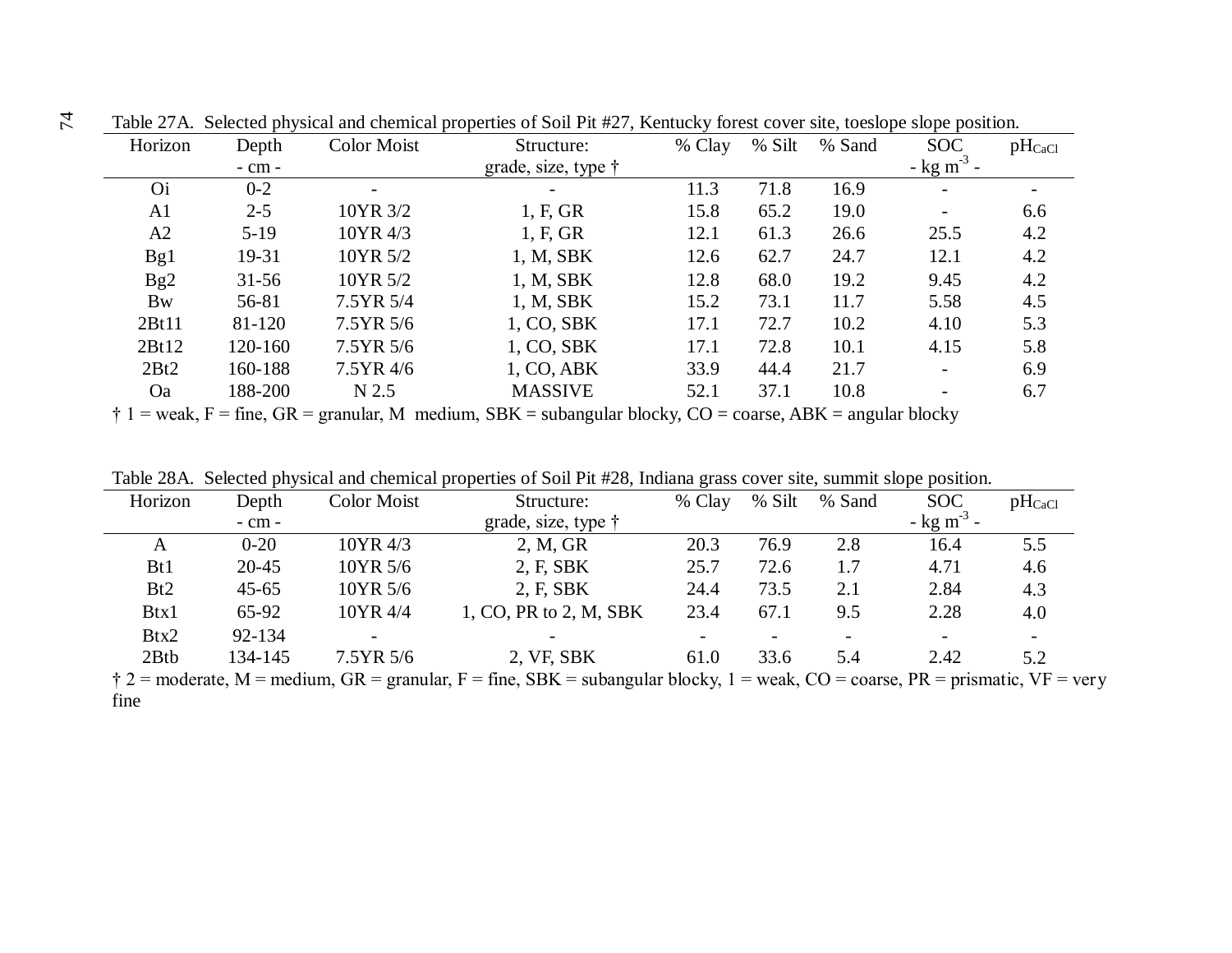| Horizon         | Depth      | <b>Color Moist</b> | Structure:                  | % Clay | % Silt | % Sand | <b>SOC</b>                | $pH_{CaCl}$ |
|-----------------|------------|--------------------|-----------------------------|--------|--------|--------|---------------------------|-------------|
|                 | $-$ cm $-$ |                    | grade, size, type $\dagger$ |        |        |        | - $kg \, \text{m}^{-3}$ - |             |
| Ap              | $0 - 8$    | 10YR 4/3           | 2, F, GR                    | 23.9   | 74.3   | 1.8    | 33.9                      | 5.4         |
| <b>BA</b>       | $8 - 20$   | 10YR 5/4           | 2, M, SBK                   | 25.5   | 72.8   | 1.7    | 18.5                      | 5.3         |
| B <sub>t1</sub> | $20 - 51$  | 7.5YR 5/6          | 2, M, SBK                   | 27.6   | 71.1   | 1.3    | 4.97                      | 4.4         |
| Bt2             | $51 - 64$  | 7.5YR 5/4          | 2, M, SBK                   | 32.3   | 65.8   | 1.9    | 3.53                      | 4.1         |
| 2Bt3            | 64-84      | 7.5YR 5/4          | 2, CO, SBK                  | 32.3   | 57.6   | 10.1   | 2.34                      | 4.1         |
| 2Bt4            | 84-114     | 10YR 4/6           | 1, CO, SBK                  | 71.9   | 26.1   | 2.0    | 3.46                      | 4.2         |
| 2BCt            | 114-170    | $2.5Y\,6/4$        | 1, CO, SBK                  | 59.9   | 37.5   | 2.6    | 2.63                      | 4.6         |

Table 29A. Selected physical and chemical properties of Soil Pit #29, Indiana grass cover site, shoulder slope position.

 $\dot{\uparrow}$  2 = moderate, F = fine, GR = granular, M = medium, SBK = subangular blocky, CO = coarse, 1 = weak

Table 30A. Selected physical and chemical properties of Soil Pit #30, Indiana grass cover site, backslope slope position.

| Horizon         | Depth      | Color Moist | Structure:                  | % Clay | % Silt | % Sand | <b>SOC</b>               | $pH_{CaCl}$ |
|-----------------|------------|-------------|-----------------------------|--------|--------|--------|--------------------------|-------------|
|                 | $-$ cm $-$ |             | grade, size, type $\dagger$ |        |        |        | $-$ kg m <sup>-3</sup> - |             |
| Ap              | $0-12$     | 10YR 4/4    | 2, M, SBK                   | 23.9   | 68.5   | 7.6    | 31.2                     | 5.3         |
| B <sub>t1</sub> | $12 - 28$  | 7.5YR 4/6   | 2, F, SBK and 2, M, SBK     | 28.2   | 64.2   | 7.6    | 10.0                     | 5.2         |
| Bt2             | 28-43      | 7.5YR 5/6   | 2, VF, SBK and 2, F, SBK    | 29.6   | 50.1   | 20.3   | 4.06                     | 4.2         |
| 2Bt3            | $43 - 82$  | 7.5YR 5/6   | 2, M, ABK to 2, M, SBK      | 50.5   | 15.8   | 33.7   | 2.70                     | 4.1         |
| 2Bt4            | 82-110     | 7.5YR 5/6   | 2, M, SBK                   | 38.8   | 14.6   | 46.6   | 1.99                     | 4.2         |
| 2Bt5            | 110-140    | 7.5YR 5/8   | 2, M, SBK                   | 37.4   | 16.3   | 46.3   | 1.76                     | 4.5         |
| $\mathcal{C}$   | 140-172    |             | <b>MASSIVE</b>              | 41.9   | 47.0   | 11.1   | 1.60                     | 4.9         |

 $\dot{\uparrow}$  2 = moderate, M = medium, SBK = subangular blocky, F = fine, VF = very fine, ABK = angular blocky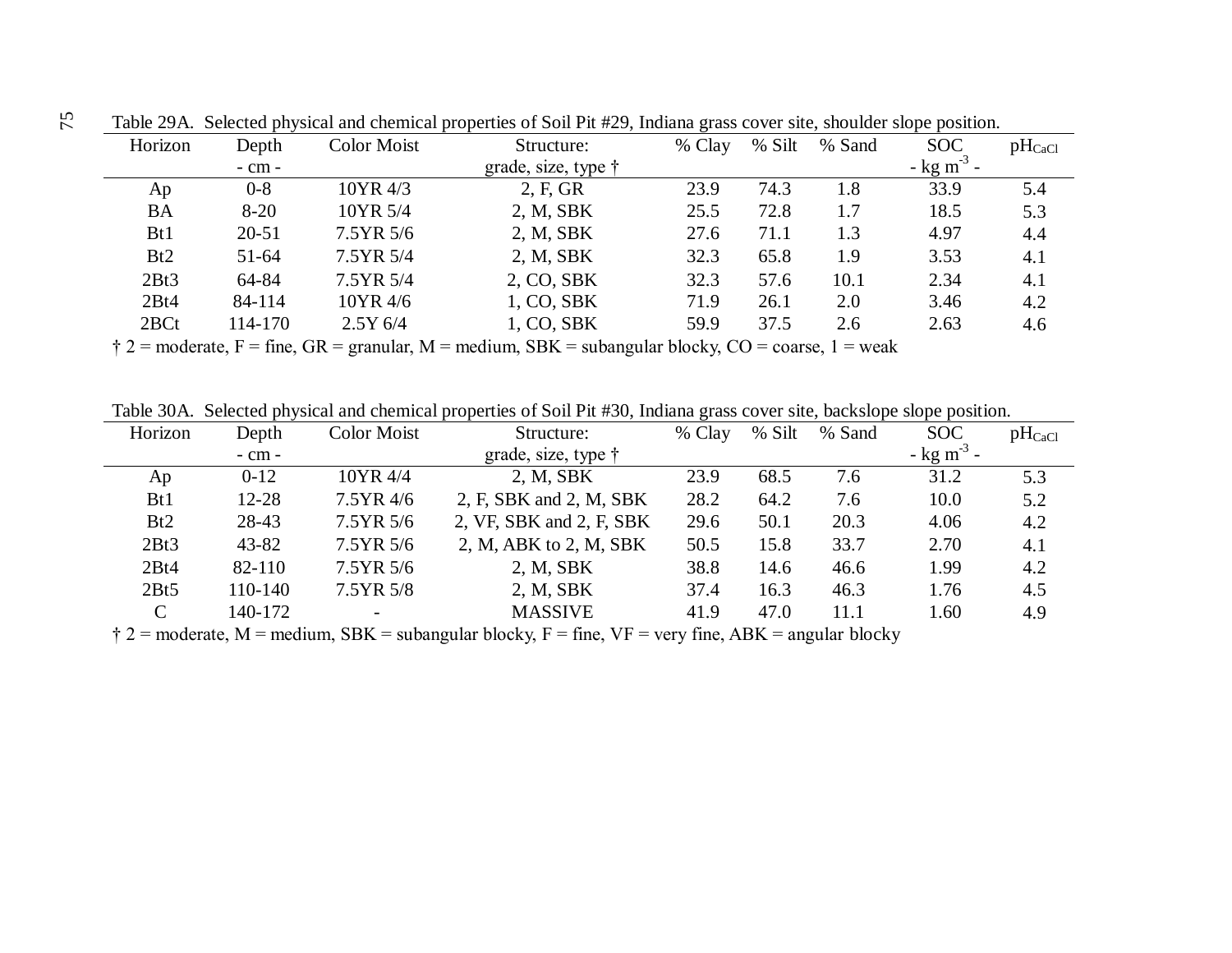| Horizon         | Depth      | Color Moist | Structure:                  | % Clay | % Silt | % Sand | <b>SOC</b>               | $pH_{CaCl}$ |
|-----------------|------------|-------------|-----------------------------|--------|--------|--------|--------------------------|-------------|
|                 | $-$ cm $-$ |             | grade, size, type $\dagger$ |        |        |        | $-$ kg m <sup>-3</sup> - |             |
| Ap              | $0 - 16$   | 10YR 4/4    | 2, M, SBK to 2, M, GR       | 24.6   | 56.9   | 18.5   | 23.2                     | 5.9         |
| B <sub>t1</sub> | $16 - 33$  | 7.5YR 5/6   | 2, M, SBK and 2, F, SBK     | 33.0   | 43.8   | 23.2   | 6.28                     | 5.2         |
| Bt2             | $33 - 63$  | 10YR 5/6    | 2, F, SBK                   | 26.4   | 45.3   | 28.3   | 2.12                     | 3.9         |
| Bt3             | 63-87      | 10YR 5/8    | 2, F, SBK                   | 34.2   | 44.6   | 21.2   | 1.42                     | 3.8         |
| 2BC1            | 87-120     | 10YR 5/8    | 1, TN, PL                   | 26.2   | 43.6   | 30.2   | 1.16                     | 3.9         |
| 2BC2            | 120-134    | 10YR 7/1    | 1, M, PL                    | 26.2   | 46.4   | 27.4   | 0.935                    | 4.4         |
| 2Cr             | 134-164    | 10YR 5/6    |                             | 18.5   | 66.0   | 15.5   | 0.880                    | 5.9         |

Table 31A. Selected physical and chemical properties of Soil Pit #31, Indiana grass cover site, backslope slope position.

 $\dagger$  2 = moderate, M = medium, SBK = subangular blocky, GR = granular, F = fine, 1 = weak, TN = thin, PL = platy

Table 32A. Selected physical and chemical properties of Soil Pit #32, Indiana grass cover site, toeslope slope position.

| Horizon | Depth      | <b>Color Moist</b> | Structure:                                                                                       | % Clay | % Silt | % Sand | <b>SOC</b>               | $pH_{CaCl}$ |
|---------|------------|--------------------|--------------------------------------------------------------------------------------------------|--------|--------|--------|--------------------------|-------------|
|         | $-$ cm $-$ |                    | grade, size, type $\dagger$                                                                      |        |        |        | $-$ kg m <sup>-3</sup> - |             |
| Ap1     | $0 - 8$    | 10YR 4/4           | 2, M, SBK                                                                                        | 21.0   | 68.3   | 10.7   | 51.3                     | 5.3         |
| Ap2     | $8 - 17$   | 7.5YR 4/4          | 2, F, SBK                                                                                        | 23.4   | 64.8   | 11.8   | 17.1                     | 6.1         |
| 2Bt1    | $17 - 50$  | 10YR 5/6           | 2, M, SBK to 2, F, SBK                                                                           | 25.9   | 58.8   | 15.3   | 5.34                     | 6.0         |
| 2Bt2    | 50-64      | 10YR 5/4           | 2, M, SBK to 2, F, SBK                                                                           | 29.7   | 58.7   | 11.6   | 3.43                     | 4.3         |
| 2Bt3    | 64-90      | 10YR 6/1           | 1, M, SBK                                                                                        | 34.9   | 55.9   | 9.2    | 2.94                     | 4.0         |
| 2Cr     | $90 - 150$ | 10YR 5/1           | $\overline{\phantom{a}}$                                                                         | 26.9   | 64.1   | 9.0    | 4.98                     | 5.1         |
| Ap1     | $0 - 8$    | 10YR 4/4           | 2, M, SBK                                                                                        | 21.0   | 68.3   | 10.7   | 51.3                     | 5.3         |
|         |            |                    | $\frac{1}{2}$ 2 = moderate M = modum $\Omega V$ = subpropriate blocky $E = \text{frac} 1$ = week |        |        |        |                          |             |

 $\ddot{\tau}$  2 = moderate, M = medium, SBK = subangular blocky, F = fine, 1 = weak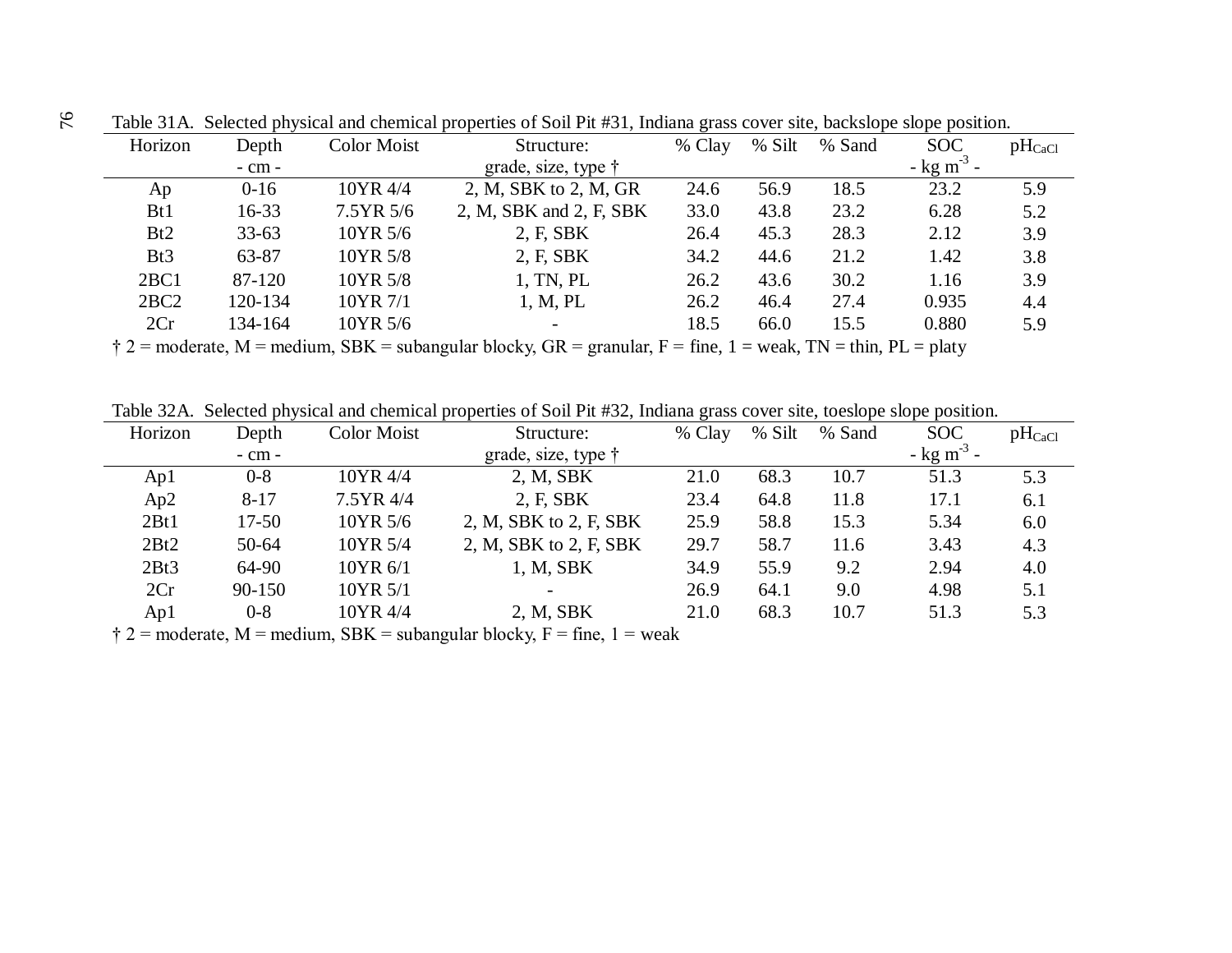|         |            |             |                             | Table 5971. Scheened physical and chemical properties of Soll Fit 1199, mulana grass cover site, summit slope position. |        |        |                          |             |  |
|---------|------------|-------------|-----------------------------|-------------------------------------------------------------------------------------------------------------------------|--------|--------|--------------------------|-------------|--|
| Horizon | Depth      | Color Moist | Structure:                  | % Clay                                                                                                                  | % Silt | % Sand | <b>SOC</b>               | $pH_{CaCl}$ |  |
|         | $-$ cm $-$ |             | grade, size, type $\dagger$ |                                                                                                                         |        |        | $-$ kg m <sup>-3</sup> - |             |  |
| Ap1     | $0 - 15$   | 10YR 4/3    | 2, F, SBK and 2, M, SBK     | 21.7                                                                                                                    | 75.7   | 2.6    | 33.0                     | 6.1         |  |
| Ap2     | $15 - 28$  | 10YR 4/4    | 2, F, SBK                   | 23.5                                                                                                                    | 74.4   | 2.1    | 16.4                     | 6.0         |  |
| Bt1     | $28 - 56$  | 7.5YR 4/6   | 2, M, SBK                   | 28.0                                                                                                                    | 70.1   | 1.9    | 5.1                      | 4.9         |  |
| Bt2     | 56-74      | 10YR 4/6    | 2, F, SBK                   | 21.8                                                                                                                    | 70.9   | 7.3    | 3.00                     | 4.0         |  |
| Bt3     | 74-88      | 10YR 5/6    | 2, M, SBK                   | 18.5                                                                                                                    | 63.7   | 17.8   |                          | 3.9         |  |
| 2Btx    | 88-100     | 10YR 5/6    | 2, M, ABK                   | 22.5                                                                                                                    | 56.3   | 21.2   | 1.81                     | 3.9         |  |
| 3Bt1    | 100-134    | $2.5YR$ 4/6 | 2, F, ABK                   | 42.2                                                                                                                    | 35.0   | 22.8   | 1.48                     | 3.9         |  |
| 3Bt2    | 134-147    | 7.5YR 5/8   | 2, M, ABK and 2, F, ABK     | 38.7                                                                                                                    | 34.1   | 27.2   | 1.87                     | 4.0         |  |
| 4Bt     | 147-168    | 7.5YR 4/6   | 2, VF, ABK                  | 32.3                                                                                                                    | 41.2   | 26.5   | 1.18                     | 4.2         |  |
| 4Cr     | 168-182    | 10YR 6/8    |                             | 27.6                                                                                                                    | 61.7   | 10.7   | 1.27                     | 4.2         |  |
|         |            |             |                             |                                                                                                                         |        |        |                          |             |  |

Table 33A. Selected physical and chemical properties of Soil Pit #33, Indiana grass cover site, summit slope position. 77

 $\dot{\uparrow}$  2 = moderate, F = fine, SBK = subangular blocky, M = medium, ABK = angular blocky, VF = very fine

|  |  | Table 34A. Selected physical and chemical properties of Soil Pit #34, Indiana grass cover site, shoulder slope position. |  |  |
|--|--|--------------------------------------------------------------------------------------------------------------------------|--|--|
|  |  |                                                                                                                          |  |  |

| Horizon         | Depth      | Color Moist | Structure:                                                                                                                               | % Clay | % Silt | % Sand | <b>SOC</b>               | $pH_{CaCl}$ |
|-----------------|------------|-------------|------------------------------------------------------------------------------------------------------------------------------------------|--------|--------|--------|--------------------------|-------------|
|                 | $-$ cm $-$ |             | grade, size, type $\dagger$                                                                                                              |        |        |        | $-$ kg m <sup>-3</sup> - |             |
| Ap              | $0 - 23$   | 10YR 4/4    | 2, F, SBK to 2, M, GR                                                                                                                    | 22.3   | 75.0   | 2.7    | 26.2                     | 5.3         |
| B <sub>t1</sub> | 23-49      | 10YR 5/6    | 1, F, SBK                                                                                                                                | 25.0   | 72.8   | 2.2    | 4.92                     | 4.1         |
| Bt2             | 49-70      | 10YR 6/6    | 2, F, SBK                                                                                                                                | 24.9   | 69.8   | 5.3    | 2.00                     | 3.9         |
| Btx1            | 70-92      | 10YR 5/6    | 1, M, PR                                                                                                                                 | 20.7   | 60.2   | 19.1   | 1.58                     | 3.9         |
| 2Btx2           | $92 - 103$ | 10YR 5/6    | 2, M, PR to 2, M, SBK                                                                                                                    | 26.6   | 51.0   | 22.4   | 1.33                     | 3.9         |
| 3Bt3            | 103-133    | 10YR 5/6    | 2, F, SBK to 2, F, ABK                                                                                                                   | 55.4   | 28.6   | 16.0   | 2.18                     | 4.0         |
| 3Bt4            | 133-150    | 10YR 5/6    | 2, M, SBK to 2, F, ABK                                                                                                                   | 47.7   | 31.0   | 21.3   | 2.72                     | 4.2         |
| 3BC             | 150-170    | 10YR 6/6    | 2, TK, PL                                                                                                                                | 32.8   | 65.1   | 2.1    | 1.30                     | 4.4         |
|                 |            |             | $\dot{\tau}$ 2 = moderate, F = fine, SBK = subangular blocky, M = medium, GR = granular, 1 = weak, PR = prismatic, ABK = angular blocky, |        |        |        |                          |             |

 $TK = thick, PL = platy$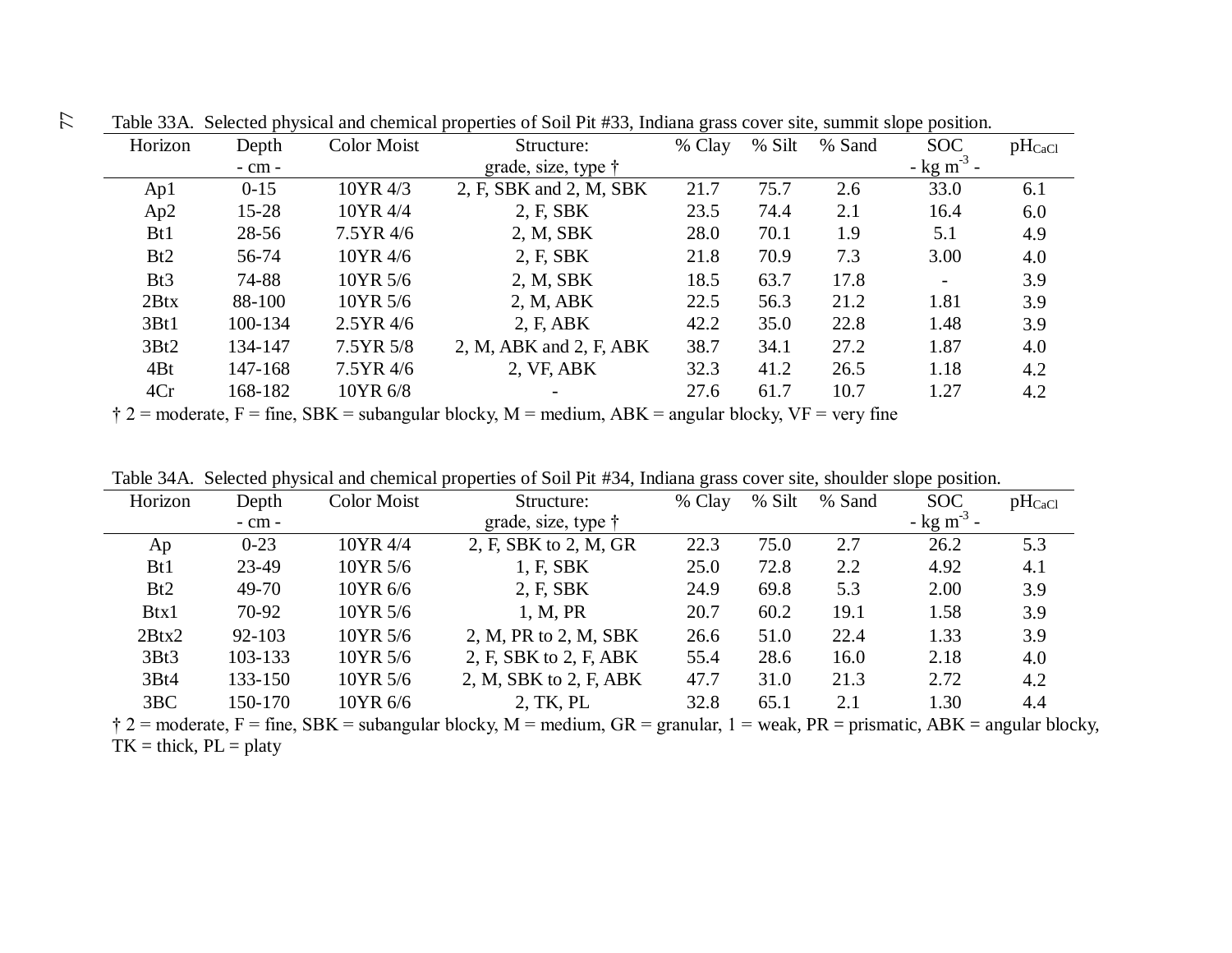| Horizon         | Depth      | Color Moist | Structure:                  | % Clay | % Silt | % Sand | <b>SOC</b>               | $pH_{CaCl}$ |
|-----------------|------------|-------------|-----------------------------|--------|--------|--------|--------------------------|-------------|
|                 | $-$ cm $-$ |             | grade, size, type $\dagger$ |        |        |        | $-$ kg m <sup>-3</sup> - |             |
| Ap1             | $0 - 10$   | 10YR 4/4    | 1, VC, PL to 2, M, SBK      | 20.9   | 75.0   | 4.1    | 42.0                     | 5.6         |
| Ap2             | $10-21$    | 10YR 5/4    | 2, F, SBK to 2, VF, SBK     | 23.7   | 72.0   | 4.3    | 15.1                     | 6.4         |
| B <sub>t1</sub> | 21-39      | 10YR 4/6    | 2, M, SBK                   | 22.6   | 67.7   | 9.7    | 3.74                     | 4.6         |
| Bt2             | $39 - 54$  | 10YR 5/4    | 2, M, SBK                   | 20.6   | 64.9   | 14.5   | 1.91                     | 3.9         |
| 2Btx1           | 54-96      | 10YR 5/4    | 2, CO, PR to 2, M, SBK      | 27.9   | 58.7   | 13.4   | 1.49                     | 4.3         |
| 2Btx2           | 96-114     | 10YR 5/6    | 1, CO, PR to 2, M, ABK      | 36.9   | 45.6   | 17.5   | 1.52                     | 4.4         |
| 2Bt3            | 114-143    | 10YR 5/6    | 1, CO, PR to 1, M, ABK      | 31.5   | 50.4   | 18.1   | 1.30                     | 3.9         |
| 2Cr             | 143-183    | 10YR 5/6    |                             | 31.6   | 54.8   | 13.6   | 1.60                     | 4.3         |

Table 35A. Selected physical and chemical properties of Soil Pit #35, Indiana grass cover site, backslope slope position.

 $\dagger$  1 = weak, VC = very coarse, PL = platy, 2 = moderate, M = medium, SBK = subangular blocky, F = fine, VF = very fine, CO = coarse,  $PR = prismatic$ ,  $ABK = angular blocky$ 

Table 36A. Selected physical and chemical properties of Soil Pit #36, Indiana forest cover site, summit slope position.

| Horizon         | Depth      | <b>Color Moist</b> | Structure:                  | % Clay | % Silt | % Sand | <b>SOC</b>               | $pH_{CaCl}$ |
|-----------------|------------|--------------------|-----------------------------|--------|--------|--------|--------------------------|-------------|
|                 | $-$ cm $-$ |                    | grade, size, type $\dagger$ |        |        |        | $-$ kg m <sup>-3</sup>   |             |
| Ap              | $0-13$     | 10YR 4/3           | 1, VF, SBK and 1, F, SBK    | 13.1   | 68.7   | 18.2   | 24.5                     | 4.7         |
| BE              | 13-19      | 10YR 4/4           | 1, F, SBK and 1, M, SBK     | 13.4   | 70.0   | 16.6   | $\overline{\phantom{a}}$ | 4.5         |
| B <sub>t1</sub> | 19-44      | 7.5YR 5/8          | 2, F, SBK and 2, M, SBK     | 28.0   | 59.5   | 12.5   | 4.80                     | 4.0         |
| Bt2             | $44 - 62$  | 10YR 5/6           | 2, F, SBK and 2, M, SBK     | 23.3   | 58.0   | 18.7   | 3.34                     | 3.9         |
| <b>Btx</b>      | 62-79      | 10YR 5/6           | 2, F, PR to 2, M, ABK       | 20.9   | 48.0   | 31.1   | 2.87                     | 3.8         |
| 2Btx            | 79-95      | 10YR 5/4           | 1, M, PR                    | 18.4   | 47.3   | 34.3   | 1.04                     | 3.8         |
| 2Cr             | 95-130     | 10YR 6/8           | <b>MASSIVE</b>              | 12.7   | 16.2   | 71.1   | 1.16                     | 3.7         |

 $\dagger$  1 = weak, VF = very fine, SBK = subangular blocky, F = fine, M = medium, 2 = moderate, PR = prismatic, ABK = angular blocky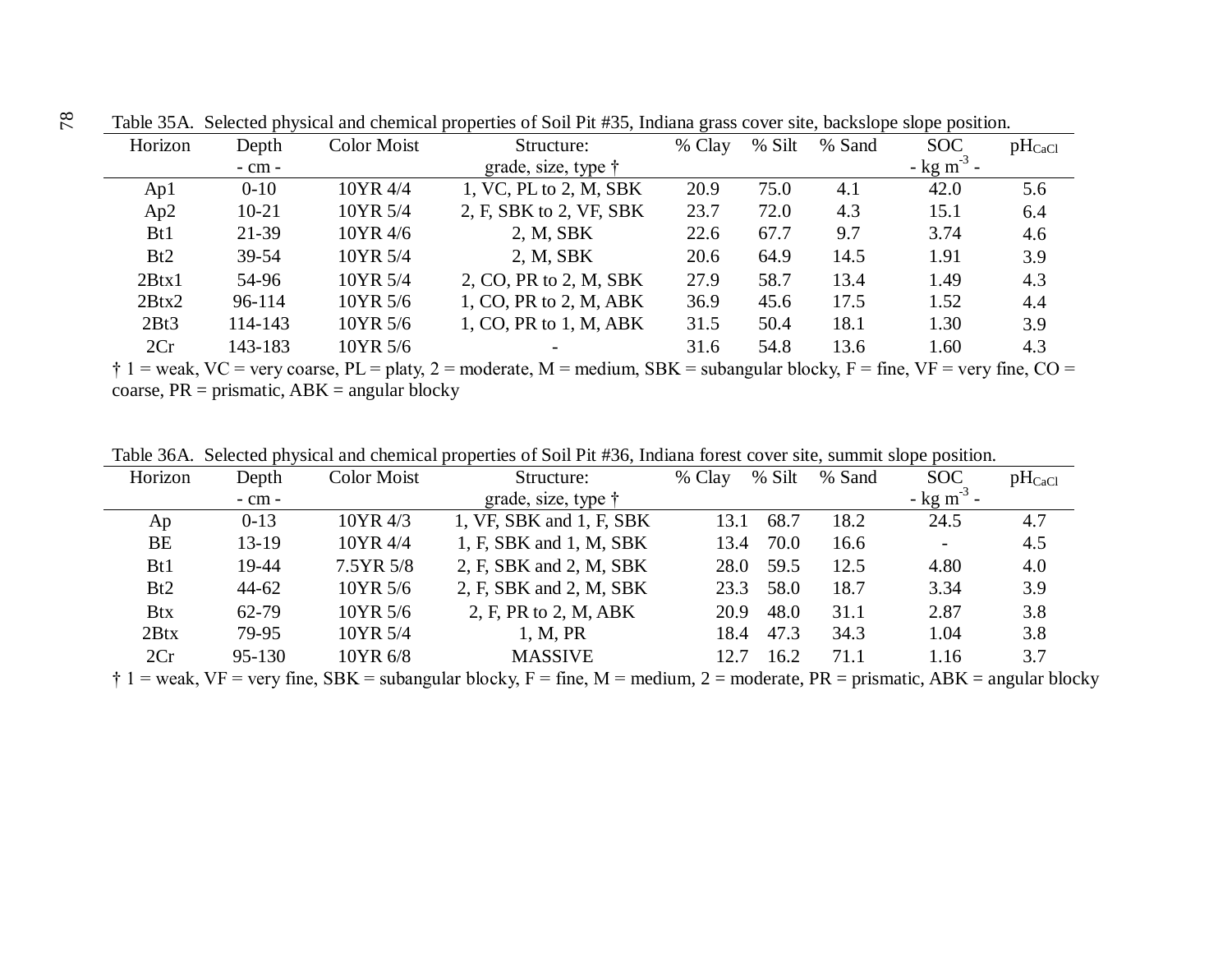| Horizon         | Depth      | <b>Color Moist</b> | Structure:                  | % Clay | % Silt    | % Sand | <b>SOC</b>               | $pH_{CaCl}$ |
|-----------------|------------|--------------------|-----------------------------|--------|-----------|--------|--------------------------|-------------|
|                 | $-$ cm $-$ |                    | grade, size, type $\dagger$ |        |           |        | $-$ kg m <sup>-3</sup> - |             |
| Ap              | $0 - 10$   | 10YR 3/3           | 2, F, GR                    | 13.7   | 66.1      | 20.2   | 34.8                     | 4.8         |
| E               | $10-22$    | 10YR 5/3           | 1, M, SBK                   | 13.5   | 66.0      | 20.5   | 17.3                     | 4.4         |
| B <sub>t1</sub> | $22 - 42$  | 7.5YR 5/6          | 2, M, SBK                   | 25.8   | 43.5      | 30.7   | 6.97                     | 4.3         |
| 2Bt2            | $42 - 61$  | 10YR 5/6           | 2, CO, SBK and 2, M, SBK    |        | 18.4 23.2 | 58.4   | 2.49                     | 4.1         |
| 2Bt3            | 61-79      | 10YR 5/6           | 2, CO, SBK and 2, M, SBK    | 19.8   | 21.8      | 58.4   | 1.93                     | 4.0         |
| 3Bt4            | 79-102     | $2.5Y\,5/6$        | 2, CO, ABK and 2, M, ABK    |        | 54.3 32.2 | 13.5   | 3.11                     | 4.0         |
| 3BCt            | 102-123    | $2.5Y\,5/4$        | 1, CO, ABK and 1, M, ABK    | 45.9   | 43.7      | 10.4   | 4.49                     | 4.0         |
| 3Cr             | 123        | 5Y 5/2             | <b>MASSIVE</b>              | 34.3   | 52.1      | 13.6   |                          | 4.5         |

Table 37A. Selected physical and chemical properties of Soil Pit #37, Indiana forest cover site, shoulder slope position. 79

 $\dot{\uparrow}$  2 = moderate, F = fine, GR = granular, 1 = weak, M = medium, SBK = subangular blocky, CO = coarse, ABK = angular blocky

Table 38A. Selected physical and chemical properties of Soil Pit #38, Indiana forest cover site, backslope slope position.

| Horizon                        | Depth                | Color Moist  | Structure:                                                                                                                                                                                                                                                                                       | % Silt<br>% Clay     | % Sand | <b>SOC</b>               | $pH_{CaCl}$ |
|--------------------------------|----------------------|--------------|--------------------------------------------------------------------------------------------------------------------------------------------------------------------------------------------------------------------------------------------------------------------------------------------------|----------------------|--------|--------------------------|-------------|
|                                | $-$ cm $-$           |              | grade, size, type $\dagger$                                                                                                                                                                                                                                                                      |                      |        | $-$ kg m <sup>-3</sup> - |             |
| Ap                             | $0 - 10$             | 10YR 4/3     | 1, F, GR                                                                                                                                                                                                                                                                                         | 13.7<br>76.8         | 9.5    | 31.2                     | 5.1         |
| EB                             | $10-26$              | 10YR 5/4     | 1, F, SBK and 1, M, SBK                                                                                                                                                                                                                                                                          | 14.5 76.8            | 8.7    | 14.3                     | 4.5         |
| Bt1                            | $26 - 63$            | $7.5YR\,5/6$ | 2, CO, SBK and 2, M, SBK                                                                                                                                                                                                                                                                         | 33.6 61.1            | 5.3    | 6.12                     | 4.0         |
| 2Bt2                           | 63-89                | 10YR 5/6     | 2, CO, SBK and 2, M, ABK                                                                                                                                                                                                                                                                         | 47.3 42.7            | 10.0   | 4.51                     | 3.9         |
| 2BC                            | 89-135               | 10YR 5/6     | 2, CO, ABK and 2, M, ABK                                                                                                                                                                                                                                                                         | 33.3<br>61.0         | 5.7    | 2.63                     | 3.9         |
| $\blacksquare$<br>$\mathbf{r}$ | $\sim$ $\sim$ $\sim$ | 1.77         | $\mathbf{1}$ and $\mathbf{1}$ and $\mathbf{1}$ and $\mathbf{1}$ and $\mathbf{1}$ and $\mathbf{1}$ and $\mathbf{1}$ and $\mathbf{1}$ and $\mathbf{1}$ and $\mathbf{1}$ and $\mathbf{1}$ and $\mathbf{1}$ and $\mathbf{1}$ and $\mathbf{1}$ and $\mathbf{1}$ and $\mathbf{1}$ and $\mathbf{1}$ and | $\sim$ $\sim$ $\sim$ |        | $\sqrt{N}$               | 1111        |

 $\dagger$ 1 = weak, F = fine, GR = granular, SBK = subangular blocky, M = medium, 2 = moderate, CO = coarse, ABK = angular blocky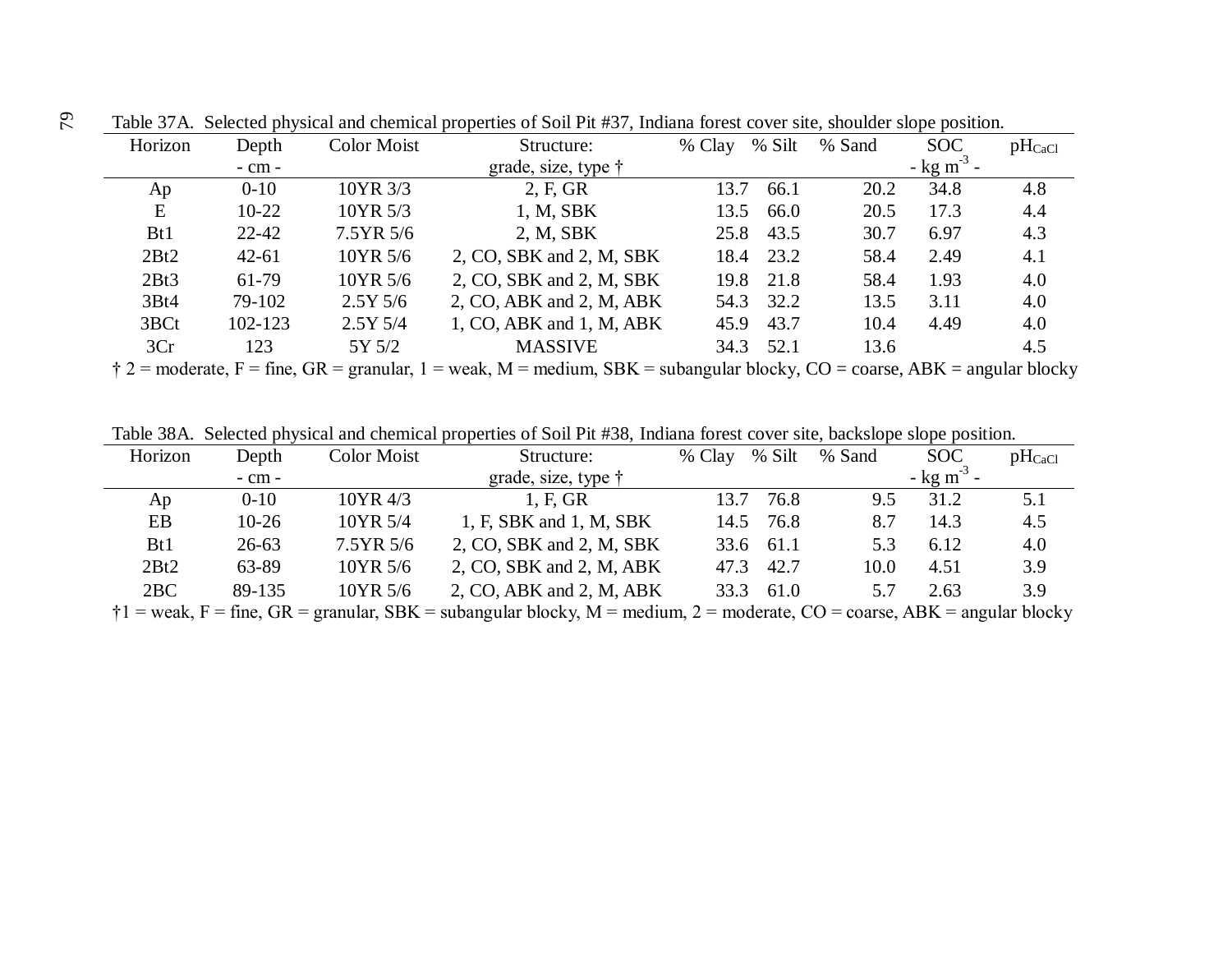| Horizon         | Depth      | <b>Color Moist</b> | Structure:                   | % Silt<br>% Clay | % Sand | <b>SOC</b>               | $pH_{CaCl}$ |
|-----------------|------------|--------------------|------------------------------|------------------|--------|--------------------------|-------------|
|                 | $-$ cm $-$ |                    | grade, size, type $\dagger$  |                  |        | $-$ kg m <sup>-3</sup> - |             |
| Ap              | $0 - 8$    | 10YR 4/2           | 1, F, SBK and 1, M, SBK to   | 47.4<br>12.2     | 40.4   | 40.3                     | 5.2         |
|                 |            |                    | 2, M, GR                     |                  |        |                          |             |
| E               | $8 - 23$   | 10YR 5/3           | 1, F, SBK                    | 47.0<br>11.5     | 41.5   | 24.2                     | 4.9         |
| B <sub>t1</sub> | $23 - 64$  | 7.5YR 5/6          | 2, M, SBK and 1, F, SBK      | 32.4<br>23.6     | 44.0   | 3.42                     | 4.0         |
| Bt2             | 64-79      | 10YR 5/6           | 2, M, ABK and 2, F, SBK      | 30.4<br>27.3     | 42.3   | 2.93                     | 4.0         |
| Bt3             | 79-100     | 10YR 5/6           | 2, M, ABK                    | 29.2<br>27.4     | 43.4   | 2.85                     | 4.0         |
| B <sub>t4</sub> | 100-142    | 10YR 5/8           | $2, CO, ABK$ and $2, M, ABK$ | 30.0<br>22.1     | 47.9   | 1.92                     | 4.0         |
| Bt <sub>5</sub> | 142        | 10YR 5/8           | 2, CO, ABK                   | 33.3<br>22.8     | 43.9   |                          | 4.1         |

Table 39A. Selected physical and chemical properties of Soil Pit #39, Indiana forest cover site, toeslope slope position.

 $\dagger$ 1 = weak, F = fine, SBK = subangular blocky, M = medium, 2 = moderate, GR = granular, ABK = angular blocky, CO = coarse

Table 40A. Selected physical and chemical properties of Soil Pit #40, Indiana forest cover site, backslope slope position.

| Horizon         | Depth      | <b>Color Moist</b>          | Structure:                  | % Clay    | % Silt | % Sand | <b>SOC</b>               | $pH_{CaCl}$ |
|-----------------|------------|-----------------------------|-----------------------------|-----------|--------|--------|--------------------------|-------------|
|                 | $-$ cm $-$ |                             | grade, size, type $\dagger$ |           |        |        | $-$ kg m <sup>-3</sup> - |             |
| Ap              | $0-13$     | 10YR 4/4                    | 2, F, SBK and 1, TN, PL     | 12.8      | 82.4   | 4.8    | 33.9                     | 4.7         |
| BE              | $13 - 25$  | 10YR 5/4                    | 2, M, SBK                   | 17.5      | 78.0   | 4.5    | 12.9                     | 4.2         |
| B <sub>t1</sub> | $25 - 64$  | 7.5YR 5/6                   | 2, F, SBK and 2, M, SBK     | 28.9      | 68.8   | 2.3    | 5.21                     | 4.0         |
| 2Bt2            | 64-88      | 7.5YR 5/6                   | 2, M, ABK                   | 44.1      | 39.3   | 16.6   | 3.04                     | 4.0         |
| 2Bt3            | 88-106     | 10YR 6/6                    | 2, CO, ABK and 2, M, ABK    | 58.9      | 36.7   | 4.4    | 4.16                     | 4.0         |
| 2BC             | 106-141    | 10YR 6/6                    | 2, CO, ABK and 2, M, ABK    | 55.7      | 41.7   | 2.6    | 3.74                     | 4.1         |
| 2Cr             | 141-160    |                             |                             | 45.6 47.4 |        | 7.0    |                          | 4.6         |
|                 |            | $\sim$ $\sim$ $\sim$ $\sim$ | $\sim$ $\sim$ $\sim$        |           |        |        |                          |             |

 $\dagger$ 2 = moderate, F = fine, SBK = subangular blocky, 1 = weak, TN = thin, PL = platy, M = medium, ABK = angular blocky, CO = coarse